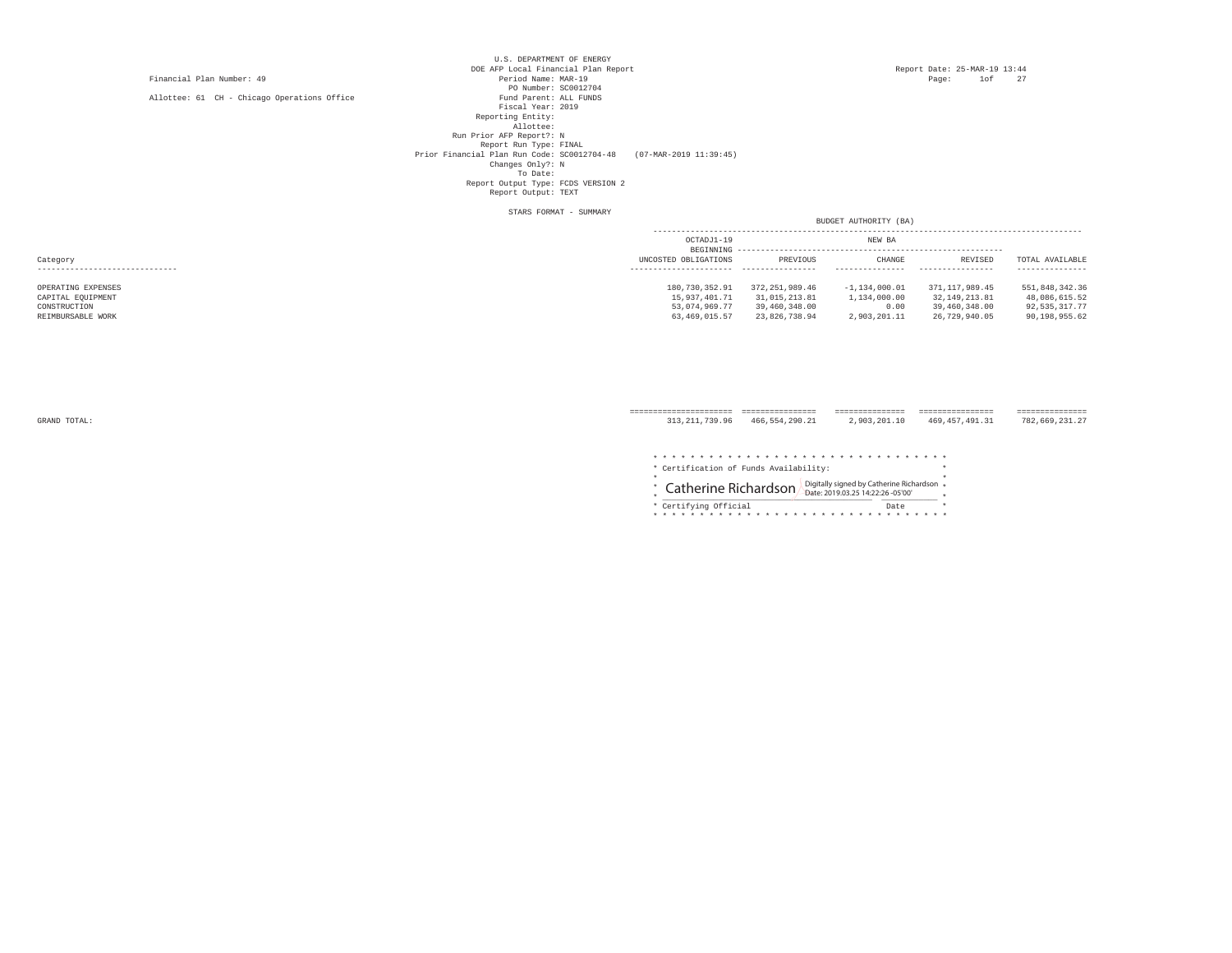|                     |                                                                                               |                          |                                                                   |                         | PROCUREMENT REQUEST NO.      |                         |                         |                                                    |                                                      |  |  |  |  |
|---------------------|-----------------------------------------------------------------------------------------------|--------------------------|-------------------------------------------------------------------|-------------------------|------------------------------|-------------------------|-------------------------|----------------------------------------------------|------------------------------------------------------|--|--|--|--|
|                     | REQUISITION                                                                                   |                          |                                                                   |                         |                              | 19SC000806              |                         |                                                    |                                                      |  |  |  |  |
|                     |                                                                                               |                          |                                                                   |                         |                              |                         | <b>REQUISITION DATE</b> |                                                    |                                                      |  |  |  |  |
|                     | . NAME, PHONE NUMBER, AND ROUTING SYMBOL OF PERSON TO CONTACT<br>Jonathan M. Loh/631-344-5408 |                          |                                                                   |                         |                              |                         | 03/25/2019              |                                                    |                                                      |  |  |  |  |
|                     | 3. ORIGINATING OFFICE DATA<br>Brookhaven Site Office                                          |                          |                                                                   |                         |                              |                         |                         | 2. TYPE OF REQUEST (Check one)<br>A. X NEW REQUEST |                                                      |  |  |  |  |
|                     | 4. ADDITIONAL INFORMATION (Suggested supply sources, security data, etc.)                     |                          |                                                                   |                         |                              |                         | B. CHANGE TO            | PENDING PR NO.                                     |                                                      |  |  |  |  |
|                     |                                                                                               |                          |                                                                   |                         |                              | C. MODIFICATION TO      |                         |                                                    |                                                      |  |  |  |  |
|                     |                                                                                               |                          |                                                                   |                         |                              | <b>CONTRACT OR</b>      |                         |                                                    |                                                      |  |  |  |  |
|                     |                                                                                               |                          |                                                                   |                         |                              |                         | ORDER NO.               |                                                    |                                                      |  |  |  |  |
|                     |                                                                                               | 5. APPROVALS             |                                                                   |                         | 6. CONSIGNEE AND DESTINATION |                         |                         |                                                    |                                                      |  |  |  |  |
|                     | APPROVING OFFICIALS                                                                           | <b>ROUTING</b><br>SYMBOL | <b>DATE</b>                                                       | <b>INTERNAL ROUTING</b> | BROOKHAVEN SITE OFFICE       |                         |                         |                                                    |                                                      |  |  |  |  |
|                     | (A)                                                                                           | (C)                      | ROUTING<br>SYMBOL (E)                                             |                         |                              | US DEPARTMENT OF ENERGY |                         |                                                    |                                                      |  |  |  |  |
|                     | (1) AUTHORIZED REQUISITIONER                                                                  |                          |                                                                   |                         |                              | BROOKHAVEN SITE OFFICE  |                         |                                                    |                                                      |  |  |  |  |
| Jonathan Loh        |                                                                                               | СH                       | 03/25/2019                                                        |                         |                              |                         |                         | 53 BELL AVENUE<br>UPTON NY 11973                   |                                                      |  |  |  |  |
| (2)                 |                                                                                               |                          |                                                                   |                         |                              |                         |                         |                                                    |                                                      |  |  |  |  |
|                     | Financial Interface                                                                           | COTS                     | 03/26/2019                                                        |                         |                              |                         |                         |                                                    |                                                      |  |  |  |  |
| (3)                 | Steven Michael Horvath                                                                        | СH                       | 03/26/2019                                                        |                         |                              |                         |                         | 7. DATE(S) REQUIRED                                |                                                      |  |  |  |  |
| (4)                 |                                                                                               |                          |                                                                   |                         |                              |                         |                         | 8. GOVERNMENT FURNISHED PROPERTY                   |                                                      |  |  |  |  |
|                     | Fausto Fernandez                                                                              | CН                       | 03/26/2019                                                        |                         |                              |                         | <b>YES</b>              | X <sub>NO</sub>                                    | (If "yes," see par. 8 of instructions on next page.) |  |  |  |  |
|                     |                                                                                               |                          | 9. DESCRIPTION OF ITEMS OR SERVICES                               |                         |                              |                         |                         |                                                    |                                                      |  |  |  |  |
| ITEM NO.            |                                                                                               |                          | ITEM OR SERVICE (Include Specifications and Special Instructions) |                         |                              | QUANTITY                | <b>UNIT</b>             | <b>UNIT</b>                                        | <b>ESTIMATED COST</b><br><b>AMOUNT</b>               |  |  |  |  |
| (A)                 |                                                                                               | (B)                      |                                                                   |                         |                              | (C)                     | (D)                     | (E)                                                |                                                      |  |  |  |  |
|                     | Requisition for M&O Contract # DE-SC0012704<br>Sec Clearance: YES, ADD DOE F 470.1            |                          |                                                                   |                         |                              |                         |                         |                                                    |                                                      |  |  |  |  |
| 00001               | M&O Contract FY 2018 - SPP                                                                    |                          |                                                                   |                         |                              |                         |                         |                                                    | 1,879,101.95                                         |  |  |  |  |
|                     | Accounting Info:                                                                              |                          |                                                                   |                         |                              |                         |                         |                                                    |                                                      |  |  |  |  |
|                     | See AFP dated 03-25-2019 located at BHSO Fund:                                                |                          |                                                                   |                         |                              |                         |                         |                                                    |                                                      |  |  |  |  |
|                     | 00000 Appr Year: 0000 Allottee: 00 Report Entity:                                             |                          |                                                                   |                         |                              |                         |                         |                                                    |                                                      |  |  |  |  |
|                     | 000000 Object Class: 00000 Program: 0000000                                                   |                          |                                                                   |                         |                              |                         |                         |                                                    |                                                      |  |  |  |  |
|                     | Project: 0000000 WFO: 0000000 Local Use: 0000000                                              |                          |                                                                   |                         |                              |                         |                         |                                                    |                                                      |  |  |  |  |
|                     | Funded: \$1,879,101.95                                                                        |                          |                                                                   |                         |                              |                         |                         |                                                    |                                                      |  |  |  |  |
| 00002               | M&O Contract FY 2018 - Financial                                                              |                          |                                                                   |                         |                              |                         |                         |                                                    | 1,024,099.15                                         |  |  |  |  |
|                     |                                                                                               |                          |                                                                   |                         |                              |                         |                         |                                                    |                                                      |  |  |  |  |
|                     | Accounting Info:<br>See AFP dated 03-25-2019 located at BHSO                                  |                          |                                                                   |                         |                              |                         |                         |                                                    |                                                      |  |  |  |  |
|                     | [Non-Appropriated] Fund: 00000 Appr Year: 0000                                                |                          |                                                                   |                         |                              |                         |                         |                                                    |                                                      |  |  |  |  |
|                     | Allottee: 00 Report Entity: 000000 Object Class:                                              |                          |                                                                   |                         |                              |                         |                         |                                                    |                                                      |  |  |  |  |
|                     | 00000 Program: 0000000 Project: 0000000 WFO:                                                  |                          |                                                                   |                         |                              |                         |                         |                                                    |                                                      |  |  |  |  |
|                     | 0000000 Local Use: 0000000                                                                    |                          |                                                                   |                         |                              |                         |                         |                                                    |                                                      |  |  |  |  |
|                     | Funded: \$1,024,099.16                                                                        |                          |                                                                   |                         |                              |                         |                         |                                                    |                                                      |  |  |  |  |
|                     | Accounting Info:                                                                              |                          |                                                                   |                         |                              |                         |                         |                                                    |                                                      |  |  |  |  |
|                     | Continued                                                                                     |                          |                                                                   |                         |                              |                         |                         |                                                    |                                                      |  |  |  |  |
|                     |                                                                                               |                          |                                                                   |                         |                              |                         |                         |                                                    |                                                      |  |  |  |  |
|                     |                                                                                               |                          |                                                                   |                         |                              |                         |                         |                                                    | TOTAL ESTIMATED COST                                 |  |  |  |  |
| 10. ACCOUNTING DATA |                                                                                               |                          |                                                                   |                         |                              |                         |                         |                                                    | \$2,903,201.10                                       |  |  |  |  |
|                     |                                                                                               |                          |                                                                   |                         |                              |                         |                         |                                                    |                                                      |  |  |  |  |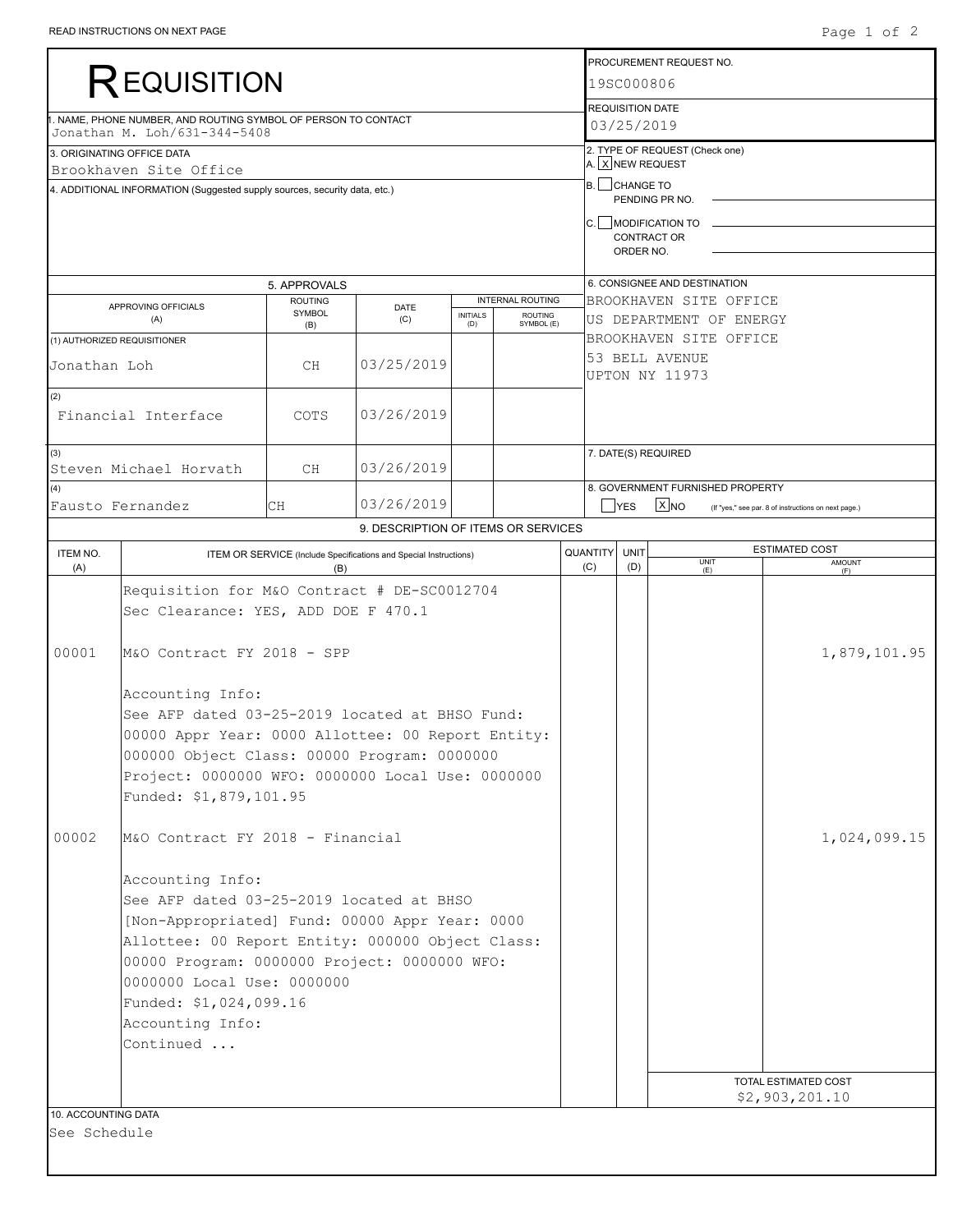## Page 2 of 2

|          |                                                                   |               |     |                  | --- - - - - -                                                  |
|----------|-------------------------------------------------------------------|---------------|-----|------------------|----------------------------------------------------------------|
| ITEM NO. | ITEM OR SERVICE (Include Specifications and Special Instructions) | QUANTITY UNIT |     |                  | ESTIMATED COST                                                 |
| $(A)$    | (B)                                                               | (C)           | (D) | UNIT PRICE $(E)$ | $\begin{array}{c} \textsf{AMOUNT} \\ \textsf{(F)} \end{array}$ |
|          | See AFP dated 03-25-2018 located at BHSO                          |               |     |                  |                                                                |
|          | [Appropriated] Fund: 00000 Appr Year: 0000                        |               |     |                  |                                                                |
|          | Allottee: 00 Report Entity: 000000 Object Class:                  |               |     |                  |                                                                |
|          | 00000 Program: 0000000 Project: 0000000 WFO:                      |               |     |                  |                                                                |
|          | 0000000 Local Use: 0000000                                        |               |     |                  |                                                                |
|          | Funded: $-$ \$.01                                                 |               |     |                  |                                                                |
|          | All security clearances (DOE Form 470.1) were                     |               |     |                  |                                                                |
|          | previously approved - no form is attached.                        |               |     |                  |                                                                |
|          |                                                                   |               |     |                  |                                                                |
|          |                                                                   |               |     |                  |                                                                |
|          |                                                                   |               |     |                  |                                                                |
|          |                                                                   |               |     |                  |                                                                |
|          |                                                                   |               |     |                  |                                                                |
|          |                                                                   |               |     |                  |                                                                |
|          |                                                                   |               |     |                  |                                                                |
|          |                                                                   |               |     |                  |                                                                |
|          |                                                                   |               |     |                  |                                                                |
|          |                                                                   |               |     |                  |                                                                |
|          |                                                                   |               |     |                  |                                                                |
|          |                                                                   |               |     |                  |                                                                |
|          |                                                                   |               |     |                  |                                                                |
|          |                                                                   |               |     |                  |                                                                |
|          |                                                                   |               |     |                  |                                                                |
|          |                                                                   |               |     |                  |                                                                |
|          |                                                                   |               |     |                  |                                                                |
|          |                                                                   |               |     |                  |                                                                |
|          |                                                                   |               |     |                  |                                                                |
|          |                                                                   |               |     |                  |                                                                |
|          |                                                                   |               |     |                  |                                                                |
|          |                                                                   |               |     |                  |                                                                |
|          |                                                                   |               |     |                  |                                                                |
|          |                                                                   |               |     |                  |                                                                |
|          |                                                                   |               |     |                  |                                                                |
|          |                                                                   |               |     |                  |                                                                |
|          |                                                                   |               |     |                  |                                                                |
|          |                                                                   |               |     |                  |                                                                |
|          |                                                                   |               |     |                  |                                                                |
|          |                                                                   |               |     |                  |                                                                |
|          |                                                                   |               |     |                  |                                                                |
|          |                                                                   |               |     |                  |                                                                |
|          |                                                                   |               |     |                  |                                                                |
|          |                                                                   |               |     |                  |                                                                |
|          |                                                                   |               |     |                  |                                                                |
|          |                                                                   |               |     |                  |                                                                |
|          |                                                                   |               |     |                  |                                                                |
|          |                                                                   |               |     |                  |                                                                |
|          |                                                                   |               |     |                  |                                                                |
|          |                                                                   |               |     |                  |                                                                |
|          |                                                                   |               |     |                  |                                                                |
|          |                                                                   |               |     |                  |                                                                |
|          |                                                                   |               |     |                  |                                                                |
|          |                                                                   |               |     |                  |                                                                |
|          |                                                                   |               |     |                  |                                                                |
|          |                                                                   |               |     |                  |                                                                |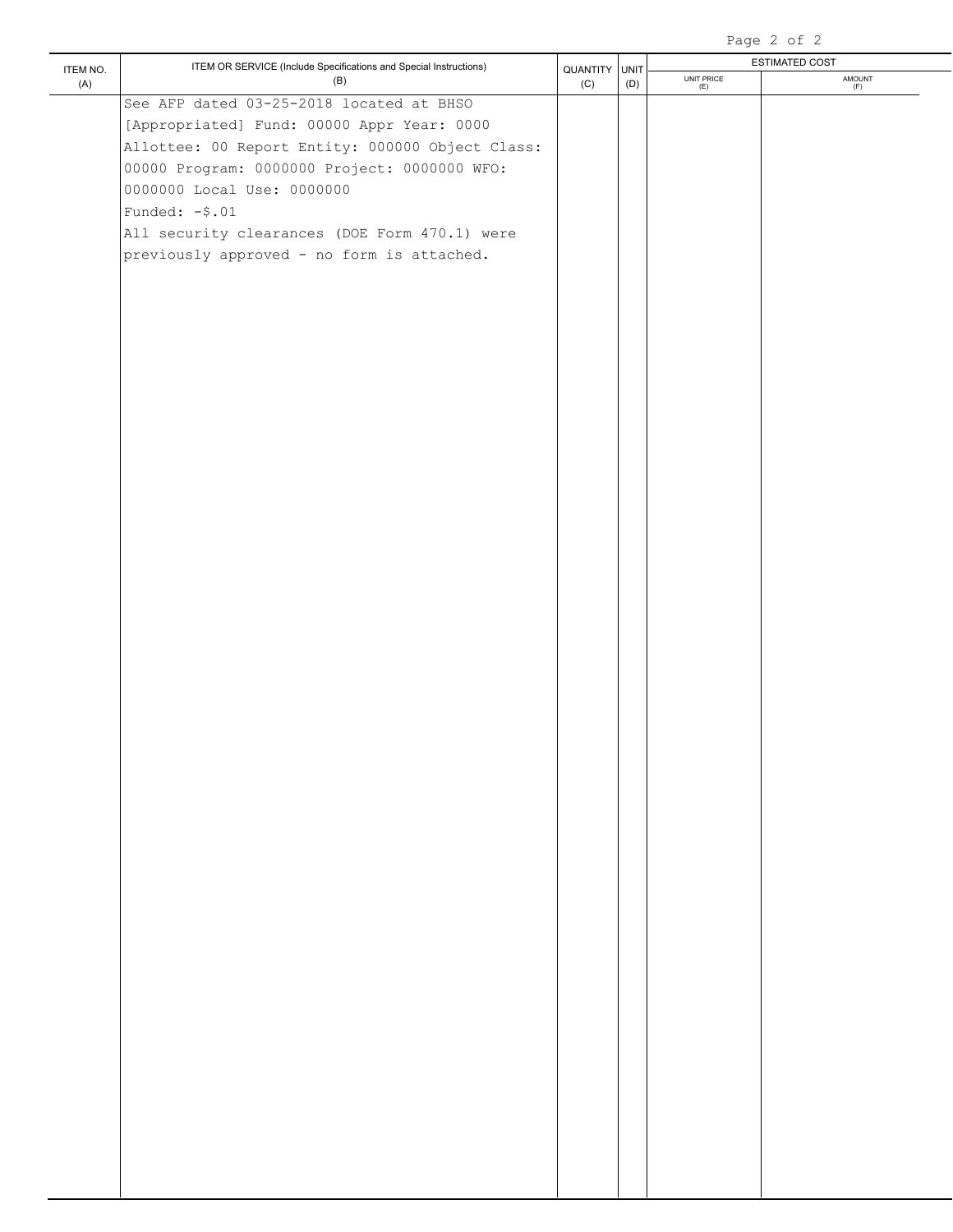|                     |                                        |                                                                               |                  |                          |                          |                                                                         |                               |                               |                                                                                                                  |                         | BROOKHAVEN NATIONAL LABORATORY<br>CONTRACT MOD # 0141 [March]<br>DE-SC0012704 |              |                                                                               |                                                      |                                                     |                                                |                                                        |                                                    |
|---------------------|----------------------------------------|-------------------------------------------------------------------------------|------------------|--------------------------|--------------------------|-------------------------------------------------------------------------|-------------------------------|-------------------------------|------------------------------------------------------------------------------------------------------------------|-------------------------|-------------------------------------------------------------------------------|--------------|-------------------------------------------------------------------------------|------------------------------------------------------|-----------------------------------------------------|------------------------------------------------|--------------------------------------------------------|----------------------------------------------------|
| Fund<br>Code<br>150 | 089-X-0213                             | Fund<br>Code<br>Title                                                         | propriat<br>Year | Object<br>Class<br>25400 | Object<br>Class<br>Title | Legacy<br>B&R<br>Control<br>Operation : AA6000000                       | OCL<br>C002841                | Program<br>1611051            | Program<br>Title<br>AA6010000, Advanced Combustior 0                                                             | WFO                     | WFO<br>Title<br>Default WF 302017                                             | Local<br>Use | Local<br>Use<br>Code<br><b>TCF Funding - Managed by OTT</b>                   | Beginning<br>Uncosted<br>Obligations<br>\$121,207.00 | Budget<br>Authority<br>Previous<br>\$0.00           | <b>Budget</b><br>Authority<br>Change<br>\$0.00 | Budget<br>Authority<br>Revised                         | Total<br>Available<br>\$121,207.00                 |
| 150<br>150          | 089-X-0213<br>089-X-0213               | - Fossil Energy Re 2017<br>- Fossil Energy Re 2016<br>- Fossil Energy Re 2018 |                  | 25400<br>25400           |                          | Operation : AA6000000<br>Operation : AA6000000                          | C002841<br>C002841            | 1611051<br>1611272            | AA6010000, Advanced Combustior 0<br>AA6070000, Transformative Power0                                             |                         | Default WF 302017<br>Default WF 302017                                        |              | TCF Funding - Managed by OTT<br>TCF Funding - Managed by OTT                  | \$70,469.99<br>\$488,763.00                          | \$0.00<br>\$0.00                                    | \$0.00<br>\$0.00                               | \$0.00<br>\$0.00<br>\$0.00                             | \$70,469.99<br>\$488,763.00                        |
| 500<br>500<br>500   | 089-X-0222<br>089-X-0222<br>089-X-0222 | - Science Primary 2018<br>- Science Primary 2018<br>- Science Primary 2018    |                  | 25400<br>25400<br>25400  |                          | Operation : KC0000000<br>Operation : KA0000000<br>Operation : KC0000000 | C002853<br>C002852<br>C002853 | 2923803<br>2924320<br>2924405 | KC0301020, DO NOT USE !!! Chemir0<br>KA2103011, MIE<br>KC0201060, Neutron and X-Ray Sca0                         | - 0                     | Default WFO<br>Default WF 485492<br>Default WFO                               |              | Default Local Use Value<br>CHOPEMIF61RL<br>Default Local Use Value            | \$35,761.30<br>\$133,086.10<br>\$1,237,103.30        | \$0.00<br>\$0.00<br>\$0.00                          | \$0.00<br>\$0.00<br>\$0.00                     | \$0.00<br>\$0.00<br>\$0.00                             | \$35,761.30<br>\$133,086.10<br>\$1,237,103.30      |
| 500<br>500          | 089-X-0222<br>089-X-0222               | Science Primary 2018<br>- Science Primary 2016                                |                  | 25400<br>31003           |                          | Operation : KB000000<br>Other EquipFS1000000                            | C001009<br>C000984            | 2923752<br>2923655            | KB0301052, Theory, SciDAC, Nation0<br>FS1005000, Cyber Security                                                  | $^{\circ}$              | Default WF0<br>Default WF 485396                                              |              | Default Local Use Value<br>CHEQU                                              | \$352,000.00<br>\$508,268.60                         | \$0.00<br>$- $508, 268.60$                          | \$0.00<br>\$0.00                               | \$0.00<br>$-5508,268.60$                               | \$352,000.00<br>\$0.00                             |
| 500<br>500          | 089-X-0222<br>089-X-0222               | - Science Primary 2011<br>- Science Primary 2018                              |                  | 25400<br>25400           |                          | Operation : KP0000000<br>Operation : KB0000000                          | C001024<br>C001009            | 2924206<br>2923737            | KP1602020, Radiobiology<br>KB0202012. Heavy Ion, RHIC Exper 0                                                    | $^{\circ}$              | Default WFO<br>Default WFO                                                    |              | Default Local Use Value<br>Default Local Use Value                            | \$5,187.28<br>\$16,390,683.63                        | \$0.00<br>\$0.00                                    | \$0.00<br>\$0.00                               | \$0.00<br>\$0.00                                       | \$5,187.28<br>\$16,390,683,63                      |
| 500<br>500          | 089-X-0222<br>089-X-0222               | - Science Primary 2018<br>Science Primary 2018                                |                  | 25400<br>25400           |                          | Operation : KJ0000000<br>Operation : KA0000000                          | C001018<br>C002852            | 2924516<br>2924366            | KJ0403040, Computational Partner 0<br>KA2501012, National Laboratories 0                                         |                         | Default WF0<br>Default WF0                                                    |              | Default Local Use Value<br>Default Local Use Value                            | \$129,655.71<br>\$20,000.00                          | \$0.00<br>\$0.00                                    | \$0.00<br>\$0.00                               | \$0.00<br>\$0.00                                       | \$129,655.71<br>\$20,000.00                        |
| 500<br>500<br>500   | 089-X-0222<br>089-X-0222<br>089-X-0222 | - Science Primary 2017<br>Science Primary 2018<br>- Science Primary 2018      |                  | 25400<br>25400<br>25400  |                          | Operation : KC0000000<br>Operation ¿KA0000000<br>Operation : KB0000000  | C002853<br>C002852<br>C001009 | 2923774<br>2924368<br>2923755 | KC0202020, DO NOT USE !!! Experir 0<br>KA2501021, LHC Accelerator Resea0<br>KB0401022, Low Energy, Other Nat0    |                         | Default WFO<br>Default WFO<br>Default WFO                                     |              | Default Local Use Value<br>Default Local Use Value<br>Default Local Use Value | \$23,536.89<br>\$38,519.35<br>\$257,253.17           | \$0.00<br>\$0.00<br>\$0.00                          | \$0.00<br>\$0.00<br>\$0.00                     | \$0.00<br>\$0.00<br>\$0.00                             | \$23,536.89<br>\$38,519.35<br>\$257.253.17         |
| 500<br>500          | 089-X-0222<br>089-X-0222               | - Science Primary 2018<br>Science Primary 2017                                |                  | 25400<br>25400           |                          | Operation ¿KA0000000<br>Operation : KB0000000                           | C002852<br>C001009            | 2924313<br>2924156            | KA2101020, National Laboratories 0<br>KB0201052, Heavy Ion Accelerator 0                                         |                         | Default WFO<br>Default WF0                                                    |              | Default Local Use Value<br>Default Local Use Value                            | \$2,784,398.80<br>\$278,466.25                       | \$0.00<br>\$0.00                                    | \$0.00<br>\$0.00                               | \$0.00<br>\$0.00                                       | \$2,784,398.80<br>\$278,466.25                     |
| 500<br>500          | 089-X-0222<br>089-X-0222               | - Science Primary 2018<br>- Science Primary 2017                              |                  | 32002<br>25400           |                          | General PlaKG0700000<br>Operation : KJ0000000                           | C002925<br>C001018            | 2924416<br>2924476            | KG0701000, Facilities and Infrastru0<br>KJ0403010, Computational Partner 0                                       |                         | Default WF0<br>Default WFO                                                    |              | Default Local Use Value<br>Default Local Use Value                            | \$13,362,668.03<br>\$364,107.69                      | \$0.00<br>\$0.00                                    | \$0.00<br>\$0.00                               | \$0.00<br>\$0.00                                       | \$13,362,668.03<br>\$364,107.69                    |
| 500<br>500          | 089-X-0222<br>089-X-0222               | - Science Primary 2018<br>- Science Primary 2018                              |                  | 25400<br>25400           |                          | Operation : KA0000000<br>Operation : FS1000000                          | C002852<br>C000984            | 2924317<br>2923657            | KA2102021, ATLAS Detector and C(0<br>FS1007000, Material Control and AO                                          |                         | Default WFO<br>Default WFO                                                    |              | Default Local Use Value<br>Default Local Use Value                            | \$10,318,802.13<br>\$602,807.81                      | \$0.00<br>\$0.00                                    | \$0.00<br>\$0.00                               | \$0.00<br>\$0.00                                       | \$10.318.802.13<br>\$602,807.81                    |
| 500<br>500<br>500   | 089-X-0222<br>089-X-0222<br>089-X-0222 | Science Primary 2018<br>- Science Primary 2019<br>- Science Primary 2019      |                  | 25400<br>25400<br>25400  |                          | Operation : KP0000000<br>Operation ¿KC0000000<br>Operation : KP0000000  | C001024<br>C002853<br>C001024 | 2924216<br>2923769<br>2924203 | KP1703020, DO NOT USE !!! Earth SO<br>KC0201010, Structure Of Materials 0<br>KP1601040, Computational Bioscie 0  |                         | Default WFO<br>Default WFO<br>Default WF0                                     |              | Default Local Use Value<br>Default Local Use Value<br>Default Local Use Value | \$326,000.00<br>\$0.00<br>\$0.00                     | \$0.00<br>\$2,373,000.00<br>\$330,000.00            | \$0.00<br>\$0.00<br>\$0.00                     | \$0.00<br>\$2,373,000.00<br>\$330,000.00               | \$326,000.00<br>\$2,373,000.00<br>\$330,000.00     |
| 500<br>500          | 089-X-0222<br>089-X-0222               | - Science Primary 2019<br>- Science Primary 2019                              |                  | 32003<br>25400           |                          | Accelerator KC0000000<br>Operation : KP0000000                          | C002853<br>C001024            | 2924233<br>2924204            | KC0401040, National Synchrotron IO<br>KP1601050, Bioenergy Research CEO                                          |                         | Default WF 485395<br>Default WF0                                              |              | CHAIP<br>Default Local Use Value                                              | \$0.00<br>\$0.00                                     | \$3,500,000.00<br>\$1,308,000.00                    | \$0.00<br>\$0.00                               | \$3,500,000.00<br>\$1,308,000.00                       | \$3,500,000.00<br>\$1,308,000.00                   |
| 500<br>500          | 089-X-0222<br>089-X-0222               | Science Primary 2019<br>- Science Primary 2017                                |                  | 25400<br>25400           |                          | Operation : KA0000000<br>Operation ¿KA0000000                           | C002852<br>C002852            | 2924357<br>2924317            | KA2401021, Scientific Discovery th 0<br>KA2102021, ATLAS Detector and C(0                                        |                         | Default WF0<br>Default WFO                                                    |              | Default Local Use Value<br>Default Local Use Value                            | \$0.00<br>\$0.00                                     | \$171,000.00<br>\$3,590,000.00                      | \$0.00<br>\$0.00                               | \$171,000.00<br>\$3,590,000.00                         | \$171,000.00<br>\$3,590,000.00                     |
| 500<br>500<br>500   | 089-X-0222<br>089-X-0222<br>089-X-0222 | - Science Primary 2019<br>- Science Primary 2018<br>- Science Primary 2018    |                  | 25400<br>25400<br>31003  |                          | Operation : KC0000000<br>Operation : FS1000000<br>Other EquipKC0000000  | C002853<br>C000984<br>C002853 | 2925000<br>2923652<br>2924242 | KC0304031, Solar Photochemistry 0<br>FS1001000. Protective Forces 0<br>KC0403020, Center for Functional IO       |                         | Default WFO<br>Default WFO<br>Default WF 485396                               |              | Default Local Use Value<br>Default Local Use Value<br>CHEQU                   | \$0.00<br>\$883,599.74<br>\$1,844,459.15             | \$4,168,000.00<br>\$0.00<br>\$0.00                  | \$0.00<br>\$0.00<br>\$0.00                     | \$4,168,000.00<br>\$0.00<br>\$0.00                     | \$4,168,000.00<br>\$883,599.74<br>\$1,844,459.15   |
| 500<br>500          | 089-X-0222<br>089-X-0222               | Science Primary 2017<br>- Science Primary 2017                                |                  | 25400<br>25400           |                          | Operation : KC0000000<br>Operation ¿KA0000000                           | C002853<br>C002852            | 2923775<br>2924366            | KC0202030, DO NOT USE !!! Conde0<br>KA2501012, National Laboratories 0                                           |                         | Default WF0<br>Default WF0                                                    |              | Default Local Use Value<br>Default Local Use Value                            | \$20,429.34<br>\$257.97                              | \$0.00<br>\$0.00                                    | \$0.00<br>\$0.00                               | \$0.00<br>\$0.00                                       | \$20,429.34<br>\$257.97                            |
| 500<br>500          | 089-X-0222<br>089-X-0222               | - Science Primary 2017<br>- Science Primary 2018                              |                  | 32003<br>25400           |                          | Accelerator KC0000000<br>Operation : KJ0000000                          | C002853<br>C001018            | 2924233<br>2924476            | KC0401040, National Synchrotron IO<br>KJ0403010, Computational Partner 0                                         |                         | Default WF 485395<br>Default WFO                                              |              | CHAIP<br>Default Local Use Value                                              | \$331,483.16<br>\$246,000.00                         | \$0.00<br>\$0.00                                    | \$0.00<br>\$0.00                               | \$0.00<br>\$0.00                                       | \$331,483.16<br>\$246,000.00                       |
| 500<br>500          | 089-X-0222<br>089-X-0222               | - Science Primary 2018<br>Science Primary 2017                                |                  | 25400<br>32003           |                          | Operation : KB0000000<br>Accelerator KB0000000                          | C001009<br>C001009            | 2923746<br>2923736            | KB0301020, Theory, National Labo 0<br>KB0202011, Heavy Ion, RHIC AcceleO                                         |                         | Default WFO<br>Default WF 485395                                              |              | Default Local Use Value<br>CHAIP                                              | \$2,066,632.70<br>\$1.170.117.68                     | \$0.00<br>\$0.00                                    | \$0.00<br>\$0.00                               | \$0.00<br>\$0.00                                       | \$2,066,632.70<br>\$1,170,117.68                   |
| 500<br>500<br>500   | 089-X-0222<br>089-X-0222<br>089-X-0222 | - Science Primary 2017<br>- Science Primary 2018<br>- Science Primary 2018    |                  | 25400<br>25400<br>25400  |                          | Operation : KP0000000<br>Operation : FS1000000<br>Operation : KC0000000 | C001024<br>C000984<br>C002853 | 2924203<br>2923653<br>2923807 | KP1601040, Computational Bioscie 0<br>FS1002000, Security Systems<br>KC0302010, Chemical Energy                  | - 0<br>$\theta$         | Default WFO<br>Default WF0<br>Default WFO                                     |              | Default Local Use Value<br>Default Local Use Value<br>Default Local Use Value | \$23,025.11<br>\$349,650.54<br>\$2.035.609.08        | \$0.00<br>\$0.00<br>\$0.00                          | \$0.00<br>\$0.00<br>\$0.00                     | \$0.00<br>\$0.00<br>\$0.00                             | \$23,025.11<br>\$349,650.54<br>\$2.035.609.08      |
| 500<br>500          | 089-X-0222<br>089-X-0222               | - Science Primary 2019<br>Science Primary 2019                                |                  | 25400<br>25400           |                          | Operation : KC0000000<br>Operation : KB0000000                          | C002853<br>C001009            | 2923807<br>2923721            | KC0302010, Chemical Energy<br>KB0101022, Medium Energy, Othe 0                                                   | $\theta$                | Default WF0<br>Default WF0                                                    |              | Default Local Use Value<br>Default Local Use Value                            | \$0.00<br>\$0.00                                     | \$2,651,000.00<br>\$1,680,000.00                    | \$0.00<br>\$0.00                               | \$2,651,000.00<br>\$1,680,000.00                       | \$2,651,000.00<br>\$1,680,000.00                   |
| 500<br>500          | 089-X-0222<br>089-X-0222               | - Science Primary 2017<br>- Science Primary 2019                              |                  | 25400<br>31003           |                          | Operation ¿KA0000000<br>Other EquipKB0000000                            | C002852<br>C001009            | 2924380<br>2923736            | KA2601020, National Laboratories 0<br>KB0202011, Heavy Ion, RHIC Accele0                                         |                         | Default WFO<br>Default WF 485396                                              |              | Default Local Use Value<br>CHEQU                                              | \$0.00<br>\$0.00                                     | \$250,000.00<br>\$660,000.00                        | \$0.00<br>\$0.00                               | \$250,000.00<br>\$660,000.00                           | \$250,000.00<br>\$660,000.00                       |
| 500<br>500          | 089-X-0222<br>089-X-0222               | - Science Primary 2019<br>- Science Primary 2019                              |                  | 32001<br>25400           |                          | Constructic 39KG01000<br>Operation : KB0000000                          | C003087<br>C001009            | 2924481<br>2923749            | 39KG01000PRN17SC73000 Core Fa0<br>KB0301042, Theory, Nuclear Data, 0                                             |                         | Default WFO<br>Default WFO                                                    |              | Default Local Use Value<br>Default Local Use Value                            | \$0.00<br>\$0.00                                     | \$25,490,348.00<br>\$3,130,000.00<br>\$1,970,000.00 | \$0.00<br>\$0.00                               | \$25,490,348.00<br>\$3,130,000.00                      | \$25,490,348.00<br>\$3,130,000.00                  |
| 500<br>500<br>500   | 089-X-0222<br>089-X-0222<br>089-X-0222 | Science Primary 2019<br>- Science Primary 2019<br>- Science Primary 2017      |                  | 32003<br>25400<br>25400  |                          | Accelerator KB0000000<br>Operation ¿KA0000000<br>Operation : KP0000000  | C001009<br>C002852<br>C001024 | 2923736<br>2924325<br>2924209 | KB0202011, Heavy Ion, RHIC Accel(0<br>KA2201020, National Laboratories 0<br>KP1605010, Structural Biology InfraO |                         | Default WF 485395<br>Default WF0<br>Default WF0                               |              | CHAIP<br>Default Local Use Value<br>Default Local Use Value                   | \$0.00<br>\$0.00<br>\$583,204.96                     | \$4,626,000.00<br>\$0.00                            | \$0.00<br>\$0.00<br>\$0.00                     | \$1,970,000.00<br>\$4,626,000.00<br>\$0.00             | \$1,970,000.00<br>\$4,626,000.00<br>\$583,204.96   |
| 500<br>500          | 089-X-0222<br>089-X-0222               | - Science Primary 2018<br>- Science Primary 2018                              |                  | 25400<br>25400           |                          | Operation : KC0000000<br>Operation : KA0000000                          | C002853<br>C002852            | 2924300<br>2924358            | KC0304030, DO NOT USE !!! Solar PO<br>KA2401022, Scientific Computing 0                                          |                         | Default WFO<br>Default WFO                                                    |              | Default Local Use Value<br>Default Local Use Value                            | \$1,609,603.03<br>\$268,446.75                       | \$0.00<br>\$0.00                                    | \$0.00<br>\$0.00                               | \$0.00<br>\$0.00                                       | \$1,609,603.03<br>\$268,446.75                     |
| 500<br>500          | 089-X-0222<br>089-X-0222               | Science Primary 2018<br>- Science Primary 2017                                |                  | 25400<br>25400           |                          | Operation : KC0000000<br>Operation : KC0000000                          | C002853<br>C002853            | 2924460<br>2924447            | KC0301050, DO NOT USE !!! Conder0<br>KC0213010, Computational Materi 0                                           |                         | Default WF0<br>Default WF0                                                    |              | Default Local Use Value<br>Default Local Use Value                            | \$43,125.76<br>\$1,955,071.95                        | \$0.00<br>\$0.00                                    | \$0.00<br>\$0.00                               | \$0.00<br>\$0.00                                       | \$43,125.76<br>\$1,955,071.95                      |
| 500<br>500<br>500   | 089-X-0222<br>089-X-0222<br>089-X-0222 | - Science Primary 2018<br>- Science Primary 2015<br>- Science Primary 2017    |                  | 25400<br>25400<br>25400  |                          | Operation : KP0000000<br>Operation : KC0000000<br>Operation ¿KP0000000  | C001024<br>C002853<br>C001024 | 2924203<br>2924232<br>2924462 | KP1601040, Computational Bioscie 0<br>KC0401030, National Synchrotron IO<br>KP1703040, DO NOT USE !!! Climati0   |                         | Default WF0<br>Default WFO<br>Default WF0                                     |              | Default Local Use Value<br>Default Local Use Value<br>Default Local Use Value | \$470,000.00<br>\$0.65                               | \$0.00<br>$-50.65$<br>\$0.00                        | \$0.00<br>\$0.00<br>\$0.00                     | \$0.00<br>$-50.65$<br>\$0.00                           | \$470,000.00<br>\$0.00                             |
| 500<br>500          | 089-X-0222<br>089-X-0222               | Science Primary 2018<br>- Science Primary 2018                                |                  | 25400<br>25400           |                          | Operation : KB0000000<br>Operation : KC0000000                          | C001009<br>C002853            | 2923721<br>3023325            | KB0101022, Medium Energy, Othe 0<br>KC0203020, Synthesis and Processi0                                           |                         | Default WF0<br>Default WF0                                                    |              | Default Local Use Value<br>Default Local Use Value                            | \$416,307.62<br>\$686,859.70<br>\$1,132,536.99       | \$0.00<br>\$0.00                                    | \$0.00<br>\$0.00                               | \$0.00<br>\$0.00                                       | \$416,307.62<br>\$686,859.70<br>\$1,132,536.99     |
| 500<br>500          | 089-X-0222<br>089-X-0222               | - Science Primary 2018<br>- Science Primary 2018                              |                  | 25400<br>31001           |                          | Operation ¿KC0000000<br>Maior Item KA0000000                            | C002853<br>C002852            | 2924506<br>2924350            | KC0202031, Theoretical Condenser0<br>KA2303011, MIE                                                              | - 0                     | Default WF0<br>Default WF 4809008                                             |              | Default Local Use Value<br>CHEQUMIE11WB                                       | \$579,927.69<br>\$1,396,835.40                       | \$0.00<br>\$0.00                                    | \$0.00<br>\$0.00                               | \$0.00<br>\$0.00                                       | \$579,927.69<br>\$1.396.835.40                     |
| 500<br>500          | 089-X-0222<br>089-X-0222               | - Science Primary 2018<br>Science Primary 2017                                |                  | 31003<br>25400           |                          | Other EquipKB0000000<br>Operation : KA0000000                           | C001009<br>C002852            | 2923737<br>2924357            | KB0202012, Heavy Ion, RHIC Exper 0<br>KA2401021, Scientific Discovery th 0                                       |                         | Default WF 485396<br>Default WF0                                              |              | CHEQU<br>Default Local Use Value                                              | \$1,200,000.00<br>\$110,074.05                       | \$0.00<br>\$0.00                                    | \$0.00<br>\$0.00                               | \$0.00<br>\$0.00                                       | \$1,200,000.00<br>\$110,074.05                     |
| 500<br>500<br>500   | 089-X-0222<br>089-X-0222<br>089-X-0222 | - Science Primary 2018<br>- Science Primary 2014<br>- Science Primary 2017    |                  | 25400<br>25400<br>32003  |                          | Operation : KC0000000<br>Operation : KB0000000<br>Accelerator KA0000000 | C002853<br>C001009<br>C002852 | 2924193<br>2923741<br>2924382 | KC0307010, Energy Frontier Resear0<br>KB0281011, Nuclear Physics - RHICO<br>KA2602010, Accelerator Operation 0   |                         | Default WF0<br>Default WF0<br>Default WF 485395                               |              | Default Local Use Value<br>Default Local Use Value<br>CHAIP                   | \$1,812,764.94<br>\$82,974.96<br>\$304.031.06        | \$0.00<br>\$0.00<br>\$0.00                          | \$0.00<br>\$0.00<br>\$0.00                     | \$0.00<br>\$0.00<br>\$0.00                             | \$1,812,764.94<br>\$82,974.96<br>\$304.031.06      |
| 500<br>500          | 089-X-0222<br>089-X-0222               | - Science Primary 2018<br>Science Primary 2018                                |                  | 32003<br>25400           |                          | Accelerator KB0000000<br>Operation : KA0000000                          | C001009<br>C002852            | 2923736<br>2924489            | KB0202011, Heavy Ion, RHIC Accel 0<br>KA2401032, QIS Research - Nationa0                                         |                         | Default WF 485395<br>Default WF0                                              |              | CHAIP<br>Default Local Use Value                                              | \$2,440,000.00<br>\$85,000.00                        | \$0.00<br>\$0.00                                    | \$0.00<br>\$0.00                               | \$0.00<br>\$0.00                                       | \$2,440,000.00<br>\$85,000.00                      |
| 500<br>500          | 089-X-0222<br>089-X-0222               | - Science Primary 2019<br>- Science Primary 2019                              |                  | 25400<br>25400           |                          | Operation : KA0000000<br>Operation : KP0000000                          | C002852<br>C001024            | 2924489<br>2924211            | KA2401032, QIS Research - Nationa0<br>KP1701000, Atmospheric System RO                                           |                         | Default WF0<br>Default WF0                                                    |              | Default Local Use Value<br>Default Local Use Value                            | \$0.00<br>\$0.00                                     | \$167,350.00<br>\$5,007,000.00                      | \$0.00<br>\$0.00                               | \$167,350.00<br>\$5,007,000.00                         | \$167,350.00<br>\$5,007,000.00                     |
| 500<br>500<br>500   | 089-X-0222<br>089-X-0222<br>089-X-0222 | - Science Primary 2019<br>- Science Primary 2019<br>Science Primary 2019      |                  | 25400<br>25400<br>25400  |                          | Operation : KJ0000000<br>Operation : KB0000000<br>Operation : KC0000000 | C001018<br>C001009<br>C002853 | 2924134<br>2923733<br>2924472 | KJ0401000, Applied Mathematics FO<br>KB0201021, Heavy Ion, RHIC Resea0<br>KC0201070, X-Ray Scattering            |                         | Default WFO<br>Default WFO<br>Default WF0                                     |              | Default Local Use Value<br>Default Local Use Value<br>Default Local Use Value | \$0.00<br>\$0.00<br>\$0.00                           | \$400,000.00<br>\$5,130,000.00<br>\$1,250,000.00    | \$0.00<br>\$0.00<br>\$0.00                     | \$400,000.00<br>\$5,130,000.00<br>\$1,250,000.00       | \$400,000.00<br>\$5,130,000.00<br>\$1,250,000.00   |
| 500<br>500          | 089-X-0222<br>089-X-0222               | - Science Primary 2019<br>- Science Primary 2019                              |                  | 25400<br>25400           |                          | Operation ¿KA0000000<br>Operation : KA0000000                           | C002852<br>C002852            | 2924358<br>2924346            | KA2401022, Scientific Computing 0<br>KA2301020, National Laboratories 0                                          |                         | Default WF0<br>Default WFO                                                    |              | Default Local Use Value<br>Default Local Use Value                            | \$0.00<br>\$0.00                                     | \$257,000.00<br>\$1,070,000.00                      | \$0.00<br>\$0.00                               | \$257,000.00<br>\$1,070,000.00                         | \$257,000.00<br>\$1,070,000.00                     |
| 500<br>500          | 089-X-0222<br>089-X-0222               | - Science Primary 2018<br>- Science Primary 2017                              |                  | 25400<br>25400           |                          | Operation : KL0000000<br>Operation ¿KC0000000                           | C001021<br>C002853            | 2924406<br>2924305            | KL1001000, Science UndergraduatiO<br>KC0406020, Accelerator and Detec 0                                          |                         | Default WFO<br>Default WFO                                                    |              | Default Local Use Value<br>Default Local Use Value                            | \$513,683.24<br>\$117,489.73                         | \$0.00<br>\$0.00                                    | \$0.00<br>\$0.00                               | \$0.00<br>\$0.00                                       | \$513,683.24<br>\$117,489.73                       |
| 500<br>500          | 089-X-0222<br>089-X-0222               | Science Primary 2017<br>- Science Primary 2014                                |                  | 25400<br>25400           |                          | Operation : KA0000000<br>Operation : KC0000000                          | C002852<br>C002853            | 2924369<br>2923794            | KA2501022. Muon Accelerators<br>KC0281013, BNL-NSLS                                                              | $^{\circ}$              | Default WF0<br>Default WF0                                                    |              | Default Local Use Value<br>Default Local Use Value                            | \$250,000.00<br>\$165,193.55                         | $-$250,000.00$<br>\$0.00                            | \$0.00<br>\$0.00                               | $-5250.000.00$<br>\$0.00                               | \$0.00<br>\$165,193.55                             |
| 500<br>500<br>500   | 089-X-0222<br>089-X-0222<br>089-X-0222 | - Science Primary 2017<br>- Science Primary 2017<br>- Science Primary 2018    |                  | 31003<br>25400<br>25400  |                          | Other EquipKB0000000<br>Operation : KA0000000<br>Operation ¿KC0000000   | C001009<br>C002852<br>C002853 | 2923736<br>2924382<br>2924421 | KB0202011, Heavy Ion, RHIC Accele0<br>KA2602010, Accelerator Operation 0<br>KC0406030, Long Term Surveillanc.0   |                         | Default WF 485396<br>Default WFO<br>Default WF0                               |              | CHEQU<br>Default Local Use Value<br>Default Local Use Value                   | \$847,197.70<br>\$2,088.07<br>\$1,261,148.79         | \$0.00<br>\$0.00<br>\$0.00                          | \$0.00<br>\$0.00<br>\$0.00                     | \$0.00<br>\$0.00<br>\$0.00                             | \$847,197.70<br>\$2,088.07<br>\$1,261,148.79       |
| 500<br>500          | 089-X-0222<br>089-X-0222               | - Science Primary 2016<br>- Science Primary 2018                              |                  | 25400<br>32001           |                          | Operation : KP0000000<br>Constructic 39KG01000                          | C001024<br>C003087            | 2924205<br>2924481            | KP1602010, Radiochemistry and In 0<br>39KG01000PRN17SC73000 Core Fa0                                             |                         | Default WF0<br>Default WF0                                                    |              | Default Local Use Value<br>Default Local Use Value                            | \$3,933.57<br>\$29,414,962.47                        | \$0.00<br>\$0.00                                    | \$0.00<br>\$0.00                               | \$0.00<br>\$0.00                                       | \$3,933.57<br>\$29,414,962.47                      |
| 500<br>500          | 089-X-0222                             | - Science Primary 2018<br>089-X-0222 - Science Primary 2018                   |                  | 25400<br>25400           |                          | Operation : FS1000000<br>Operation : KC0000000                          | C000984<br>C002853            | 2923654<br>2923769            | FS1004000, Information Security 0<br>KC0201010, Structure Of Materials 0                                         |                         | Default WF0<br>Default WFO                                                    |              | Default Local Use Value<br>Default Local Use Value                            | \$215,192.50<br>\$1,768,712.78                       | \$0.00<br>\$0.00                                    | \$0.00<br>\$0.00                               | \$0.00<br>\$0.00                                       | \$215,192.50<br>\$1,768,712.78                     |
| 500<br>500<br>500   | 089-X-0222<br>089-X-0222<br>089-X-0222 | - Science Primary 2018<br>- Science Primary 2019<br>- Science Primary 2019    |                  | 25400<br>25400<br>25400  |                          | Operation : KA0000000<br>Operation : KC0000000<br>Operation : KA0000000 | C002852<br>C002853<br>C002852 | 2924328<br>2924299<br>2924328 | KA2202010, Experimental OperaticO<br>KC0304020, Physical Biosciences 0<br>KA2202010, Experimental Operatic0      |                         | Default WF0<br>Default WF0<br>Default WF0                                     |              | Default Local Use Value<br>Default Local Use Value<br>Default Local Use Value | \$629,218.57<br>\$0.00<br>\$0.00                     | \$0.00<br>\$1,881,000.00<br>\$2,353,000.00          | \$0.00<br>\$0.00<br>\$0.00                     | \$0.00<br>\$1,881,000.00<br>\$2,353,000.00             | \$629,218.57<br>\$1,881,000.00<br>\$2,353,000.00   |
| 500<br>500          | 089-X-0222<br>089-X-0222               | - Science Primary 2019<br>- Science Primary 2019                              |                  | 32001<br>25400           |                          | Constructic 39KA00000<br>Operation : KL0000000                          | C002786<br>C001021            | 2924263<br>2924406            | 39KA00000PRN11SC40000, Long B 0<br>KL1001000, Science Undergraduati0                                             |                         | Default WF0<br>Default WFO                                                    |              | Default Local Use Value<br>Default Local Use Value                            | \$0.00<br>\$0.00                                     | \$1,500,000.00<br>\$1,400,000.00                    | \$0.00<br>\$0.00                               | \$1,500,000.00<br>\$1,400,000.00                       | \$1,500,000.00<br>\$1,400,000.00                   |
| 500<br>500          | 089-X-0222<br>089-X-0222               | - Science Primary 2019<br>- Science Primary 2019                              |                  | 25400<br>25400           |                          | Operation : FS1000000<br>Operation : KA0000000                          | C000984<br>C002852            | 2923656<br>2924327            | FS1006000, Personnel Security 0<br>KA2201090, Other Research                                                     | $\overline{\mathbf{0}}$ | Default WFO<br>Default WF0                                                    |              | Default Local Use Value<br>Default Local Use Value                            | \$0.00<br>\$0.00                                     | \$461,000.00<br>\$551,000.00                        | \$0.00<br>\$0.00                               | \$461,000.00<br>\$551,000.00                           | \$461,000.00<br>\$551,000.00                       |
| 500<br>500<br>500   | 089-X-0222<br>089-X-0222<br>089-X-0222 | - Science Primary 2019<br>- Science Primary 2019<br>- Science Primary 2019    |                  | 25400<br>25400<br>25400  |                          | Operation : KA0000000<br>Operation : KP0000000<br>Operation : KC0000000 | C002852<br>C001024<br>C002853 | 2924313<br>2924995<br>2924405 | KA2101020, National Laboratories 0<br>KP1703000, Earth and Environmen 0<br>KC0201060, Neutron and X-Ray Sca0     |                         | Default WF0<br>Default WF0<br>Default WFO                                     |              | Default Local Use Value<br>Default Local Use Value<br>Default Local Use Value | \$0.00<br>\$0.00<br>\$0.00                           | \$4,608,000.00<br>\$441,000.00<br>\$2,279,000.00    | \$0.00<br>\$0.00<br>\$0.00                     | \$4,608,000.00<br>\$441,000.00<br>\$2,279,000.00       | \$4,608,000.00<br>\$441,000.00<br>\$2,279,000.00   |
| 500<br>500          | 089-X-0222<br>089-X-0222               | - Science Primary 2016<br>- Science Primary 2019                              |                  | 25400<br>25400           |                          | Operation : KA0000000<br>Operation : KA0000000                          | C002852<br>C002852            | 2924380<br>2924356            | KA2601020, National Laboratories 0<br>KA2401019, Other Research                                                  |                         | Default WF0<br>Default WF0                                                    |              | Default Local Use Value<br>Default Local Use Value                            | \$0.00<br>\$0.00                                     | \$200,000.00<br>\$1,288,000.00                      | \$0.00<br>\$0.00                               | \$200,000.00<br>\$1,288,000.00                         | \$200,000.00<br>\$1,288,000.00                     |
| 500<br>500          | 089-X-0222<br>089-X-0222               | - Science Primary 2018<br>- Science Primary 2018                              |                  | 25400<br>25400           |                          | Operation ¿KA0000000<br>Operation : KP0000000                           | C002852<br>C001024            | 2924314<br>2924204            | KA2101030, University Service Acc 0<br>KP1601050, Bioenergy Research CEO                                         |                         | Default WF0<br>Default WF0                                                    |              | Default Local Use Value<br>Default Local Use Value                            | \$369,578.86<br>\$405,645.66                         | \$0.00<br>\$0.00                                    | \$0.00<br>\$0.00                               | \$0.00<br>\$0.00                                       | \$369,578.86<br>\$405,645.66                       |
| 500<br>500          | 089-X-0222<br>089-X-0222<br>089-X-0222 | - Science Primary 2018<br>- Science Primary 2005                              |                  | 25400<br>25400           |                          | Operation : KC0000000<br>Operation : KA0000000                          | C002853<br>C002852            | 2924192<br>2923681            | KC0207010, Energy Frontier Resear0<br>KA1102812, Proton Facilities - Chnj0                                       |                         | Default WFO<br>Default WFO                                                    |              | Default Local Use Value<br>Default Local Use Value                            | \$1,490,000.00<br>\$108,955.69                       | \$0.00<br>\$0.00                                    | \$0.00<br>\$0.00                               | \$0.00<br>\$0.00                                       | \$1,490,000.00<br>\$108,955.69                     |
| 500<br>500<br>500   | 089-X-0222<br>089-X-0222               | - Science Primary 2017<br>- Science Primary 2018<br>- Science Primary 2018    |                  | 25400<br>25400<br>31003  |                          | Operation : KL0000000<br>Operation : KC0000000<br>Other EquirKC0000000  | C001021<br>C002853<br>C002853 | 2924414<br>2924242<br>2924233 | KL1500000, Outreach<br>KC0403020, Center for Functional IO<br>KC0401040, National Synchrotron IO                 |                         | Default WF0<br>Default WF0<br>Default WF 485396                               |              | Default Local Use Value<br>Default Local Use Value<br>CHEQU                   | \$11,842.58<br>\$13,073,045.43<br>\$32,163.46        | \$0.00<br>\$0.00<br>$-$1.61$                        | \$0.00<br>\$0.00                               | \$0.00<br>$-51,134,000.00 - 51,134,000.00$<br>$-$1.61$ | \$11,842.58<br>\$11,939,045.43<br>\$32,161.85      |
| 500<br>500          | 089-X-0222<br>089-X-0222               | - Science Primary 2018<br>- Science Primary 2017                              |                  | 25400<br>25400           |                          | Operation : KC0000000<br>Operation : KJ0000000                          | C002853<br>C001018            | 2924294<br>2924137            | KC0202040. Mechanical Behavior a0<br>KJ0404000, Next Generation NetwiO                                           |                         | Default WFO<br>Default WFO                                                    |              | Default Local Use Value<br>Default Local Use Value                            | \$22.642.43<br>\$249,396.49                          | \$0.00<br>\$0.00                                    | \$0.00<br>\$0.00                               | \$0.00<br>\$0.00                                       | \$22.642.43<br>\$249,396.49                        |
| 500<br>500          | 089-X-0222<br>089-X-0222               | - Science Primary 2016<br>- Science Primary 2017                              |                  | 25400<br>31001           |                          | Operation : KA0000000<br>Major Item KA0000000                           | C002852<br>C002852            | 2924369<br>2924320            | KA2501022. Muon Accelerators 0<br>KA2103011_MIF                                                                  | $^{\circ}$              | Default WF0<br>Default WF 485486                                              |              | Default Local Use Value<br>CHEQUMIE30YD                                       | \$274,718.92<br>\$8,396,292.02                       | $-$200,000.00$<br>$-53,590,000.00$                  | \$0.00<br>\$0.00                               | $-5200,000.00$<br>$-53,590,000.00$                     | \$74,718.92<br>\$4,806,292.02                      |
| 500<br>500<br>500   | 089-X-0222<br>089-X-0222<br>089-X-0222 | - Science Primary 2018<br>- Science Primary 2018<br>- Science Primary 2018    |                  | 25400<br>32001<br>25400  |                          | Operation ¿KA0000000<br>Constructic 39KA00000<br>Operation : KP0000000  | C002852<br>C002786<br>C001024 | 2924320<br>2924263<br>2924209 | KA2103011, MIE<br>39KA00000PRN11SC40000, Long B 0                                                                | $\theta$                | Default WF 485493<br>Default WFO<br>Default WF0                               |              | CHOPEMIE61BM<br>Default Local Use Value<br>Default Local Use Value            | \$5,160,147.84<br>\$629,609.74                       | \$0.00<br>\$0.00<br>\$0.00                          | \$0.00<br>\$0.00<br>\$0.00                     | \$0.00<br>\$0.00<br>\$0.00                             | \$5,160,147.84<br>\$629,609.74<br>\$2,500,000.00   |
| 500<br>500          | 089-X-0222<br>089-X-0222               | - Science Primary 2018<br>- Science Primary 2018                              |                  | 25400<br>25400           |                          | Operation : KA0000000<br>Operation : KA0000000                          | C002852<br>C002852            | 2924336<br>2924355            | KP1605010, Structural Biology InfraO<br>KA2202090, Other Facilities<br>KA2401012. National Laboratories 0        |                         | Default WF0<br>Default WF0                                                    |              | Default Local Use Value<br>Default Local Use Value                            | \$2,500,000.00<br>\$211,653.22<br>\$1,019,423.20     | \$0.00<br>\$0.00                                    | \$0.00<br>\$0.00                               | \$0.00<br>\$0.00                                       | \$211,653.22<br>\$1,019,423.20                     |
| 500<br>500          | 089-X-0222<br>089-X-0222               | - Science Primary 2018<br>- Science Primary 2019                              |                  | 25400<br>25400           |                          | Operation ¿KL0000000<br>Operation : KA0000000                           | C001021<br>C002852            | 2924408<br>2924371            | KL1003000, Visiting Faculty Prograi0<br>KA2501032. National Laboratories 0                                       |                         | Default WF0<br>Default WFO                                                    |              | Default Local Use Value<br>Default Local Use Value                            | \$367,175.51<br>\$0.00                               | \$0.00<br>\$1.198,000.00                            | \$0.00<br>\$0.00                               | \$0.00<br>\$1,198,000.00                               | \$367,175.51<br>\$1,198,000.00                     |
| 500<br>500          | 089-X-0222<br>089-X-0222               | - Science Primary 2019<br>- Science Primary 2019                              |                  | 25400<br>25400           |                          | Operation ¿KC0000000<br>Operation : KP0000000                           | C002853<br>C001024            | 2924506<br>2924200            | KC0202031, Theoretical Condenser0<br>KP1601010, Foundational Genomic0                                            |                         | Default WFO<br>Default WF0                                                    |              | Default Local Use Value<br>Default Local Use Value                            | \$0.00<br>\$0.00                                     | \$1,440,000.00<br>\$1,271,000.00                    | \$0.00<br>\$0.00                               | \$1,440,000.00<br>\$1,271,000.00                       | \$1,440,000.00<br>\$1,271,000.00                   |
| 500<br>500<br>500   | 089-X-0222<br>089-X-0222<br>089-X-0222 | - Science Primary 2019<br>- Science Primary 2019<br>- Science Primary 2019    |                  | 32001<br>25400<br>25400  |                          | Constructic 39KG01000<br>Operation : KA0000000<br>Operation : FS1000000 | C003227<br>C002852<br>C000984 | 2924984<br>2924317<br>2923654 | 39KG01000PRN19SC71000, Scienci0<br>KA2102021, ATLAS Detector and C(0<br>FS1004000. Information Security 0        |                         | Default WF0<br>Default WF0<br>Default WFO                                     |              | Default Local Use Value<br>Default Local Use Value<br>Default Local Use Value | \$0.00<br>\$0.00<br>\$0.00                           | \$7,000,000.00<br>\$20,045,000.00<br>\$399,000.00   | \$0.00<br>\$0.00<br>\$0.00                     | \$7,000,000.00<br>\$20,045,000.00<br>\$399,000.00      | \$7,000,000.00<br>\$20,045,000.00<br>\$399,000.00  |
| 500<br>500          | 089-X-0222<br>089-X-0222               | - Science Primary 2019<br>- Science Primary 2019                              |                  | 25400<br>25400           |                          | Operation : KA0000000<br>Operation : FS1000000                          | C002852<br>C000984            | 2924355<br>2923657            | KA2401012, National Laboratories 0<br>FS1007000, Material Control and AO                                         |                         | Default WFO<br>Default WF0                                                    |              | Default Local Use Value<br>Default Local Use Value                            | \$0.00<br>\$0.00                                     | \$3,025,000.00<br>\$555,000.00                      | \$0.00<br>\$0.00                               | \$3,025,000.00<br>\$555,000.00                         | \$3,025,000.00<br>\$555,000.00                     |
| 500<br>500          | 089-X-0222<br>089-X-0222               | - Science Primary 2018<br>- Science Primary 2017                              |                  | 25400<br>25400           |                          | Operation : FS1000000<br>Operation : KA0000000                          | C000984<br>C002852            | 2923656<br>2924363            | FS1006000, Personnel Security 0<br>KA2403013, Other Projects                                                     | $^{\circ}$              | Default WF0<br>Default WF0                                                    |              | Default Local Use Value<br>Default Local Use Value                            | \$17,935.90<br>\$154,484.87                          | \$0.00<br>\$0.00                                    | \$0.00<br>\$0.00                               | \$0.00<br>\$0.00                                       | \$17,935.90<br>\$154,484.87                        |
| 500<br>500          | 089-X-0222<br>089-X-0222               | - Science Primary 2018<br>- Science Primary 2017                              |                  | 25400<br>25400           |                          | Operation : KC0000000<br>Operation : KP0000000                          | C002853<br>C001024            | 2924504<br>2924216            | KC0202021. Experimental CondensO<br>KP1703020, DO NOT USE !!! Earth SO                                           |                         | Default WFO<br>Default WF0                                                    |              | Default Local Use Value<br>Default Local Use Value                            | \$2.441.794.24<br>\$134,019.79                       | \$0.00<br>\$0.00                                    | \$0.00<br>\$0.00                               | \$0.00<br>\$0.00                                       | \$2,441,794.24<br>\$134,019.79                     |
| 500<br>500<br>500   | 089-X-0222<br>089-X-0222<br>089-X-0222 | - Science Primary 2018<br>- Science Primary 2018<br>- Science Primary 2017    |                  | 25400<br>32003<br>25400  |                          | Operation : KP0000000<br>Accelerator KC0000000<br>Operation : KP0000000 | C001024<br>C002853<br>C001024 | 2924514<br>2924233<br>2924200 | KP1606010, DO NOT USE !!! - Meso 0<br>KC0401040, National Synchrotron IO<br>KP1601010, Foundational Genomic0     |                         | Default WF0<br>Default WF 485395<br>Default WF0                               |              | Default Local Use Value<br>CHAIP<br>Default Local Use Value                   | \$2,300,000.00<br>\$3,300,000.00<br>\$2,061,441.13   | \$0.00<br>\$0.00<br>\$0.00                          | \$0.00<br>\$0.00<br>\$0.00                     | \$0.00<br>\$0.00<br>\$0.00                             | \$2,300,000.00<br>\$3,300,000.00<br>\$2,061,441.13 |
| 500<br>500          | 089-X-0222<br>089-X-0222               | - Science Primary 2018<br>- Science Primary 2009                              |                  | 25400<br>25400           |                          | Operation : KP0000000<br>Operation : KB0000000                          | C001024<br>C001009            | 2924462<br>2923741            | KP1703040, DO NOT USE !!! ClimatiO<br>KB0281011, Nuclear Physics - RHICO                                         |                         | Default WFO<br>Default WFO                                                    |              | Default Local Use Value<br>Default Local Use Value                            | \$1,392,000.00<br>\$4,262.47                         | \$0.00<br>\$0.00                                    | \$0.00<br>\$0.00                               | \$0.00<br>\$0.00                                       | \$1,392,000.00<br>\$4,262.47                       |
| 500<br>500          | 089-X-0222<br>089-X-0222               | - Science Primary 2015<br>- Science Primary 2019                              |                  | 25400<br>25400           |                          | Operation : KA0000000<br>Operation : KP0000000                          | C002852<br>C001024            | 2924313<br>2924993            | KA2101020, National Laboratories 0<br>KP1607010, Biomolecular CharacteO                                          |                         | Default WF 485474<br>Default WF0                                              |              | CHOPEMIE30YD<br>Default Local Use Value                                       | \$28,201.08<br>\$0.00                                | \$0.00<br>\$3,750,000.00                            | \$0.00<br>\$0.00                               | \$0.00<br>\$3,750,000.00                               | \$28,201.08<br>\$3,750,000.00                      |
| 500                 | 089-X-0222                             | - Science Primary 2019                                                        |                  | 25400                    |                          | Operation ¿KA0000000                                                    | C002852                       | 2924496                       | KA2602020, Accelerator Test Facilit0                                                                             |                         | Default WF0                                                                   |              | Default Local Use Value                                                       | \$0.00                                               | \$3,816,000.00                                      | \$0.00                                         | \$3,816,000.00                                         | \$3,816,000.00                                     |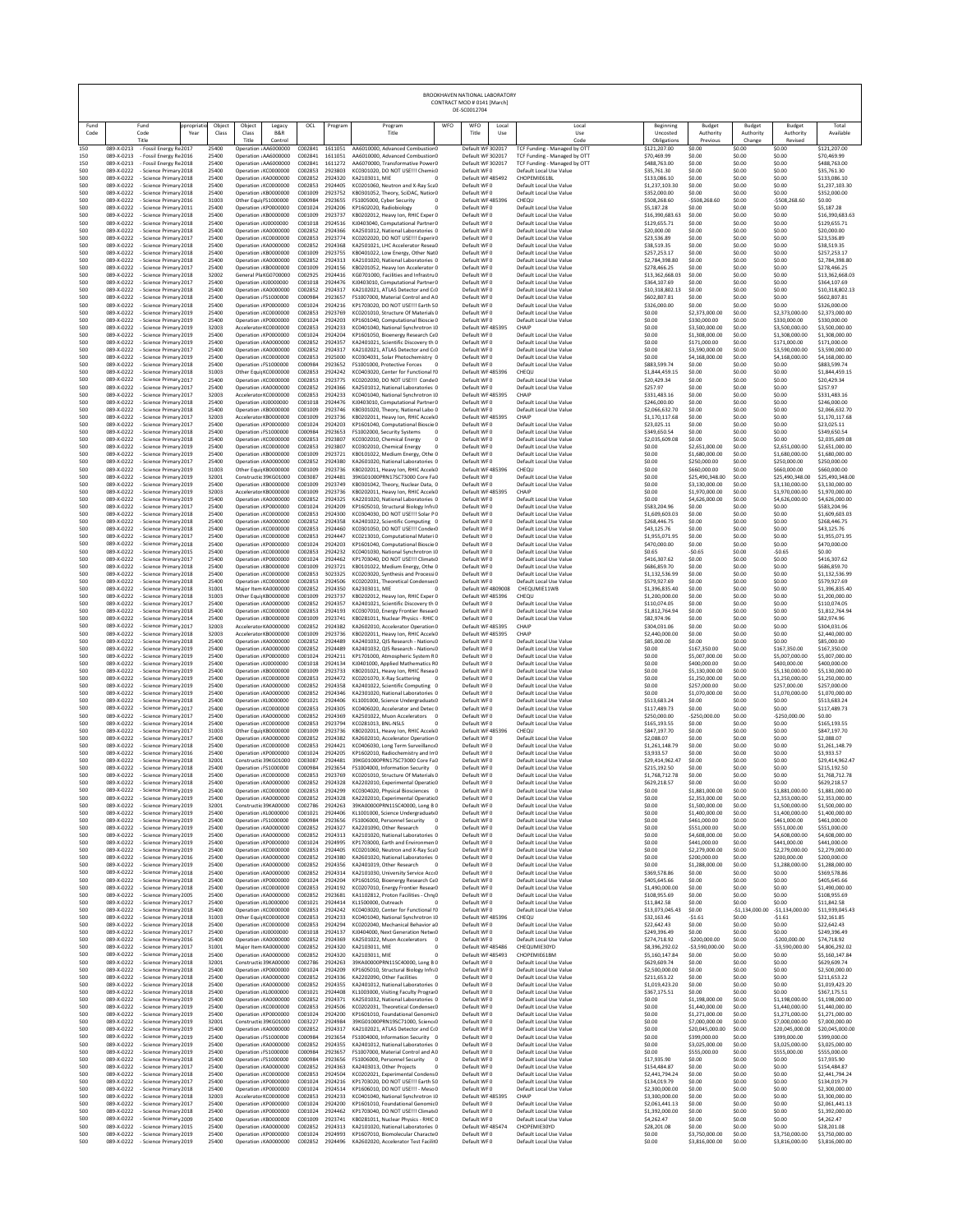| 500        | 089-X-0222               | - Science Primary 2019                           | 25400          | Operation : KJ0000000                          | C001018            | 2924476            | KJ0403010, Computational Partner 0                                                     | Default WFO                      | Default Local Use Value                            | \$0.00                           | \$482,000.00                              | \$0.00                      | \$482,000.00                       | \$482,000.00                       |
|------------|--------------------------|--------------------------------------------------|----------------|------------------------------------------------|--------------------|--------------------|----------------------------------------------------------------------------------------|----------------------------------|----------------------------------------------------|----------------------------------|-------------------------------------------|-----------------------------|------------------------------------|------------------------------------|
| 500<br>500 | 089-X-0222<br>089-X-0222 | - Science Primary 2019                           | 25400<br>25400 | Operation : KL0000000                          | C001021<br>C000984 | 2924407<br>2923653 | KL1002000, Community College IntO                                                      | Default WF0                      | Default Local Use Value                            | \$0.00<br>\$0.00                 | \$100,000.00                              | \$0.00                      | \$100,000.00                       | \$100,000.00                       |
| 500        | 089-X-0222               | - Science Primary 2019<br>- Science Primary 2019 | 25400          | Operation : FS1000000<br>Operation : KC0000000 | C002853            | 2924233            | FS1002000, Security Systems<br>$^{\circ}$<br>KC0401040, National Synchrotron IO        | Default WF0<br>Default WFO       | Default Local Use Value<br>Default Local Use Value | \$0.00                           | \$703,000.00<br>\$80,848,000.00           | \$0.00<br>\$0.00            | \$703,000.00<br>\$80,848,000.00    | \$703,000.00<br>\$80,848,000.00    |
| 500        | 089-X-0222               | - Science Primary 2019                           | 25400          | Operation : KB0000000                          | C001009            | 2923737            | KB0202012, Heavy Ion, RHIC Exper 0                                                     | Default WFO                      | Default Local Use Value                            | \$0.00                           | \$34,580,000.00                           | \$0.00                      | \$34,580,000.00                    | \$34,580,000.00                    |
| 500        | 089-X-0222               | - Science Primary 2019                           | 25400          | Operation : FS1000000                          | C000984            | 2923652            | FS1001000, Protective Forces<br>$\sqrt{2}$                                             | Default WF0                      | Default Local Use Value                            | \$0.00                           | \$5,634,000.00                            | \$0.00                      | \$5,634,000.00                     | \$5,634,000.00                     |
| 500<br>500 | 089-X-0222<br>089-X-0222 | - Science Primary 2019<br>- Science Primary 2019 | 25400<br>25400 | Operation : KB0000000<br>Operation : KB0000000 | C001009<br>C001009 | 2923736<br>2923746 | KB0202011, Heavy Ion, RHIC AcceleO<br>KB0301020, Theory, National Labo 0               | Default WF0<br>Default WF0       | Default Local Use Value<br>Default Local Use Value | \$0.00<br>\$0.00                 | \$108,720,000.00 \$0.00<br>\$1,890,000.00 | \$0.00                      | \$108,720,000.00<br>\$1,890,000.00 | \$108,720,000.00<br>\$1,890,000.00 |
| 500        | 089-X-0222               | - Science Primary 2018                           | 31003          | Other Equi(KC0000000                           | C002853            | 2924242            | KC0403020, Center for Functional IO                                                    | Default WFO                      | Default Local Use Value                            | \$0.00                           | \$0.00                                    | \$1,134,000.00              | \$1,134,000.00                     | \$1.134,000.00                     |
| 500        | 089-X-0222               | - Science Primary 2018                           | 25400          | Operation : KA0000000                          | C002852            | 2924357            | KA2401021. Scientific Discovery th 0                                                   | Default WFO                      | Default Local Use Value                            | \$120,000.00                     | \$0.00                                    | \$0.00                      | \$0.00                             | \$120,000.00                       |
| 500<br>500 | 089-X-0222<br>089-X-0222 | - Science Primary 2018<br>- Science Primary 2017 | 25400<br>25400 | Operation : KA0000000<br>Operation : KC0000000 | C002852<br>C002853 | 2924371<br>2923809 | KA2501032, National Laboratories 0<br>KC0302030, Heavy Element Chemi: 0                | Default WF0<br>Default WF0       | Default Local Use Value<br>Default Local Use Value | \$1,007,519.74<br>\$1,985.20     | \$0.00<br>\$0.00                          | \$0.00<br>\$0.00            | \$0.00<br>\$0.00                   | \$1,007,519.74<br>\$1,985.20       |
| 500        | 089-X-0222               | - Science Primary 2017                           | 25400          | Operation : KB0000000                          | C001009            | 2923752            | KB0301052, Theory, SciDAC, Nation0                                                     | Default WF0                      | Default Local Use Value                            | \$203,265.87                     | \$0.00                                    | \$0.00                      | \$0.00                             | \$203,265.87                       |
| 500        | 089-X-0222               | - Science Primary 2018                           | 25400          | Operation : KA0000000                          | C002852            | 2924346            | KA2301020 National Laboratories 0                                                      | Default WFO                      | Default Local Use Value                            | \$642,490.45                     | \$0.00                                    | \$0.00                      | \$0.00                             | \$642.490.45                       |
| 500        | 089-X-0222               | - Science Primary 2018                           | 25400          | Oneration : KI0000000                          | C001018            | 2924474            | KJ0402010. Computer Sciences - Rt0                                                     | Default WFO                      | Default Local Use Value                            | \$1.039.403.14                   | \$0.00                                    | \$0.00                      | \$0.00                             | \$1,039,403.14                     |
| 500        | 089-X-0222               | - Science Primary 2018                           | 25400          | Operation : KL0000000                          | C001021            | 2924414            | KL1500000, Outreach<br>$\Omega$                                                        | Default WF0                      | Default Local Use Value                            | \$80,000.00                      | \$0.00                                    | \$0.00                      | \$0.00                             | \$80,000.00                        |
| 500<br>500 | 089-X-0222<br>089-X-0222 | - Science Primary 2018<br>- Science Primary 2017 | 25400<br>31003 | Operation : KB0000000<br>Other EquipKB0000000  | C001009<br>C001009 | 2924156<br>2923737 | KB0201052, Heavy Ion Accelerator 0<br>KB0202012, Heavy Ion, RHIC Exper 0               | Default WF0<br>Default WF 485396 | Default Local Use Value<br>CHEQU                   | \$101,000.00<br>\$152,638.30     | \$0.00<br>\$0.00                          | \$0.00<br>\$0.00            | \$0.00<br>\$0.00                   | \$101,000.00<br>\$152,638.30       |
| 500        | 089-X-0222               | - Science Primary 2018                           | 25400          | Operation : KB0000000                          | C001009            | 2923736            | KB0202011, Heavy Ion, RHIC Accele0                                                     | Default WFO                      | Default Local Use Value                            | \$15.617.704.64                  | \$0.00                                    | \$0.00                      | \$0.00                             | \$15.617.704.64                    |
| 500        | 089-X-0222               | - Science Primary 2018                           | 25400          | Operation : KC0000000                          | C002853            | 2924233            | KC0401040, National Synchrotron IO                                                     | Default WFO                      | Default Local Use Value                            | \$27.601.557.94                  | \$1.61                                    | \$0.00                      | \$1.61                             | \$27.601.559.55                    |
| 500        | 089-X-0222               | - Science Primary 2018                           | 31003          | Other EquipKB0000000                           | C001009            | 2923736            | KB0202011, Heavy Ion, RHIC Accele0                                                     | Default WF 485396                | CHEQU                                              | \$824,000.00                     | \$0.00                                    | \$0.00                      | \$0.00                             | \$824,000.00                       |
| 500<br>500 | 089-X-0222<br>089-X-0222 | - Science Primary 2015                           | 25400<br>25400 | Operation : KP0000000<br>Operation : KP0000000 | C001024<br>C001024 | 2924417<br>2924200 | KP1606000, Mesoscale to Molecult0<br>KP1601010, Foundational Genomic0                  | Default WF0<br>Default WF0       | Default Local Use Value<br>Default Local Use Value | \$209.151.43<br>\$1,737,000.00   | \$0.00<br>\$0.00                          | \$0.00<br>\$0.00            | \$0.00<br>\$0.00                   | \$209,151.43<br>\$1,737,000.00     |
| 500        | 089-X-0222               | - Science Primary 2018<br>- Science Primary 2018 | 25400          | Operation : KA0000000                          | C002852            | 2924325            | KA2201020, National Laboratories 0                                                     | Default WFO                      | Default Local Use Value                            | \$2.481.532.00                   | \$0.00                                    | \$0.00                      | \$0.00                             | \$2.481.532.00                     |
| 500        | 089-X-0222               | - Science Primary 2018                           | 25400          | Operation : FS1000000                          | C000984            | 2923658            | FS1009000, Program Management 0                                                        | Default WFO                      | Default Local Use Value                            | \$271 152 11                     | \$0.00                                    | \$0.00                      | \$0.00                             | \$271.152.11                       |
| 500        | 089-X-0222               | - Science Primary 2018                           | 25400          | Operation : KB0000000                          | C001009            | 2923733            | KB0201021, Heavy Ion, RHIC Resea0                                                      | Default WFO                      | Default Local Use Value                            | \$2,137,071.38                   | \$0.00                                    | \$0.00                      | \$0.00                             | \$2,137,071.38                     |
| 500<br>500 | 089-X-0222<br>089-X-0222 | - Science Primary 2016<br>- Science Primary 2019 | 25400<br>25400 | Operation : FS1000000<br>Operation : KC0000000 | C000984<br>C002853 | 2923655<br>2924305 | FS1005000, Cyber Security<br>KC0406020, Accelerator and Detec 0                        | Default WF0<br>Default WF0       | Default Local Use Value<br>Default Local Use Value | \$0.00<br>\$0.00                 | \$508,268.60<br>\$588,000.00              | \$0.00<br>\$0.00            | \$508,268.60<br>\$588,000.00       | \$508,268.60<br>\$588,000.00       |
| 500        | 089-X-0222               | - Science Primary 2019                           | 31001          | Major Item KA0000000                           | C002852            | 2924320            | KA2103011, MIE<br>$\Omega$                                                             | Default WF 485498                | CHEQUMIE61BM                                       | \$0.00                           | \$21,286,000.00                           | \$0.00                      | \$21,286,000.00                    | \$21,286,000.00                    |
| 500        | 089-X-0222               | - Science Primary 2019                           | 31001          | Major Item KB0000000                           | C001009            | 2923737            | KB0202012 Heavy Ion RHIC Exper 0                                                       | Default WF 485499                | CHEQUMIE19N1                                       | \$0.00                           | \$5,310,000.00                            | \$0.00                      | \$5,310,000.00                     | \$5,310,000.00                     |
| 500        | 089-X-0222               | - Science Primary 2019                           | 25400          | Operation : KB0000000                          | C001009            | 2923755            | KB0401022, Low Energy, Other Nat0                                                      | Default WF0                      | Default Local Use Value                            | \$0.00                           | \$180,000.00                              | \$0.00                      | \$180,000.00                       | \$180,000.00                       |
| 500<br>500 | 089-X-0222<br>089-X-0222 | - Science Primary 2019<br>- Science Primary 2017 | 25400<br>25400 | Operation : KC0000000<br>Operation : KC0000000 | C002853<br>C002853 | 2924504<br>2924192 | KC0202021, Experimental Condens0<br>KC0207010, Energy Frontier Resear0                 | Default WF0<br>Default WF0       | Default Local Use Value<br>Default Local Use Value | \$0.00<br>\$791,878.52           | \$1,388,000.00<br>\$0.00                  | \$0.00<br>\$0.00            | \$1,388,000.00<br>\$0.00           | \$1,388,000.00<br>\$791,878.52     |
| 500        | 089-X-0222               | - Science Primary 2018                           | 25400          | Operation : KJ0000000                          | C001018            | 2924134            | KJ0401000, Applied Mathematics FO                                                      | Default WFO                      | Default Local Use Value                            | \$400,000.00                     | \$0.00                                    | \$0.00                      | \$0.00                             | \$400,000.00                       |
| 500        | 089-X-0222               | - Science Primary 2018                           | 25400          | Operation : KB0000000                          | C001009            | 2923749            | KB0301042, Theory, Nuclear Data, O                                                     | Default WFO                      | Default Local Use Value                            | \$1,456.174.09                   | \$0.00                                    | \$0.00                      | \$0.00                             | \$1.456.174.09                     |
| 500        | 089-X-0222               | - Science Primary 2018                           | 31001          | Major Item KA0000000                           | C002852            | 2924320            | KA2103011, MIE                                                                         | Default WF 485496                | CHEQUMIE61BL                                       | \$733,031.10                     | \$0.00                                    | \$0.00                      | \$0.00                             | \$733,031.10                       |
| 500<br>500 | 089-X-0222<br>089-X-0222 | - Science Primary 2018<br>- Science Primary 2018 | 25400<br>25400 | Operation : FS1000000<br>Operation : KC0000000 | C000984<br>C002853 | 2923655<br>2924299 | FS1005000, Cyber Security<br>KC0304020, Physical Biosciences 0                         | Default WF0<br>Default WF0       | Default Local Use Value<br>Default Local Use Value | \$2,856,948.29<br>\$2,048,670.39 | \$0.00<br>\$0.00                          | \$0.00<br>\$0.00            | \$0.00<br>\$0.00                   | \$2,856,948.29<br>\$2,048,670.39   |
| 500        | 089-X-0222               | - Science Primary 2018                           | 25400          | Operation : KA0000000                          | C002852            | 2924380            | KA2601020, National Laboratories 0                                                     | Default WFO                      | Default Local Use Value                            | \$412,656.07                     | \$0.00                                    | \$0.00                      | \$0.00                             | \$412,656.07                       |
| 500        | 089-X-0222               | - Science Primary 2018                           | 25400          | Operation : KA0000000                          | C002852            | 2924496            | KA2602020, Accelerator Test Facilit0                                                   | Default WFO                      | Default Local Use Value                            | \$386.964.47                     | \$0.00                                    | \$0.00                      | \$0.00                             | \$386.964.47                       |
| 500        | 089-X-0222               | - Science Primary 2018                           | 25400          | Operation : KA0000000                          | C002852            | 2924319            | KA2102090, Other Facilities<br>KL1002000, Community College IntO                       | Default WF0                      | Default Local Use Value                            | \$159,687.08                     | \$0.00                                    | \$0.00                      | \$0.00                             | \$159,687.08                       |
| 500<br>500 | 089-X-0222<br>089-X-0222 | - Science Primary 2018<br>- Science Primary 2018 | 25400<br>25400 | Operation : KL0000000<br>Operation : KC0000000 | C001021<br>C002853 | 2924407<br>2924305 | KC0406020, Accelerator and Detec 0                                                     | Default WF0<br>Default WF0       | Default Local Use Value<br>Default Local Use Value | \$105,987.27<br>\$800,000.00     | \$0.00<br>\$0.00                          | \$0.00<br>\$0.00            | \$0.00<br>\$0.00                   | \$105,987.27<br>\$800,000.00       |
| 500        | 089-X-0222               | - Science Primary 2014                           | 25400          | Operation : KB0000000                          | C001009            | 2923728            | KB0181012 Nuclear Physics - RNL-0                                                      | Default WEO                      | Default Local Use Value                            | \$34,228.17                      | \$0.00                                    | \$0.00                      | \$0.00                             | \$34,228.17                        |
| 500        | 089-X-0222               | - Science Primary 2018                           | 25400          | Operation : KP0000000                          | C001024            | 2924211            | KP1701000, Atmospheric System RO                                                       | Default WFO                      | Default Local Use Value                            | \$1,384,481.22                   | \$0.00                                    | \$0.00                      | \$0.00                             | \$1.384.481.22                     |
| 500        | 089-X-0222               | - Science Primary 2018                           | 32003          | Accelerator KA0000000                          | C002852            | 2924496            | KA2602020, Accelerator Test Facilit0                                                   | Default WF 485395                | CHAIP                                              | \$81,894.40                      | \$0.00                                    | \$0.00                      | \$0.00                             | \$81.894.40                        |
| 500<br>500 | 089-X-0222<br>089-X-0222 | - Science Primary 2011<br>- Science Primary 2014 | 31003<br>25400 | Other EquipKC0000000<br>Operation : KA0000000  | C002853<br>C002852 | 3023325<br>2923681 | KC0203020, Synthesis and Processi0<br>KA1102812, Proton Facilities - Chnj0             | Default WF 485396<br>Default WEO | CHEQU<br>Default Local Use Value                   | \$2,515.98<br>\$433,221.38       | $-52,515.98$<br>\$0.00                    | \$0.00<br>\$0.00            | $-52,515.98$<br>\$0.00             | \$0.00<br>\$433,221.38             |
| 500        | 089-X-0222               | - Science Primary 2017                           | 25400          | Operation : KC0000000                          | C002853            | 2924295            | KC0202050, Physical Behavior of MO                                                     | Default WEO                      | Default Local Use Value                            | \$11.184.97                      | \$0.00                                    | \$0.00                      | \$0.00                             | \$11.184.97                        |
| 500        | 089-X-0222               | - Science Primary 2016                           | 25400          | Operation : KJ0000000                          | C001018            | 2924135            | KJ0402000, Computer Sciences Res0                                                      | Default WFO                      | Default Local Use Value                            | \$1.922.92                       | $-51.922.92$                              | \$0.00                      | $-51.922.92$                       | \$0.00                             |
| 500        | 089-X-0222               | - Science Primary 2018                           | 25400          | Operation : KC0000000                          | C002853            | 2924472            | KC0201070, X-Ray Scattering<br>$\Omega$                                                | Default WF0                      | Default Local Use Value                            | \$1,768,978.04                   | \$0.00                                    | \$0.00                      | \$0.00                             | \$1,768,978.04                     |
| 500<br>500 | 089-X-0222<br>089-X-0222 | - Science Primary 2018                           | 25400<br>25400 | Operation : KC0000000<br>Oneration : KA0000000 | C002853<br>C002852 | 2924447<br>2924336 | KC0213010, Computational Materi 0                                                      | Default WF0                      | Default Local Use Value                            | \$2,875,000.00                   | \$0.00                                    | \$0.00                      | \$0.00                             | \$2,875,000.00                     |
| 500        | 089-X-0222               | - Science Primary 2019<br>- Science Primary 2019 | 25400          | Operation : FS1000000                          | C000984            | 2923655            | KA2202090, Other Facilities<br>$^{\circ}$<br>FS1005000, Cyber Security<br>$\Omega$     | Default WF0<br>Default WFO       | Default Local Use Value<br>Default Local Use Value | \$0.00<br>\$0.00                 | \$330,000.00<br>\$2,641,000.00            | \$0.00<br>\$0.00            | \$330,000.00<br>\$2,641,000.00     | \$330,000.00<br>\$2,641,000.00     |
| 500        | 089-X-0222               | - Science Primary 2019                           | 31001          | Major Item KA0000000                           | C002852            | 2924320            | KA2103011. MIE<br>n                                                                    | Default WF 485496                | CHEQUMIE61BL                                       | \$0.00                           | \$6,404,000.00                            | \$0.00                      | \$6,404,000.00                     | \$6,404,000.00                     |
| 500        | 089-X-0222               | - Science Primary 2019                           | 25400          | Operation : KC0000000                          | C002853            | 2924294            | KC0202040, Mechanical Behavior a0                                                      | Default WF0                      | Default Local Use Value                            | \$0.00                           | \$147,000.00                              | \$0.00                      | \$147,000.00                       | \$147,000.00                       |
| 500<br>500 | 089-X-0222<br>089-X-0222 | - Science Primary 2019                           | 25400<br>25400 | Operation : FS1000000<br>Operation : KA0000000 | C000984<br>C002852 | 2923658<br>2924348 | FS1009000, Program Management 0<br>KA2302010, Experimental Operatic0                   | Default WF0<br>Default WF0       | Default Local Use Value<br>Default Local Use Value | \$0.00<br>\$0.00                 | \$584,000.00<br>\$188,000.00              | \$0.00<br>\$0.00            | \$584,000.00<br>\$188,000.00       | \$584,000.00<br>\$188,000.00       |
| 500        | 089-X-0222               | - Science Primary 2019<br>- Science Primary 2019 | 25400          | Operation : KJ0000000                          | C001018            | 2924474            | KJ0402010, Computer Sciences - R(0                                                     | Default WFO                      | Default Local Use Value                            | \$0.00                           | \$250,000.00                              | \$0.00                      | \$250,000.00                       | \$250,000.00                       |
| 500        | 089-X-0222               | - Science Primary 2019                           | 31003          | Other FaultKB0000000                           | C001009            | 2923737            | KB0202012. Heavy Ion. RHIC Exper 0                                                     | Default WF 485396                | CHEQU                                              | \$0.00                           | \$1,456,000.00                            | \$0.00                      | \$1,456,000.00                     | \$1,456,000.00                     |
| 500<br>500 | 089-X-0222<br>089-X-0222 | - Science Primary 2019<br>- Science Primary 2019 | 25400<br>25400 | Operation : KC0000000<br>Operation : KC0000000 | C002853<br>C002853 | 3023325<br>2924242 | KC0203020, Synthesis and Processi0<br>KC0403020, Center for Functional IO              | Default WFO<br>Default WF0       | Default Local Use Value<br>Default Local Use Value | \$0.00<br>\$0.00                 | \$1,023,000.00<br>\$17,652,000.00         | \$0.00<br>\$0.00            | \$1,023,000.00<br>\$17,652,000.00  | \$1,023,000.00<br>\$17,652,000.00  |
| 510        | 089-X-0222               | - Science Reimbu 2018                            | 25400          | Operation : 456100000                          | C003005            | 6600199            | 456165021, Cooperative Research 4861014                                                | CHAGR84010                       | Default Local Use Value                            | \$22,453.69                      | $-522,453.69$                             | \$0.00                      | $-522,453.69$                      | \$0.00                             |
| 510        | 089-X-0222               | - Science Reimbu 2018                            | 25400          | Operation : 456100000                          | C003005            | 6600199            | 456165021, Cooperative Research 4861091                                                | CHAGRRIKEO                       | Default Local Use Value                            | \$71.022.21                      | \$0.00                                    | \$0.00                      | \$0.00                             | \$71.022.21                        |
| 510        | 089-X-0222               | - Science Reimbu 2018                            | 25400          | Operation : 456100000                          | C003005            | 6600199            | 456165021. Cooperative Research 4861004                                                | <b>CHAGR84110</b><br>CHAGRRIKEO  | Default Local Use Value                            | \$2,123.13                       | $-52.123.13$                              | \$0.00                      | $-52.123.13$                       | \$0.00                             |
| 510<br>510 | 089-X-0222<br>089-X-0222 | - Science Reimbu 2019<br>- Science Reimbu 2017   | 25400<br>25400 | Operation : 456100000<br>Operation : 456100000 | C003005<br>C003005 | 6600199<br>6600199 | 456165021, Cooperative Research 4861091<br>456165021, Cooperative Research 4860747     | CHAGR871(0                       | Default Local Use Value<br>Default Local Use Value | \$0.00<br>\$25,548.78            | \$487,669.07<br>$-525,548.78$             | \$12,800.05<br>\$0.00       | \$500,469.12<br>$-525,548.78$      | \$500,469.12<br>\$0.00             |
| 511        | 089-X-0222               | - Science Reimbu 2017                            | 25400          | Operation : 456100000                          | C003005            | 6600146            | 456160031, Industry - Domestic 4860928                                                 | CHAGR87310                       | Default Local Use Value                            | \$34,457.69                      | \$0.00                                    | \$0.00                      | \$0.00                             | \$34,457.69                        |
| 511        | 089-X-0222               | - Science Reimbu 2018                            | 25400          | Operation : 456100000                          | C003005            | 6600146            | 456160031, Industry - Domestic<br>4861056                                              | CHAGR84010                       | Default Local Use Value                            | \$4,070.82                       | $-54.070.82$                              | \$0.00                      | $-54.070.82$                       | \$0.00                             |
| 511<br>511 | 089-X-0222<br>089-X-0222 | - Science Reimbu 2018<br>- Science Reimbu 2018   | 25400<br>25400 | Operation : 456100000<br>Operation : 456100000 | C003005<br>C003005 | 6600146<br>6600146 | 456160031, Industry - Domestic<br>4861089<br>456160031, Industry - Domestic<br>4861111 | CHAGR843:0<br>CHAGR84340         | Default Local Use Value<br>Default Local Use Value | \$163.45<br>\$23,648.21          | \$0.00<br>$-523,648.21$                   | \$0.00<br>\$0.00            | \$0.00<br>$-523,648.21$            | \$163.45<br>\$0.00                 |
|            |                          |                                                  |                |                                                |                    |                    |                                                                                        |                                  |                                                    |                                  |                                           |                             |                                    |                                    |
| 511        | 089-X-0222               | - Science Reimbu 2018                            | 25400          | Operation : 456100000                          | C003005            | 6600146            | 4861087                                                                                | CHAGR843:0                       | Default Local Use Value                            | \$2,500.00                       | $-$2,500.00$                              | \$0.00                      | $-52,500.00$                       | \$0.00                             |
| 511        | 089-X-0222               | - Science Reimbu 2018                            | 25400          | Operation : 456100000                          | C003005            | 6600146            | 456160031, Industry - Domestic<br>456160031, Industry - Domestic<br>4861053            | <b>CHAGR842(0</b>                | Default Local Use Value                            | \$7,214.59                       | \$0.00                                    | \$0.00                      | \$0.00                             | \$7,214.59                         |
| 511        | 089-X-0222               | - Science Reimbu 2017                            | 25400          | Operation : 456100000                          | C003005            | 6600146            | 456160031, Industry - Domestic<br>4861021                                              | CHAGR840.0                       | Default Local Use Value                            | \$2,654.48                       | $-52.654.48$                              | \$0.00                      | $-52.654.48$                       | \$0.00                             |
| 511        | 089-X-0222               | - Science Reimbu 2017                            | 25400          | Operation : 456100000                          | C003005            | 6600146            | 456160031, Industry - Domestic<br>4860936                                              | <b>CHAGR87250</b>                | Default Local Use Value                            | \$1,926.60                       | \$0.00                                    | \$0.00                      | \$0.00                             | \$1,926.60                         |
| 511<br>511 | 089-X-0222<br>089-X-0222 | - Science Reimbu 2018<br>- Science Reimbu 2018   | 25400<br>25400 | Operation : 456100000<br>Operation : 456100000 | C003005<br>C003005 | 6600146<br>6600147 | 4861066<br>456160031, Industry - Domestic<br>456160032, Industry - Foreign<br>4860984  | CHAGR84210<br>CHAGR840!0         | Default Local Use Value<br>Default Local Use Value | \$32,960.08<br>\$67.81           | \$0.00<br>\$0.00                          | \$0.00<br>\$0.00            | \$0.00<br>\$0.00                   | \$32,960.08<br>\$67.81             |
| 511        | 089-X-0222               | - Science Reimbu 2019                            | 25400          | Operation : 456100000                          | C003005            | 6600146            | 4861139<br>456160031, Industry - Domestic                                              | AGR84417 0                       | Default Local Use Value                            | \$0.00                           | \$61,250.00                               | \$61,174.08                 | \$122,424.08                       | \$122,424.08                       |
| 511        | 089-X-0222               | - Science Reimbu 2019                            | 25400          | Operation : 456100000                          | C003005            | 6600146            | 456160031, Industry - Domestic<br>4861115                                              | CHAGR843!0                       | Default Local Use Value                            | \$0.00                           | \$20,000.00                               | \$3,358.82                  | \$23,358.82                        | \$23,358.82                        |
| 511<br>511 | 089-X-0222<br>089-X-0222 | - Science Reimbu 2019<br>- Science Reimbu 2017   | 25400<br>25400 | Operation : 456100000<br>Operation : 456100000 | C003005<br>C003005 | 6600146<br>6600147 | 456160031, Industry - Domestic<br>4861101<br>4860800                                   | CHAGR843-0<br>CHAGR8719          | Default Local Use Value<br>Default Local Use Value | \$0.00<br>\$683.29               | \$0.00<br>$-5683.29$                      | \$1,310.68<br>\$0.00        | \$1,310.68<br>$-5683.29$           | \$1,310.68<br>\$0.00               |
| 511        | 089-X-0222               | - Science Reimbu 2018                            | 25400          | Operation : 456100000                          | C003005            | 6600146            | 456160032, Industry - Foreign<br>456160031, Industry - Domestic<br>4861093             | CHAGR843:0                       | Default Local Use Value                            | \$39,507.26                      | \$0.00                                    | \$0.00                      | \$0.00                             | \$39,507.26                        |
| 511        | 089-X-0222               | - Science Reimbu 2018                            | 25400          | Operation : 456100000                          | C003005            | 6600146            | 456160031. Industry - Domestic<br>4860946                                              | CHAGR873!0                       | Default Local Use Value                            | \$899.96                         | \$0.00                                    | \$0.00                      | \$0.00                             | \$899.96                           |
| 511        | 089-X-0222               | - Science Reimbu 2018                            | 25400          | Operation : 456100000                          | C003005            | 6600146            | 456160031, Industry - Domestic<br>4860969                                              | CHAGR873(0<br>CHAGR87210         | Default Local Use Value                            | \$72,150.96                      | \$0.00                                    | \$0.00                      | \$0.00                             | \$72.150.96                        |
| 511        | 089-X-0222<br>089-X-0222 | - Science Reimbu 2015<br>- Science Reimbu 2016   | 25400<br>25400 | Operation : 456100000<br>Operation : 456100000 | C003005<br>C003005 | 6600146<br>6600146 | 456160031, Industry - Domestic<br>4860880<br>4860871<br>456160031, Industry - Domestic | CHAGR87210                       | Default Local Use Value<br>Default Local Use Value | \$2,596.52<br>\$13,578.50        | \$0.00<br>\$0.00                          | $-52.596.52$<br>\$0.00      | $-52.596.52$<br>\$0.00             | \$0.00<br>\$13,578.50              |
| 511<br>511 | 089-X-0222               | - Science Reimbu 2018                            | 25400          | Operation : 456100000                          | C003005            | 6600146            | 456160031, Industry - Domestic<br>4861020                                              | CHAGR84010                       | Default Local Use Value                            | \$1,704.11                       | $-$1,481.04$                              | \$0.00                      | $-$1,481.04$                       | \$223.07                           |
| 511        | 089-X-0222               | - Science Reimbu 2018                            | 25400          | Operation : 456100000                          | C003005            | 6600146            | 456160031. Industry - Domestic<br>4861023                                              | CHAGR84010                       | Default Local Use Value                            | \$64,480.13                      | \$0.00                                    | \$0.00                      | \$0.00                             | \$64,480.13                        |
| 511        | 089-X-0222               | - Science Reimbu 2019                            | 25400          | Operation : 456100000                          | C003005            | 6600147            | 456160032, Industry - Foreign<br>4801577                                               | CH AGR8780<br>CHAGR84210         | Default Local Use Value                            | \$0.00                           | \$25.242.72                               | \$0.00                      | \$25.242.72                        | \$25.242.72                        |
| 511<br>511 | 089-X-0222<br>089-X-0222 | - Science Reimbu 2019<br>- Science Reimbu 2019   | 25400<br>25400 | Operation : 456100000<br>Operation : 456100000 | C003005<br>C003005 | 6600146<br>6600146 | 456160031, Industry - Domestic<br>4861068<br>456160031, Industry - Domestic<br>4861109 | CHAGR84340                       | Default Local Use Value<br>Default Local Use Value | \$0.00<br>\$0.00                 | \$25.253.74<br>\$21.897.14                | \$0.00<br>\$0.00            | \$25,253.74<br>\$21,897.14         | \$25.253.74<br>\$21,897.14         |
| 511        | 089-X-0222               | - Science Reimbu 2018                            | 25400          | Operation : 456100000                          | C003005            | 6600146            | 456160031, Industry - Domestic<br>4861090                                              | CHAGR843.0                       | Default Local Use Value                            | \$106,652.72                     | \$0.00                                    | \$0.00                      | \$0.00                             | \$106.652.72                       |
| 511        | 089-X-0222               | - Science Reimbu 2018                            | 25400          | Operation : 456100000                          | C003005            | 6600146            | 456160031. Industry - Domestic<br>4861107                                              | CHAGRS4340                       | Default Local Use Value                            | \$37,074.29                      | \$0.00                                    | \$0.00                      | \$0.00                             | \$37,074.29                        |
| 511<br>511 | 089-X-0222<br>089-X-0222 | Science Reimbu 2018<br>- Science Reimbu 2018     | 25400<br>25400 | Oneration : 456100000<br>Operation : 456100000 | consons<br>C003005 | 6600146<br>6600146 | 456160031 Industry - Domestic<br>4860977<br>4861052                                    | CHAGRS7310<br>CHAGR84110         | Default Local Hoe Value<br>Default Local Use Value | \$1,033.48<br>\$599 176.00       | -\$1.033.48<br>\$0.00                     | \$0.00<br>\$0.00            | $-51.033.48$<br>\$0.00             | so oo<br>\$599.176.00              |
| 511        | 089-X-0222               | - Science Reimbu 2018                            | 25400          | Operation : 456100000                          | C003005            | 6600146            | 456160031, Industry - Domestic<br>456160031, Industry - Domestic<br>4861121            | CHAGR844(0                       | Default Local Use Value                            | \$24,271.84                      | \$0.00                                    | \$0.00                      | \$0.00                             | \$24,271.84                        |
| 511        | 089-X-0222               | - Science Reimbu 2019                            | 25400          | Operation : 456100000                          | C003005            | 6600146            | 456160031, Industry - Domestic<br>4861098                                              | CHAGR843:0                       | Default Local Use Value                            | \$0.00                           | \$24,557.15                               | \$3,564.30                  | \$28,121.45                        | \$28,121.45                        |
| 511        | 089-X-0222               | - Science Reimbu 2019                            | 25400          | Operation : 456100000                          | C003005            | 6600146            | 456160031, Industry - Domestic<br>4861151                                              | CHAGR84410                       | Default Local Use Value                            | \$0.00                           | \$110,679.61                              | \$0.00                      | \$110,679.61                       | \$110,679.61                       |
| 511<br>511 | 089-X-0222<br>089-X-0222 | - Science Reimbu 2019<br>- Science Reimbu 2019   | 25400<br>25400 | Operation : 456100000<br>Operation : 456100000 | C003005<br>C003005 | 6600146<br>6600147 | 456160031, Industry - Domestic<br>4860946<br>456160032, Industry - Foreign<br>4861076  | CHAGR873!0<br>CHAGRS43(0         | Default Local Use Value<br>Default Local Use Value | \$0.00<br>\$0.00                 | \$217.230.50<br>\$126,872.26              | \$58,677.61<br>\$0.00       | \$275,908.11<br>\$126,872.26       | \$275,908.11<br>\$126,872.26       |
| 511        | 089-X-0222               | - Science Reimbu 2019                            | 25400          | Operation : 456100000                          | C003005            | 6600146            | 456160031, Industry - Domestic<br>4861132                                              | CHAGR844(0                       | Default Local Use Value                            | \$0.00                           | \$12,250.00                               | \$10,000.00                 | \$22,250.00                        | \$22,250.00                        |
| 511        | 089-X-0222               | - Science Reimbu 2019                            | 25400          | Operation : 456100000                          | C003005            | 6600146            | 456160031, Industry - Domestic<br>4861107                                              | CHAGR843/0                       | Default Local Use Value                            | \$0.00                           | \$2,612.50                                | \$0.00                      | \$2,612.50                         | \$2,612.50                         |
| 511        | 089-X-0222               | - Science Reimbu 2019                            | 25400          | Operation : 456100000                          | C003005            | 6600146            | 4861135<br>456160031. Industry - Domestic                                              | CHAGRS44'O                       | Default Local Use Value                            | \$0.00                           | \$147,109.00                              | \$4,413.27                  | \$151,522.27                       | \$151,522.27                       |
| 511<br>511 | 089-X-0222<br>089-X-0222 | - Science Reimbu 2019<br>- Science Reimbu 2016   | 25400<br>25400 | Operation : 456100000<br>Operation : 456100000 | C003005<br>C003005 | 6600146<br>6600146 | 456160031, Industry - Domestic<br>4861146<br>456160031, Industry - Domestic<br>4860880 | CHAGR84410<br>CHAGR87210         | Default Local Use Value<br>Default Local Use Value | \$0.00<br>\$3,397.00             | \$15,600.00<br>\$0.00                     | \$0.00<br>$-53.397.00$      | \$15,600.00<br>$-53.397.00$        | \$15,600.00<br>\$0.00              |
| 511        | 089-X-0222               | - Science Reimbu 2018                            | 25400          | Operation : 456100000                          | C003005            | 6600147            | 456160032, Industry - Foreign<br>4860813                                               | CHAGR87210                       | Default Local Use Value                            | \$116,420.64                     | \$0.00                                    | \$0.00                      | \$0.00                             | \$116,420.64                       |
| 511        | 089-X-0222               | - Science Reimbu 2017                            | 25400          | Operation : 456100000                          | C003005            | 6600146            | 456160031, Industry - Domestic<br>4861017                                              | CHAGR841:0                       | Default Local Use Value                            | \$644.23                         | \$0.00                                    | \$0.00                      | \$0.00                             | \$644.23                           |
| 511<br>511 | 089-X-0222<br>089-X-0222 | - Science Reimbu 2018<br>- Science Reimbu 2018   | 25400<br>25400 | Operation : 456100000<br>Operation : 456100000 | C003005<br>C003005 | 6600146<br>6600146 | 4861098<br>456160031. Industry - Domestic<br>4860936                                   | CHAGR843:0<br><b>CHAGR87250</b>  | Default Local Use Value<br>Default Local Use Value | \$25,008.55<br>\$6,000.07        | \$0.00<br>\$0.00                          | \$0.00<br>\$0.00            | \$0.00<br>\$0.00                   | \$25,008.55<br>\$6,000.07          |
| 511        | 089-X-0222               | - Science Reimbu 2018                            | 25400          | Operation : 456100000                          | C003005            | 6600146            | 456160031, Industry - Domestic<br>456160031, Industry - Domestic<br>4860686            | CHAGR87810                       | Default Local Use Value                            | \$5,536.61                       | \$0.00                                    | \$0.00                      | \$0.00                             | \$5,536.61                         |
| 511        | 089-X-0222               | - Science Reimbu 2018                            | 25400          | Operation : 456100000                          | C003005            | 6600146            | 456160031, Industry - Domestic<br>4861046                                              | CHAGR841(0                       | Default Local Use Value                            | \$20,056.87                      | \$0.00                                    | \$0.00                      | \$0.00                             | \$20,056.87                        |
| 511        | 089-X-0222               | - Science Reimbu 2019                            | 25400          | Operation : 456100000                          | C003005            | 6600146            | 456160031, Industry - Domestic<br>4861053                                              | CHAGR842(0                       | Default Local Use Value                            | \$0.00                           | \$187,291.00                              | \$26,250.00                 | \$213,541.00                       | \$213,541.00                       |
| 511        | 089-X-0222               | - Science Reimbu 2019                            | 25400          | Operation : 456100000                          | C003005            | 6600146            | 456160031, Industry - Domestic<br>4861134                                              | CHAGRS44'O<br>CHAGRS44(0         | Default Local Use Value                            | \$0.00                           | \$37,880.62                               | \$0.00                      | \$37,880.62                        | \$37,880.62                        |
| 511<br>511 | 089-X-0222<br>089-X-0222 | - Science Reimbu 2019<br>- Science Reimbu 2019   | 25400<br>25400 | Operation : 456100000<br>Operation : 456100000 | C003005<br>C003005 | 6600146<br>6600146 | 456160031, Industry - Domestic<br>4861121<br>456160031, Industry - Domestic<br>4860969 | CHAGRS73(0                       | Default Local Use Value<br>Default Local Use Value | \$0.00<br>\$0.00                 | \$1,426.86<br>\$312.149.04                | \$1,426.90<br>\$0.00        | \$2,853.76<br>\$312,149.04         | \$2,853.76<br>\$312,149.04         |
| 511        | 089-X-0222               | - Science Reimbu 2018                            | 25400          | Operation : 456100000                          | C003005            | 6600146            | 456160031, Industry - Domestic<br>4861068                                              | CHAGR842:0                       | Default Local Use Value                            | \$122.99                         | \$0.00                                    | \$0.00                      | \$0.00                             | \$122.99                           |
| 511        | 089-X-0222               | - Science Reimbu 2017                            | 25400          | Operation : 456100000                          | C003005            | 6600146            | 456160031, Industry - Domestic<br>4861052                                              | CHAGR84110                       | Default Local Use Value                            | \$2,146,667.98                   | \$0.00                                    | \$0.00                      | \$0.00                             | \$2,146,667.98                     |
| 511<br>511 | 089-X-0222<br>089-X-0222 | - Science Reimbu 2018<br>- Science Reimbu 2018   | 25400<br>25400 | Operation : 456100000<br>Operation : 456100000 | C003005<br>C003005 | 6600146<br>6600146 | 4861009<br>456160031. Industry - Domestic<br>4861063                                   | CHAGRS4110<br>CHAGR842.0         | Default Local Use Value<br>Default Local Use Value | \$2,617.07<br>\$22.087.46        | \$0.00<br>\$0.00                          | \$0.00<br>\$0.00            | \$0.00<br>\$0.00                   | \$2,617.07<br>\$22.087.46          |
| 511        | 089-X-0222               | - Science Reimbu 2018                            | 25400          | Operation : 456100000                          | C003005            | 6600147            | 456160031, Industry - Domestic<br>456160032, Industry - Foreign<br>4861032             | CHAGR841(0                       | Default Local Use Value                            | \$45,039.33                      | \$0.00                                    | \$0.00                      | \$0.00                             | \$45.039.33                        |
| 511        | 089-X-0222               | - Science Reimbu 2018                            | 25400          | Operation : 456100000                          | C003005            | 6600146            | 456160031, Industry - Domestic<br>4861079                                              | CHAGR843:0                       | Default Local Use Value                            | \$41,439.06                      | \$0.00                                    | \$0.00                      | \$0.00                             | \$41,439.06                        |
| 511        | 089-X-0222               | - Science Reimbu 2018                            | 25400          | Operation : 456100000                          | C003005            | 6600146            | 456160031, Industry - Domestic<br>4861021                                              | CHAGR84010                       | Default Local Use Value                            | \$6,587.34                       | $-56,587.34$                              | \$0.00                      | $-56,587.34$                       | \$0.00                             |
| 511<br>511 | 089-X-0222<br>089-X-0222 | - Science Reimbu 2019<br>- Science Reimbu 2019   | 25400<br>25400 | Operation : 456100000<br>Operation : 456100000 | C003005<br>C003005 | 6600146<br>6600146 | 4861023<br>456160031, Industry - Domestic<br>4861022                                   | CHAGR84010<br>CHAGR841:0         | Default Local Use Value<br>Default Local Use Value | \$0.00<br>\$0.00                 | \$95,700.69<br>\$3.011.539.97             | \$32,968.26<br>\$648,083.50 | \$128,668.95<br>\$3,659,623.47     | \$128,668.95<br>\$3,659,623.47     |
| 511        | 089-X-0222               | - Science Reimbu 2019                            | 25400          | Operation : 456100000                          | C003005            | 6600146            | 456160031, Industry - Domestic<br>456160031, Industry - Domestic<br>4861052            | CHAGR84110                       | Default Local Use Value                            | \$0.00                           | \$6,426.214.24                            | \$80.318.41                 | \$6,506,532.65                     | \$6,506,532.65                     |
| 511        | 089-X-0222               | - Science Reimbu 2019                            | 25400          | Operation : 456100000                          | C003005            | 6600146            | 456160031, Industry - Domestic<br>4861066                                              | CHAGR842.0                       | Default Local Use Value                            | \$0.00                           | \$31,567.19                               | \$0.00                      | \$31,567.19                        | \$31,567.19                        |
| 511        | 089-X-0222               | - Science Reimbu 2018                            | 25400          | Operation : 456100000                          | C003005            | 6600146            | 456160031, Industry - Domestic<br>4861099                                              | CHAGR843:0                       | Default Local Use Value                            | \$2.94                           | \$0.00                                    | \$0.00                      | \$0.00                             | \$2.94                             |
| 511<br>511 | 089-X-0222<br>089-X-0222 | - Science Reimbu 2018<br>- Science Reimbu 2017   | 25400<br>25400 | Operation : 456100000<br>Operation : 456100000 | C003005<br>C003005 | 6600146<br>6600146 | 4861088<br>456160031, Industry - Domestic<br>456160031, Industry - Domestic<br>4860949 | CHAGR843:0<br>CHAGR873!0         | Default Local Use Value<br>Default Local Use Value | \$58,118.62<br>\$8,967.69        | \$0.00<br>\$0.00                          | \$0.00<br>\$0.00            | \$0.00<br>\$0.00                   | \$58,118.62<br>\$8,967.69          |
| 511        | 089-X-0222               | - Science Reimbu 2018                            | 25400          | Operation : 456100000                          | C003005            | 6600146            | 456160031, Industry - Domestic<br>4861072                                              | CHAGR842:0                       | Default Local Use Value                            | \$5,000.00                       | \$0.00                                    | \$0.00                      | \$0.00                             | \$5,000.00                         |
| 511        | 089-X-0222               | - Science Reimbu 2016                            | 25400          | Operation : 456100000                          | C003005            | 6600146            | 456160031, Industry - Domestic<br>4860831                                              | CHAGR87240                       | Default Local Use Value                            | \$176.63                         | $-$176.63$                                | \$0.00                      | $-5176.63$                         | \$0.00                             |
| 511<br>511 | 089-X-0222<br>089-X-0222 | - Science Reimbu 2017<br>- Science Reimbu 2018   | 25400<br>25400 | Operation : 456100000<br>Operation : 456100000 | C003005<br>C003005 | 6600147<br>6600146 | 456160032, Industry - Foreign<br>4801577<br>4861109<br>456160031, Industry - Domestic  | CH AGR8780<br>CHAGR84340         | Default Local Use Value<br>Default Local Use Value | \$41,696.97<br>\$382.41          | \$0.00                                    | \$0.00<br>\$0.00            | \$0.00                             | \$41,696.97<br>\$382.41            |
| 511        | 089-X-0222               | - Science Reimbu 2018                            | 25400          | Operation : 456100000                          | C003005            | 6600146            | 456160031, Industry - Domestic<br>4861102                                              | CHAGR843:0                       | Default Local Use Value                            | \$6,084.13                       | \$0.00<br>\$0.00                          | \$0.00                      | \$0.00<br>\$0.00                   | \$6,084.13                         |
| 511        | 089-X-0222               | - Science Reimbu 2019                            | 25400          | Operation : 456100000                          | C003005            | 6600146            | 456160031, Industry - Domestic<br>4861136                                              | CHAGR844:0                       | Default Local Use Value                            | \$0.00                           | \$20,035.01                               | \$0.00                      | \$20.035.01                        | \$20.035.01                        |
| 511        | 089-X-0222               | - Science Reimbu 2019                            | 25400          | Operation : 456100000                          | C003005            | 6600146            | 456160031, Industry - Domestic<br>4861130                                              | CHAGR844(0                       | Default Local Use Value                            | \$0.00                           | \$101,014.94                              | \$0.00                      | \$101,014.94                       | \$101,014.94                       |
| 511<br>511 | 089-X-0222<br>089-X-0222 | - Science Reimbu 2019<br>- Science Reimbu 2019   | 25400<br>25400 | Operation : 456100000<br>Operation : 456100000 | C003005<br>C003005 | 6600146<br>6600146 | 456160031, Industry - Domestic<br>4861063<br>4861089<br>456160031, Industry - Domestic | CHAGR842.0<br>CHAGR843:0         | Default Local Use Value<br>Default Local Use Value | \$0.00<br>\$0.00                 | \$78,927.49<br>\$9,708.74                 | \$0.00<br>\$0.00            | \$78,927.49<br>\$9,708.74          | \$78,927.49<br>\$9,708.74          |
| 511        | 089-X-0222               | - Science Reimbu 2017                            | 25400          | Operation : 456100000                          | C003005            | 6600147            | 456160032, Industry - Foreign<br>4861015                                               | CHAGR84050                       | Default Local Use Value                            | \$903.389.83                     | \$0.00                                    | \$0.00                      | \$0.00                             | \$903.389.83                       |
| 511        | 089-X-0222               | - Science Reimbu 2018                            | 25400          | Operation : 456100000                          | C003005            | 6600146            | 456160031, Industry - Domestic<br>4861100                                              | CHAGR843:0                       | Default Local Use Value                            | \$45,915.88                      | \$0.00                                    | \$0.00                      | \$0.00                             | \$45.915.88                        |
| 511<br>511 | 089-X-0222<br>089-X-0222 | - Science Reimbu 2018<br>- Science Reimbu 2018   | 25400<br>25400 | Operation : 456100000<br>Operation : 456100000 | C003005<br>C003005 | 6600146<br>6600147 | 456160031, Industry - Domestic<br>4860971<br>456160032, Industry - Foreign<br>4801577  | CHAGR873(0<br>CH AGR8780         | Default Local Use Value<br>Default Local Use Value | \$345.85<br>\$50,485.44          | $-5345.85$<br>\$0.00                      | \$0.00<br>\$0.00            | $-5345.85$<br>\$0.00               | \$0.00<br>\$50,485.44              |

| \$0.00                             | \$482,000.00                       | \$0.00                | \$482,000.00                       | \$482,000.00                       |
|------------------------------------|------------------------------------|-----------------------|------------------------------------|------------------------------------|
| 50.00                              | \$100,000.00                       | \$0.00                | \$100,000.00                       | \$100,000.00                       |
| \$0.00                             | \$703,000.00                       | \$0.00                | \$703,000.00                       | \$703,000.00                       |
| \$0.00<br>\$0.00                   | \$80,848,000.00<br>\$34,580,000.00 | \$0.00<br>\$0.00      | \$80,848,000.00<br>\$34,580,000.00 | \$80,848,000.00<br>\$34,580,000.00 |
| \$0.00                             | \$5,634,000.00                     | \$0.00                | \$5,634,000.00                     | \$5,634,000.00                     |
| \$0.00<br>50.00                    | \$108,720,000.00                   | \$0.00<br>\$0.00      | \$108,720,000.00<br>\$1,890,000.00 | \$108,720,000.00<br>\$1,890,000.00 |
| \$0.00                             | \$1,890,000.00<br>\$0.00           | \$1,134,000.00        | \$1,134,000.00                     | \$1,134,000.00                     |
| \$120,000.00                       | \$0.00                             | \$0.00                | \$0.00                             | \$120,000.00                       |
| \$1,007,519.74<br>\$1.985.20       | \$0.00<br>\$0.00                   | \$0.00<br>\$0.00      | \$0.00<br>\$0.00                   | \$1,007,519.74<br>\$1.985.20       |
| \$203,265.87                       | \$0.00                             | \$0.00                | \$0.00                             | \$203,265.87                       |
| \$642,490.45                       | \$0.00                             | \$0.00                | \$0.00                             | \$642,490.45                       |
| \$1,039,403.14<br>\$80,000.00      | \$0.00<br>\$0.00                   | \$0.00<br>\$0.00      | \$0.00<br>\$0.00                   | \$1,039,403.14<br>\$80,000.00      |
| \$101,000.00                       | \$0.00                             | \$0.00                | \$0.00                             | \$101.000.00                       |
| \$152,638.30                       | \$0.00                             | \$0.00                | \$0.00                             | \$152,638.30                       |
| \$15,617,704.64<br>\$27,601,557.94 | \$0.00<br>\$1.61                   | \$0.00<br>\$0.00      | \$0.00<br>\$1.61                   | \$15,617,704.64<br>\$27,601,559.55 |
| \$824,000.00                       | \$0.00                             | \$0.00                | \$0.00                             | \$824,000.00                       |
| \$209,151.43                       | \$0.00                             | \$0.00                | \$0.00                             | \$209.151.43                       |
| \$1,737,000.00<br>\$2,481,532.00   | \$0.00<br>\$0.00                   | \$0.00<br>\$0.00      | \$0.00<br>\$0.00                   | \$1,737,000.00<br>\$2,481,532.00   |
| \$271.152.11                       | \$0.00                             | \$0.00                | \$0.00                             | \$271,152.11                       |
| \$2,137,071.38                     | \$0.00                             | \$0.00                | \$0.00                             | \$2,137,071.38                     |
| \$0.00<br>\$0.00                   | \$508,268.60<br>\$588,000.00       | \$0.00<br>\$0.00      | \$508,268.60<br>\$588,000.00       | \$508,268.60<br>\$588,000.00       |
| \$0.00                             | \$21,286,000.00                    | \$0.00                | \$21,286,000.00                    | \$21,286,000.00                    |
| \$0.00                             | \$5,310,000.00                     | \$0.00                | \$5,310,000.00                     | \$5,310,000.00                     |
| \$0.00<br>\$0.00                   | \$180,000.00<br>\$1,388,000.00     | \$0.00<br>\$0.00      | \$180,000.00<br>\$1,388,000.00     | \$180,000.00<br>\$1,388,000.00     |
| \$791,878.52                       | \$0.00                             | \$0.00                | \$0.00                             | \$791,878.52                       |
| \$400,000.00                       | \$0.00                             | \$0.00                | \$0.00                             | \$400,000.00                       |
| \$1,456,174.09<br>\$733,031.10     | \$0.00<br>\$0.00                   | \$0.00<br>\$0.00      | \$0.00<br>\$0.00                   | \$1,456,174.09<br>\$733,031.10     |
| \$2,856,948.29                     | \$0.00                             | \$0.00                | \$0.00                             | \$2,856,948.29                     |
| \$2,048,670.39                     | \$0.00                             | \$0.00                | \$0.00                             | \$2,048,670.39                     |
| \$412,656.07<br>\$386,964.47       | \$0.00<br>\$0.00                   | \$0.00<br>\$0.00      | \$0.00<br>\$0.00                   | \$412,656.07<br>\$386,964.47       |
| \$159,687.08                       | \$0.00                             | \$0.00                | \$0.00                             | \$159,687.08                       |
| \$105,987.27                       | \$0.00                             | \$0.00                | \$0.00                             | \$105,987.27                       |
| \$800,000.00<br>\$34,228.17        | \$0.00<br>\$0.00                   | \$0.00<br>\$0.00      | \$0.00<br>\$0.00                   | \$800,000.00<br>\$34,228.17        |
| \$1,384,481.22                     | \$0.00                             | \$0.00                | \$0.00                             | \$1,384,481.22                     |
| \$81,894.40                        | \$0.00                             | \$0.00                | \$0.00                             | \$81,894.40                        |
| \$2,515.98<br>\$433,221.38         | $-52.515.98$<br>\$0.00             | \$0.00<br>\$0.00      | $-52.515.98$<br>\$0.00             | \$0.00<br>\$433,221.38             |
| \$11,184.97                        | \$0.00                             | \$0.00                | \$0.00                             | \$11,184.97                        |
| \$1.922.92                         | $-$1,922.92$                       | \$0.00                | $-$1,922.92$                       | \$0.00                             |
| \$1,768,978.04<br>\$2,875,000.00   | \$0.00<br>\$0.00                   | \$0.00<br>\$0.00      | \$0.00<br>\$0.00                   | \$1,768,978.04<br>\$2,875,000.00   |
| 50.00                              | \$330,000.00                       | \$0.00                | \$330,000.00                       | \$330,000.00                       |
| \$0.00                             | \$2,641,000.00                     | \$0.00                | \$2,641,000.00                     | \$2,641,000.00                     |
| \$0.00<br>\$0.00                   | \$6,404,000.00<br>\$147,000.00     | \$0.00<br>\$0.00      | \$6,404,000.00<br>\$147,000.00     | \$6,404,000.00<br>\$147,000.00     |
| \$0.00                             | \$584,000.00                       | \$0.00                | \$584,000.00                       | \$584,000.00                       |
| \$0.00                             | \$188,000.00                       | \$0.00                | \$188,000.00                       | \$188,000.00                       |
| \$0.00<br>\$0.00                   | \$250,000.00<br>\$1,456,000.00     | \$0.00<br>\$0.00      | \$250,000.00<br>\$1,456,000.00     | \$250,000.00<br>\$1,456,000.00     |
| \$0.00                             | \$1,023,000.00                     | \$0.00                | \$1,023,000.00                     | \$1,023,000.00                     |
| \$0.00                             | \$17,652,000.00                    | \$0.00                | \$17,652,000.00                    | \$17,652,000.00                    |
| \$22,453.69<br>\$71,022.21         | $-$22,453.69$<br>\$0.00            | \$0.00<br>\$0.00      | $-522,453.69$<br>\$0.00            | \$0.00<br>\$71,022.21              |
| \$2,123.13                         | $-52, 123.13$                      | \$0.00                | $-52, 123.13$                      | \$0.00                             |
| \$0.00                             | \$487,669.07                       | \$12,800.05           | \$500,469.12                       | \$500,469.12                       |
| \$25,548.78<br>\$34,457.69         | $-525.548.78$<br>\$0.00            | \$0.00<br>\$0.00      | $-525,548.78$<br>\$0.00            | \$0.00                             |
| \$4,070.82                         | $-$4,070.82$                       | \$0.00                | $-$4,070.82$                       | \$34,457.69<br>\$0.00              |
| \$163.45                           | \$0.00                             | \$0.00                | \$0.00                             | \$163.45                           |
| \$23,648.21<br>\$2,500.00          | $-523,648.21$<br>$-52.500.00$      | \$0.00<br>\$0.00      | $-523,648.21$<br>$-52.500.00$      | \$0.00<br>\$0.00                   |
| \$7,214.59                         | \$0.00                             | \$0.00                | \$0.00                             | \$7,214.59                         |
| \$2,654.48                         | $-52,654.48$                       | \$0.00                | $-52,654.48$                       | \$0.00                             |
| \$1,926.60<br>\$32,960.08          | \$0.00<br>\$0.00                   | \$0.00<br>\$0.00      | \$0.00<br>\$0.00                   | \$1,926.60<br>\$32,960.08          |
| \$67.81                            | \$0.00                             | \$0.00                | \$0.00                             | \$67.81                            |
| \$0.00                             | \$61,250.00                        | \$61,174.08           | \$122,424.08                       | \$122,424.08                       |
| \$0.00                             | \$20,000.00                        | \$3,358.82            | \$23,358.82                        | \$23,358.82                        |
| \$0.00<br>\$683.29                 | \$0.00<br>$-5683.29$               | \$1,310.68<br>\$0.00  | \$1,310.68<br>$-5683.29$           | \$1,310.68<br>\$0.00               |
| \$39,507.26                        | \$0.00                             | \$0.00                | \$0.00                             | \$39,507.26                        |
| \$899.96<br>\$72,150.96            | \$0.00<br>\$0.00                   | \$0.00<br>\$0.00      | \$0.00<br>\$0.00                   | \$899.96<br>\$72.150.96            |
| \$2,596.52                         | \$0.00                             | $-52,596.52$          | $-52,596.52$                       | \$0.00                             |
| \$13,578.50                        | \$0.00                             | \$0.00                | \$0.00                             | \$13,578.50                        |
| \$1,704.11<br>\$64,480.13          | $-51.481.04$<br>\$0.00             | \$0.00<br>\$0.00      | $-51.481.04$<br>\$0.00             | \$223.07<br>\$64,480.13            |
| \$0.00                             | \$25,242.72                        | \$0.00                | \$25,242.72                        | \$25,242.72                        |
| \$0.00                             | \$25,253.74                        | \$0.00                | \$25,253.74                        | \$25,253.74                        |
| \$0.00<br>\$106.652.72             | \$21,897.14<br>\$0.00              | \$0.00<br>\$0.00      | \$21,897.14<br>\$0.00              | \$21,897.14<br>\$106,652.72        |
| \$37,074.29                        | \$0.00                             | \$0.00                | \$0.00                             | \$37,074.29                        |
|                                    | 033.48                             |                       | 033.48                             |                                    |
| \$599,176.00<br>\$24,271.84        | \$0.00<br>\$0.00                   | \$0.00<br>\$0.00      | \$0.00<br>\$0.00                   | \$599,176.00<br>\$24,271.84        |
| \$0.00                             | \$24,557.15                        | \$3,564.30            | \$28,121.45                        | \$28.121.45                        |
| \$0.00                             | \$110,679.61                       | \$0.00                | \$110,679.61                       | \$110,679.61                       |
| \$0.00<br>\$0.00                   | \$217,230.50<br>\$126,872.26       | \$58,677.61<br>\$0.00 | \$275,908.11<br>\$126,872.26       | \$275.908.11<br>\$126,872.26       |
| \$0.00                             | \$12,250.00                        | \$10,000.00           | \$22,250.00                        | \$22,250.00                        |
| \$0.00                             | \$2,612.50                         | \$0.00                | \$2,612.50                         | \$2,612.50                         |
| \$0.00<br>\$0.00                   | \$147,109.00<br>\$15,600.00        | \$4,413.27<br>\$0.00  | \$151,522.27<br>\$15,600.00        | \$151,522.27<br>\$15,600.00        |
| \$3,397.00                         | \$0.00                             | $-53,397.00$          | $-53,397.00$                       | \$0.00                             |
| \$116,420.64<br>\$644.23           | \$0.00                             | \$0.00                | \$0.00                             | \$116,420.64<br>\$644.23           |
| \$25,008.55                        | \$0.00<br>\$0.00                   | \$0.00<br>\$0.00      | \$0.00<br>\$0.00                   | \$25,008.55                        |
| \$6,000.07                         | \$0.00                             | \$0.00                | \$0.00                             | \$6,000.07                         |
| \$5,536.61<br>\$20,056.87          | \$0.00<br>\$0.00                   | \$0.00<br>\$0.00      | \$0.00<br>\$0.00                   | \$5,536.61<br>\$20,056.87          |
| \$0.00                             | \$187,291.00                       | \$26,250.00           | \$213,541.00                       | \$213,541.00                       |
| \$0.00                             | \$37,880.62                        | \$0.00                | \$37,880.62                        | \$37,880.62                        |
| \$0.00<br>\$0.00                   | \$1,426.86<br>\$312,149.04         | \$1,426.90<br>\$0.00  | \$2,853.76<br>\$312.149.04         | \$2.853.76<br>\$312.149.04         |
| \$122.99                           | \$0.00                             | \$0.00                | \$0.00                             | \$122.99                           |
| \$2,146,667.98                     | \$0.00                             | \$0.00                | \$0.00                             | \$2,146,667.98                     |
| \$2.617.07<br>\$22,087.46          | \$0.00<br>\$0.00                   | \$0.00<br>\$0.00      | \$0.00<br>\$0.00                   | \$2,617.07<br>\$22,087.46          |
| \$45,039.33                        | \$0.00                             | \$0.00                | \$0.00                             | \$45,039.33                        |
| \$41,439.06                        | \$0.00                             | \$0.00                | \$0.00                             | \$41,439.06                        |
| \$6,587.34<br>\$0.00               | $-56.587.34$<br>\$95,700.69        | \$0.00<br>\$32,968.26 | $-56,587.34$<br>\$128,668.95       | \$0.00<br>\$128,668.95             |
| \$0.00                             | \$3,011,539.97                     | \$648,083.50          | \$3,659,623.47                     | \$3,659,623.47                     |
| \$0.00                             | \$6,426,214.24                     | \$80,318.41           | \$6,506,532.65                     | \$6,506,532.65                     |
| \$0.00<br>\$2.94                   | \$31,567.19<br>\$0.00              | \$0.00<br>\$0.00      | \$31,567.19<br>\$0.00              | \$31,567.19<br>\$2.94              |
| \$58,118.62                        | \$0.00                             | \$0.00                | \$0.00                             | \$58,118.62                        |
| \$8,967.69                         | \$0.00                             | \$0.00                | \$0.00                             | \$8,967.69                         |
| \$5,000.00<br>\$176.63             | \$0.00<br>$-$176.63$               | \$0.00<br>\$0.00      | \$0.00<br>$-$176.63$               | \$5,000.00<br>\$0.00               |
| \$41,696.97                        | \$0.00                             | \$0.00                | \$0.00                             | \$41,696.97                        |
| \$382.41                           | \$0.00                             | \$0.00                | \$0.00                             | \$382.41                           |
| \$6,084.13<br>\$0.00               | \$0.00<br>\$20,035.01              | \$0.00<br>\$0.00      | \$0.00<br>\$20,035.01              | \$6,084.13<br>\$20,035.01          |
| \$0.00                             | \$101,014.94                       | \$0.00                | \$101,014.94                       | \$101,014.94                       |
| \$0.00                             | \$78,927.49                        | \$0.00                | \$78,927.49                        | \$78,927.49                        |
| \$0.00<br>\$903,389.83             | \$9,708.74<br>\$0.00               | \$0.00<br>\$0.00      | \$9,708.74<br>\$0.00               | \$9,708.74<br>\$903,389.83         |
| \$45,915.88                        | \$0.00                             | \$0.00                | \$0.00                             | \$45,915.88                        |
| \$345.85                           | $-5345.85$                         | \$0.00                | $- $345.85$                        | \$0.00                             |
| \$50,485.44                        | \$0.00                             | \$0.00                | \$0.00                             | \$50,485.44                        |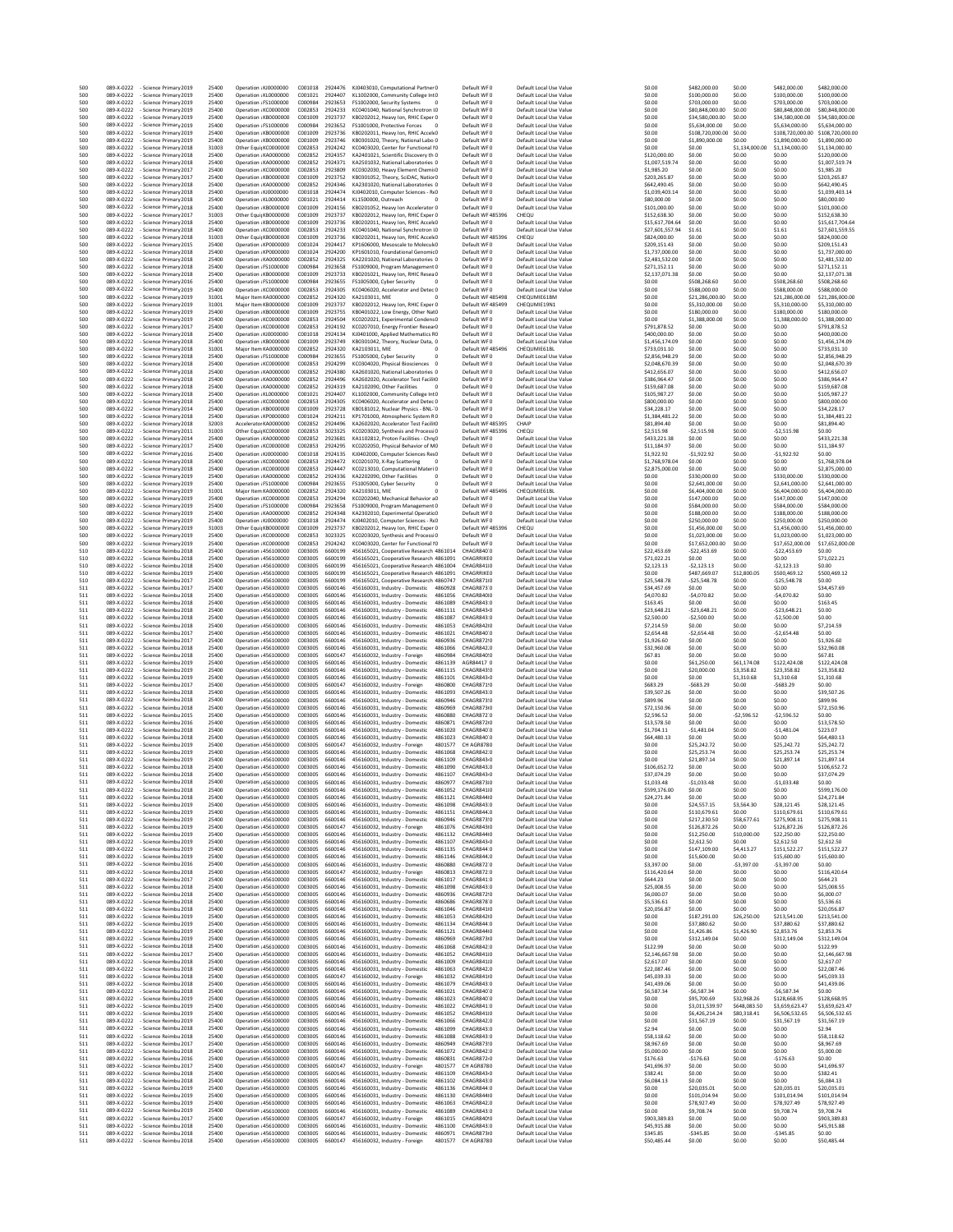|             | 089-X-0222<br>089-X-0222 | - Science Reimbu 2018<br>- Science Reimbu 2014                            | 25400<br>25400 | Operation : 456100000<br>Operation : 456100000 | C003005<br>C003005 | 6600146<br>6600146 | 456160031, Industry - Domestic<br>4861096<br>4860871<br>456160031, Industry - Domestic                    | CHAGR843:0<br>CHAGR872(0        | Default Local Use Value                            | \$9,631.18<br>\$119,776.80     | $-59.631.18$<br>\$0.00         | \$0.00<br>\$0.00        | $-59.631.18$<br>\$0.00         | \$0.00<br>\$119,776.80         |
|-------------|--------------------------|---------------------------------------------------------------------------|----------------|------------------------------------------------|--------------------|--------------------|-----------------------------------------------------------------------------------------------------------|---------------------------------|----------------------------------------------------|--------------------------------|--------------------------------|-------------------------|--------------------------------|--------------------------------|
| 511<br>511  | 089-X-0222               | - Science Reimbu 2019                                                     | 25400          | Operation : 456100000                          | C003005            | 6600146            | 456160031, Industry - Domestic<br>4861141                                                                 | CHAGR844:0                      | Default Local Use Value<br>Default Local Use Value | \$0.00                         | \$18,693.00                    | \$0.00                  | \$18,693.00                    | \$18,693.00                    |
| 511<br>511  | 089-X-0222<br>089-X-0222 | - Science Reimbu 2019<br>- Science Reimbu 2019                            | 25400<br>25400 | Operation : 456100000<br>Operation : 456100000 | C003005<br>C003005 | 6600147<br>6600146 | 4861032<br>456160032. Industry - Foreign<br>4861133<br>456160031, Industry - Domestic                     | CHAGR841(0<br>CHAGR84440        | Default Local Use Value<br>Default Local Use Value | \$0.00<br>\$0.00               | \$30,445.41<br>\$51,456.31     | \$11,900.10<br>\$0.00   | \$42,345.51<br>\$51,456.31     | \$42,345.51<br>\$51,456.31     |
| 511         | 089-X-0222               | - Science Reimbu 2019                                                     | 25400          | Operation : 456100000                          | C003005            | 6600146            | 456160031, Industry - Domestic<br>4861102                                                                 | CHAGR843:0                      | Default Local Use Value                            | \$0.00                         | \$6,888.87                     | \$12,143.10             | \$19.031.97                    | \$19.031.97                    |
| 511<br>511  | 089-X-0222<br>089-X-0222 | Science Reimbu 2019<br>- Science Reimbu 2019                              | 25400<br>25400 | Operation : 456100000<br>Operation : 456100000 | C003005<br>C003005 | 6600146<br>6600146 | 4861128<br>456160031, Industry - Domestic<br>456160031, Industry - Domestic<br>4861100                    | CHAGR844(0<br>CHAGR843:0        | Default Local Use Value<br>Default Local Use Value | \$0.00<br>\$0.00               | \$75,000.00<br>\$50,507.48     | \$0.00<br>\$0.00        | \$75,000.00<br>\$50,507.48     | \$75,000.00<br>\$50,507.48     |
| 511<br>511  | 089-X-0222<br>089-X-0222 | - Science Reimbu 2019<br>- Science Reimbu 2019                            | 25400<br>25400 | Operation : 456100000<br>Operation : 456100000 | C003005<br>C003005 | 6600146<br>6600146 | 4861142<br>456160031, Industry - Domestic<br>4861075<br>456160031, Industry - Domestic                    | CHAGR844:0<br>CHAGR843(0        | Default Local Use Value<br>Default Local Use Value | \$0.00<br>\$0.00               | \$40,000.00<br>\$14,823.59     | \$0.00<br>$-512,253.69$ | \$40,000.00<br>\$2,569.90      | \$40,000.00<br>\$2,569.90      |
| 511         | 089-X-0222               | - Science Reimbu 2019                                                     | 25400          | Operation : 456100000                          | C003005            | 6600146            | 456160031. Industry - Domestic<br>4860936                                                                 | CHAGR87210                      | Default Local Use Value                            | \$0.00                         | \$2,999.88                     | \$0.00                  | \$2,999.88                     | \$2,999.88                     |
| 511<br>511  | 089-X-0222<br>089-X-0222 | Science Reimbu 2019<br>- Science Reimbu 2018                              | 25400<br>25400 | Operation : 456100000<br>Operation : 456100000 | C003005<br>C003005 | 6600146<br>6600146 | 4861145<br>456160031, Industry - Domestic<br>456160031, Industry - Domestic<br>4861060                    | CHAGR84410<br>CHAGR842.0        | Default Local Use Value<br>Default Local Use Value | \$0.00<br>\$19,067.88          | \$0.00<br>$-$19,067.88$        | \$43,689.32<br>\$0.00   | \$43,689.32<br>$-$19,067.88$   | \$43,689.32<br>\$0.00          |
| 511<br>511  | 089-X-0222<br>089-X-0222 | - Science Reimbu 2018<br>- Science Reimbu 2018                            | 25400<br>25400 | Operation : 456100000<br>Operation : 456100000 | C003005<br>C003005 | 6600146<br>6600146 | 4861101<br>456160031. Industry - Domestic<br>456160031, Industry - Domestic<br>4861075                    | CHAGR84340<br>CHAGR843(0        | Default Local Use Value<br>Default Local Use Value | \$40,689.65<br>\$21,730.69     | \$0.00                         | \$0.00<br>$-52,746.31$  | \$0.00<br>$-52,746.31$         | \$40,689.65<br>\$18,984.38     |
| 511         | 089-X-0222               | - Science Reimbu 2018                                                     | 25400          | Operation : 456100000                          | C003005            | 6600147            | 456160032, Industry - Foreign<br>4861065                                                                  | CHAGR842:0                      | Default Local Use Value                            | \$217,281.60                   | \$0.00<br>\$0.00               | \$0.00                  | \$0.00                         | \$217.281.60                   |
| 511<br>511  | 089-X-0222<br>089-X-0222 | Science Reimbu 2018<br>- Science Reimbu 2018                              | 25400<br>25400 | Operation : 456100000<br>Operation : 456100000 | C003005<br>C003005 | 6600146<br>6600147 | 4861030<br>456160031, Industry - Domestic<br>456160032, Industry - Foreign<br>4861076                     | CHAGR84010<br>CHAGR843(0        | Default Local Use Value<br>Default Local Use Value | \$914.45<br>\$311,208.48       | \$0.00<br>\$0.00               | $-5945.47$<br>\$0.00    | $-5945.47$<br>\$0.00           | $-531.02$<br>\$311,208.48      |
| 511         | 089-X-0222               | - Science Reimbu 2018                                                     | 25400          | Operation : 456100000                          | C003005            | 6600146            | 4861114<br>456160031, Industry - Domestic                                                                 | CHAGR84340                      | Default Local Use Value                            | \$40,000.00                    | \$0.00                         | \$0.00                  | \$0.00                         | \$40,000.00                    |
| 511<br>511  | 089-X-0222<br>089-X-0222 | - Science Reimbu 2018<br>- Science Reimbu 2018                            | 25400<br>25400 | Operation : 456100000<br>Operation : 456100000 | C003005<br>C003005 | 6600146<br>6600146 | 4861092<br>456160031, Industry - Domestic<br>456160031, Industry - Domestic<br>4861022                    | CHAGR843:0<br>CHAGRS4110        | Default Local Use Value<br>Default Local Use Value | \$121.69<br>\$2,548,416.05     | $-5121.69$<br>\$0.00           | \$0.00<br>\$0.00        | $-$121.69$<br>\$0.00           | \$0.00<br>\$2,548,416.05       |
| 511<br>511  | 089-X-0222<br>089-X-0222 | Science Reimbu 2018<br>- Science Reimbu 2019                              | 25400<br>25400 | Operation : 456100000<br>Operation : 456100000 | C003005<br>C003005 | 6600146<br>6600146 | 456160031, Industry - Domestic<br>4861120<br>456160031, Industry - Domestic<br>4861009                    | CHAGR843(0<br>CHAGR84110        | Default Local Use Value<br>Default Local Use Value | \$91,831.68<br>\$0.00          | \$0.00<br>\$4,382.92           | \$0.00<br>\$0.00        | \$0.00<br>\$4,382.92           | \$91,831.68<br>\$4,382.92      |
| 511         | 089-X-0222               | - Science Reimbu 2019                                                     | 25400          | Operation : 456100000                          | C003005            | 6600146            | 4861099<br>456160031. Industry - Domestic                                                                 | CHAGR843:0                      | Default Local Use Value                            | \$0.00                         | \$126,268.68                   | \$0.00                  | \$126,268.68                   | \$126,268.68                   |
| 511<br>511  | 089-X-0222<br>089-X-0222 | - Science Reimbu 2019<br>- Science Reimbu 2019                            | 25400<br>25400 | Operation : 456100000<br>Operation : 456100000 | C003005<br>C003005 | 6600146<br>6600146 | 4861104<br>456160031, Industry - Domestic<br>456160031, Industry - Domestic<br>4861138                    | CHAGR84340<br>AGR84416 0        | Default Local Use Value<br>Default Local Use Value | \$0.00<br>\$0.00               | \$87,167.00<br>\$114,789.71    | \$33,959.75<br>\$0.00   | \$121,126.75<br>\$114,789.71   | \$121,126.75<br>\$114,789.71   |
| 512         | 089-X-0222               | Science Reimbu 2014                                                       | 25400          | Operation : 456100000                          | C003005            | 6600073            | 456140358, Other Federal Agencie 4860852                                                                  | CHAGR017:0                      | Default Local Use Value                            | \$83,084.91                    | \$0.00                         | \$0.00                  | \$0.00                         | \$83,084.91                    |
| 512<br>512  | 089-X-0222<br>089-X-0222 | - Science Reimbu 2018<br>- Science Reimbu 2013                            | 25400<br>25400 | Operation : 456100000<br>Operation : 456100000 | C003005<br>C003005 | 6600007<br>6600066 | 456140050, Research & Developm 4861123<br>456140351. Department of State - 4860844                        | CHAGRP18(0<br>CHAGRSIAAO        | Default Local Use Value<br>Default Local Use Value | \$85,838.77<br>\$3,808.15      | \$0.00<br>\$0.00               | \$0.00<br>\$0.00        | \$0.00<br>\$0.00               | \$85,838.77<br>\$3,808.15      |
| 512<br>512  | 089-X-0222<br>089-X-0222 | - Science Reimbu 2017<br>- Science Reimbu 2018                            | 25400<br>25400 | Operation : 456100000<br>Operation : 456100000 | C003005<br>C003005 | 6600099<br>6600050 | 456140374, Nuclear Regulatory Co 4860947<br>456140196, NASA Other<br>4860979                              | CHAGRNRCO<br>CHAGRNNJ 0         | Default Local Use Value<br>Default Local Use Value | \$1,430.36<br>\$7,179,609.54   | \$0.00<br>\$0.00               | \$0.00<br>\$0.00        | \$0.00<br>\$0.00               | \$1,430.36<br>\$7,179,609.54   |
| 512         | 089-X-0222               | Science Reimbu 2018                                                       | 25400          | Operation : 456100000                          | C003005            | 6600096            | 456140371, Nuclear Regulatory Co 4861125                                                                  | CHNRC313:0                      | Default Local Use Value                            | \$319,512.42                   | \$0.00                         | \$0.00                  | \$0.00                         | \$319,512.42                   |
| 512<br>512  | 089-X-0222<br>089-X-0222 | - Science Reimbu 2016<br>- Science Reimbu 2015                            | 25400<br>25400 | Operation : 456100000<br>Operation : 456100000 | C003005<br>C003005 | 6600050<br>6600007 | 456140196, NASA Other<br>4860957<br>456140050, Research & Developm 4860561                                | CHAGRNNLO<br>CHAGR9EVIO         | Default Local Use Value<br>Default Local Use Value | \$1,554.98<br>\$1.29           | $-51,554.98$<br>\$0.00         | \$0.00<br>\$0.00        | $-51,554.98$<br>\$0.00         | \$0.00<br>\$1.29               |
| 512         | 089-X-0222               | - Science Reimbu 2013                                                     | 25400          | Operation : 456100000                          | C003005            | 6600007            | 456140050, Research & Developm 4860849                                                                    | CHAGR201:0                      | Default Local Use Value                            | \$2,007.03                     | \$0.00                         | \$0.00                  | \$0.00                         | \$2,007.03                     |
| 512<br>512  | 089-X-0222<br>089-X-0222 | - Science Reimbu 2016<br>Science Reimbu 2018                              | 25400<br>25400 | Operation : 456100000<br>Operation : 456100000 | C003005<br>C003005 | 6600050<br>6600050 | 456140196, NASA Other<br>4860745<br>4860991<br>456140196, NASA Other                                      | CHAGRNNJ 0<br><b>CHAGRNNFO</b>  | Default Local Use Value<br>Default Local Use Value | \$6,224.31<br>\$223,300.97     | \$0.00<br>\$0.00               | \$0.00<br>\$0.00        | \$0.00<br>\$0.00               | \$6,224.31<br>\$223,300.97     |
| 512         | 089-X-0222<br>089-X-0222 | - Science Reimbu 2018                                                     | 25400<br>25400 | Operation : 456100000<br>Operation : 456100000 | C003005<br>C003005 | 6600051<br>6600072 | 456140200, Research & Developm 4861105<br>456140357, Department of State - 4860914                        | CHAGR183(0<br>CHAGR193:0        | Default Local Use Value                            | \$63,865.80<br>\$6,708.87      | \$0.00<br>\$0.00               | \$0.00<br>\$0.00        | \$0.00<br>\$0.00               | \$63,865.80<br>\$6,708.87      |
| 512<br>512  | 089-X-0222               | - Science Reimbu 2014<br>- Science Reimbu 2015                            | 25400          | Operation : 456100000                          | C003005            | 6600072            | 456140357, Department of State - 4860914                                                                  | CHAGR193:0                      | Default Local Use Value<br>Default Local Use Value | \$260.99                       | \$0.00                         | \$0.00                  | \$0.00                         | \$260.99                       |
| 512<br>512  | 089-X-0222<br>089-X-0222 | - Science Reimbu 2018<br>- Science Reimbu 2015                            | 25400<br>25400 | Operation : 456100000<br>Operation : 456100000 | C003005<br>C003005 | 6600050<br>6600050 | 456140196 NASA Other<br>4861069<br>4860927<br>456140196, NASA Other                                       | CHAGR80H 0<br>CHARGNNLO         | Default Local Use Value<br>Default Local Use Value | \$134,939.61<br>\$354.45       | \$0.00<br>\$0.00               | \$0.00<br>\$0.00        | \$0.00<br>\$0.00               | \$134,939.61<br>\$354.45       |
| 512         | 089-X-0222               | - Science Reimbu 2016                                                     | 25400          | Operation : 456100000                          | C003005            | 6600099            | 456140374, Nuclear Regulatory Co 4860817                                                                  | CH189V64C0                      | Default Local Use Value                            | \$1,784.78                     | \$0.00                         | \$0.00                  | \$0.00                         | \$1,784.78                     |
| 512<br>512  | 089-X-0222<br>089-X-0222 | - Science Reimbu 2017<br>- Science Reimbu 2018                            | 25400<br>25400 | Operation : 456100000<br>Operation : 456100000 | C003005<br>C003005 | 6600066<br>6600007 | 456140351, Department of State - 4861057<br>456140050, Research & Developm 4860850                        | CH1931CP10<br>CHAGR20110        | Default Local Use Value<br>Default Local Use Value | \$4,474,778.10<br>\$2,448.77   | \$0.00<br>\$0.00               | \$0.00<br>\$0.00        | \$0.00<br>\$0.00               | \$4,474,778.10<br>\$2,448.77   |
| 512<br>512  | 089-X-0222<br>089-X-0222 | - Science Reimbu 2014<br>Science Reimbu 2014                              | 25400<br>25400 | Operation : 456100000<br>Operation : 456100000 | C003005<br>C003005 | 6600096<br>6600099 | 456140371. Nuclear Regulatory Co 4860776                                                                  | CH189ORVIO<br>CH189N6750        | Default Local Use Value<br>Default Local Use Value | \$9,993.07<br>\$67,304.85      | \$0.00<br>\$0.00               | \$0.00<br>\$0.00        | \$0.00<br>\$0.00               | \$9,993.07<br>\$67,304.85      |
| 512         | 089-X-0222               | - Science Reimbu 2011                                                     | 25400          | Operation : 456100000                          | C003005            | 6600050            | 456140374, Nuclear Regulatory Co 4860697<br>456140196, NASA Other<br>4860463                              | CHAGRNNJ 0                      | Default Local Use Value                            | \$0.26                         | \$0.00                         | \$0.00                  | \$0.00                         | \$0.26                         |
| 512<br>512  | 089-X-0222<br>089-X-0222 | - Science Reimbu 2018<br>- Science Reimbu 2018                            | 25400<br>25400 | Operation : 456100000<br>Operation : 456100000 | C003005<br>C003005 | 6600069<br>6600053 | 456140354, U.S. Agency For Intern 4860930<br>456140220, Research & Developm 4860902                       | CHAGRAID(0<br>CHAGRP41(0        | Default Local Use Value<br>Default Local Use Value | \$242,718.45<br>\$3,011,272.60 | \$0.00<br>\$0.00               | \$0.00<br>\$0.00        | \$0.00<br>\$0.00               | \$242,718.45<br>\$3,011,272.60 |
| 512         | 089-X-0222               | - Science Reimbu 2017                                                     | 25400          | Operation : 456100000                          | C003005            | 6600007            | 456140050, Research & Developm 4861037                                                                    | CHAGR17E10                      | Default Local Use Value                            | \$3.72                         | \$0.00                         | \$0.00                  | \$0.00                         | \$3.72                         |
| 512<br>512  | 089-X-0222<br>089-X-0222 | Science Reimbu 2011<br>- Science Reimbu 2019                              | 25400<br>25400 | Operation : 456100000<br>Operation : 456100000 | C003005<br>C003005 | 6600050<br>6600050 | 456140196, NASA Other<br>4860467<br>456140196, NASA Other<br>4861073                                      | CHAGRNNJ 0<br>CHAGR80H 0        | Default Local Use Value<br>Default Local Use Value | \$360,508.07<br>\$0.00         | \$0.00<br>\$202,912.62         | \$0.00<br>\$0.00        | \$0.00<br>\$202,912.62         | \$360,508.07<br>\$202,912.62   |
| 512<br>512  | 089-X-0222<br>089-X-0222 | - Science Reimbu 2015<br>- Science Reimbu 2018                            | 25400<br>25400 | Operation : 456100000<br>Operation : 456100000 | C003005<br>C003005 | 6600053<br>6600050 | 456140220, Research & Developm 4860897<br>456140196, NASA Other<br>4861073                                | CHAGRR210<br>CHAGR80H 0         | Default Local Use Value<br>Default Local Use Value | \$6,228.29<br>\$143,425.49     | \$0.00<br>\$0.00               | \$0.00<br>\$0.00        | \$0.00<br>\$0.00               | \$6,228.29<br>\$143,425.49     |
| 512         | 089-X-0222               | - Science Reimbu 2017                                                     | 25400          | Operation : 456100000                          | C003005            | 6600099            | 456140374, Nuclear Regulatory Co 4860901                                                                  | CHAGRNRCO                       | Default Local Use Value                            | \$34,547.10                    | \$0.00                         | \$0.00                  | \$0.00                         | \$34,547.10                    |
| 512<br>512  | 089-X-0222<br>089-X-0222 | Science Reimbu 2018<br>- Science Reimbu 2013                              | 25400<br>25400 | Operation : 456100000<br>Operation : 456100000 | C003005<br>C003005 | 6600096<br>6600067 | 456140371, Nuclear Regulatory Co 4861126<br>456140352, Department of State - 4860796                      | CHNRC313:0<br>CHAGRSIAA0        | Default Local Use Value<br>Default Local Use Value | \$961,165.05<br>\$19.78        | \$0.00<br>\$0.00               | \$0.00<br>\$0.00        | \$0.00<br>\$0.00               | \$961,165.05<br>\$19.78        |
| 512         | 089-X-0222               | - Science Reimbu 2016                                                     | 25400          | Operation : 456100000                          | C003005            | 6600099            | 456140374, Nuclear Regulatory Co 4860894                                                                  | CHAGRNRCO                       | Default Local Use Value                            | \$20,943.02                    | \$0.00                         | \$0.00                  | \$0.00                         | \$20,943.02                    |
| 512<br>512  | 089-X-0222<br>089-X-0222 | - Science Reimbu 2018<br>- Science Reimbu 2015                            | 25400<br>25400 | Operation : 456100000<br>Operation : 456100000 | C003005<br>C003005 | 6600050<br>6600053 | 456140196, NASA Other<br>4860920<br>456140220. Research & Developm 4803492                                | CHAGRRPOO<br>CH AGRNIHO         | Default Local Use Value<br>Default Local Use Value | \$25,684.62<br>\$822,752.00    | \$0.00<br>\$0.00               | \$0.00<br>\$0.00        | \$0.00<br>\$0.00               | \$25,684.62<br>\$822,752.00    |
| 512         | 089-X-0222               | Science Reimbu 2012                                                       | 25400          | Operation : 456100000                          | C003005            | 6600053            | 456140220, Research & Developm 4804149                                                                    | CH AGRY1A0                      | Default Local Use Value                            | \$4,499.65                     | \$0.00                         | $-$4,499.65$            | $-$4,499.65$                   | \$0.00                         |
| 512<br>512  | 089-X-0222<br>089-X-0222 | - Science Reimbu 2019<br>- Science Reimbu 2019                            | 25400<br>25400 | Operation : 456100000<br>Operation : 456100000 | C003005<br>C003005 | 6600007<br>6600050 | 456140050, Research & Developm 4861131<br>4861025<br>456140196, NASA Other                                | CHAGRER2IO<br>CHAGRNNFO         | Default Local Use Value<br>Default Local Use Value | \$0.00<br>\$0.00               | \$67,502.91<br>\$0.00          | \$0.00<br>\$48,543.69   | \$67,502.91<br>\$48,543.69     | \$67,502.91<br>\$48,543.69     |
| 512<br>512  | 089-X-0222<br>089-X-0222 | - Science Reimbu 2016<br>- Science Reimbu 2016                            | 25400<br>25400 | Operation : 456100000<br>Operation : 456100000 | C003005<br>C003005 | 6600066<br>6600053 | 456140351, Department of State - 4861012<br>456140220. Research & Developm 4803492                        | CHAGR193:0<br>CH AGRNIHO        | Default Local Use Value<br>Default Local Use Value | \$3,431,271.01<br>\$455,077.00 | \$0.00<br>\$0.00               | \$0.00<br>\$0.00        | \$0.00<br>\$0.00               | \$3,431,271.01<br>\$455,077.00 |
| 512         | 089-X-0222               | Science Reimbu 2016                                                       | 25400          | Operation : 456100000                          | C003005            | 6600096            | 456140371, Nuclear Regulatory Co 4860773                                                                  | CH189QBI00                      | Default Local Use Value                            | \$813.05                       | \$0.00                         | \$0.00                  | \$0.00                         | \$813.05                       |
| 512<br>512  | 089-X-0222<br>089-X-0222 | - Science Reimbu 2011<br>- Science Reimbu 2017                            | 25400<br>25400 | Operation : 456100000<br>Operation : 456100000 | C003005<br>C003005 | 6600096<br>6600007 | 456140371, Nuclear Regulatory Co 4860532<br>456140050, Research & Developm 4860843                        | CH189J4140<br>CHAGR201:0        | Default Local Use Value<br>Default Local Use Value | \$3,429.21<br>\$611.68         | \$0.00<br>\$0.00               | \$0.00<br>\$0.00        | \$0.00<br>\$0.00               | \$3,429.21<br>\$611.68         |
| 512<br>512  | 089-X-0222<br>089-X-0222 | - Science Reimbu 2012<br>- Science Reimbu 2017                            | 25400<br>25400 | Operation : 456100000<br>Operation : 456100000 | C003005<br>C003005 | 6600053<br>6600069 | 456140220, Research & Developm 4860788<br>456140354, U.S. Agency For Intern 4860930                       | CHAGR12FIO<br>CHAGRAID(0        | Default Local Use Value<br>Default Local Use Value | \$152,272.29<br>\$121,227.96   | \$0.00<br>\$0.00               | \$0.00<br>\$0.00        | \$0.00<br>\$0.00               | \$152,272.29<br>\$121.227.96   |
| 512         | 089-X-0222               | Science Reimbu 2016                                                       | 25400          | Operation : 456100000                          | C003005            | 6600099            | 456140374, Nuclear Regulatory Co 4860941                                                                  | CHAGRNRCO                       | Default Local Use Value                            | \$26,293.22                    | \$0.00                         | \$0.00                  | \$0.00                         | \$26,293.22                    |
| 512<br>512  | 089-X-0222<br>089-X-0222 | - Science Reimbu 2019<br>- Science Reimbu 2019                            | 25400<br>25400 | Operation : 456100000<br>Operation : 456100000 | C003005<br>C003005 | 6600050<br>6600096 | 456140196, NASA Other<br>4860942<br>456140371, Nuclear Regulatory Co 4861125                              | CHAGRNNJ 0<br>CHNRC313:0        | Default Local Use Value<br>Default Local Use Value | \$0.00<br>\$0.00               | \$210,194.17<br>\$0.00         | \$0.00<br>\$291,262.14  | \$210,194.17<br>\$291,262.14   | \$210,194.17<br>\$291,262.14   |
| 512         | 089-X-0222               | - Science Reimbu 2014                                                     | 25400          | Operation : 456100000                          | C003005            | 6600007            | 456140050, Research & Developm 4860561                                                                    | CHAGR9EWO                       | Default Local Use Value                            | \$8,737.52                     | \$0.00                         | \$0.00                  | \$0.00                         | \$8,737.52                     |
| 512<br>512  | 089-X-0222<br>089-X-0222 | - Science Reimbu 2015                                                     | 25400          | Operation : 456100000<br>Operation : 456100000 | C003005<br>C003005 | 6600007<br>6600099 | 456140050. Research & Developm 4860959<br>456140374, Nuclear Regulatory Co 4860657                        | CHAGR201:0<br>CH189V6150        | Default Local Use Value<br>Default Local Use Value | \$473.17<br>\$9,708.74         | \$0.00<br>\$0.00               | \$0.00<br>\$0.00        | \$0.00<br>\$0.00               | \$473.17<br>\$9,708.74         |
| 512         |                          | - Science Reimbu 2015                                                     | 25400          |                                                |                    |                    |                                                                                                           |                                 |                                                    |                                |                                |                         |                                |                                |
|             | 089-X-0222               | - Science Reimbu 2014                                                     | 25400          | Operation : 456100000                          | C003005            | 6600066            | 456140351, Department of State - 4860917                                                                  | CHAGR193:0                      | Default Local Use Value                            | \$840,986.71                   | \$0.00                         | \$0.00                  | \$0.00                         | \$840,986.71                   |
| 512<br>512  | 089-X-0222<br>089-X-0222 | - Science Reimbu 2015<br>- Science Reimbu 2017                            | 25400<br>25400 | Operation : 456100000<br>Operation : 456100000 | C003005<br>C003005 | 6600067<br>6600007 | 456140352, Department of State - 4860964<br>456140050, Research & Developm 4861054                        | CHAGR193:0<br>CHAGRNA10         | Default Local Use Value<br>Default Local Use Value | \$68,048.75<br>\$8,453.63      | \$0.00<br>\$0.00               | \$0.00<br>\$0.00        | \$0.00<br>\$0.00               | \$68,048.75<br>\$8,453.63      |
| 512         | 089-X-0222               | - Science Reimbu 2018                                                     | 25400          | Operation : 456100000                          | C003005            | 6600050            | 456140196 NASA Other<br>4860942                                                                           | CHAGRNNIO<br>CH189N7510         | Default Local Use Value                            | \$143,017.14                   | \$0.00                         | \$0.00                  | \$0.00                         | \$143,017.14                   |
| 512<br>512  | 089-X-0222<br>089-X-0222 | Science Reimbu 2017<br>- Science Reimbu 2014                              | 25400<br>25400 | Operation : 456100000<br>Operation : 456100000 | C003005<br>C003005 | 6600100<br>6600073 | 456140375, Nuclear Regulatory Co 4860765<br>456140358, Other Federal Agencie 3011110                      | CRAGRS-OEO                      | Default Local Use Value<br>Default Local Use Value | \$280.57<br>\$121.25           | \$0.00<br>\$0.00               | \$0.00<br>\$0.00        | \$0.00<br>\$0.00               | \$280.57<br>\$121.25           |
| 512<br>512  | 089-X-0222<br>089-X-0222 | - Science Reimbu 2018<br>- Science Reimbu 2018                            | 25400<br>25400 | Operation : 456100000<br>Operation : 456100000 | C003005<br>C003005 | 6600007<br>6600050 | 456140050, Research & Developm 4861119<br>456140196, NASA Other<br>4860932                                | CHAGRP18(0<br>CHAGRNNCO         | Default Local Use Value<br>Default Local Use Value | \$563,021.60<br>\$60.98        | \$0.00<br>$-560.98$            | \$0.00<br>\$0.00        | \$0.00<br>$-560.98$            | \$563,021.60<br>\$0.00         |
| 512         | 089-X-0222               | - Science Reimbu 2018                                                     | 25400          | Operation : 456100000                          | C003005            | 6600066            | 456140351. Department of State - 4861127                                                                  | CH1931CP10                      | Default Local Use Value                            | \$12,500,000.00                | \$0.00                         | \$0.00                  | \$0.00                         | \$12,500,000.00                |
| 512<br>512  | 089-X-0222<br>089-X-0222 | Science Reimbu 2019<br>- Science Reimbu 2012                              | 25400<br>25400 | Operation : 456100000<br>Operation : 456100000 | C003005<br>C003005 | 6600099<br>6600053 | 456140374, Nuclear Regulatory Co 4860894<br>456140220, Research & Developm 4804168                        | CHAGRNRCO<br>CH AGRY1GO         | Default Local Use Value<br>Default Local Use Value | \$0.00<br>\$3,309.73           | \$0.00<br>\$0.00               | \$147,055.84<br>\$0.00  | \$147,055.84<br>\$0.00         | \$147,055.84<br>\$3,309.73     |
| 512<br>512  | 089-X-0222<br>089-X-0222 | - Science Reimbu 2013<br>- Science Reimbu 2017                            | 25400<br>25400 | Operation : 456100000<br>Operation : 456100000 | C003005<br>C003005 | 6600007<br>6600007 | 456140050, Research & Developm 4860561<br>456140050. Research & Developm 4861041                          | CHAGROFWO<br>CHAGR20110         | Default Local Use Value<br>Default Local Use Value | \$11,621.01<br>\$109.78        | \$0.00<br>\$0.00               | \$0.00<br>\$0.00        | \$0.00<br>\$0.00               | \$11,621.01<br>\$109.78        |
| 512         | 089-X-0222               | - Science Reimbu 2016                                                     | 25400          | Operation : 456100000                          | C003005            | 6600099            | 456140374, Nuclear Regulatory Co 4860760                                                                  | CH189N6950                      | Default Local Use Value                            | \$13,279.83                    | \$0.00                         | \$0.00                  | \$0.00                         | \$13.279.83                    |
| 512<br>512  | 089-X-0222<br>089-X-0222 | - Science Reimbu 2014<br>- Science Reimbu 2016                            | 25400<br>25400 | Operation : 456100000<br>Operation : 456100000 | C003005<br>C003005 | 6600099<br>6600099 | 456140374, Nuclear Regulatory Co 4860657 CH189V6150<br>456140374, Nuclear Regulatory Co 4860948 CHAGRNRCO |                                 | Default Local Use Value<br>Default Local Use Value | \$29,137.54<br>\$93,722.24     | \$0.00<br>\$0.00               | \$0.00<br>\$0.00        | \$0.00<br>\$0.00               | \$29,137.54<br>\$93,722.24     |
| 512<br>512  | 089-X-0222<br>089-X-0222 | -Science Reimbu 2007<br>- Science Reimbu 2018                             | 25400<br>25400 | Oneration : 456100000<br>Operation : 456100000 | C003005<br>C003005 | 6600050<br>6600050 | 456140196 NASA Othe<br>4860316<br>456140196, NASA Other<br>4861025                                        | CHAGRNNIC<br>CHAGRNNFO          | Default Local Use Value<br>Default Local Use Value | 520,870.32<br>\$35,279.75      | SO.00<br>\$0.00                | \$0.00<br>\$0.00        | <b>SO.OO</b><br>\$0.00         | \$20,870.32<br>\$35,279.75     |
| 512         | 089-X-0222               | - Science Reimbu 2019                                                     | 25400          | Operation : 456100000                          | C003005            | 6600007            | 456140050. Research & Developm 4861119                                                                    | CHAGRP18(0                      | Default Local Use Value                            | \$0.00                         | \$147,572.82                   | \$0.00                  | \$147.572.82                   | \$147,572.82                   |
| 512<br>512  | 089-X-0222<br>089-X-0222 | - Science Reimbu 2019<br>- Science Reimbu 2019                            | 25400<br>25400 | Operation : 456100000<br>Operation : 456100000 | C003005<br>C003005 | 6600053<br>6600050 | 456140220, Research & Developm 4861118<br>456140196, NASA Other<br>4860979                                | CHAGR1R20<br>CHAGRNNJ 0         | Default Local Use Value<br>Default Local Use Value | \$0.00<br>\$0.00               | \$219,284.00<br>\$3,122,524.28 | \$0.00<br>\$821,844.66  | \$219,284.00<br>\$3,944,368,94 | \$219,284.00<br>\$3,944,368.94 |
| 512<br>512  | 089-X-0222               | - Science Reimbu 2019<br>- Science Reimbu 2019                            | 25400<br>25400 | Operation : 456100000<br>Operation : 456100000 | C003005<br>C003005 | 6600069<br>6600050 | 456140354, U.S. Agency For Intern 4860930<br>456140196, NASA Other<br>4861154                             | CHAGRAID(0<br>CHAGR80L/0        | Default Local Use Value<br>Default Local Use Value | \$0.00<br>\$0.00               | \$111,650.49<br>\$0.00         | \$0.00<br>\$52,360.19   | \$111,650.49<br>\$52,360.19    | \$111,650.49<br>\$52,360.19    |
| 512         | 089-X-0222<br>089-X-0222 | - Science Reimbu 2018                                                     | 25400          | Operation : 456100000                          | C003005            | 6600050            | 456140196 NASA Other<br>4860992                                                                           | <b>CHAGRNNAO</b>                | Default Local Use Value                            | \$27,289.71                    | \$0.00                         | \$0.00                  | \$0.00                         | \$27.289.71                    |
| 512<br>512  | 089-X-0222<br>089-X-0222 | - Science Reimbu 2014<br>- Science Reimbu 2013                            | 25400<br>25400 | Operation : 456100000<br>Operation : 456100000 | C003005<br>C003005 | 6600053<br>6600053 | 456140220, Research & Developm 4860836<br>456140220, Research & Developm 4860794                          | CHAGRAGNO<br>CHAGRAGNO          | Default Local Use Value<br>Default Local Use Value | \$767.68<br>\$8,934.17         | \$0.00<br>\$0.00               | \$0.00<br>\$0.00        | \$0.00<br>\$0.00               | \$767.68<br>\$8,934.17         |
| 512         | 089-X-0222               | - Science Reimbu 2014                                                     | 25400<br>25400 | Operation : 456100000                          | C003005            | 6600053            | 456140220, Research & Developm 4803492<br>456140351. Department of State - 4860970                        | CH AGRNIHO<br>CHAGR193'O        | Default Local Use Value                            | \$733,390.21                   | $-$1,260.68$                   | $-5193.12$              | $-$1,453.80$                   | \$731,936.41                   |
| 512<br>512  | 089-X-0222<br>089-X-0222 | - Science Reimbu 2016<br>- Science Reimbu 2005                            | 25400          | Operation : 456100000<br>Operation : 456100000 | C003005<br>C003005 | 6600066<br>6600053 | 456140220. Research & Developm 4803774                                                                    | CH AGRRW 0                      | Default Local Use Value<br>Default Local Use Value | \$1,288,712.72<br>\$527,491.57 | \$0.00<br>\$0.00               | \$0.00<br>\$0.00        | \$0.00<br>\$0.00               | \$1,288,712.72<br>\$527,491.57 |
| 512         | 089-X-0222               | - Science Reimbu 2015                                                     | 25400          | Operation : 456100000                          | C003005            | 6600099            | 456140374, Nuclear Regulatory Co 4860913                                                                  | CHAGRNRCO                       | Default Local Use Value                            | \$151.73                       | \$0.00                         | \$0.00                  | \$0.00                         | \$151.73                       |
| 512<br>512  | 089-X-0222<br>089-X-0222 | - Science Reimbu 2017<br>- Science Reimbu 2018                            | 25400<br>25400 | Operation : 456100000<br>Operation : 456100000 | C003005<br>C003005 | 6600050<br>6600096 | 456140196, NASA Other<br>4860991<br>456140371, Nuclear Regulatory Co 4860873                              | CHAGRNNFO<br>CHAGRNRCO          | Default Local Use Value<br>Default Local Use Value | \$76,278.33<br>\$1,680,118.93  | \$0.00<br>\$0.00               | \$0.00<br>\$0.00        | \$0.00<br>\$0.00               | \$76,278.33<br>\$1,680,118.93  |
| 512<br>512  | 089-X-0222<br>089-X-0222 | - Science Reimbu 2019<br>- Science Reimbu 2015                            | 25400<br>25400 | Operation : 456100000<br>Operation : 456100000 | C003005<br>C003005 | 6600050<br>6600099 | 456140196, NASA Other<br>4860991<br>456140374, Nuclear Regulatory Co 4860622                              | <b>CHAGRNNFO</b><br>CH189N6850  | Default Local Use Value<br>Default Local Use Value | \$0.00<br>\$561.39             | \$0.00<br>\$0.00               | \$970.87<br>\$0.00      | \$970.87<br>\$0.00             | \$970.87<br>\$561.39           |
| 512         | 089-X-0222               | Science Reimbu 2016                                                       | 25400          | Operation : 456100000                          | C003005            | 6600099            | 456140374, Nuclear Regulatory Co 4860724                                                                  | CH189V6190<br>CHAGRRWIC         | Default Local Use Value                            | \$3,761.11                     | \$0.00                         | \$0.00                  | \$0.00                         | \$3,761.11                     |
| 512<br>512  | 089-X-0222<br>089-X-0222 | - Science Reimbu 2005<br>- Science Reimbu 2017                            | 25400<br>25400 | Operation : 456100000<br>Operation : 456100000 | C003005<br>C003005 | 6600066<br>6600099 | 456140351, Department of State - 4806666<br>456140374, Nuclear Regulatory Co 4860911                      | CHAGRNRCO                       | Default Local Use Value<br>Default Local Use Value | \$394,234.20<br>\$119,801.34   | \$0.00<br>\$0.00               | \$0.00<br>\$0.00        | \$0.00<br>\$0.00               | \$394,234.20<br>\$119,801.34   |
| 512<br>517  | 089-X-0222<br>089-X-0222 | - Science Reimbu 2019<br>- Science Reimbu 2019                            | 25400<br>25400 | Operation : 456100000<br>Operation : 456100000 | C003005<br>C003005 | 6600096<br>6600207 | 456140371. Nuclear Regulatory Co 4860873<br>456167SCO, Office of Science SC 4860823                       | CHAGRNRCO<br><b>CHAGR872.0</b>  | Default Local Use Value<br>Default Local Use Value | \$0.00<br>\$0.00               | \$60,361.17<br>\$58,252.43     | \$135,922.33<br>\$0.00  | \$196,283.50<br>\$58,252.43    | \$196,283.50<br>\$58,252.43    |
| 517         | 089-X-0222               | - Science Reimbu 2019                                                     | 25400          | Operation : 456100000                          | C003005            | 6600207            | 456167SC0, Office of Science SC 4861108                                                                   | CHAGR843.0                      | Default Local Use Value                            | \$0.00                         | \$3,602,103.30                 | \$0.00                  | \$3,602,103.30                 | \$3,602,103.30                 |
| 517<br>517  | 089-X-0222<br>089-X-0222 | - Science Reimbu 2018<br>- Science Reimbu 2018                            | 25400<br>25400 | Operation : 456100000<br>Operation : 456100000 | C003005<br>C003005 | 6600207<br>6600207 | 456167SC0, Office of Science SC 4860834<br>456167SC0, Office of Science SC 4860823                        | CHAGR872:0<br>CHAGR87210        | Default Local Use Value<br>Default Local Use Value | \$13,298.02<br>\$19,856.98     | \$0.00<br>\$0.00               | \$0.00<br>\$0.00        | \$0.00<br>\$0.00               | \$13,298.02<br>\$19,856.98     |
| 517<br>517  | 089-X-0222<br>089-X-0222 | - Science Reimbu 2018<br>- Science Reimbu 2018                            | 25400<br>25400 | Operation : 456100000<br>Operation : 456100000 | C003005<br>C003005 | 6600207<br>6600207 | 456167SC0. Office of Science SC 4861010<br>456167SCO, Office of Science SC 4860826                        | CHAGR873!0<br>CHAGR872.0        | Default Local Use Value<br>Default Local Use Value | \$51,826.30<br>\$7,745.02      | \$0.00<br>\$0.00               | \$0.00<br>\$0.00        | \$0.00<br>\$0.00               | \$51,826.30<br>\$7,745.02      |
| 517         | 089-X-0222               | - Science Reimbu 2018                                                     | 25400          | Operation : 456100000                          | C003005            | 6600207            | 456167SC0, Office of Science SC 4861108                                                                   | CHAGR843.0                      | Default Local Use Value                            | \$7,178,397.68                 | \$0.00                         | \$0.00                  | \$0.00                         | \$7,178,397.68                 |
| 517<br>674  | 089-X-0222               | - Science Reimbu 2019<br>089-18/19-0228 - DA Primary F:2018               | 25400<br>25400 | Operation : 456100000<br>Operation : TT0000000 | C003005<br>C003093 | 6600207<br>4500001 | 456167SC0, Office of Science SC 4861010<br>TT1020000, Contractual Support St0                             | CHAGR873!0<br>Default WF0       | Default Local Use Value<br>Default Local Use Value | \$0.00<br>\$0.00               | \$3,231,067.96<br>\$55,000.00  | \$0.00<br>\$0.00        | \$3,231,067.96<br>\$55,000.00  | \$3,231,067.96<br>\$55,000.00  |
| 679         |                          | 089-15/16-0228 - DA Transfer f 2015                                       | 25400          | Operation : WA2200000                          | C001104            | 2822390            | WA2230100, Other Related Expens0                                                                          | Default WF 302064               | Climate REDI / CEM FY15 632(a)                     | \$40,000.00                    | \$0.00                         | \$0.00                  | \$0.00                         | \$40,000.00                    |
| 681<br>692  |                          | 089-14/15-0228 - DA IA Transfe 2014<br>089-14/15-0228 - DA Primary F:2014 | 25400<br>25400 | Operation : WA2200000<br>Operation : WN0000000 | C001104<br>C001118 | 2822390<br>1721222 | WA2230100, Other Related Expens0<br>WN0219060, State and Local Gove 4860825                               | Default WFO<br>CHAGR872.0       | Default Local Use Value<br>Default Local Use Value | \$39,548.18<br>\$17,728.79     | \$0.00<br>\$0.00               | \$0.00<br>\$0.00        | \$0.00<br>\$0.00               | \$39,548.18<br>\$17,728.79     |
| 900<br>900  | 089-X-0240               | 089-X-0240 - Weapons Activit2018<br>- Weapons Activit2014                 | 25400<br>25400 | Operation : DP0909000<br>Operation : DP1204000 | C002955<br>C000912 | 2223112<br>2220743 | DP0909010, Nuclear Criticality Safe0<br>DP1204010, Secondary Assessmen 0                                  | Default WF0<br>Default WF0      | Default Local Use Value<br>Default Local Use Value | \$24,444.15                    | \$0.00<br>\$0.00               | \$0.00<br>\$0.00        | \$0.00                         | \$24,444.15                    |
| 900         | 089-X-0240               | - Weapons Activit2015                                                     | 25400          | Operation ¿DP8000000                           | C002982            | 2222989            | DP8000000, Counterterrorism and 0                                                                         | Default WF0                     | Default Local Use Value                            | \$836.82<br>\$3,252.52         | \$0.00                         | \$0.00                  | \$0.00<br>\$0.00               | \$836.82<br>\$3,252.52         |
| 900<br>900  | 089-X-0240<br>089-X-0240 | Weapons Activit2014<br>Weapons Activit 2015                               | 25400<br>25400 | Operation : DP4000000<br>Operation : DP4000000 | C000925<br>C000925 | 2222480<br>2221775 | DP4011093, Nuclear Counterterror 0<br>DP4015011 - Radiological Assistanc0                                 | Default WFO<br>Default WF0      | Default Local Use Value<br>Default Local Use Value | \$2,057.91<br>\$0.01           | \$0.00<br>\$0.00               | \$0.00<br>$-50.01$      | \$0.00<br>$-50.01$             | \$2,057.91<br>\$0.00           |
| 900         | 089-X-0240<br>089-X-0240 | Weapons Activit 2019                                                      | 25400<br>25400 | Operation : DP0909000                          | C002955            | 2223112            | DP0909010, Nuclear Criticality Safe0                                                                      | Default WF0<br><b>CHAGRHSHO</b> | Default Local Use Value                            | \$0.00                         | \$275,000.00                   | \$0.00                  | \$275,000.00                   | \$275,000.00                   |
| 910<br>910  | 089-X-0240               | WA Reimbursab 2015<br>- WA Reimbursab 2015                                | 25400          | Operation : 456100000<br>Operation : 456100000 | C003005<br>C003005 | 6600084<br>6600014 | 45614036B, Science and Technolog 4860847<br>4860884<br>456140075, Army - Other                            | CHAGRW740                       | Default Local Use Value<br>Default Local Use Value | \$34,200.86<br>\$97,087.38     | \$0.00<br>\$0.00               | \$0.00<br>\$0.00        | \$0.00<br>\$0.00               | \$34,200.86<br>\$97,087.38     |
| 910<br>910  | 089-X-0240<br>089-X-0240 | WA Reimbursab2014<br>WA Reimbursab 2017                                   | 25400<br>25400 | Operation : 456100000<br>Operation : 456100000 | C003005<br>C003005 | 6600014<br>6600072 | 456140075, Army - Other<br>4860884<br>456140357, Department of State - 4860787                            | CHAGRW740<br>CHAGRSIAA0         | Default Local Use Value<br>Default Local Use Value | \$70,657.76<br>\$0.01          | \$0.00<br>\$0.00               | \$0.00<br>\$0.00        | \$0.00<br>\$0.00               | \$70,657.76<br>\$0.01          |
| 910         | 089-X-0240               | WA Reimbursab 2014                                                        | 25400          | Operation : 456100000                          | C003005            | 6600084            | 45614036B, Science and Technolog 4860789                                                                  | CHAGRHSH0                       | Default Local Use Value                            | \$4,403.81                     | \$0.00                         | \$0.00                  | \$0.00                         | \$4,403.81                     |
| 910<br>910  | 089-X-0240<br>089-X-0240 | WA Reimbursab 2014<br>- WA Reimbursab 2014                                | 25400<br>25400 | Operation : 456100000<br>Operation : 456100000 | C003005<br>C003005 | 6600084<br>6600084 | 45614036B, Science and Technolog 4860915<br>45614036B, Science and Technolos 4841247                      | <b>CHAGRHSHO</b><br>CHAGRHSHO   | Default Local Use Value<br>Default Local Use Value | \$11,352.52<br>\$4,212.25      | \$0.00<br>\$0.00               | \$0.00<br>\$0.00        | \$0.00<br>\$0.00               | \$11,352.52<br>\$4,212.25      |
| 910<br>1050 | 089-X-0240<br>089-X-0243 | - WA Reimbursab 2014<br>- Other Defense / 2018                            | 25400<br>25400 | Operation : 456100000<br>Operation : HU0000000 | C003005<br>C002426 | 6600072<br>3184709 | 456140357. Department of State - 4860787<br>HU2006100, Occupational Medicin0                              | CHAGRSIAA0<br>Default WF0       | Default Local Use Value<br>Default Local Use Value | \$849.00<br>\$2,500.00         | \$0.00<br>\$0.00               | \$0.00<br>\$0.00        | \$0.00<br>\$0.00               | \$849.00<br>\$2,500.00         |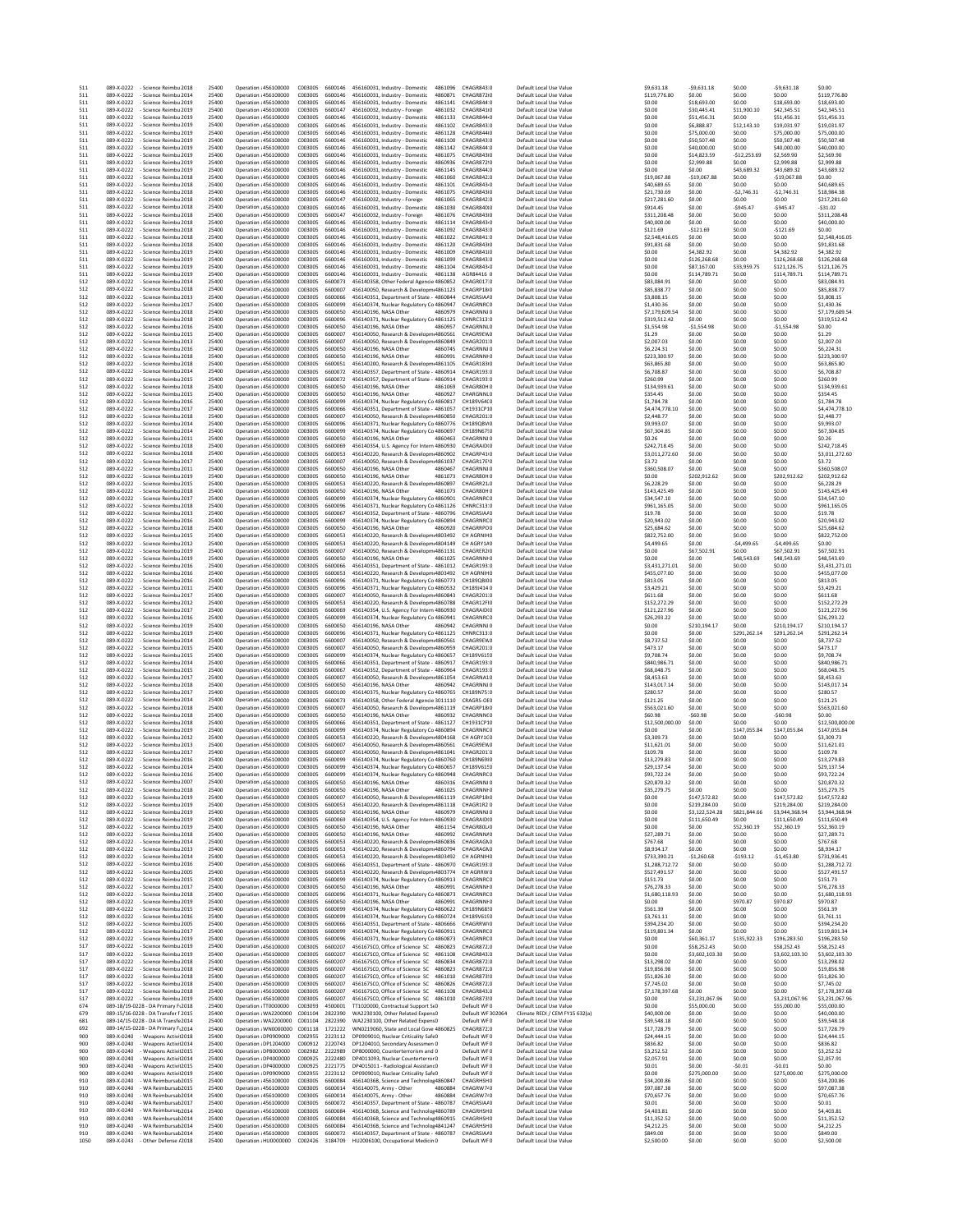| 1050<br>1050 | 089-X-0243<br>089-X-0243 | - Other Defense / 2018<br>- Other Defense / 2019                              | 25400<br>25400 | Operation : HQ0000000<br>Operation : HQ0000000 | C002425<br>C002425 | 3184701<br>3184701 | HQ1001000, Worker Advocacy<br>$^{\circ}$<br>HQ1001000, Worker Advocacy<br>$\circ$               | Default WFO<br>Default WF0           | Default Local Use Value<br>Default Local Use Value | \$9,523.04<br>\$0.00           | \$0.00<br>\$15,000.00            | \$0.00<br>\$0.00        | \$0.00<br>\$15,000.00            | \$9,523.04<br>\$15,000.00        |
|--------------|--------------------------|-------------------------------------------------------------------------------|----------------|------------------------------------------------|--------------------|--------------------|-------------------------------------------------------------------------------------------------|--------------------------------------|----------------------------------------------------|--------------------------------|----------------------------------|-------------------------|----------------------------------|----------------------------------|
| 1055         | 089-X-0243               | - ODA Reimbursa 2017                                                          | 25400          | Operation : 456100000                          | C003005            | 6600084            | 45614036B, Science and Technolog 4861051                                                        | CHAGRHSHO                            | Default Local Use Value                            | \$41,676.76                    | \$0.00                           | \$0.00                  | \$0.00                           | \$41,676.76                      |
| 1055<br>1055 | 089-X-0243<br>089-X-0243 | - ODA Reimbursa 2018<br>- ODA Reimbursa 2016                                  | 25400<br>25400 | Operation : 456100000<br>Operation : 456100000 | C003005<br>C003005 | 6600040<br>6600033 | 456140142, Other DOD Agencies - 4861085<br>4861006<br>456140124, DNA - Other                    | CHAGRNR70<br>CHAGR100.0              | Default Local Use Value<br>Default Local Use Value | \$418,837.42<br>\$2,259.69     | \$0.00<br>\$0.00                 | \$0.00<br>\$0.00        | \$0.00<br>\$0.00                 | \$418,837.42<br>\$2,259.69       |
| 1055         | 089-X-0243               | - ODA Reimbursa 2016                                                          | 25400          | Operation : 456100000                          | C003005            | 6600084            | 45614036B. Science and Technolog 4860960                                                        | CHAGRHSHO                            | Default Local Use Value                            | \$90,000.00                    | \$0.00                           | \$0.00                  | \$0.00                           | \$90,000.00                      |
| 1055<br>1055 | 089-X-0243<br>089-X-0243 | - ODA Reimbursa 2017<br>- ODA Reimbursa 2018                                  | 25400<br>25400 | Operation : 456100000<br>Operation : 456100000 | C003005<br>C003005 | 6600084<br>6600109 | 45614036B, Science and Technolog 4861049<br>456140063. Air Force - Other<br>4861078             | <b>CHAGRHSHO</b><br>CHAGRF4FE0       | Default Local Use Value<br>Default Local Use Value | \$1,108.00<br>\$38,994.52      | \$0.00<br>\$0.00                 | \$0.00<br>\$0.00        | \$0.00<br>\$0.00                 | \$1,108.00<br>\$38,994.52        |
| 1055         | 089-X-0243               | - ODA Reimbursa 2018                                                          | 25400          | Operation : 456100000                          | C003005            | 6600040<br>6600040 | 456140142, Other DOD Agencies - 4861095                                                         | CHAGREAO0                            | Default Local Use Value                            | \$55,000.00                    | \$0.00                           | \$0.00                  | \$0.00                           | \$55,000.00                      |
| 1055<br>1055 | 089-X-0243<br>089-X-0243 | - ODA Reimbursa 2019<br>- ODA Reimbursa 2018                                  | 25400<br>25400 | Operation : 456100000<br>Operation : 456100000 | C003005<br>C003005 | 6600040            | 456140142, Other DOD Agencies - 4861147<br>456140142, Other DOD Agencies - 4861082              | CHAGREAO0<br>CHAGREAO0               | Default Local Use Value<br>Default Local Use Value | \$0.00<br>\$403.92             | \$15,000.00<br>\$0.00            | \$0.00<br>\$0.00        | \$15,000.00<br>\$0.00            | \$15,000.00<br>\$403.92          |
| 1055         | 089-X-0243               | - ODA Reimbursa 2015                                                          | 25400          | Operation : 456100000                          | C003005            | 6600084            | 45614036B, Science and Technolog 4842545                                                        | <b>CHAGRHSHO</b>                     | Default Local Use Value<br>Default Local Use Value | \$156.92                       | \$0.00                           | \$0.00<br>$-520.000.00$ | \$0.00                           | \$156.92                         |
| 1055<br>1055 | 089-X-0243<br>089-X-0243 | - ODA Reimbursa 2012<br>- ODA Reimbursa 2019                                  | 25400<br>25400 | Operation : 456100000<br>Operation : 456100000 | C003005<br>C003005 | 6600084<br>6600040 | 45614036B, Science and Technolog 4860604<br>456140142, Other DOD Agencies - 4861155             | CHAGRHSH0<br>CHAGREAO0               | Default Local Use Value                            | \$20,000.00<br>\$0.00          | \$0.00<br>\$0.00                 | \$133,862.00            | $-520,000.00$<br>\$133,862.00    | \$0.00<br>\$133,862.00           |
| 1055         | 089-X-0243               | - ODA Reimbursa 2015                                                          | 25400          | Operation : 456100000                          | C003005            | 6600084            | 45614036B, Science and Technolos 4860960                                                        | <b>CHAGRHSHO</b>                     | Default Local Use Value                            | \$120,280.40                   | \$0.00                           | \$0.00                  | \$0.00                           | \$120,280.40                     |
| 1055<br>1055 | 089-X-0243<br>089-X-0243 | - ODA Reimbursa 2018<br>- ODA Reimbursa 2017                                  | 25400<br>25400 | Operation : 456100000<br>Operation : 456100000 | C003005<br>C003005 | 6600040<br>6600084 | 456140142, Other DOD Agencies - 4861117<br>45614036B, Science and Technolog 4861005 CHAGRHSHO   | CHAGRNR00                            | Default Local Use Value<br>Default Local Use Value | \$600,000.00<br>\$1,681,056.67 | \$0.00<br>\$0.00                 | \$0.00<br>\$0.00        | \$0.00<br>\$0.00                 | \$600,000.00<br>\$1,681,056.67   |
| 1055         | 089-X-0243               | - ODA Reimbursa 2012                                                          | 25400          | Operation : 456100000                          | C003005            | 6600084            | 45614036B, Science and Technolog 4860789                                                        | CHAGRHSH0                            | Default Local Use Value                            | \$1,561.80                     | \$0.00                           | \$0.00                  | \$0.00                           | \$1,561.80                       |
| 1055<br>1055 | 089-X-0243<br>089-X-0243 | - ODA Reimbursa 2017<br>- ODA Reimbursa 2016                                  | 25400<br>25400 | Operation : 456100000<br>Operation : 456100000 | C003005<br>C003005 | 6600084<br>6600084 | 45614036B, Science and Technolog 4861048<br>45614036B, Science and Technolos 4861008            | <b>CHAGRHSHO</b><br><b>CHAGRHSHO</b> | Default Local Use Value<br>Default Local Use Value | \$286,219.17<br>\$25,000.00    | \$0.00<br>\$0.00                 | \$0.00<br>\$0.00        | \$0.00<br>\$0.00                 | \$286,219.17<br>\$25,000.00      |
| 1055         | 089-X-0243               | - ODA Reimbursa 2018                                                          | 25400          | Operation : 456100000                          | C003005            | 6600084            | 45614036B, Science and Technolog 4861024                                                        | <b>CHAGRHSHO</b>                     | Default Local Use Value                            | \$15,000.00                    | \$0.00                           | \$0.00                  | \$0.00                           | \$15,000.00                      |
| 1055<br>1055 | 089-X-0243<br>089-X-0243 | - ODA Reimbursa 2019<br>ODA Reimbursa 2016                                    | 25400<br>25400 | Operation : 456100000<br>Operation : 456100000 | C003005<br>C003005 | 6600038<br>6600084 | 456140135, DARPA - Other<br>45614036B, Science and Technolog 4842534                            | 4861137 CHAGRHR00<br>CHAGRHSH0       | Default Local Use Value<br>Default Local Use Value | \$0.00<br>\$21,555.93          | \$253,119.42<br>\$0.00           | \$0.00<br>\$0.00        | \$253,119.42<br>\$0.00           | \$253,119.42<br>\$21,555.93      |
| 1055         | 089-X-0243               | - ODA Reimbursa 2018                                                          | 25400          | Operation : 456100000                          | C003005            | 6600040            | 456140142, Other DOD Agencies - 4861055                                                         | CHAGRNCS 0                           | Default Local Use Value                            | \$450,000.00                   | \$0.00                           | \$0.00                  | \$0.00                           | \$450,000.00                     |
| 1055         | 089-X-0243               | - ODA Reimbursa 2018                                                          | 25400          | Operation : 456100000                          | C003005            | 6600040            | 456140142, Other DOD Agencies - 4861112                                                         | CHAGREAOO                            | Default Local Use Value                            | \$147,799.55<br>\$317,094.71   | \$0.00                           | \$0.00                  | \$0.00                           | \$147,799.55                     |
| 1055<br>1055 | 089-X-0243<br>089-X-0243 | - ODA Reimbursa 2018<br>- ODA Reimbursa 2016                                  | 25400<br>25400 | Operation : 456100000<br>Operation : 456100000 | C003005<br>C003005 | 6600040<br>6600084 | 456140142, Other DOD Agencies - 4861083<br>45614036B, Science and Technolog 4860994             | CHAGREAO0<br><b>CHAGRHSHO</b>        | Default Local Use Value<br>Default Local Use Value | \$2,561.17                     | \$0.00<br>\$0.00                 | \$0.00<br>\$0.00        | \$0.00<br>\$0.00                 | \$317,094.71<br>\$2,561.17       |
| 1055         | 089-X-0243               | ODA Reimbursa 2018                                                            | 25400          | Operation : 456100000                          | C003005            | 6600084            | 45614036B, Science and Technolog 4861129                                                        | CHAGR70R!O                           | Default Local Use Value                            | \$200,000.00                   | \$0.00                           | \$0.00                  | \$0.00                           | \$200,000.00                     |
| 1055<br>1055 | 089-X-0243<br>089-X-0243 | - ODA Reimbursa 2018<br>- ODA Reimbursa 2017                                  | 25400<br>25400 | Operation : 456100000<br>Operation : 456100000 | C003005<br>C003005 | 6600038<br>6600040 | 456140135, DARPA - Other<br>4861106<br>456140142. Other DOD Agencies - 4861055                  | CHAGRHR00<br>CHAGRNCSO               | Default Local Use Value<br>Default Local Use Value | \$320,703.38<br>\$175,668.34   | \$0.00<br>\$0.00                 | \$0.00<br>\$0.00        | \$0.00<br>\$0.00                 | \$320,703.38<br>\$175,668.34     |
| 1055         | 089-X-0243               | - ODA Reimbursa 2018                                                          | 25400          | Operation : 456100000                          | C003005            | 6600040            | 456140142, Other DOD Agencies - 4861110                                                         | CH16003D20                           | Default Local Use Value                            | \$172,913.16                   | \$0.00                           | \$0.00                  | \$0.00                           | \$172,913.16                     |
| 1055<br>1055 | 089-X-0243<br>089-X-0243 | - ODA Reimbursa 2018<br>ODA Reimbursa 2017                                    | 25400<br>25400 | Operation : 456100000<br>Operation : 456100000 | C003005<br>C003005 | 6600040<br>6600084 | 456140142, Other DOD Agencies - 4861094<br>45614036B, Science and Technolos 4861024             | CHAGREAO0<br>CHAGRHSHO               | Default Local Use Value<br>Default Local Use Value | \$150,000.00<br>\$437.15       | \$0.00<br>\$0.00                 | \$0.00<br>\$0.00        | \$0.00<br>\$0.00                 | \$150,000.00<br>\$437.15         |
| 1055         | 089-X-0243               | - ODA Reimbursa 2018                                                          | 25400          | Operation : 456100000                          | C003005            | 6600040            | 456140142, Other DOD Agencies - 4861097                                                         | CHAGREAO0                            | Default Local Use Value                            | \$61,792.34                    | \$0.00                           | \$0.00                  | \$0.00                           | \$61,792.34                      |
| 1055<br>1055 | 089-X-0243<br>089-X-0243 | - ODA Reimbursa 2015<br>- ODA Reimbursa 2019                                  | 25400<br>25400 | Operation : 456100000<br>Operation : 456100000 | C003005<br>C003005 | 6600084<br>6600040 | 45614036B, Science and Technolog 4860933<br>456140142, Other DOD Agencies - 4861149             | <b>CHAGRHSHO</b><br>CHAGREAO0        | Default Local Use Value<br>Default Local Use Value | \$2,147.71<br>\$0.00           | \$0.00<br>\$0.00                 | \$0.00<br>\$150,000.00  | \$0.00<br>\$150,000.00           | \$2,147.71<br>\$150,000.00       |
| 1055         | 089-X-0243               | - ODA Reimbursa 2019                                                          | 25400          | Operation : 456100000                          | C003005            | 6600040            | 456140142, Other DOD Agencies - 4861150                                                         | CHAGREAO0                            | Default Local Use Value                            | \$0.00                         | \$0.00                           | \$150,000.00            | \$150,000.00                     | \$150,000.00                     |
| 1055<br>1055 | 089-X-0243<br>089-X-0243 | ODA Reimbursa 2015<br>- ODA Reimbursa 2018                                    | 25400<br>25400 | Operation : 456100000<br>Operation : 456100000 | C003005<br>C003005 | 6600084<br>6600084 | 45614036B, Science and Technolos 4860923<br>45614036B, Science and Technolos 4861124 CHAGR70F/0 | CHARGHSHO                            | Default Local Use Value<br>Default Local Use Value | \$696.09<br>\$20,000.00        | \$0.00<br>\$0.00                 | \$0.00<br>\$0.00        | \$0.00<br>\$0.00                 | \$696.09<br>\$20,000.00          |
| 1055         | 089-X-0243               | - ODA Reimbursa 2016                                                          | 25400          | Operation : 456100000                          | C003005            | 6600040            | 456140142, Other DOD Agencies - 4861013                                                         | <b>CHAGRNID10</b>                    | Default Local Use Value                            | \$100,000.00                   | \$0.00                           | \$0.00                  | \$0.00                           | \$100,000.00                     |
| 1055<br>1055 | 089-X-0243<br>089-X-0243 | - ODA Reimbursa 2016<br>- ODA Reimbursa 2011                                  | 25400<br>25400 | Operation : 456100000<br>Operation : 456100000 | C003005<br>C003005 | 6600084<br>6600084 | 45614036B. Science and Technolos 4860997<br>45614036B, Science and Technolog 4860604            | <b>CHAGRHSHO</b><br><b>CHAGRHSHO</b> | Default Local Use Value<br>Default Local Use Value | \$17,697.10<br>\$25,454.80     | \$0.00<br>\$0.00                 | \$0.00<br>$-$25,454.80$ | \$0.00<br>$-525,454.80$          | \$17,697.10<br>\$0.00            |
| 1055         | 089-X-0243               | ODA Reimbursa 2018                                                            | 25400          | Operation : 456100000                          | C003005            | 6600040            | 456140142, Other DOD Agencies - 4861113                                                         | CHAGREAOO                            | Default Local Use Value                            | \$96,227.18                    | \$0.00                           | \$0.00                  | \$0.00                           | \$96,227.18                      |
| 1055<br>1055 | 089-X-0243<br>089-X-0243 | - ODA Reimbursa 2019<br>- ODA Reimbursa 2019                                  | 25400<br>25400 | Operation : 456100000<br>Operation : 456100000 | C003005<br>C003005 | 6600084<br>6600040 | 45614036B, Science and Technolog 4861140<br>456140142, Other DOD Agencies - 4861152             | CHAGR70R10<br>CHAGRHOCO              | Default Local Use Value<br>Default Local Use Value | \$0.00<br>\$0.00               | \$110,000.00<br>\$195,631.07     | \$0.00<br>\$0.00        | \$110,000.00<br>\$195,631.07     | \$110,000.00<br>\$195,631.07     |
| 1055         | 089-X-0243               | - ODA Reimbursa 2017                                                          | 25400          | Operation : 456100000                          | C003005            | 6600084            | 45614036B. Science and Technolos 4861038                                                        | AGRHSHOPO                            | Default Local Use Value                            | \$535.90                       | $-5535.90$                       | \$0.00                  | $-5535.90$                       | \$0.00                           |
| 1055<br>1055 | 089-X-0243<br>089-X-0243 | - ODA Reimbursa 2011<br>ODA Reimbursa 2018                                    | 25400<br>25400 | Operation : 456100000<br>Operation : 456100000 | C003005<br>C003005 | 6600020<br>6600084 | 4860694<br>456140086, Navy - Other<br>45614036B, Science and Technolos 4861051                  | CHAGRN000<br>CHAGRHSHO               | Default Local Use Value<br>Default Local Use Value | \$2,572.20<br>\$221,200.00     | \$0.00<br>\$0.00                 | $-52,572.20$<br>\$0.00  | $-52,572.20$<br>\$0.00           | \$0.00<br>\$221,200.00           |
| 1055         | 089-X-0243               | - ODA Reimbursa 2019                                                          | 25400          | Operation : 456100000                          | C003005            | 6600084            | 45614036B, Science and Technolog 4861143                                                        | CHAGR70R10                           | Default Local Use Value                            | \$0.00                         | \$110,000.00                     | \$0.00                  | \$110,000.00                     | \$110,000.00                     |
| 1060         | 089-X-0243               | ODA Specialized 2018                                                          | 25400          | Operation : GD6000000<br>Oneration : GD6000000 | C002970            | 3203780            | GD6050200. Technical Services<br>$^{\circ}$                                                     | Default WF0<br>Default WFO           | Default Local Use Value                            | \$123,011.73<br>\$188 358 94   | \$0.00                           | \$0.00                  | \$0.00                           | \$123,011.73                     |
| 1060<br>1060 | 089-X-0243<br>089-X-0243 | - ODA Specialized 2018<br>- ODA Specialized 2017                              | 25400<br>25400 | Operation : GD6000000                          | C002970<br>C002970 | 3203761<br>3203764 | GD6020100, Analysis<br>$^{\circ}$<br>GD6020400, CI Training<br>$\circ$                          | Default WF0                          | Default Local Use Value<br>Default Local Use Value | \$5,100.26                     | \$0.00<br>\$0.00                 | \$0.00<br>\$0.00        | \$0.00<br>\$0.00                 | \$188,358.94<br>\$5,100.26       |
| 1060         | 089-X-0243               | ODA Specialized 2019                                                          | 25400          | Operation : GD6000000                          | C002970            | 3203762            | GD6020200, Security<br>$\bf{0}$                                                                 | Default WF0                          | Default Local Use Value                            | \$0.00                         | \$163,000.00                     | \$0.00                  | \$163,000.00                     | \$163,000.00                     |
| 1060<br>1060 | 089-X-0243<br>089-X-0243 | - ODA Specialized 2018<br>ODA Specialized 2019                                | 25400<br>25400 | Operation : GD6000000<br>Operation : GD6000000 | C002970<br>C002970 | 3203763<br>3203769 | GD6020300, Investigations<br>$^{\circ}$<br>GD6020900, Office of The SCIO<br>$\circ$             | Default WF0<br>Default WF0           | Default Local Use Value<br>Default Local Use Value | \$273,869.22<br>\$0.00         | \$0.00<br>\$760,920.00           | \$0.00<br>\$0.00        | \$0.00<br>\$760,920.00           | \$273,869.22<br>\$760,920.00     |
| 1060         | 089-X-0243               | - ODA Specialized 2018                                                        | 25400          | Oneration : GD6000000                          | C002970            | 3203764            | GD6020400 CLTraining<br>$^{\circ}$                                                              | Default WFO                          | Default Local Use Value                            | \$60,260.00                    | \$0.00                           | \$0.00                  | \$0.00                           | \$60,260.00                      |
| 1060<br>1060 | 089-X-0243<br>089-X-0243 | - ODA Specialized 2017<br>- ODA Specialized 2018                              | 25400<br>25400 | Operation : GD6000000<br>Operation : GD6000000 | C002970<br>C002970 | 3203779<br>3203769 | GD6050100, CYBER & OPERATIONS0<br>GD6020900, Office of The SCIO<br>$\,$ 0                       | Default WFO<br>Default WF0           | Default Local Use Value<br>Default Local Use Value | \$864.41<br>\$293,339.45       | \$0.00<br>\$0.00                 | \$0.00<br>\$0.00        | \$0.00<br>\$0.00                 | \$864.41<br>\$293.339.45         |
| 1060         | 089-X-0243               | - ODA Specialized 2019                                                        | 25400          | Operation : GD6000000                          | C002970            | 3203761            | GD6020100, Analysis<br>$^{\circ}$                                                               | Default WF0                          | Default Local Use Value                            | \$0.00                         | \$326,878.00                     | \$0.00                  | \$326,878.00                     | \$326,878.00                     |
| 1060<br>1079 | 089-X-0243               | - ODA Specialized 2019<br>089-16/17-0243 - ODA Program 2016                   | 25400<br>25400 | Operation : GD6000000<br>Operation ¿CS0000000  | C002970<br>C000892 | 3203763<br>1713352 | GD6020300, Investigations<br>$^{\circ}$<br>CS7000000, Integrated Joint Cyber:0                  | Default WF0<br>Default WFO           | Default Local Use Value<br>Default Local Use Value | \$0.00<br>\$5,561.57           | \$2,631,509.00<br>$-55.561.57$   | \$0.00<br>\$0.00        | \$2,631,509.00<br>$-55.561.57$   | \$2,631,509.00<br>\$0.00         |
| 1551         | 089-X-0309               | - Defense Nuclea 2015                                                         | 25400          | Operation : NN9100000                          | C002938            | 2222883            | NN9100000, Highly Enriched Urani 0                                                              | Default WFO                          | Default Local Use Value                            | \$625.62                       | \$0.00                           | \$0.00                  | \$0.00                           | \$625.62                         |
| 1551<br>1551 | 089-X-0309<br>089-X-0309 | Defense Nuclea 2015<br>- Defense Nuclea 2018                                  | 25400<br>25400 | Operation : NN5000000<br>Operation : DN4000000 | C001058<br>C003042 | 2221234<br>2223103 | NN5002010, U.S. Costs for Russia NO<br>DN4004010, Global Regimes<br>- 0                         | Default WF0<br>Default WF0           | Default Local Use Value<br>Default Local Use Value | \$58,896.49<br>\$35,435.78     | \$30,000.00<br>\$0.00            | \$0.00<br>\$0.00        | \$30,000.00<br>\$0.00            | \$88,896.49<br>\$35,435.78       |
| 1551         | 089-X-0309               | - Defense Nuclea 2017                                                         | 25400          | Operation : DN3001000                          | C003039            | 2223080            | DN3001020, Molybdenum-99 Mo-0                                                                   | Default WF0                          | Default Local Use Value                            | \$7,011.34                     | \$0.00                           | $-57,011.34$            | $-57,011.34$                     | \$0.00                           |
| 1551<br>1551 | 089-X-0309<br>089-X-0309 | - Defense Nuclea 2019<br>- Defense Nuclea 2013                                | 25400<br>25400 | Operation : CT0000000<br>Operation : NN4000000 | C003007<br>C001056 | 2223144<br>2222717 | CT8000000, NA-80 CTCP<br>$\Omega$<br>NN4009010, Safeguards Policy and 0                         | Default WFO<br>Default WF0           | Default Local Use Value<br>Default Local Use Value | \$0.00<br>\$0.00               | \$150,000.00<br>\$29.02          | \$0.00<br>\$0.00        | \$150,000.00<br>\$29.02          | \$150,000.00<br>\$29.02          |
| 1551         | 089-X-0309               | Defense Nuclea 2018                                                           | 25400          | Operation : DN4000000                          | C003042            | 2223094            | DN4001010, Safeguards Policy<br>$\overline{\phantom{0}}$                                        | Default WF0                          | Default Local Use Value                            | \$241,179.71                   | \$0.00                           | \$0.00                  | \$0.00                           | \$241,179.71                     |
| 1551<br>1551 | 089-X-0309<br>089-X-0309 | - Defense Nuclea 2015<br>- Defense Nuclea 2015                                | 25400<br>25400 | Operation : NN4000000<br>Operation : NN5000000 | C001056<br>C001058 | 2222733<br>2222881 | NN4012040, Policy Studies and SurO<br>NN5070040, US Costs for Non Russ0                         | Default WF0<br>Default WF0           | Default Local Use Value                            | \$28,413.25<br>\$15,000.00     | \$0.00<br>$-59,011.41$           | \$0.00<br>\$0.00        | \$0.00<br>$-59,011.41$           | \$28,413.25<br>\$5,988.59        |
| 1551         | 089-X-0309               | - Defense Nuclea 2015                                                         | 25400          | Operation : NN5000000                          | C001058            | 2221243            | NN5005011, U.S. Costs for Russia NO                                                             | Default WFO                          | Default Local Use Value<br>Default Local Use Value | \$48,416.10                    | \$0.00                           | \$0.00                  | \$0.00                           | \$48,416.10                      |
|              | 089-X-0309               |                                                                               |                |                                                |                    |                    |                                                                                                 | Default WF0                          |                                                    |                                |                                  |                         | \$631,000.00                     |                                  |
| 1551         |                          | - Defense Nuclea 2019                                                         | 25400          | Operation : DN4000000                          | C003042            | 2223102            | DN4003020, Nuclear Noncomplian 0                                                                |                                      | Default Local Use Value                            | \$0.00                         | \$631,000.00                     | \$0.00                  |                                  | \$631,000.00                     |
| 1551         | 089-X-0309               | Defense Nuclea 2019                                                           | 25400          | Operation : DN1006000                          | C003089            | 2223153            | DN1006010, International Radiolog0                                                              | Default WF0                          | Default Local Use Value                            | \$0.00                         | \$75,000.00                      | \$0.00                  | \$75,000.00<br>\$0.00            | \$75,000.00                      |
| 1551<br>1551 | 089-X-0309<br>089-X-0309 | - Defense Nuclea 2016<br>- Defense Nuclea 2017                                | 25400<br>25400 | Operation : DN1001000<br>Operation : DN2000000 | C003034<br>C003038 | 2223049<br>2223154 | DN1001011, U.S. Costs for Russia NO<br>DN2006000, USHPRR<br>$^{\circ}$                          | Default WF0<br>Default WF0           | Default Local Use Value<br>Default Local Use Value | \$2,911.08<br>\$225.25         | \$0.00<br>\$0.00                 | \$0.00<br>\$0.00        | \$0.00                           | \$2,911.08<br>\$225.25           |
| 1551         | 089-X-0309               | - Defense Nuclea 2017                                                         | 25400          | Operation : DN4000000                          | C003042            | 2223106            | DN4004040, Policy Studies and Sup0                                                              | Default WFO                          | Default Local Use Value                            | \$26.66                        | \$0.00                           | \$0.00                  | \$0.00                           | \$26.66                          |
| 1551<br>1551 | 089-X-0309<br>089-X-0309 | - Defense Nuclea 2018<br>Defense Nuclea 2015                                  | 25400<br>25400 | Operation : DN1003000<br>Operation : NN9300000 | C003036<br>C002936 | 2223063<br>2222890 | DN1003011, U.S. Costs for Russia NO<br>NN9301000, Domestic Nuclear andO                         | Default WF0<br>Default WF0           | Default Local Use Value<br>Default Local Use Value | \$931,325.42<br>\$4.21         | \$0.00<br>$-54.21$               | \$0.00<br>\$0.00        | \$0.00<br>$-54.21$               | \$931,325.42<br>\$0.00           |
| 1551         | 089-X-0309               | - Defense Nuclea 2018                                                         | 25400          | Operation : CT0000000                          | C003007            | 2223020            | CT8401000, Radiological Assistance0                                                             | Default WF0                          | Default Local Use Value                            | \$1,415,004.85                 | \$0.00                           | \$0.00                  | \$0.00                           | \$1,415,004.85                   |
| 1551<br>1551 | 089-X-0309<br>089-X-0309 | - Defense Nuclea 2015<br>- Defense Nuclea 2018                                | 25400<br>25400 | Operation : NN5000000<br>Operation : CT0000000 | C001058<br>C003007 | 2222810<br>2223144 | NN5002040, US Costs for Non Russ0<br>CT8000000 NA-80 CTCP<br>$\Omega$                           | Default WF0<br>Default WFO           | Default Local Use Value<br>Default Local Use Value | \$3,347.69<br>\$67,478.61      | \$0.00<br>\$0.00                 | \$0.00<br>\$0.00        | \$0.00<br>\$0.00                 | \$3,347.69<br>\$67,478.61        |
| 1551         | 089-X-0309               | - Defense Nuclea 2018                                                         | 25400          | Operation : CT0000000                          | C003007            | 2223014            | CT8101000, Nuclear Incident Policy0                                                             | Default WF0                          | Default Local Use Value                            | \$40,583.15                    | \$0.00                           | \$0.00                  | \$0.00                           | \$40,583.15                      |
| 1551<br>1551 | 089-X-0309<br>089-X-0309 | Defense Nuclea 2015<br>- Defense Nuclea 2018                                  | 25400<br>25400 | Operation : NN4000000<br>Operation : DN1005000 | C001056<br>C003088 | 2222718<br>2223152 | NN4009020, DO NOT USE !!! Safeg 0<br>DN1005010, Domestic RadiologicalO                          | Default WF0<br>Default WF0           | Default Local Use Value<br>Default Local Use Value | \$29.70<br>\$111,905.15        | $-529.70$<br>\$0.00              | \$0.00<br>\$0.00        | $-529.70$<br>\$0.00              | \$0.00<br>\$111,905.15           |
| 1551         | 089-X-0309               | - Defense Nuclea 2015                                                         | 25400          | Operation : NN5000000<br>Oneration : DN1003000 | C001058            | 2221235            | NN5002020, In-Country Costs for RO                                                              | Default WF0<br>Default WFO           | Default Local Use Value                            | \$1,139,072.07                 | $-530,000.00$                    | \$0.00                  | $-$30,000.00$<br>\$887 411 24    | \$1,109,072.07                   |
| 1551<br>1551 | 089-X-0309<br>089-X-0309 | - Defense Nuclea 2019<br>- Defense Nuclea 2019                                | 25400<br>25400 | Operation : DN4000000                          | C003036<br>C003042 | 2223063<br>2223096 | DN1003011, U.S. Costs for Russia NO<br>DN4001030, Safeguards Technolog0                         | Default WF0                          | Default Local Use Value<br>Default Local Use Value | \$0.00<br>\$0.00               | \$887,411.24<br>\$628,000.00     | \$0.00<br>\$0.00        | \$628,000.00                     | \$887,411.24<br>\$628,000.00     |
| 1551         | 089-X-0309               | Defense Nuclea 2019                                                           | 25400          | Operation : DN4000000                          | C003042            | 2223106            | DN4004040, Policy Studies and SucO                                                              | Default WF0                          | Default Local Use Value                            | \$0.00                         | \$100,000.00                     | \$0.00                  | \$100,000.00                     | \$100,000.00                     |
| 1551<br>1551 | 089-X-0309<br>089-X-0309 | - Defense Nuclea 2019<br>- Defense Nuclea 2019                                | 25400<br>25400 | Operation : DN4000000<br>Operation : DN2012000 | C003042<br>C003120 | 2223103<br>2223182 | DN4004010, Global Regimes<br>$^{\circ}$<br>DN2012010, U.S. High Performanc(0                    | Default WF0<br>Default WF0           | Default Local Use Value<br>Default Local Use Value | \$0.00<br>\$0.00               | \$304,170.00<br>\$429,133.00     | \$0.00<br>\$0.00        | \$304,170.00<br>\$429,133.00     | \$304,170.00<br>\$429,133.00     |
| 1551         | 089-X-0309               | - Defense Nuclea 2019                                                         | 25400          | Oneration: DN2010000                           | C003118            | 2223180            | DN2010000 Proliferation Detectio 0                                                              | Default WFO                          | Default Local Use Value                            | \$0.00                         | \$1,090,000.00                   | \$0.00                  | \$1,090,000.00                   | \$1,090,000.00                   |
| 1551<br>1551 | 089-X-0309               | 089-X-0309 - Defense Nuclea 2019<br>- Defense Nuclea 2019                     | 25400<br>25400 | Operation : CT0000000<br>Operation : DN4000000 | C003007<br>C003042 | 2223023<br>2223094 | CT8404010, Evaluation, Exercise, RO<br>DN4001010, Safeguards Policy<br>$\overline{\phantom{0}}$ | Default WFO<br>Default WF0           | Default Local Use Value<br>Default Local Use Value | \$0.00<br>\$0.00               | \$105,000.00<br>\$824,872.00     | \$0.00<br>\$0.00        | \$105,000.00<br>\$824,872.00     | \$105,000.00<br>\$824,872.00     |
| 1551         | 089-X-0309               | - Defense Nuclea 2015                                                         | 25400          | Oneration : NN4000000                          | C001056            | 2222730            | NN4012010 Global Regimes                                                                        | Default WFO                          | Default Local Use Value                            | \$160.47                       | $-5160.47$                       | \$0.00                  | $-5160.47$                       | \$0.00                           |
| 1551<br>1551 | 089-X-0309<br>089-X-0309 | Defense Nuclea 2018<br>- Defense Nuclea 2018                                  | 25400<br>25400 | Operation : DN2012000<br>Oneration : DN4000000 | C003120<br>C003042 | 2223182<br>2223102 | DN2012010, U.S. High Performanc:0<br>DN4003020, Nuclear Noncomplian 0                           | Default WF0<br>Default WFO           | Default Local Use Value<br>Default Local Use Value | \$7,477.00<br>\$121,801.18     | \$0.00<br>\$0.00                 | \$0.00<br>\$0.00        | \$0.00<br>\$0.00                 | \$7,477.00<br>\$121,801.18       |
| 1551         | 089-X-0309               | - Defense Nuclea 2016                                                         | 25400          | Operation : DN4000000                          | C003042            | 2223105            | DN4004030, Multilateral Supplier FO                                                             | Default WFO                          | Default Local Use Value                            | \$81,275.44                    | \$0.00                           | \$0.00                  | \$0.00                           | \$81,275.44                      |
| 1551<br>1551 | 089-X-0309<br>089-X-0309 | Defense Nuclea 2013<br>- Defense Nuclea 2015                                  | 25400<br>25400 | Operation : NN4000000<br>Operation : NN4000000 | C001056<br>C001056 | 2222721<br>2222719 | NN4010010, International NonorolO<br>NN4009030, Safeguards TechnologO                           | Default WF0<br>Default WF0           | Default Local Use Value<br>Default Local Use Value | \$29.02<br>\$98.26             | $-529.02$<br>$-598.26$           | \$0.00<br>\$0.00        | $-529.02$<br>$-598.26$           | \$0.00<br>\$0.00                 |
| 1551<br>1551 | 089-X-0309<br>089-X-0309 | - Defense Nuclea 2017<br>- Defense Nuclea 2018                                | 25400<br>25400 | Operation : DN2000000<br>Oneration : DN4000000 | C003038<br>C003042 | 2223076<br>2223095 | DN2001000, Proliferation Detectio 0                                                             | Default WF0<br>Default WFO           | Default Local Use Value<br>Default Local Use Value | \$67,947.41                    | \$0.00<br>\$0.00                 | \$0.00<br>\$0.00        | \$0.00<br>\$0.00                 | \$67,947.41<br>\$293.029.56      |
| 1551         | 089-X-0309               | - Defense Nuclea 2018                                                         | 25400          | Operation : DN4000000                          | C003042            | 2223096            | DN4001020, Safeguards Engageme0<br>DN4001030, Safeguards Technolog0                             | Default WF0                          | Default Local Use Value                            | \$293,029.56<br>\$222,697.36   | \$0.00                           | \$0.00                  | \$0.00                           | \$222,697.36                     |
| 1551         | 089-X-0309               | Defense Nuclea 2018                                                           | 25400          | Operation ¿DN1006000                           | C003089            | 2223153            | DN1006010, International Radiolos0                                                              | Default WF0                          | Default Local Use Value                            | \$34,738.39                    | \$0.00                           | \$0.00                  | \$0.00                           | \$34,738.39                      |
| 1551<br>1551 | 089-X-0309<br>089-X-0309 | - Defense Nuclea 2015<br>- Defense Nuclea 2014                                | 25400<br>25400 | Operation : NN5000000<br>Operation : NN5000000 | C001058<br>C001058 | 2221240<br>2221231 | NN5004010, U.S. Costs for Russia NO<br>NN5001010, U.S. Costs for Russia NO                      | Default WF0<br>Default WF0           | Default Local Use Value<br>Default Local Use Value | \$10,121.59<br>\$2.69          | \$0.00<br>\$0.00                 | \$0.00<br>\$0.00        | \$0.00<br>\$0.00                 | \$10,121.59<br>\$2.69            |
| 1551         | 089-X-0309               | - Defense Nuclea 2016                                                         | 25400          | Oneration : DN1001000                          | C003034            | 2223053            | DN1001021, U.S. Costs for Russia NO                                                             | Default WFO                          | Default Local Use Value                            | \$544,016.73                   | \$0.00                           | \$0.00                  | \$0.00                           | \$544,016.73                     |
| 1551<br>1551 | 089-X-0309<br>089-X-0309 | - Defense Nuclea 2019<br>Defense Nuclea 2019                                  | 25400<br>25400 | Operation : DN4000000<br>Operation : CT0000000 | C003042<br>C003007 | 2223101<br>2223020 | DN4003010, Warhead Dismantlem 0<br>CT8401000, Radiological Assistance0                          | Default WF0<br>Default WF0           | Default Local Use Value<br>Default Local Use Value | \$0.00<br>\$0.00               | \$185,000.00<br>\$2,414,018.00   | \$0.00<br>\$0.00        | \$185,000.00<br>\$2,414,018.00   | \$185,000.00<br>\$2,414,018.00   |
| 1551         | 089-X-0309               | - Defense Nuclea 2014                                                         | 25400          | Operation : NN4000000                          | C001056            | 2222722            | NN4010021, US Costs for Russia NtO                                                              | Default WF0                          | Default Local Use Value                            | \$11.07                        | $-511.07$                        | \$0.00                  | $-$11.07$                        | \$0.00                           |
| 1551<br>1551 | 089-X-0309<br>089-X-0309 | - Defense Nuclea 2018<br>- Defense Nuclea 2018                                | 25400<br>25400 | Operation : CT0000000<br>Oneration: DN2010000  | C003007<br>C003118 | 2223023<br>2223180 | CT8404010, Evaluation, Exercise, RO<br>DN2010000, Proliferation Detectio 0                      | Default WF0<br>Default WFO           | Default Local Use Value<br>Default Local Use Value | \$2,513.78<br>\$114,433.87     | \$0.00<br>\$0.00                 | \$0.00<br>\$0.00        | \$0.00<br>\$0.00                 | \$2,513.78<br>\$114,433.87       |
| 1551         | 089-X-0309               | - Defense Nuclea 2014                                                         | 25400          | Operation : NN5000000                          | C001058            | 2222881            | NN5070040, US Costs for Non Russ0                                                               | Default WF0                          | Default Local Use Value                            | \$21,819.56                    | $-$21,819.56$                    | \$0.00                  | $-521,819.56$                    | \$0.00                           |
| 1551<br>1551 | 089-X-0309<br>089-X-0309 | Defense Nuclea 2017<br>- Defense Nuclea 2015                                  | 25400<br>25400 | Operation : DN1001000<br>Operation : NN4000000 | C003034<br>C001056 | 2223049<br>2222732 | DN1001011, U.S. Costs for Russia NO<br>NN4012030, Multilateral Supplier FO                      | Default WF0<br>Default WF0           | Default Local Use Value<br>Default Local Use Value | \$140,000.00<br>\$7.25         | \$0.00<br>$-57.25$               | \$0.00<br>\$0.00        | \$0.00<br>$-57.25$               | \$140,000.00<br>\$0.00           |
| 1551         | 089-X-0309               | - Defense Nuclea 2017                                                         | 25400          | Operation : DN3001000                          | C003039            | 2223079            | DN3001010, Highly Enriched Urani 0                                                              | Default WF0                          | Default Local Use Value                            | \$10,000.00                    | \$0.00                           | \$7,011.34              | \$7,011.34                       | \$17,011.34                      |
| 1551<br>1551 | 089-X-0309<br>089-X-0309 | - Defense Nuclea 2019<br>- Defense Nuclea 2015                                | 25400<br>25400 | Oneration : DN4000000<br>Operation : NN2000000 | C003042<br>C001052 | 2223095<br>2221132 | DN4001020, Safeguards Engageme0                                                                 | Default WFO<br>Default WF0           | Default Local Use Value                            | \$0.00<br>\$338.56             | \$1,096,000.00<br>\$0.00         | \$0.00<br>\$0.00        | \$1,096,000.00<br>\$0.00         | \$1,096,000.00<br>\$338.56       |
| 1551         | 089-X-0309               | Defense Nuclea 2013                                                           | 25400          | Operation : NN5000000                          | C001058            | 2222811            | NN2001000, Nonproliferation DeteO<br>NN5003040, US Costs for Non Russ0                          | Default WF0                          | Default Local Use Value<br>Default Local Use Value | \$2,868.79                     | \$0.00                           | \$0.00                  | \$0.00                           | \$2,868.79                       |
| 1551<br>1551 | 089-X-0309<br>089-X-0309 | - Defense Nuclea 2018<br>- Defense Nuclea 2015                                | 25400<br>25400 | Operation : CT0000000<br>Operation : NN4000000 | C003007<br>C001056 | 2223025<br>2222717 | CT8405010, Technology Integration0<br>NN4009010, Safeguards Policy and 0                        | Default WF0<br>Default WF0           | Default Local Use Value<br>Default Local Use Value | \$677.25<br>\$235.76           | \$0.00                           | \$0.00<br>\$0.00        | \$0.00                           | \$677.25<br>\$531.44             |
| 1551         | 089-X-0309               | - Defense Nuclea 2014                                                         | 25400          | Operation : NN4000000                          | C001056            | 2222717            | NN4009010, Safeguards Policy and 0                                                              | Default WFO                          | Default Local Use Value                            | \$0.00                         | \$295.68<br>\$11.07              | \$0.00                  | \$295.68<br>\$11.07              | \$11.07                          |
| 1557         | 089-X-0309               | - DNN Second Lin 2012                                                         | 25400          | Operation : NN5000000                          | C001058            | 2222290            | NN5010000, International Contribu0                                                              | Default WF0                          | Default Local Use Value                            | \$42,854.56                    | \$0.00                           | \$0.00                  | \$0.00                           | \$42,854.56                      |
| 1650<br>1689 |                          | 089-X-0313 - Federal Salaries ar 2010<br>089-14/15-0313 - Federal Salari 2014 | 25400<br>25400 | Operation : PS0000000<br>Operation : PS0000000 | C001075<br>C001075 | 2221514<br>2222565 | PS0202132, Advisory and AssistancO<br>PS0202200, A&A, Counterterrorisn0                         | Default WF0<br>Default WF0           | Default Local Use Value<br>Default Local Use Value | \$31,245.57<br>\$2,021.13      | \$0.00<br>\$0.00                 | \$0.00<br>\$0.00        | \$0.00<br>\$0.00                 | \$31,245.57<br>\$2,021.13        |
| 1751         | 089-X-0315               | - Non-Defense En2019                                                          | 25400          | Operation ¿EZ5000000                           | C002226            | 1110983            | EZ5012410 - BRNL-0041 Nuclear FaO                                                               | Default WF0                          | Default Local Use Value                            | \$0.00                         | \$79,000.00                      | \$0.00                  | \$79,000.00                      | \$79,000.00                      |
| 1751<br>1751 | 089-X-0315<br>089-X-0315 | - Non-Defense En2015<br>- Non-Defense En2013                                  | 25400<br>25400 | Operation ¿EZ5000000<br>Operation ¿EZ5000000   | C002226<br>C002226 | 1110981<br>1110981 | EZ5012300 - BRNL-0030 Soil and WO<br>EZ5012300 - BRNL-0030 Soil and WO                          | Default WFO<br>Default WF0           | Default Local Use Value<br>Default Local Use Value | \$47.62<br>\$368,597.47        | \$0.00<br>\$0.00                 | \$0.00<br>\$0.00        | \$0.00<br>\$0.00                 | \$47.62<br>\$368,597.47          |
| 2300         | 089-X-4180               | Isotope Product 2019                                                          | 25400          | Operation : ST000000                           | C001087            | 2720718            | ST6001020, Brookhaven Linear Isot0                                                              | Default WF0                          | Default Local Use Value                            | \$0.00                         | \$532,000.00                     | \$0.00                  | \$532,000.00                     | \$532,000.00                     |
| 2300<br>2300 | 089-X-4180<br>089-X-4180 | - Isotope Product 2019<br>- Isotope Product 2018                              | 25400<br>25400 | Operation : ST0000000<br>Operation : ST0000000 | C001087<br>C001087 | 2720715<br>2924280 | ST5001030, Other National Lab Res0<br>ST6001032, Hot Cell and Other NatO                        | Default WF0<br>Default WF0           | Default Local Use Value<br>Default Local Use Value | \$0.00<br>\$1,029,775.87       | \$614,000.00<br>\$800,000.00     | \$0.00<br>\$0.00        | \$614,000.00<br>\$800,000.00     | \$614,000.00<br>\$1,829,775.87   |
| 2300         | 089-X-4180               | - Isotope Product 2015                                                        | 32003          | Accelerator ST0000000                          | C001087            | 2924281            | ST6001034, Facility Upgrades 0                                                                  | Default WF485395                     | CHAIP                                              | \$70,203.23                    | \$0.00                           | \$0.00                  | \$0.00                           | \$70,203.23                      |
| 2300<br>2300 | 089-X-4180<br>089-X-4180 | - Isotope Product 2018<br>Isotope Product 2014                                | 25400<br>25400 | Operation : ST0000000<br>Operation : ST000000  | C001087<br>C001087 | 2720715<br>2720714 | ST5001030, Other National Lab Res0<br>ST5001020, Brookhaven Linear Isot0                        | Default WF0<br>Default WF0           | Default Local Use Value<br>Default Local Use Value | \$547,559.87<br>\$70,772.18    | \$250,000.00<br>\$0.00           | \$0.00<br>\$0.00        | \$250,000.00<br>\$0.00           | \$797,559.87<br>\$70,772.18      |
| 2300         | 089-X-4180               | - Isotope Product 2018                                                        | 25400          | Operation : ST0000000                          | C001087            | 2924306            | ST6001031, Production<br>$^{\circ}$                                                             | Default WF0                          | Default Local Use Value                            | \$2,070,079.86                 | \$1,080,000.00                   | \$0.00                  | \$1,080,000.00                   | \$3,150,079.86                   |
| 2300<br>2300 | 089-X-4180<br>089-X-4180 | Isotope Product 2016<br>- Isotope Product 2018                                | 25400<br>32003 | Operation : ST0000000<br>Accelerator ST0000000 | C001087<br>C001087 | 2924282<br>2924281 | ST6001036, Technical Services<br>$^{\circ}$<br>ST6001034, Facility Upgrades<br>$\circ$          | Default WF0<br>Default WF485395      | Default Local Use Value<br>CHAIP                   | \$18,396.78<br>\$1,970,000.00  | \$0.00<br>\$0.00                 | \$0.00<br>\$0.00        | \$0.00<br>\$0.00                 | \$18,396.78<br>\$1,970,000.00    |
| 2300         | 089-X-4180               | - Isotope Product 2017                                                        | 25400          | Operation : ST0000000                          | C001087            | 2924424            | ST5001040, Actinium-225 Technolc0                                                               | Default WFO                          | Default Local Use Value                            | \$244,681.97                   | \$0.00                           | \$0.00                  | \$0.00                           | \$244,681.97                     |
| 2300<br>2300 | 089-X-4180<br>089-X-4180 | Isotope Product 2018<br>- Isotope Product 2018                                | 25400<br>25400 | Operation : ST000000<br>Operation : ST0000000  | C001087<br>C001087 | 2720714<br>2924281 | ST5001020, Brookhaven Linear Isot0<br>ST6001034, Facility Upgrades 0                            | Default WF0<br>Default WF0           | Default Local Use Value<br>Default Local Use Value | \$289,000.00<br>\$794,983.94   | \$0.00<br>\$0.00                 | \$0.00<br>\$0.00        | \$0.00<br>\$0.00                 | \$289,000.00<br>\$794,983.94     |
| 2300         | 089-X-4180               | - Isotope Product 2018                                                        | 25400          | Operation : ST0000000                          | C001087            | 2720716            | ST5002000, University Research 0                                                                | Default WF0                          | Default Local Use Value                            | \$33,063.17                    | \$0.00                           | \$0.00                  | \$0.00                           | \$33,063.17                      |
| 2300<br>2300 | 089-X-4180               | - Isotope Product 2019<br>089-X-4180 - Isotope Product 2019                   | 25400<br>25400 | Operation : ST000000<br>Operation : ST0000000  | C001087<br>C001087 | 2924280<br>2924306 | ST6001032. Hot Cell and Other Nat0<br>ST6001031, Production<br>$\Omega$                         | Default WFO<br>Default WF0           | Default Local Use Value<br>Default Local Use Value | \$0.00<br>\$0.00               | \$1,842,000.00<br>\$3,549,000.00 | \$0.00<br>\$0.00        | \$1,842,000.00<br>\$3,549,000.00 | \$1,842,000.00<br>\$3,549,000.00 |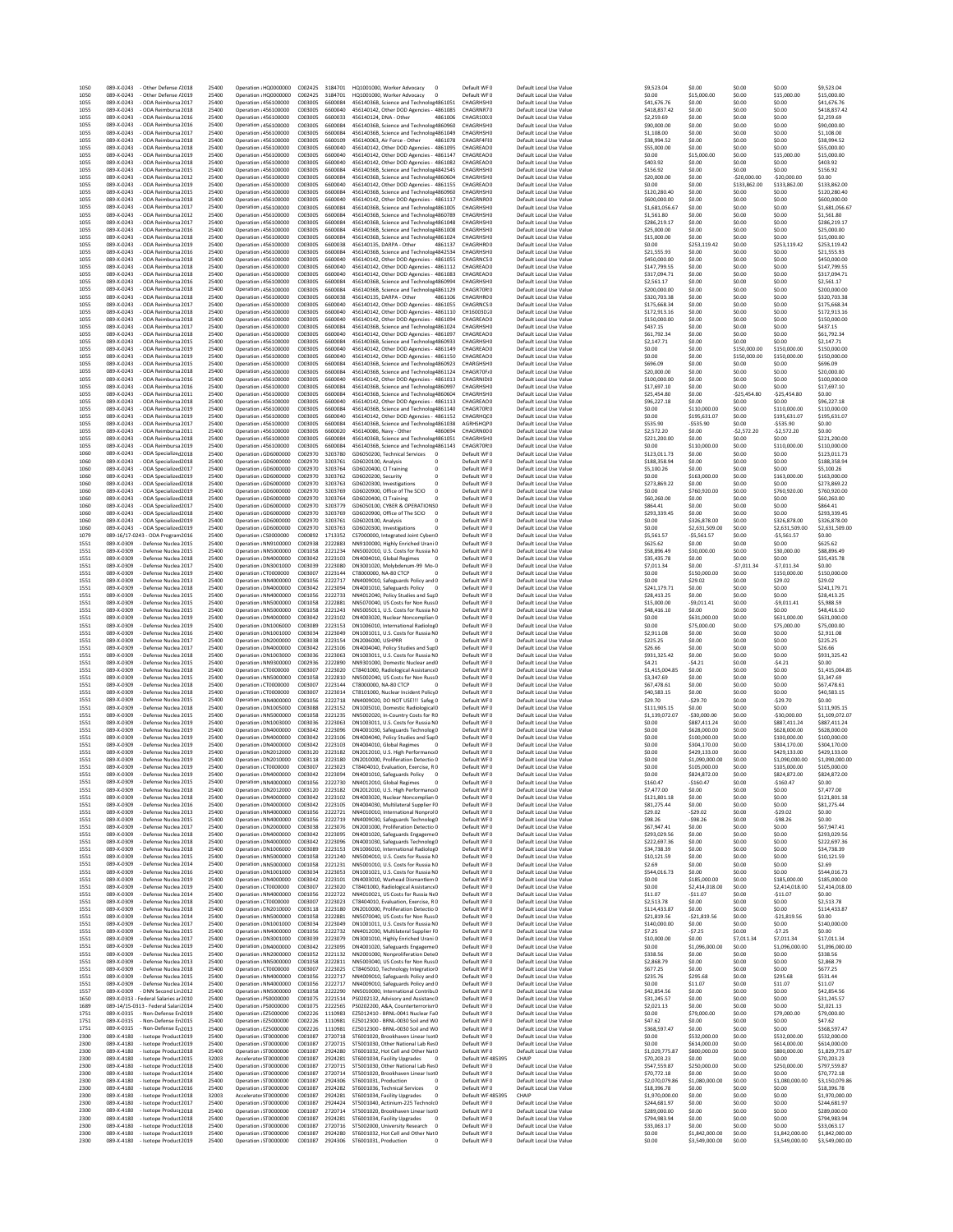| <b>SF-30 Total</b> |                                                                                                     |                                                                                  |                |                                                |                    |                    |                                                                                    |                                  |                                                          |                                    | \$313,211,739.96 \$466,554,290.21 \$2,903,201.10 \$469,457,491.31 \$782,669,231.27 |                                  |                                   |                                                                         |
|--------------------|-----------------------------------------------------------------------------------------------------|----------------------------------------------------------------------------------|----------------|------------------------------------------------|--------------------|--------------------|------------------------------------------------------------------------------------|----------------------------------|----------------------------------------------------------|------------------------------------|------------------------------------------------------------------------------------|----------------------------------|-----------------------------------|-------------------------------------------------------------------------|
|                    | <b>Non-Appropriated Total</b><br><b>Other Federal Agency Total</b><br><b>DOE Appropriated Total</b> |                                                                                  |                |                                                |                    |                    |                                                                                    |                                  |                                                          | \$23,990,556.51<br>\$47,998,755.98 | \$27,971,398.53<br>\$4,822,340.41<br>\$241,222,427.47 \$433,760,551.27 -\$0.01     | \$1,024,099.16<br>\$1,879,101.95 | \$28,995,497.69<br>\$6,701,442.36 | \$52,986,054,20<br>\$54,700,198.34<br>\$433,760,551.26 \$674,982,978.73 |
|                    |                                                                                                     |                                                                                  |                |                                                |                    |                    |                                                                                    |                                  |                                                          |                                    |                                                                                    |                                  |                                   |                                                                         |
| 6600<br>6600       | 089X0337<br>089X0337                                                                                | - Energy Transfor: 2014<br>- Energy Transfor: 2014                               | 25400<br>25400 | Operation : CJ0100000<br>Operation : CJ0100000 | 002599<br>C002599  | 3166012<br>3166012 | CI0100000 ARPA-F Projects<br>$\Omega$<br>CJ0100000, ARPA-E Projects<br>$\circ$     | Default WFO<br>Default WF 1250   | Default Local Use Value<br>CHARPA-0001250                | \$1,823.77<br>\$207.88             | \$0.00<br>\$0.00                                                                   | \$0.00<br>\$0.00                 | \$0.00<br>\$0.00                  | \$1,823.77<br>\$207.88                                                  |
| 6600               | 089X0337                                                                                            | - Energy Transfor: 2014                                                          | 25400          | Operation : CJ0100000                          | 002599             | 3166012            | CJ0100000, ARPA-E Projects<br>$\Omega$                                             | Default WF 1249                  | CHARPA-0001249                                           | \$34,392.47                        | \$0.00                                                                             | \$0.00                           | \$0.00                            | \$34,392.47                                                             |
| 6600               | 089X0337<br>089X0337                                                                                | - Energy Transfor: 2016<br>- Energy Transfor: 2017                               | 25400          | Operation : CJ0100000<br>Operation : CJ0100000 | C002599<br>C002599 | 3166012            | CJ0100000, ARPA-E Projects<br>$\Omega$                                             | Default WF1352                   | <b>ARPA-E Lab Allocations</b>                            | \$180,000.00                       | \$0.00                                                                             | \$0.00                           | \$0.00                            | \$180,000.00                                                            |
| 5499<br>6600       | 089-X-0321                                                                                          | - EERE Reimbursa 2014                                                            | 25400<br>25400 | Operation : 456100000                          | C003005            | 6600072<br>3166012 | 456140357, Department of State - 3011110<br>CJ0100000, ARPA-E Projects<br>$\Omega$ | CRAGRS-OEO<br>Default WF 1314    | Default Local Use Value<br><b>ARPA-E Lab Allocations</b> | \$45.77<br>\$261.155.08            | \$0.00<br>\$0.00                                                                   | \$0.00<br>\$0.00                 | \$0.00<br>\$0.00                  | \$45.77<br>\$261,155.08                                                 |
| 5499               | 089-X-0321                                                                                          | - EERE Reimbursa 2016                                                            | 25400          | Operation : 456100000                          | C003005            | 6600072            | 456140357, Department of State - 3012199                                           | CRAGR-S-OO                       | Default Local Use Value                                  | \$25,808.25                        | \$0.00                                                                             | \$0.00                           | \$0.00                            | \$25,808.25                                                             |
| 5498<br>5499       | 089-X-0321                                                                                          | 089-X-0321 - EERE Reimbursa 2017<br>- EERE Reimbursa 2014                        | 25400<br>25400 | Operation : 456100000<br>Operation : 456100000 | C003005<br>C003005 | 6600146<br>6600072 | 456160031, Industry - Domestic 4860966<br>456140357, Department of State - 3012882 | CHAGR873(0<br><b>CRAGR 1930</b>  | Default Local Use Value<br>Default Local Use Value       | \$21,653.25<br>\$638.50            | \$0.00<br>\$0.00                                                                   | \$0.00<br>\$0.00                 | \$0.00<br>\$0.00                  | \$21,653.25<br>\$638.50                                                 |
| 5489               |                                                                                                     | 089-16/17-0321 - EERE Reimbu 2016                                                | 25400          | Operation : 456100000                          | C003005            | 6600073            | 456140358, Other Federal Agencie 4861011                                           | CHAGRGX0 302027                  | OTT 16-17 CAP Goal Funds                                 | \$139,579.00                       | \$0.00                                                                             | \$0.00                           | \$0.00                            | \$139,579.00                                                            |
| 5450               | 089-X-0321                                                                                          | - Energy Efficienc 2018                                                          | 25400          | Operation : GT0000000                          | C002910            | 1005613            | GT0300000, Hydrothermal                                                            | Default WFO                      | Default Local Use Value                                  | \$247,868.06                       | \$0.00                                                                             | \$0.00                           | \$0.00                            | \$247,868.06                                                            |
| 5450               | 089-X-0321                                                                                          | - Energy Efficienc 2018                                                          | 25400          | Operation : BT0000000                          | C000848            | 1004219            | BT0304030, Buildings-to-Grid<br>$\Omega$                                           | Default WF0                      | Default Local Use Value                                  | \$668,131.93                       | \$0.00                                                                             | \$0.00                           | \$0.00                            | \$668,131.93                                                            |
| 5450<br>5450       | 089-X-0321<br>089-X-0321                                                                            | - Energy Efficienc 2019<br>- Energy Efficienc 2016                               | 25400<br>25400 | Operation : VT0000000<br>Operation : VT0000000 | C001096<br>C001096 | 1005554<br>1005556 | VT1201000, Batteries & Electric Dr 0<br>VT1301000, Vehicle and System Sir0         | Default WF0<br>Default WF0       | Default Local Use Value<br>Default Local Use Value       | \$0.00<br>\$5,774.29               | \$1,940,000.00<br>\$0.00                                                           | \$0.00<br>\$0.00                 | \$1,940,000.00<br>\$0.00          | \$1,940,000.00<br>\$5,774.29                                            |
| 5450               | 089-X-0321                                                                                          | - Energy Efficienc 2018                                                          | 25400          | Operation : VT0000000                          | C001096            | 1005554            | VT1201000, Batteries & Electric Dr 0                                               | Default WF0                      | Default Local Use Value                                  | \$2,563,089.11                     | \$0.00                                                                             | \$0.00                           | \$0.00                            | \$2,563,089.11                                                          |
| 5450               | 089-X-0321                                                                                          | - Energy Efficienc 2014                                                          | 25400          | Operation : BM0100000                          | C000846            | 1009218            | BM0107000, Biopower<br>n                                                           | Default WFO                      | Default Local Use Value                                  | \$1.252.09                         | \$0.00                                                                             | \$0.00                           | \$0.00                            | \$1,252.09                                                              |
| 5450<br>5450       | 089-X-0321<br>089-X-0321                                                                            | - Energy Efficienc 2017<br>- Energy Efficienc 2018                               | 25400<br>25400 | Operation ¿SL0000000<br>Operation : BT0000000  | C002911<br>C000848 | 1005616<br>1004210 | SL0300000, Systems Integration B:0<br>BT0101000, Research and Develop 0            | Default WFO<br>Default WFO       | Default Local Use Value<br>Default Local Use Value       | \$1.144.050.20<br>\$31,868.07      | \$0.00<br>\$0.00                                                                   | \$0.00<br>\$0.00                 | \$0.00<br>\$0.00                  | \$1,144,050.20<br>\$31,868.07                                           |
| 5450               | 089-X-0321                                                                                          | - Energy Efficienc 2017                                                          | 25400          | Operation : HT0000000                          | C002796            | 1009190            | HT0100000, Fuel Cell Systems R&D0                                                  | Default WFO                      | Default Local Use Value                                  | \$8,408.74                         | \$0.00                                                                             | \$0.00                           | \$0.00                            | \$8,408.74                                                              |
| 5450               | 089-X-0321                                                                                          | - Energy Efficienc 2016                                                          | 25400          | Operation : PG0000000                          | C002840            | 1005604            | PG0400000, Innovation & Deploym0                                                   | Default WFO                      | Default Local Use Value                                  | \$40,972.14                        | \$0.00                                                                             | \$0.00                           | \$0.00                            | \$40,972.14                                                             |
| 5450               | 089-X-0321                                                                                          | - Energy Efficienc 2018                                                          | 25400          | Operation : GT0000000                          | C002910            | 1005623            | GT0200000, Low Temperature and 0                                                   | Default WFO                      | Default Local Use Value                                  | \$142,141.00                       | \$0.00                                                                             | \$0.00                           | \$0.00                            | \$142,141.00                                                            |
| 5450<br>5450       | 089-X-0321<br>089-X-0321                                                                            | - Energy Efficienc 2014<br>- Energy Efficienc 2016                               | 25400<br>25400 | Operation : GT0000000<br>Operation : HT0000000 | C002910<br>C002796 | 1005612<br>1009190 | GT0100000, Enhanced Geothermal0<br>HT0100000, Fuel Cell Systems R&D0               | Default WFO<br>Default WF 302017 | Default Local Use Value<br>TCF Funding - Managed by OTT  | \$6,283.33<br>\$294.34             | \$0.00<br>\$0.00                                                                   | \$0.00<br>\$0.00                 | \$0.00<br>\$0.00                  | \$6,283.33<br>\$294.34                                                  |
| 5450               | 089-X-0321                                                                                          | - Energy Efficienc 2018                                                          | 25400          | Operation : HT0000000                          | C002796            | 1009190            | HT0100000, Fuel Cell Systems R&D0                                                  | Default WFO                      | Default Local Use Value                                  | \$500,000.00                       | \$0.00                                                                             | \$0.00                           | \$0.00                            | \$500,000.00                                                            |
| 5450               | 089-X-0321                                                                                          | - Energy Efficienc 2018                                                          | 25400          | Operation ¿SL0000000                           | C002911            | 1005622            | SL0200000, Photovoltaic R&D<br>$\overline{0}$                                      | Default WFO                      | Default Local Use Value                                  | \$20,000.00                        | \$0.00                                                                             | \$0.00                           | \$0.00                            | \$20,000.00                                                             |
| 5450               | 089-X-0321                                                                                          | - Energy Efficienc 2017<br>- Energy Efficienc 2015                               | 25400          | Operation : HT0000000<br>Operation ¿ED0000000  | C000949            | 1009209            | HT1100000, Technology Accelerati 0<br>ED2701000, Next Generation Manu0             | Default WF0                      | Default Local Use Value                                  | \$38,883.50                        | \$0.00                                                                             | \$0.00                           | \$0.00                            | \$38,883.50                                                             |
| 5450<br>5450       | 089-X-0321<br>089-X-0321                                                                            | - Energy Efficienc 2017                                                          | 25400<br>25400 | Operation : VT0000000                          | C001096<br>C002796 | 1005556<br>2223156 | VT1301000, Vehicle and System Sir0                                                 | Default WEO<br>Default WFO       | Default Local Use Value<br>Default Local Use Value       | \$7,401.00<br>\$2.577.39           | \$0.00<br>\$0.00                                                                   | \$0.00<br>\$0.00                 | \$0.00<br>\$0.00                  | \$7,401.00<br>\$2,577.39                                                |
| 5450               | 089-X-0321                                                                                          | - Energy Efficienc 2016                                                          | 25400          | Operation : HT0000000                          | 0002796            | 1009198            | HT0800000, Technology Validation 0                                                 | Default WEO                      | Default Local Use Value                                  | \$714.20                           | \$0.00                                                                             | \$0.00                           | \$0.00                            | \$714.20                                                                |
| 5450               | 089-X-0321                                                                                          | - Energy Efficienc 2016                                                          | 25400          | Operation ¿ED0000000                           | 0000949            | 1009209            | ED2701000, Next Generation Manu0                                                   | Default WEO                      | Default Local Use Value                                  | \$491,168.00                       | 50.00                                                                              | \$0.00                           | 50.00                             | \$491,168.00                                                            |
| 5350<br>5350       | 089-X-0319<br>089-X-0319                                                                            | - Nuclear Energy 2017<br>- Nuclear Energy 2019                                   | 25400<br>25400 | Operation : RC0000000<br>Operation : RC0000000 | C003241<br>C003241 | 2720918<br>2720978 | RC0424000, ARC International Colli 0<br>RC0504000, Program Assessment a0           | Default WF0<br>Default WFO       | Default Local Use Value<br>Default Local Use Value       | \$368.52<br>\$0.00                 | \$0.00<br>\$102,000.00                                                             | \$0.00<br>50.00                  | \$0.00<br>\$102,000.00            | \$368.52<br>\$102,000.00                                                |
| 5350               | 089-X-0319                                                                                          | - Nuclear Energy 2017                                                            | 25400          | Operation : AF5800000                          | C000822            | 2720625            | AF5855000, Fuel Resources R&D 0                                                    | Default WF0                      | Default Local Use Value                                  | \$349.62                           | \$0.00                                                                             | \$0.00                           | \$0.00                            | \$349.62                                                                |
| 5350               | 089-X-0319                                                                                          | - Nuclear Energy 2018                                                            | 25400          | Operation : AF5800000                          | C000822            | 2720874            | AF5832020, Systems Analysis<br>$^{\circ}$                                          | Default WF0                      | Default Local Use Value                                  | \$44,460.21                        | \$0.00                                                                             | \$0.00                           | \$0.00                            | \$44,460.21                                                             |
| 5350<br>5350       | 089-X-0319<br>089-X-0319                                                                            | - Nuclear Energy 2019<br>- Nuclear Energy 2019                                   | 25400<br>25400 | Operation : AF5800000<br>Operation : AF5800000 | C000822<br>C000822 | 2720667<br>2720703 | AF5810000, Advanced Fuels Resea 0<br>AF5835000, Safeguards<br>$\theta$             | Default WF0<br>Default WF0       | Default Local Use Value<br>Default Local Use Value       | \$0.00<br>\$0.00                   | \$421,600.00<br>\$50,000.00                                                        | \$0.00<br>\$0.00                 | \$421,600.00<br>\$50,000.00       | \$421,600.00<br>\$50,000.00                                             |
| 5350               | 089-X-0319                                                                                          | - Nuclear Energy 2019                                                            | 25400          | Operation : AF5800000                          | C000822            | 2720874            | AF5832020, Systems Analysis<br>$^{\circ}$                                          | Default WF0                      | Default Local Use Value                                  | \$0.00                             | \$261,054.00                                                                       | \$0.00                           | \$261,054.00                      | \$261,054.00                                                            |
| 5350               | 089-X-0319                                                                                          | - Nuclear Energy 2018                                                            | 25400          | Operation : NT0000000                          | C003240            | 2720928            | NT0503000, Integrated Performan(0                                                  | Default WF0                      | Default Local Use Value                                  | \$274,950.00                       | \$0.00                                                                             | \$0.00                           | \$0.00                            | \$274,950.00                                                            |
| 5350<br>5350       | 089-X-0319<br>089-X-0319                                                                            | - Nuclear Energy 2019<br>- Nuclear Energy 2018                                   | 25400<br>25400 | Operation : RC0000000<br>Operation : RC0000000 | C003241<br>C003241 | 2720992<br>2720978 | RC0603000, Management and Inte 0<br>RC0504000, Program Assessment a0               | Default WF0<br>Default WF0       | Default Local Use Value<br>Default Local Use Value       | \$0.00<br>\$1,959.17               | \$100,000.00<br>\$0.00                                                             | \$0.00<br>\$0.00                 | \$100,000.00<br>\$0.00            | \$100,000.00<br>\$1,959.17                                              |
| 5350               | 089-X-0319                                                                                          | - Nuclear Energy 2018                                                            | 25400          | Operation : NT0000000                          | C003240            | 2720882            | NT0402000, National Scientific UseO                                                | Default WF0                      | Default Local Use Value                                  | \$82,982.75                        | \$0.00                                                                             | \$0.00                           | \$0.00                            | \$82,982.75                                                             |
| 5350               | 089-X-0319                                                                                          | - Nuclear Energy 2014                                                            | 25400          | Operation : AF5800000                          | C100822            | 2720875            | AF5832030, Program Assessment &0                                                   | Default WFO                      | Default Local Use Value                                  | \$225,721.21                       | \$0.00                                                                             | \$0.00                           | \$0.00                            | \$225,721.21                                                            |
| 5350               | 089-X-0319                                                                                          | - Nuclear Energy 2013                                                            | 25400          | Operation :NT0000000                           | C003240            | 2720775            | NT0104000, Reactor Materials<br>$^{\circ}$                                         | Default WFO                      | Default Local Use Value                                  | \$15,625.67                        | $-$15,625.67$                                                                      | \$0.00                           | $-$15,625.67$                     | \$0.00                                                                  |
| 5350<br>5350       | 089-X-0319<br>089-X-0319                                                                            | - Nuclear Energy 2017<br>- Nuclear Energy 2018                                   | 25400<br>25400 | Operation : AF5800000<br>Operation : AF5800000 | C000822<br>C000822 | 2720875<br>2720703 | AF5832030, Program Assessment 80<br>AF5835000, Safeguards<br>$\Omega$              | Default WFO<br>Default WFO       | Default Local Use Value<br>Default Local Use Value       | \$95,817.94<br>\$9,411.85          | 50.00<br>\$0.00                                                                    | \$0.00<br>\$0.00                 | \$0.00<br>\$0.00                  | \$95,817.94<br>\$9,411.85                                               |
| 5350               | 089-X-0319                                                                                          | - Nuclear Energy 2018                                                            | 25400          | Operation : AF5800000                          | C000822            | 2720955            | AF5832040, Management & Integr 0                                                   | Default WFO                      | Default Local Use Value                                  | \$600,000.00                       | \$0.00                                                                             | \$0.00                           | \$0.00                            | \$600,000.00                                                            |
| 5350               | 089-X-0319                                                                                          | - Nuclear Energy 2018                                                            | 25400          | Operation : AF5800000                          | C000822            | 2720875            | AF5832030, Program Assessment &0                                                   | Default WF0                      | Default Local Use Value                                  | \$536,000.00                       | \$0.00                                                                             | \$0.00                           | \$0.00                            | \$536,000.00                                                            |
| 5350<br>5350       | 089-X-0319<br>089-X-0319                                                                            | - Nuclear Energy 2017<br>- Nuclear Energy 2018                                   | 25400<br>25400 | Operation : AF5800000<br>Operation : AF5800000 | C000822<br>C000822 | 2720965<br>2720667 | AF5861010, Spent Fuel and Waste 0<br>AF5810000, Advanced Fuels Resea 0             | Default WFO<br>Default WF0       | Default Local Use Value<br>Default Local Use Value       | \$880.51<br>\$66,204.83            | \$0.00<br>\$0.00                                                                   | \$0.00<br>\$0.00                 | \$0.00<br>\$0.00                  | \$880.51<br>\$66,204.83                                                 |
| 5350               | 089-X-0319                                                                                          | - Nuclear Energy 2019                                                            | 25400          | Operation : AF5800000                          | C000822            | 2720875            | AF5832030, Program Assessment 80                                                   | Default WFO                      | Default Local Use Value                                  | \$0.00                             | \$32,750.00                                                                        | \$0.00                           | \$32,750.00                       | \$32,750.00                                                             |
| 5350               | 089-X-0319                                                                                          | - Nuclear Energy 2016                                                            | 25400          | Operation : AF0400000                          | C002768            | 2720880            | AF0440000, Program Support 0                                                       | Default WFO                      | Default Local Use Value                                  | \$69.67                            | \$0.00                                                                             | \$0.00                           | \$0.00                            | \$69.67                                                                 |
| 5300               |                                                                                                     | 089-X-0318 - Electricity Delivery 2016                                           | 25400          | Operation : TE1200000                          | C002799            | 3123812            | TE1206000, Advanced Secure Sens 0                                                  | Default WFO                      | Default Local Use Value                                  | \$22.70                            | \$0.00                                                                             | \$0.00                           | \$0.00                            | \$22.70                                                                 |
| 5300<br>5300       |                                                                                                     | 089-X-0318 - Electricity Delivery 2016<br>089-X-0318 - Electricity Delivery 2017 | 25400<br>25400 | Operation : TE1100000<br>Operation : TE1300000 | 0002798<br>C002800 | 3123802<br>3123803 | TE1104000, Energy Systems Predic 0<br>TE1301000, Cyber for Energy Secur0           | Default WFO<br>Default WEO       | Default Local Use Value<br>Default Local Use Value       | \$136,065.59<br>\$15,077.50        | \$0.00<br>\$0.00                                                                   | \$0.00<br>\$0.00                 | \$0.00<br>\$0.00                  | \$136,065.59<br>\$15,077.50                                             |
| 5300               |                                                                                                     | 089-X-0318 - Electricity Delivery 2017                                           | 25400          | Operation : TE1200000                          | C002799            | 3123809            | TE1203000, Advance Distribution NO                                                 | Default WEO                      | Default Local Use Value                                  | \$621.94                           | \$0.00                                                                             | \$0.00                           | \$0.00                            | \$621.94                                                                |
| 5300               |                                                                                                     | 089-X-0318 - Electricity Delivery 2017                                           | 25400          | Operation : TE1100000                          | 0002798            | 3123785            | TE1103000, Advanced Modeling Gr0                                                   | Default WEO                      | Default Local Use Value                                  | \$216,741.77                       | \$0.00                                                                             | \$0.00                           | \$0.00                            | \$216,741.77                                                            |
| 5300<br>5300       |                                                                                                     | 089-X-0318 - Electricity Deliver, 2017<br>089-X-0318 - Electricity Delivery 2016 | 25400<br>25400 | Operation : TE1200000<br>Operation : TE1100000 | C002799<br>C002798 | 3123811<br>3123789 | TE1205000, Resilient Electric Distri 0<br>TE1101000. Transmission Reliabilit 0     | Default WFO<br>Default WFO       | Default Local Use Value<br>Default Local Use Value       | \$24,915.99<br>\$136.88            | \$0.00<br>\$0.00                                                                   | \$0.00<br>\$0.00                 | \$0.00<br>\$0.00                  | \$24,915.99<br>\$136.88                                                 |
| 5300               |                                                                                                     | 089-X-0318 - Electricity Delivery 2017                                           | 25400          | Operation : TE1100000                          | C002798            | 3123816            | TE1104010, Monitoring and Real-TO                                                  | Default WF0                      | Default Local Use Value                                  | \$14,277.03                        | \$0.00                                                                             | \$0.00                           | \$0.00                            | \$14,277.03                                                             |
| 5300               |                                                                                                     | 089-X-0318 - Electricity Delivery 2019                                           | 25400          | Operation : TE1100000                          | C002798            | 3123785            | TE1103000, Advanced Modeling Gr0                                                   | Default WF0                      | Default Local Use Value                                  | \$0.00                             | \$700,000.00                                                                       | \$0.00                           | \$700,000.00                      | \$700,000.00                                                            |
| 5300<br>5300       |                                                                                                     | 089-X-0318 - Electricity Delivery 2016<br>089-X-0318 - Electricity Delivery 2016 | 25400          | Operation : TE1300000<br>Operation : TE1200000 | C002799            | 3123810            | TE1302000, Cyber for Energy SecurO<br>TE1204000, Dynamic Controls & Cc0            | Default WF0                      | Default Local Use Value<br>Default Local Use Value       | \$200.26<br>\$205.91               | \$0.00                                                                             | \$0.00                           | \$0.00                            | \$205.91                                                                |
| 5300               |                                                                                                     | 089-X-0318 - Electricity Delivery 2017                                           | 25400<br>25400 | Operation : TE1400000                          | C002801<br>002800  | 3123795<br>3123804 | TE1400000, Energy Storage<br>$\Omega$                                              | Default WF0<br>Default WEO       | Default Local Use Value                                  | \$260.97                           | \$0.00<br>\$0.00                                                                   | \$0.00<br>\$0.00                 | \$0.00<br>\$0.00                  | \$260.97<br>\$200.26                                                    |
| 5300               |                                                                                                     | 089-X-0318 - Electricity Delivery 2018                                           | 25400          | Operation : TE1100000                          | C002798            | 3123785            | TE1103000, Advanced Modeling Gr0                                                   | Default WF0                      | Default Local Use Value                                  | \$700,000.00                       | \$0.00                                                                             | \$0.00                           | \$0.00                            | \$700,000.00                                                            |
| 5300               |                                                                                                     | 089-X-0318 - Electricity Delivery 2016                                           | 25400          | Operation : TE1300000                          | C002800            | 3123815            | TE1305000, Virtual Energy Sector FO                                                | Default WF0                      | Default Local Use Value                                  | \$117.37                           | \$0.00                                                                             | \$0.00                           | \$0.00                            | \$117.37                                                                |
| 5300<br>5300       |                                                                                                     | 089-X-0318 - Electricity Delivery 2018<br>089-X-0318 - Electricity Delivery 2016 | 25400<br>25400 | Oneration: TF1200000<br>Operation : TF0000000  | C002799<br>C002802 | 3123811<br>3123796 | TE1205000 Resilient Electric Distri 0<br>TF0000000, Transmission Permittir 0       | Default WEO<br>Default WF0       | Default Local Use Value<br>Default Local Use Value       | \$85,000.00<br>\$121.66            | 50.00<br>\$0.00                                                                    | \$0.00<br>\$0.00                 | \$0.00<br>\$0.00                  | \$85,000.00<br>\$121.66                                                 |
| 5300               |                                                                                                     | 089-X-0318 - Electricity Delivery 2016                                           | 25400          | Operation : TE1200000                          | C002799            | 3123792            | <b>TE1201000, Smart Grid</b><br>$\Omega$                                           | Default WFO                      | Default Local Use Value                                  | \$2,262.82                         | \$0.00                                                                             | \$0.00                           | \$0.00                            | \$2,262.82                                                              |
| 2300               | 089-X-4180                                                                                          | - Isotope Product 2018                                                           | 25400          | Operation : ST0000000                          | C001087            | 2720718            | ST6001020, Brookhaven Linear Isot0                                                 | Default WFO                      | Default Local Use Value                                  | \$460,780.05                       | \$300,000.00                                                                       | \$0.00                           | \$300,000.00                      | \$760,780.05                                                            |
| 2300               | 089-X-4180                                                                                          | - Isotope Product 2018                                                           | 25400          | Operation : ST000000                           | C001087            | 2924424            | ST5001040, Actinium-225 Technolc0                                                  | Default WFO                      | Default Local Use Value                                  | \$921,000.00                       | \$0.00                                                                             | \$0.00                           | \$0.00                            | \$921,000.00                                                            |

## **FPDS‐NG Total [Action Obligation] \$1,879,101.94 FPDS‐NG Total [Base And Exercised Options Value] \$2,903,201.10 FPDS‐NG Total [Base And All Options Value] \$2,903,201.10**

|  | Agency Sub-Report |
|--|-------------------|
|  |                   |

|                                                         | Obligation Change                       |
|---------------------------------------------------------|-----------------------------------------|
| Agency                                                  | Amount                                  |
|                                                         |                                         |
| Department of Defense                                   | 433.862.00                              |
| Department of Health and Human Services                 | $-4.692.77$                             |
| Department of Homeland Security                         | $-45.454.80$                            |
| Department of the Navy                                  | $-2.572.20$                             |
| National Aeronautics and Space Administration           | 923.719.41                              |
| Nuclear Regulatory Commission                           | 574.240.31                              |
| Work for Others Funds Associated with Federal Agencies: | 1.879.101.95                            |
| Total DOR Funds:                                        | $-0.01$                                 |
| Total Non-Appropriated Funds:                           | 1.024.099.16                            |
| Grand Total:                                            | -----------------------<br>2.903.201.10 |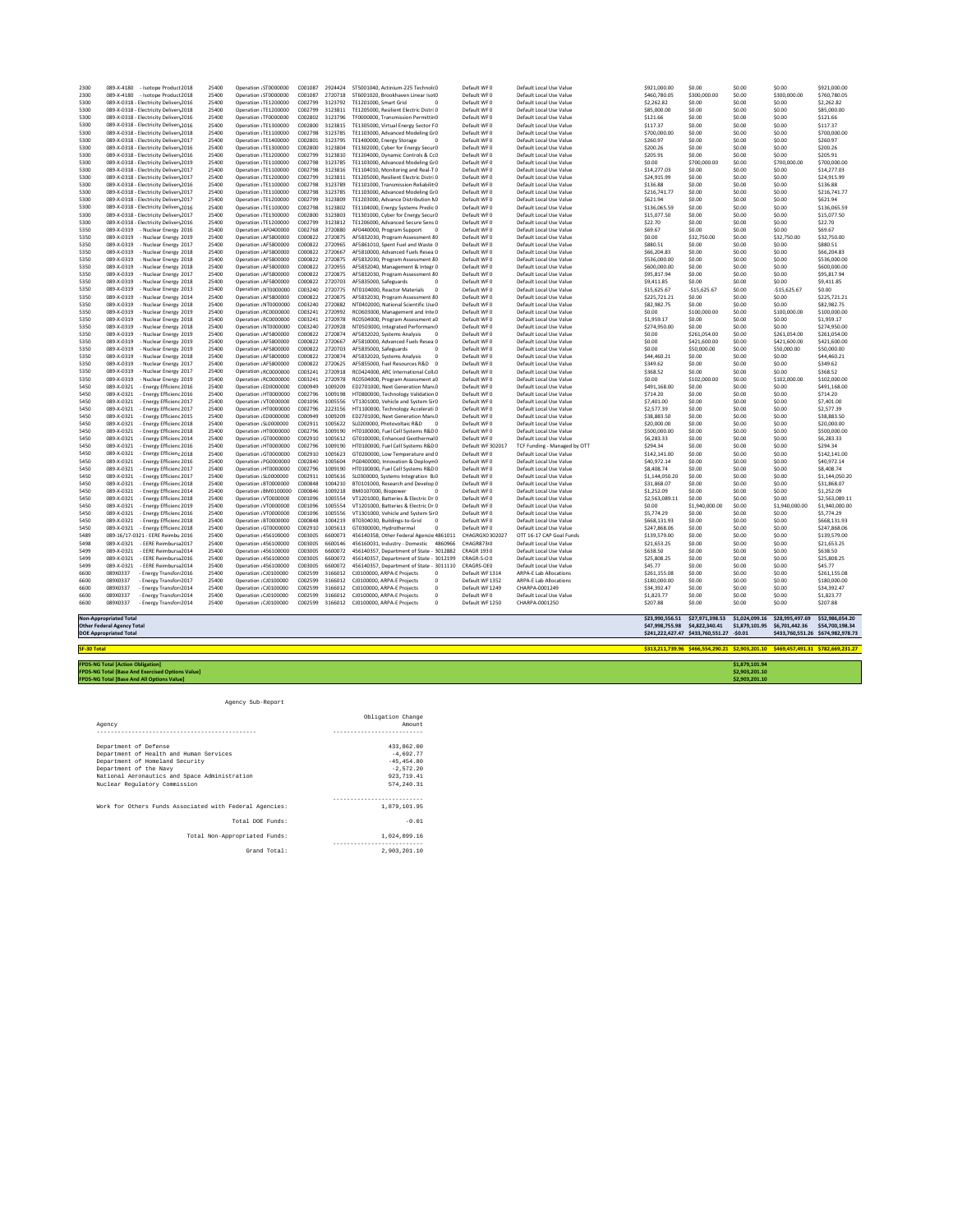Allottee: 61 CH - Chicago Operations Office

U.S. DEPARTMENT OF ENERGY DOE AFP Local Financial Plan Report Report Date: 27-MAR-19 13:47 Financial Plan Number: 50 Period Name: MAR-19 Page: 1of 27 PO Number: SC0012704Fund Parent: ALL FUNDS Fiscal Year: 2019 Reporting Entity: Allottee: Run Prior AFP Report?: N Report Run Type: FINAL Prior Financial Plan Run Code: SC0012704-49 (25-MAR-2019 13:42:37) Changes Only?: N To Date:<br>Report Output Type: FCDS VERSION 2<br>Report Output: TEXT

STARS FORMAT - SUMMARY

|                                         | SIARS FURWAI - SUMMARI          |                                 |                       |                                     |                                   |
|-----------------------------------------|---------------------------------|---------------------------------|-----------------------|-------------------------------------|-----------------------------------|
|                                         |                                 |                                 | BUDGET AUTHORITY (BA) |                                     |                                   |
|                                         | OCTADJ1-19                      |                                 | NEW BA                |                                     |                                   |
| Category                                | UNCOSTED OBLIGATIONS            | PREVIOUS                        | CHANGE                | REVISED                             | TOTAL AVAILABLE                   |
| -------------------------------         |                                 |                                 | ----------------      | -----------------                   | ---------------                   |
| OPERATING EXPENSES<br>CAPITAL EQUIPMENT | 180,730,352.91<br>15,937,401.71 | 371,117,989.45<br>32,149,213.81 | 2,702,000.00<br>0.00  | 373, 819, 989.45<br>32, 149, 213.81 | 554, 550, 342.36<br>48,086,615.52 |
| CONSTRUCTION                            | 53,074,969.77                   | 39,460,348.00                   | 0.00                  | 39,460,348.00                       | 92,535,317.77                     |
| REIMBURSABLE WORK                       | 63,469,015.57                   | 26,729,940.05                   | 0.00                  | 26,729,940.05                       | 90,198,955.62                     |
|                                         |                                 |                                 |                       |                                     |                                   |

GRAND TOTAL:

| =======================<br>313, 211, 739.96 | -----------------<br>469,457,491.31                                                                     | ===============<br>2,702,000.00 | =================<br>472,159,491.31 | ===============<br>785, 371, 231.27 |
|---------------------------------------------|---------------------------------------------------------------------------------------------------------|---------------------------------|-------------------------------------|-------------------------------------|
|                                             | * Certification of Funds Availability:<br>Catherine Richardson Digitally signed by Catherine Richardson |                                 |                                     |                                     |
| * Certifying Official                       |                                                                                                         | Date                            |                                     |                                     |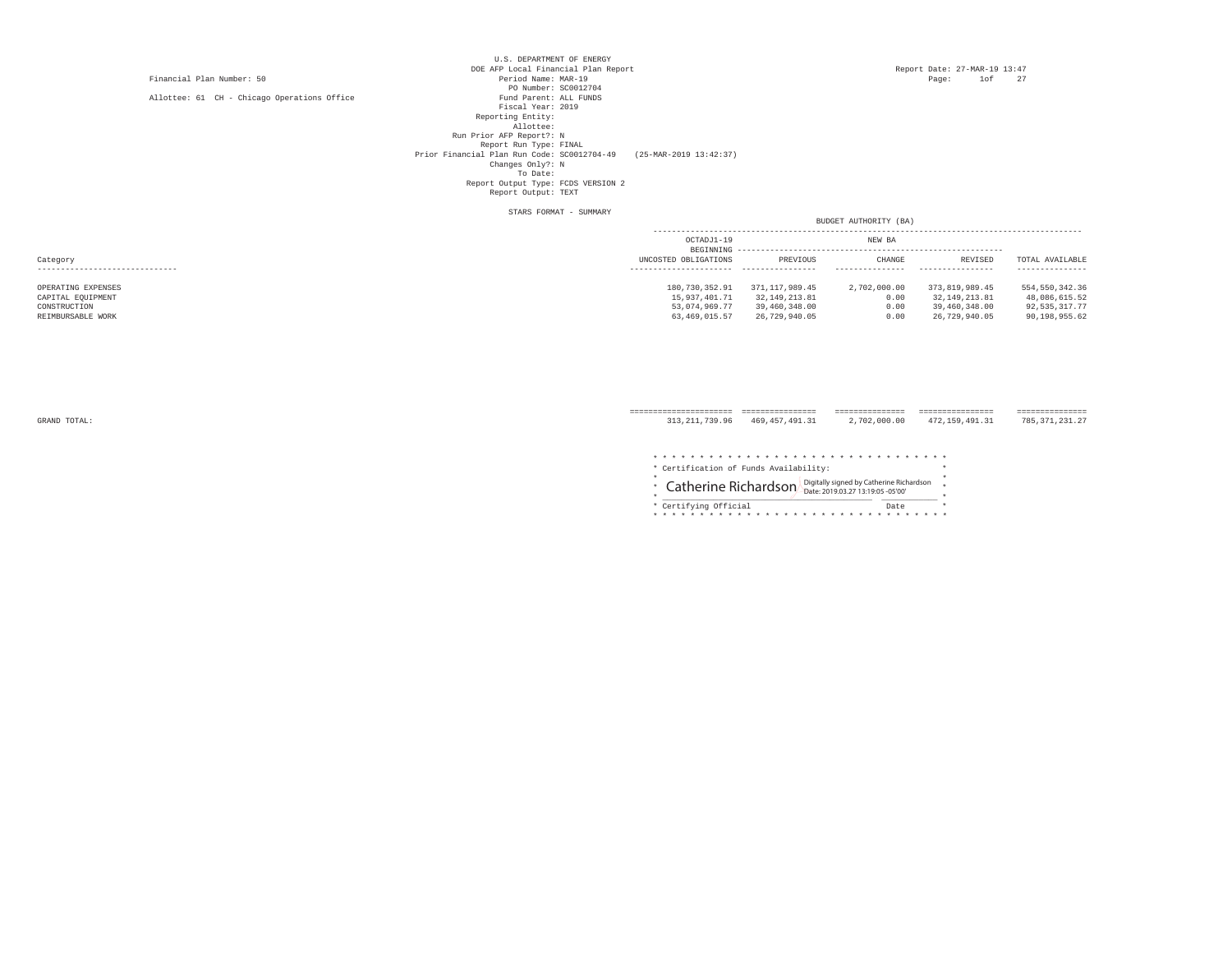г

|                                                  |                                                                                                                                                                                                  |                                                                |                                                                                                                                                                                                                                                                                                |                                                                          |                                                                                      |                                     | PROCUREMENT REQUEST NO. |                                                                                                                                                                                                                                                                                                                                                                                                              |  |
|--------------------------------------------------|--------------------------------------------------------------------------------------------------------------------------------------------------------------------------------------------------|----------------------------------------------------------------|------------------------------------------------------------------------------------------------------------------------------------------------------------------------------------------------------------------------------------------------------------------------------------------------|--------------------------------------------------------------------------|--------------------------------------------------------------------------------------|-------------------------------------|-------------------------|--------------------------------------------------------------------------------------------------------------------------------------------------------------------------------------------------------------------------------------------------------------------------------------------------------------------------------------------------------------------------------------------------------------|--|
|                                                  |                                                                                                                                                                                                  |                                                                |                                                                                                                                                                                                                                                                                                |                                                                          | 19SC000821                                                                           |                                     |                         |                                                                                                                                                                                                                                                                                                                                                                                                              |  |
|                                                  |                                                                                                                                                                                                  |                                                                |                                                                                                                                                                                                                                                                                                |                                                                          |                                                                                      |                                     |                         |                                                                                                                                                                                                                                                                                                                                                                                                              |  |
|                                                  |                                                                                                                                                                                                  |                                                                |                                                                                                                                                                                                                                                                                                |                                                                          |                                                                                      |                                     |                         |                                                                                                                                                                                                                                                                                                                                                                                                              |  |
|                                                  |                                                                                                                                                                                                  |                                                                |                                                                                                                                                                                                                                                                                                |                                                                          |                                                                                      |                                     |                         |                                                                                                                                                                                                                                                                                                                                                                                                              |  |
|                                                  |                                                                                                                                                                                                  |                                                                |                                                                                                                                                                                                                                                                                                |                                                                          |                                                                                      |                                     |                         |                                                                                                                                                                                                                                                                                                                                                                                                              |  |
|                                                  |                                                                                                                                                                                                  |                                                                |                                                                                                                                                                                                                                                                                                |                                                                          |                                                                                      |                                     |                         |                                                                                                                                                                                                                                                                                                                                                                                                              |  |
|                                                  |                                                                                                                                                                                                  |                                                                |                                                                                                                                                                                                                                                                                                |                                                                          |                                                                                      |                                     |                         |                                                                                                                                                                                                                                                                                                                                                                                                              |  |
|                                                  |                                                                                                                                                                                                  |                                                                |                                                                                                                                                                                                                                                                                                |                                                                          |                                                                                      |                                     |                         |                                                                                                                                                                                                                                                                                                                                                                                                              |  |
|                                                  |                                                                                                                                                                                                  |                                                                |                                                                                                                                                                                                                                                                                                |                                                                          |                                                                                      |                                     |                         |                                                                                                                                                                                                                                                                                                                                                                                                              |  |
|                                                  |                                                                                                                                                                                                  |                                                                |                                                                                                                                                                                                                                                                                                |                                                                          |                                                                                      |                                     |                         |                                                                                                                                                                                                                                                                                                                                                                                                              |  |
|                                                  | <b>ROUTING</b>                                                                                                                                                                                   |                                                                |                                                                                                                                                                                                                                                                                                |                                                                          |                                                                                      |                                     |                         |                                                                                                                                                                                                                                                                                                                                                                                                              |  |
| (A)                                              | SYMBOL                                                                                                                                                                                           | (C)                                                            | <b>INITIALS</b>                                                                                                                                                                                                                                                                                | ROUTING                                                                  |                                                                                      |                                     |                         |                                                                                                                                                                                                                                                                                                                                                                                                              |  |
|                                                  |                                                                                                                                                                                                  |                                                                |                                                                                                                                                                                                                                                                                                |                                                                          |                                                                                      |                                     |                         |                                                                                                                                                                                                                                                                                                                                                                                                              |  |
|                                                  |                                                                                                                                                                                                  |                                                                |                                                                                                                                                                                                                                                                                                |                                                                          |                                                                                      |                                     |                         |                                                                                                                                                                                                                                                                                                                                                                                                              |  |
|                                                  |                                                                                                                                                                                                  |                                                                |                                                                                                                                                                                                                                                                                                |                                                                          |                                                                                      |                                     |                         |                                                                                                                                                                                                                                                                                                                                                                                                              |  |
|                                                  |                                                                                                                                                                                                  |                                                                |                                                                                                                                                                                                                                                                                                |                                                                          |                                                                                      |                                     |                         |                                                                                                                                                                                                                                                                                                                                                                                                              |  |
|                                                  | COTS                                                                                                                                                                                             |                                                                |                                                                                                                                                                                                                                                                                                |                                                                          |                                                                                      |                                     |                         |                                                                                                                                                                                                                                                                                                                                                                                                              |  |
|                                                  |                                                                                                                                                                                                  |                                                                |                                                                                                                                                                                                                                                                                                |                                                                          |                                                                                      |                                     |                         |                                                                                                                                                                                                                                                                                                                                                                                                              |  |
|                                                  |                                                                                                                                                                                                  |                                                                |                                                                                                                                                                                                                                                                                                |                                                                          |                                                                                      |                                     |                         |                                                                                                                                                                                                                                                                                                                                                                                                              |  |
|                                                  |                                                                                                                                                                                                  |                                                                |                                                                                                                                                                                                                                                                                                |                                                                          |                                                                                      |                                     |                         |                                                                                                                                                                                                                                                                                                                                                                                                              |  |
|                                                  | CН                                                                                                                                                                                               | 03/29/2019                                                     |                                                                                                                                                                                                                                                                                                |                                                                          |                                                                                      |                                     | $ X _{NO}$              | (If "yes," see par. 8 of instructions on next page.)                                                                                                                                                                                                                                                                                                                                                         |  |
|                                                  |                                                                                                                                                                                                  |                                                                |                                                                                                                                                                                                                                                                                                |                                                                          |                                                                                      |                                     |                         |                                                                                                                                                                                                                                                                                                                                                                                                              |  |
|                                                  |                                                                                                                                                                                                  |                                                                |                                                                                                                                                                                                                                                                                                |                                                                          |                                                                                      | <b>UNIT</b>                         |                         | <b>ESTIMATED COST</b>                                                                                                                                                                                                                                                                                                                                                                                        |  |
|                                                  |                                                                                                                                                                                                  |                                                                |                                                                                                                                                                                                                                                                                                |                                                                          | (C)                                                                                  | (D)                                 | (E)                     | AMOUNT<br>(F)                                                                                                                                                                                                                                                                                                                                                                                                |  |
|                                                  |                                                                                                                                                                                                  |                                                                |                                                                                                                                                                                                                                                                                                |                                                                          |                                                                                      |                                     |                         |                                                                                                                                                                                                                                                                                                                                                                                                              |  |
|                                                  |                                                                                                                                                                                                  |                                                                |                                                                                                                                                                                                                                                                                                |                                                                          |                                                                                      |                                     |                         |                                                                                                                                                                                                                                                                                                                                                                                                              |  |
|                                                  |                                                                                                                                                                                                  |                                                                |                                                                                                                                                                                                                                                                                                |                                                                          |                                                                                      |                                     |                         |                                                                                                                                                                                                                                                                                                                                                                                                              |  |
|                                                  |                                                                                                                                                                                                  |                                                                |                                                                                                                                                                                                                                                                                                |                                                                          |                                                                                      |                                     |                         | 2,702,000.00                                                                                                                                                                                                                                                                                                                                                                                                 |  |
|                                                  |                                                                                                                                                                                                  |                                                                |                                                                                                                                                                                                                                                                                                |                                                                          |                                                                                      |                                     |                         |                                                                                                                                                                                                                                                                                                                                                                                                              |  |
|                                                  |                                                                                                                                                                                                  |                                                                |                                                                                                                                                                                                                                                                                                |                                                                          |                                                                                      |                                     |                         |                                                                                                                                                                                                                                                                                                                                                                                                              |  |
| Accounting Info:                                 |                                                                                                                                                                                                  |                                                                |                                                                                                                                                                                                                                                                                                |                                                                          |                                                                                      |                                     |                         |                                                                                                                                                                                                                                                                                                                                                                                                              |  |
| See AFP dated 03-27-2018 located at BHSO         |                                                                                                                                                                                                  |                                                                |                                                                                                                                                                                                                                                                                                |                                                                          |                                                                                      |                                     |                         |                                                                                                                                                                                                                                                                                                                                                                                                              |  |
| [Appropriated] Fund: 00000 Appr Year: 0000       |                                                                                                                                                                                                  |                                                                |                                                                                                                                                                                                                                                                                                |                                                                          |                                                                                      |                                     |                         |                                                                                                                                                                                                                                                                                                                                                                                                              |  |
| Allottee: 00 Report Entity: 000000 Object Class: |                                                                                                                                                                                                  |                                                                |                                                                                                                                                                                                                                                                                                |                                                                          |                                                                                      |                                     |                         |                                                                                                                                                                                                                                                                                                                                                                                                              |  |
| 00000 Program: 0000000 Project: 0000000 WFO:     |                                                                                                                                                                                                  |                                                                |                                                                                                                                                                                                                                                                                                |                                                                          |                                                                                      |                                     |                         |                                                                                                                                                                                                                                                                                                                                                                                                              |  |
| 0000000 Local Use: 0000000                       |                                                                                                                                                                                                  |                                                                |                                                                                                                                                                                                                                                                                                |                                                                          |                                                                                      |                                     |                         |                                                                                                                                                                                                                                                                                                                                                                                                              |  |
| Funded: \$867,000.00                             |                                                                                                                                                                                                  |                                                                |                                                                                                                                                                                                                                                                                                |                                                                          |                                                                                      |                                     |                         |                                                                                                                                                                                                                                                                                                                                                                                                              |  |
| Accounting Info:                                 |                                                                                                                                                                                                  |                                                                |                                                                                                                                                                                                                                                                                                |                                                                          |                                                                                      |                                     |                         |                                                                                                                                                                                                                                                                                                                                                                                                              |  |
| See AFP dated 03-27-2018 located at BHSO         |                                                                                                                                                                                                  |                                                                |                                                                                                                                                                                                                                                                                                |                                                                          |                                                                                      |                                     |                         |                                                                                                                                                                                                                                                                                                                                                                                                              |  |
| [Non-Appropriated] Fund: 00000 Appr Year: 0000   |                                                                                                                                                                                                  |                                                                |                                                                                                                                                                                                                                                                                                |                                                                          |                                                                                      |                                     |                         |                                                                                                                                                                                                                                                                                                                                                                                                              |  |
| Allottee: 00 Report Entity: 000000 Object Class: |                                                                                                                                                                                                  |                                                                |                                                                                                                                                                                                                                                                                                |                                                                          |                                                                                      |                                     |                         |                                                                                                                                                                                                                                                                                                                                                                                                              |  |
| 00000 Program: 0000000 Project: 0000000 WFO:     |                                                                                                                                                                                                  |                                                                |                                                                                                                                                                                                                                                                                                |                                                                          |                                                                                      |                                     |                         |                                                                                                                                                                                                                                                                                                                                                                                                              |  |
| 0000000 Local Use: 0000000                       |                                                                                                                                                                                                  |                                                                |                                                                                                                                                                                                                                                                                                |                                                                          |                                                                                      |                                     |                         |                                                                                                                                                                                                                                                                                                                                                                                                              |  |
| Funded: \$1,835,000.00                           |                                                                                                                                                                                                  |                                                                |                                                                                                                                                                                                                                                                                                |                                                                          |                                                                                      |                                     |                         |                                                                                                                                                                                                                                                                                                                                                                                                              |  |
| All security clearances (DOE Form 470.1) were    |                                                                                                                                                                                                  |                                                                |                                                                                                                                                                                                                                                                                                |                                                                          |                                                                                      |                                     |                         |                                                                                                                                                                                                                                                                                                                                                                                                              |  |
| previously approved - no form is attached.       |                                                                                                                                                                                                  |                                                                |                                                                                                                                                                                                                                                                                                |                                                                          |                                                                                      |                                     |                         |                                                                                                                                                                                                                                                                                                                                                                                                              |  |
|                                                  |                                                                                                                                                                                                  |                                                                |                                                                                                                                                                                                                                                                                                |                                                                          |                                                                                      |                                     |                         |                                                                                                                                                                                                                                                                                                                                                                                                              |  |
|                                                  |                                                                                                                                                                                                  |                                                                |                                                                                                                                                                                                                                                                                                |                                                                          |                                                                                      |                                     |                         |                                                                                                                                                                                                                                                                                                                                                                                                              |  |
|                                                  |                                                                                                                                                                                                  |                                                                |                                                                                                                                                                                                                                                                                                |                                                                          |                                                                                      |                                     |                         | TOTAL ESTIMATED COST                                                                                                                                                                                                                                                                                                                                                                                         |  |
|                                                  | 3. ORIGINATING OFFICE DATA<br>Brookhaven Site Office<br>APPROVING OFFICIALS<br>(1) AUTHORIZED REQUISITIONER<br>Jonathan Loh<br>Financial Interface<br>Steven Michael Horvath<br>Fausto Fernandez | REQUISITION<br>Jonathan M. Loh/631-344-5408<br>(B)<br>CН<br>CH | . NAME, PHONE NUMBER, AND ROUTING SYMBOL OF PERSON TO CONTACT<br>4. ADDITIONAL INFORMATION (Suggested supply sources, security data, etc.)<br>5. APPROVALS<br>DATE<br>03/27/2019<br>03/29/2019<br>03/29/2019<br>(B)<br>Sec Clearance: YES, ADD DOE F 470.1<br>M&O Contract FY 2018 - Financial | (D)<br>ITEM OR SERVICE (Include Specifications and Special Instructions) | <b>INTERNAL ROUTING</b><br>SYMBOL (E)<br>Requisition for M&O Contract # DE-SC0012704 | 9. DESCRIPTION OF ITEMS OR SERVICES | <b>YES</b><br>QUANTITY  | <b>REQUISITION DATE</b><br>03/27/2019<br>2. TYPE OF REQUEST (Check one)<br>A. X NEW REQUEST<br>B. CHANGE TO<br>PENDING PR NO.<br>C. MODIFICATION TO<br>CONTRACT OR<br>ORDER NO.<br>6. CONSIGNEE AND DESTINATION<br>BROOKHAVEN SITE OFFICE<br>US DEPARTMENT OF ENERGY<br>BROOKHAVEN SITE OFFICE<br>53 BELL AVENUE<br>UPTON NY 11973<br>7. DATE(S) REQUIRED<br>8. GOVERNMENT FURNISHED PROPERTY<br><b>UNIT</b> |  |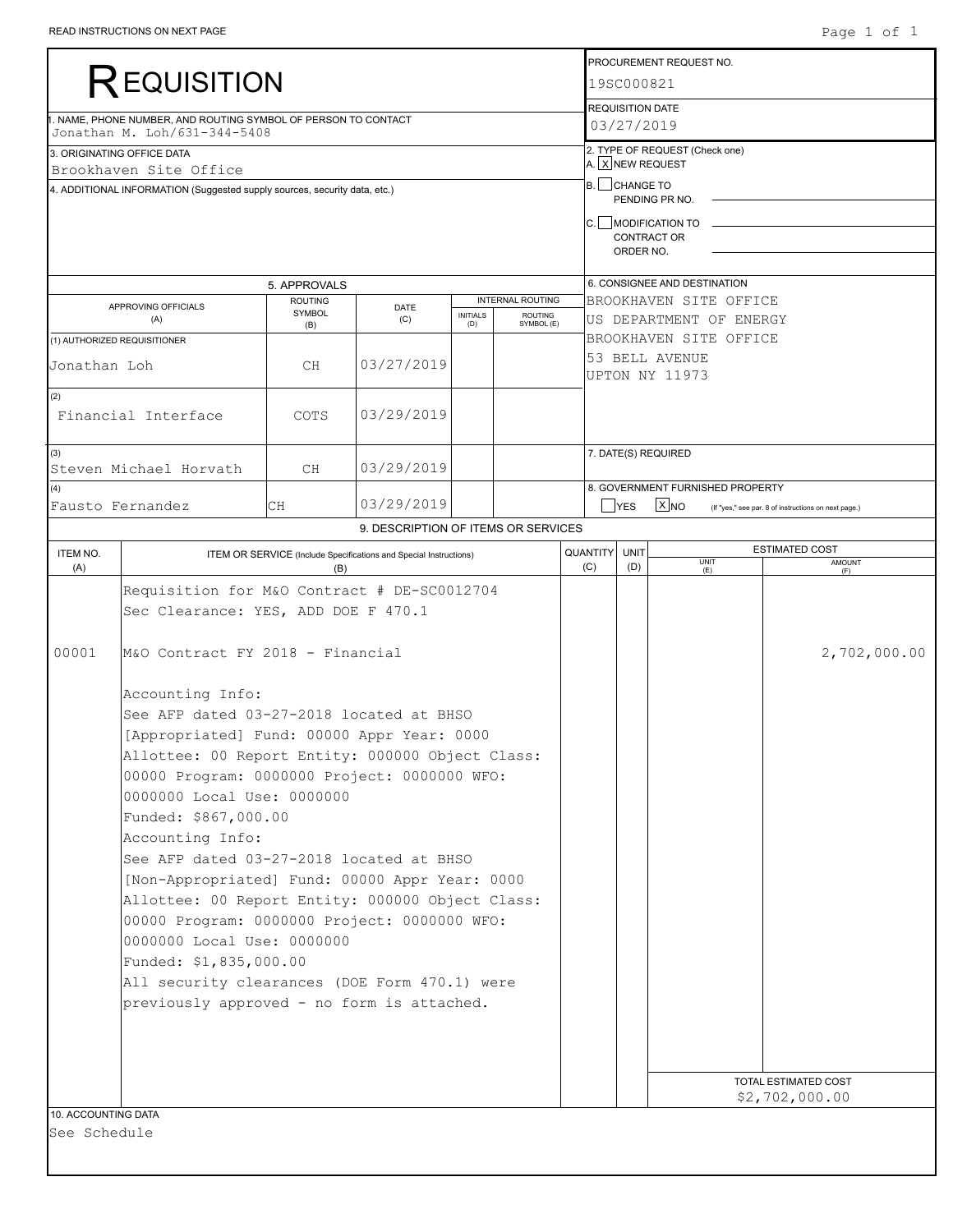|              |                                  |                   |                 |                          |                                                                |     |                    |                           |     | BROOKHAVEN NATIONAL LABORATORY<br>CONTRACT MOD # 0141 [March Part 2]<br>DE-SC0012704 |              |                                              |                                                        |                                   |                                      |                                       |                                   |
|--------------|----------------------------------|-------------------|-----------------|--------------------------|----------------------------------------------------------------|-----|--------------------|---------------------------|-----|--------------------------------------------------------------------------------------|--------------|----------------------------------------------|--------------------------------------------------------|-----------------------------------|--------------------------------------|---------------------------------------|-----------------------------------|
| Fund<br>Code | Fund<br>Code<br>Title            | propriati<br>Year | Object<br>Class | Object<br>Class<br>Title | Legacy<br>B&R<br>Control                                       | OCL | Program            | Program<br>Title          | WFO | WFO<br>Title                                                                         | Local<br>Use | Local<br>Use<br>Code                         | Beginning<br>Uncosted<br>Obligations                   | Budget<br>Authority<br>Previous   | <b>Budget</b><br>Authority<br>Change | <b>Budget</b><br>Authority<br>Revised | Total<br>Available                |
| 150<br>150   | 089-X-02132018<br>089-X-02132017 |                   | 25400<br>25400  |                          | Operation : AA600000( C002841<br>Operation : AA600000C C002841 |     | 1611272<br>1611051 | AA60700000<br>AA60100000  |     | Default WF 302017<br>Default WF 302017                                               |              |                                              | TCF Fundin \$488,763.00<br>TCF Fundin \$121,207.00     | \$0.00<br>\$0.00                  | \$0.00<br>\$0.00                     | \$0.00<br>\$0.00                      | \$488,763.00<br>\$121,207.00      |
| 150          | 089-X-02132016                   |                   | 25400           |                          | Operation : AA600000( C002841                                  |     | 1611051            | AA60100000                |     | Default WF 302017                                                                    |              | TCF Fundin \$70,469.99                       |                                                        | \$0.00                            | \$0.00                               | \$0.00                                | \$70,469.99                       |
| 500<br>500   | 089-X-02222018<br>089-X-02222017 |                   | 25400<br>25400  |                          | Operation : KA000000C C002852<br>Operation : KA000000C C002852 |     | 2924320<br>2924363 | KA21030110<br>KA24030130  |     | Default WF485492<br>Default WF0                                                      |              |                                              | CHOPEMIE \$133,086.10<br>Default Loc \$154,484.87      | \$0.00<br>\$0.00                  | \$0.00<br>\$0.00                     | \$0.00<br>\$0.00                      | \$133,086.10<br>\$154,484.87      |
| 500          | 089-X-02222018                   |                   | 25400           |                          | Operation : KA000000C C002852                                  |     | 2924496            | KA260202C0                |     | Default WF0                                                                          |              |                                              | Default Loc \$386,964.47                               | \$0.00                            | \$0.00                               | \$0.00                                | \$386,964.47                      |
| 500          | 089-X-02222014                   |                   | 25400           |                          | Operation : KC000000C C002853                                  |     | 2923794            | KC02810130                |     | Default WF0                                                                          |              |                                              | Default Loc \$165,193.55                               | \$0.00                            | \$0.00                               | \$0.00                                | \$165,193.55                      |
| 500<br>500   | 089-X-02222014<br>089-X-02222014 |                   | 25400<br>25400  |                          | Operation : KB000000C C001009<br>Operation : KA000000C C002852 |     | 2923728<br>2923681 | KB01810120<br>KA11028120  |     | Default WF0<br>Default WF0                                                           |              | Default Loc \$34,228.17                      | Default Loc \$433,221.38                               | \$0.00<br>\$0.00                  | \$0.00<br>\$0.00                     | \$0.00<br>\$0.00                      | \$34,228.17<br>\$433,221.38       |
| 500          | 089-X-02222018                   |                   | 25400           |                          | Operation : KC0000000 C002853                                  |     | 2924233            | KC04010400                |     | Default WF0                                                                          |              |                                              | Default Loc \$27,601,557.94                            | \$1.61                            | \$0.00                               | \$1.61                                | \$27,601,559.55                   |
| 500<br>500   | 089-X-02222009<br>089-X-02222017 |                   | 25400<br>25400  |                          | Operation : KB000000C C001009<br>Operation : KA000000C C002852 |     | 2923741<br>2924357 | KB02810110<br>KA24010210  |     | Default WF0<br>Default WF0                                                           |              | Default Loc \$4,262.47                       | Default Loc \$110,074.05                               | \$0.00<br>\$0.00                  | \$0.00<br>\$0.00                     | \$0.00<br>\$0.00                      | \$4,262.47<br>\$110,074.05        |
| 500          | 089-X-02222016                   |                   | 25400           |                          | Operation : KJ0000000 C001018                                  |     | 2924135            | KJ0402000 0               |     | Default WF0                                                                          |              | Default Loc \$1,922.92                       |                                                        | $-$1,922.92$                      | \$0.00                               | -\$1,922.92                           | \$0.00                            |
| 500<br>500   | 089-X-02222018<br>089-X-02222019 |                   | 25400<br>25400  |                          | Operation : KA000000C C002852<br>Operation : FS1000000 C000984 |     | 2924328<br>2923653 | KA220201C0<br>FS10020000  |     | Default WF0<br>Default WF0                                                           |              | Default Loc \$0.00                           | Default Loc \$629,218.57                               | \$0.00<br>\$703,000.00            | \$0.00<br>\$0.00                     | \$0.00<br>\$703,000.00                | \$629,218.57<br>\$703,000.00      |
| 500          | 089-X-02222019                   |                   | 25400           |                          | Operation : KP0000000 C001024                                  |     | 2924204            | KP16010500                |     | Default WF0                                                                          |              | Default Loc\$0.00                            |                                                        | \$1,308,000.00                    | \$0.00                               | \$1,308,000.00                        | \$1,308,000.00                    |
| 500<br>500   | 089-X-02222019<br>089-X-02222019 |                   | 25400<br>25400  |                          | Operation : FS1000000 C000984<br>Operation : KJ0000000 C001018 |     | 2923656<br>2924134 | FS10060000<br>KJ0401000 0 |     | Default WF0<br>Default WF0                                                           |              | Default Loc \$0.00<br>Default Loc\$0.00      |                                                        | \$461,000.00<br>\$400,000.00      | \$0.00<br>\$0.00                     | \$461,000.00<br>\$400,000.00          | \$461,000.00<br>\$400,000.00      |
| 500          | 089-X-02222019                   |                   | 31001           |                          | Major Item KA000000C C002852                                   |     | 2924320            | KA21030110                |     | Default WF485496                                                                     |              | CHEQUMIE \$0.00                              |                                                        | \$6,404,000.00                    | \$0.00                               | \$6,404,000.00                        | \$6,404,000.00                    |
| 500<br>500   | 089-X-02222019<br>089-X-02222019 |                   | 25400<br>25400  |                          | Operation : FS1000000 C000984<br>Operation : KA000000C C002852 |     | 2923658<br>2924355 | FS10090000<br>KA24010120  |     | Default WF0<br>Default WF0                                                           |              | Default Loc\$0.00<br>Default Loc \$0.00      |                                                        | \$584,000.00<br>\$3,025,000.00    | \$0.00<br>\$0.00                     | \$584,000.00<br>\$3,025,000.00        | \$584,000.00<br>\$3,025,000.00    |
| 500          | 089-X-02222019                   |                   | 32003           |                          | Accelerator KB000000C C001009                                  |     | 2923736            | KB02020110                |     | Default WF 485395                                                                    |              | CHAIP                                        | \$0.00                                                 | \$1,970,000.00                    | \$0.00                               | \$1,970,000.00                        | \$1,970,000.00                    |
| 500<br>500   | 089-X-02222019<br>089-X-02222019 |                   | 25400<br>25400  |                          | Operation : KA000000C C002852<br>Operation : KB000000C C001009 |     | 2924325<br>2923746 | KA220102C0<br>KB03010200  |     | Default WF0<br>Default WF0                                                           |              | Default Loc \$0.00<br>Default Loc\$0.00      |                                                        | \$4,626,000.00<br>\$1,890,000.00  | \$0.00<br>\$0.00                     | \$4,626,000.00<br>\$1,890,000.00      | \$4,626,000.00<br>\$1,890,000.00  |
| 500          | 089-X-02222019                   |                   | 25400           |                          | Operation : KC0000000 C002853                                  |     | 2924504            | KC02020210                |     | Default WF0                                                                          |              | Default Loc \$0.00                           |                                                        | \$1,388,000.00                    | \$0.00                               | \$1,388,000.00                        | \$1,388,000.00                    |
| 500<br>500   | 089-X-02222017<br>089-X-02222018 |                   | 25400<br>25400  |                          | Operation : KP0000000 C001024<br>Operation : KA000000C C002852 |     | 2924209<br>2924358 | KP16050100<br>KA24010220  |     | Default WF0<br>Default WF0                                                           |              |                                              | Default Loc \$583,204.96<br>Default Loc \$268,446.75   | \$0.00<br>\$0.00                  | \$0.00<br>\$0.00                     | \$0.00<br>\$0.00                      | \$583,204.96<br>\$268,446.75      |
| 500          | 089-X-02222018                   |                   | 25400           |                          | Operation : KC0000000 C002853                                  |     | 2924460            | KC030105C0                |     | Default WF0                                                                          |              | Default Loc \$43,125.76                      |                                                        | \$0.00                            | \$0.00                               | \$0.00                                | \$43,125.76                       |
| 500          | 089-X-02222017                   |                   | 25400           |                          | Operation : KC000000C C002853                                  |     | 2924305            | KC04060200                |     | Default WF0                                                                          |              |                                              | Default Loc \$117,489.73                               | \$0.00                            | \$0.00                               | \$0.00                                | \$117,489.73                      |
| 500<br>500   | 089-X-02222017<br>089-X-02222005 |                   | 25400<br>25400  |                          | Operation : KA000000C C002852<br>Operation : KA000000C C002852 |     | 2924369<br>2923681 | KA25010220<br>KA11028120  |     | Default WF0<br>Default WF0                                                           |              |                                              | Default Loc \$250,000.00<br>Default Loc \$108,955.69   | $-$250,000.00$<br>\$0.00          | \$0.00<br>\$0.00                     | -\$250,000.00<br>\$0.00               | \$0.00<br>\$108,955.69            |
| 500          | 089-X-02222018                   |                   | 25400           |                          | Operation : KJ0000000 C001018                                  |     | 2924516            | KJ0403040,0               |     | Default WF0                                                                          |              |                                              | Default Loc \$129,655.71                               | \$0.00                            | \$0.00                               | \$0.00                                | \$129,655.71                      |
| 500<br>500   | 089-X-02222018<br>089-X-02222018 |                   | 25400<br>25400  |                          | Operation : KC0000000 C002853<br>Operation : KA000000C C002852 |     | 2924504<br>2924346 | KC02020210<br>KA23010200  |     | Default WF0<br>Default WF0                                                           |              |                                              | Default Loc \$2,441,794.24<br>Default Loc \$642,490.45 | \$0.00<br>\$0.00                  | \$0.00<br>\$0.00                     | \$0.00<br>\$0.00                      | \$2,441,794.24<br>\$642,490.45    |
| 500          | 089-X-02222017                   |                   | 31003           |                          | Other Equi  KB000000C C001009                                  |     | 2923737            | KB02020120                |     | Default WF 485396                                                                    |              | CHEQU                                        | \$152,638.30                                           | \$0.00                            | \$0.00                               | \$0.00                                | \$152,638.30                      |
| 500<br>500   | 089-X-02222018<br>089-X-02222018 |                   | 32003<br>25400  |                          | AcceleratorKA000000CC002852<br>Operation : KA000000C C002852   |     | 2924496<br>2924320 | KA26020200<br>KA21030110  |     | Default WF485395<br>Default WF485493                                                 |              | CHAIP                                        | \$81,894.40<br>CHOPEMIE \$5,160,147.84                 | \$0.00<br>\$0.00                  | \$0.00<br>\$0.00                     | \$0.00<br>\$0.00                      | \$81,894.40<br>\$5,160,147.84     |
| 500          | 089-X-02222017                   |                   | 25400           |                          | Operation : KP0000000 C001024                                  |     | 2924200            | KP16010100                |     | Default WF0                                                                          |              |                                              | Default Loc \$2,061,441.13                             | \$0.00                            | \$0.00                               | \$0.00                                | \$2,061,441.13                    |
| 500<br>500   | 089-X-02222018<br>089-X-02222018 |                   | 25400<br>25400  |                          | Operation : KA000000C C002852<br>Operation : KC0000000 C002853 |     | 2924336<br>2924193 | KA220209C0<br>KC03070100  |     | Default WF0<br>Default WF0                                                           |              |                                              | Default Loc \$211,653.22<br>Default Loc \$1,812,764.94 | \$0.00<br>\$0.00                  | \$0.00<br>\$0.00                     | \$0.00<br>\$0.00                      | \$211,653.22<br>\$1,812,764.94    |
| 500          | 089-X-02222018                   |                   | 25400           |                          | Operation : KC0000000 C002853                                  |     | 2924472            | KC02010700                |     | Default WF0                                                                          |              |                                              | Default Loc \$1,768,978.04                             | \$0.00                            | \$0.00                               | \$0.00                                | \$1,768,978.04                    |
| 500<br>500   | 089-X-02222019<br>089-X-02222019 |                   | 25400<br>25400  |                          | Operation : FS1000000 C000984<br>Operation : KJ0000000 C001018 |     | 2923655<br>2924476 | FS10050000<br>KJ0403010,0 |     | Default WF0<br>Default WF0                                                           |              | Default Loc \$0.00<br>Default Loc\$0.00      |                                                        | \$2,641,000.00<br>\$482,000.00    | \$0.00<br>\$0.00                     | \$2,641,000.00<br>\$482,000.00        | \$2,641,000.00<br>\$482,000.00    |
| 500          | 089-X-02222019                   |                   | 25400           |                          | Operation : KL0000000 C001021                                  |     | 2924407            | KL10020000                |     | Default WF0                                                                          |              | Default Loc\$0.00                            |                                                        | \$100,000.00                      | \$0.00                               | \$100,000.00                          | \$100,000.00                      |
| 500<br>500   | 089-X-02222019<br>089-X-02222019 |                   | 32003<br>25400  |                          | AcceleratorKC0000000 C002853<br>Operation : FS1000000 C000984  |     | 2924233<br>2923654 | KC04010400<br>FS10040000  |     | Default WF485395<br>Default WF0                                                      |              | CHAIP<br>Default Loc \$0.00                  | \$0.00                                                 | \$3,500,000.00<br>\$399,000.00    | \$0.00<br>\$0.00                     | \$3,500,000.00<br>\$399,000.00        | \$3,500,000.00<br>\$399,000.00    |
| 500          | 089-X-02222019                   |                   | 25400           |                          | Operation : KB000000C C001009                                  |     | 2923737            | KB02020120                |     | Default WF0                                                                          |              | Default Loc\$0.00                            |                                                        | \$34,580,000.00                   | \$0.00                               | \$34,580,000.00                       | \$34,580,000.00                   |
| 500<br>500   | 089-X-02222019<br>089-X-02222019 |                   | 25400<br>25400  |                          | Operation : KB000000C C001009<br>Operation : KB000000C C001009 |     | 2923736<br>2923755 | KB02020110<br>KB04010220  |     | Default WF0<br>Default WF0                                                           |              | Default Loc \$0.00<br>Default Loc\$0.00      |                                                        | \$108,720,000.00<br>\$180,000.00  | \$0.00<br>\$0.00                     | \$108,720,000.00<br>\$180,000.00      | \$108,720,000.00<br>\$180,000.00  |
| 500          | 089-X-02222019                   |                   | 25400           |                          | Operation : KA000000C C002852                                  |     | 2924356            | KA24010190                |     | Default WF0                                                                          |              | Default Loc \$0.00                           |                                                        | \$1,288,000.00                    | \$0.00                               | \$1,288,000.00                        | \$1,288,000.00                    |
| 500<br>500   | 089-X-02222019<br>089-X-02222018 |                   | 25400<br>25400  |                          | Operation : KB000000C C001009<br>Operation : FS1000000 C000984 |     | 2924156<br>2923656 | KB02010520<br>FS10060000  |     | Default WF0<br>Default WF0                                                           |              | Default Loc\$0.00<br>Default Loc \$17,935.90 |                                                        | \$0.00<br>\$0.00                  | \$214,000.00<br>\$0.00               | \$214,000.00<br>\$0.00                | \$214,000.00<br>\$17,935.90       |
| 500          | 089-X-02222018                   |                   | 25400           |                          | Operation : KA000000C C002852                                  |     | 2924357            | KA24010210                |     | Default WF0                                                                          |              |                                              | Default Loc \$120,000.00                               | \$0.00                            | \$0.00                               | \$0.00                                | \$120,000.00                      |
| 500<br>500   | 089-X-02222017<br>089-X-02222017 |                   | 32003<br>25400  |                          | AcceleratorKC000000CC002853<br>Operation : KC0000000 C002853   |     | 2924233<br>2923809 | KC04010400<br>KC03020300  |     | Default WF485395<br>Default WF0                                                      |              | CHAIP<br>Default Loc \$1,985.20              | \$331,483.16                                           | \$0.00<br>\$0.00                  | \$0.00<br>\$0.00                     | \$0.00<br>\$0.00                      | \$331,483.16<br>\$1,985.20        |
| 500          | 089-X-02222018                   |                   | 25400           |                          | Operation : KC0000000 C002853                                  |     | 2924294            | KC02020400                |     | Default WF0                                                                          |              | Default Loc \$22,642.43                      |                                                        | \$0.00                            | \$0.00                               | \$0.00                                | \$22,642.43                       |
| 500<br>500   | 089-X-02222017<br>089-X-02222017 |                   | 25400<br>25400  |                          | Operation : KP0000000 C001024<br>Operation : KA000000C C002852 |     | 2924216<br>2924382 | KP17030200<br>KA26020100  |     | Default WF0<br>Default WF0                                                           |              | Default Loc \$2,088.07                       | Default Loc \$134,019.79                               | \$0.00<br>\$0.00                  | \$0.00<br>\$0.00                     | \$0.00<br>\$0.00                      | \$134,019.79<br>\$2,088.07        |
| 500          | 089-X-02222017                   |                   | 31001           |                          | Major Item KA000000C C002852                                   |     | 2924320            | KA21030110                |     | Default WF485486                                                                     |              |                                              | CHEQUMIE \$8,396,292.02                                | $- $3,590,000.00$                 | \$0.00                               | $-$3,590,000.00$                      | \$4,806,292.02                    |
| 500<br>500   | 089-X-02222018<br>089-X-02222018 |                   | 32001<br>25400  |                          | Constructic 39KA0000C C002786<br>Operation : KP0000000 C001024 |     | 2924263<br>2924209 | 39KA0000C0<br>KP16050100  |     | Default WF0<br>Default WF0                                                           |              |                                              | Default Loc \$629,609.74<br>Default Loc \$2,500,000.00 | \$0.00<br>\$0.00                  | \$0.00<br>\$0.00                     | \$0.00<br>\$0.00                      | \$629,609.74<br>\$2,500,000.00    |
| 500          | 089-X-02222018                   |                   | 25400           |                          | Operation : KP0000000 C001024                                  |     | 2924462            | KP17030400                |     | Default WF0                                                                          |              |                                              | Default Loc \$1,392,000.00                             | \$0.00                            | \$0.00                               | \$0.00                                | \$1,392,000.00                    |
| 500<br>500   | 089-X-02222018<br>089-X-02222017 |                   | 25400<br>25400  |                          | Operation : KC0000000 C002853<br>Operation : KJ0000000 C001018 |     | 2924421<br>2924476 | KC04060300<br>KJ0403010,0 |     | Default WF0<br>Default WF0                                                           |              |                                              | Default Loc \$1,261,148.79<br>Default Loc \$364,107.69 | \$0.00<br>\$0.00                  | \$0.00<br>\$0.00                     | \$0.00<br>\$0.00                      | \$1,261,148.79<br>\$364,107.69    |
| 500          | 089-X-02222018                   |                   | 25400           |                          | Operation : FS1000000 C000984                                  |     | 2923654            | FS10040000                |     | Default WF0                                                                          |              |                                              | Default Loc \$215,192.50                               | \$0.00                            | \$0.00                               | \$0.00                                | \$215,192.50                      |
| 500<br>500   | 089-X-02222019<br>089-X-02222019 |                   | 25400<br>25400  |                          | Operation : KA000000C C002852<br>Operation : KA000000C C002852 |     | 2924489<br>2924328 | KA24010320<br>KA220201C0  |     | Default WF0<br>Default WF0                                                           |              | Default Loc\$0.00<br>Default Loc\$0.00       |                                                        | \$167,350.00<br>\$2,353,000.00    | \$0.00<br>\$0.00                     | \$167,350.00<br>\$2,353,000.00        | \$167,350.00<br>\$2,353,000.00    |
| 500          | 089-X-02222019                   |                   | 25400           |                          | Operation : KA000000C C002852                                  |     | 2924371            | KA25010320                |     | Default WF0                                                                          |              | Default Loc\$0.00                            |                                                        | \$1,198,000.00                    | \$0.00                               | \$1,198,000.00                        | \$1,198,000.00                    |
| 500<br>500   | 089-X-02222019<br>089-X-02222019 |                   | 25400<br>32001  |                          | Operation : KP0000000 C001024<br>Constructic 39KG0100(C003087  |     | 2924200<br>2924481 | KP16010100<br>39KG0100(0  |     | Default WF0<br>Default WF0                                                           |              | Default Loc\$0.00<br>Default Loc\$0.00       |                                                        | \$1,271,000.00<br>\$25,490,348.00 | \$0.00<br>\$0.00                     | \$1,271,000.00<br>\$25,490,348.00     | \$1,271,000.00<br>\$25,490,348.00 |
| 500          | 089-X-02222019                   |                   | 25400           |                          | Operation : KC0000000 C002853                                  |     | 2924294            | KC02020400                |     | Default WF0                                                                          |              | Default Loc\$0.00                            |                                                        | \$147,000.00                      | \$0.00                               | \$147,000.00                          | \$147,000.00                      |
| 500<br>500   | 089-X-02222019<br>089-X-02222019 |                   | 25400<br>25400  |                          | Operation : FS1000000 C000984<br>Operation : KA000000C C002852 |     | 2923652<br>2924357 | FS10010000<br>KA24010210  |     | Default WF0<br>Default WF0                                                           |              | Default Loc\$0.00<br>Default Loc\$0.00       |                                                        | \$5,634,000.00<br>\$171,000.00    | \$0.00<br>\$0.00                     | \$5,634,000.00                        | \$5,634,000.00<br>\$171,000.00    |
| 500          | 089-X-02222019                   |                   | 25400           |                          | Operation : KA000000C C002852                                  |     | 2924358            | KA24010220                |     | Default WF0                                                                          |              | Default Loc\$0.00                            |                                                        | \$257,000.00                      | \$0.00                               | \$171,000.00<br>\$257,000.00          | \$257,000.00                      |
| 500          | 089-X-02222017                   |                   | 25400           |                          | Operation : KA000000C C002852<br>Other Equi  KC0000000 C002853 |     | 2924317            | KA21020210                |     | Default WF0                                                                          |              | Default Loc\$0.00                            |                                                        | \$3,590,000.00                    | \$0.00                               | \$3,590,000.00                        | \$3,590,000.00                    |
| 500<br>500   | 089-X-02222018<br>089-X-02222018 |                   | 31003<br>25400  |                          | Operation : KC0000000 C002853                                  |     | 2924242<br>2923803 | KC04030200<br>KC03010200  |     | Default WF0<br>Default WF0                                                           |              | Default Loc\$0.00<br>Default Loc \$35,761.30 |                                                        | \$1,134,000.00<br>\$0.00          | \$0.00<br>\$0.00                     | \$1,134,000.00<br>\$0.00              | \$1,134,000.00<br>\$35,761.30     |
| 500          | 089-X-02222018                   |                   | 25400           |                          | Operation : KJ0000000 C001018                                  |     | 2924134            | KJ0401000 0               |     | Default WF0                                                                          |              |                                              | Default Loc \$400,000.00                               | \$0.00                            | \$0.00                               | \$0.00                                | \$400,000.00                      |
| 500<br>500   | 089-X-02222015<br>089-X-02222018 |                   | 25400<br>25400  |                          | Operation : KC0000000 C002853<br>Operation : KB000000C C001009 |     | 2924232<br>2923721 | KC04010300<br>KB01010220  |     | Default WF0<br>Default WF0                                                           |              | Default Loc\$0.65                            | Default Loc \$686,859.70                               | $-$0.65$<br>\$0.00                | \$0.00<br>\$0.00                     | -\$0.65<br>\$0.00                     | \$0.00<br>\$686,859.70            |
| 500          | 089-X-02222018                   |                   | 25400           |                          | Operation : KC0000000 C002853                                  |     | 3023325            | KC02030200                |     | Default WF0                                                                          |              |                                              | Default Loc \$1,132,536.99                             | \$0.00                            | \$0.00                               | \$0.00                                | \$1,132,536.99                    |
| 500<br>500   | 089-X-02222017<br>089-X-02222017 |                   | 32003<br>25400  |                          | AcceleratorKB000000CC001009<br>Operation : KB000000C C001009   |     | 2923736<br>2923752 | KB02020110<br>KB03010520  |     | Default WF485395<br>Default WF0                                                      |              | CHAIP                                        | \$1,170,117.68<br>Default Loc \$203,265.87             | \$0.00<br>\$0.00                  | \$0.00<br>\$0.00                     | \$0.00<br>\$0.00                      | \$1,170,117.68<br>\$203,265.87    |
| 500          | 089-X-02222018                   |                   | 25400           |                          | Operation : KC0000000 C002853                                  |     | 2924506            | KC02020310                |     | Default WF0                                                                          |              |                                              | Default Loc \$579,927.69                               | \$0.00                            | \$0.00                               | \$0.00                                | \$579,927.69                      |
| 500<br>500   | 089-X-02222018<br>089-X-02222018 |                   | 25400<br>31003  |                          | Operation : KA000000C C002852<br>Other Equi KB000000CC001009   |     | 2924313<br>2923737 | KA210102C0<br>KB02020120  |     | Default WF0<br>Default WF485396                                                      |              | CHEQU                                        | Default Loc \$2,784,398.80<br>\$1,200,000.00           | \$0.00<br>\$0.00                  | \$0.00<br>\$0.00                     | \$0.00<br>\$0.00                      | \$2,784,398.80<br>\$1,200,000.00  |
| 500          | 089-X-02222018                   |                   | 25400           |                          | Operation : KA000000C C002852                                  |     | 2924325            | KA220102C0                |     | Default WF0                                                                          |              |                                              | Default Loc \$2,481,532.00                             | \$0.00                            | \$0.00                               | \$0.00                                | \$2,481,532.00                    |
| 500<br>500   | 089-X-02222017<br>089-X-02222018 |                   | 32003<br>32001  |                          | Accelerator KA000000C C002852<br>Constructic 39KG0100(C003087  |     | 2924382<br>2924481 | KA26020100<br>39KG0100(0  |     | Default WF485395<br>Default WF0                                                      |              | CHAIP                                        | \$304,031.06<br>Default Loc \$29,414,962.47            | \$0.00<br>\$0.00                  | \$0.00<br>\$0.00                     | \$0.00<br>\$0.00                      | \$304,031.06<br>\$29,414,962.47   |
| 500          | 089-X-02222018                   |                   | 25400           |                          | Operation : KA000000C C002852                                  |     | 2924489            | KA24010320                |     | Default WF0                                                                          |              | Default Loc \$85,000.00                      |                                                        | \$0.00                            | \$0.00                               | \$0.00                                | \$85,000.00                       |
| 500<br>500   | 089-X-02222019<br>089-X-02222019 |                   | 25400<br>25400  |                          | Operation : KC0000000 C002853<br>Operation : KL0000000 C001021 |     | 2923769<br>2924406 | KC02010100<br>KL10010000  |     | Default WF0<br>Default WF0                                                           |              | Default Loc\$0.00<br>Default Loc \$0.00      |                                                        | \$2,373,000.00<br>\$1,400,000.00  | \$0.00<br>\$0.00                     | \$2,373,000.00<br>\$1,400,000.00      | \$2,373,000.00<br>\$1,400,000.00  |
| 500          | 089-X-02222019                   |                   | 25400           |                          | Operation : KA000000C C002852                                  |     | 2924327            | KA220109C0                |     | Default WF0                                                                          |              | Default Loc\$0.00                            |                                                        | \$551,000.00                      | \$175,000.00                         | \$726,000.00                          | \$726,000.00                      |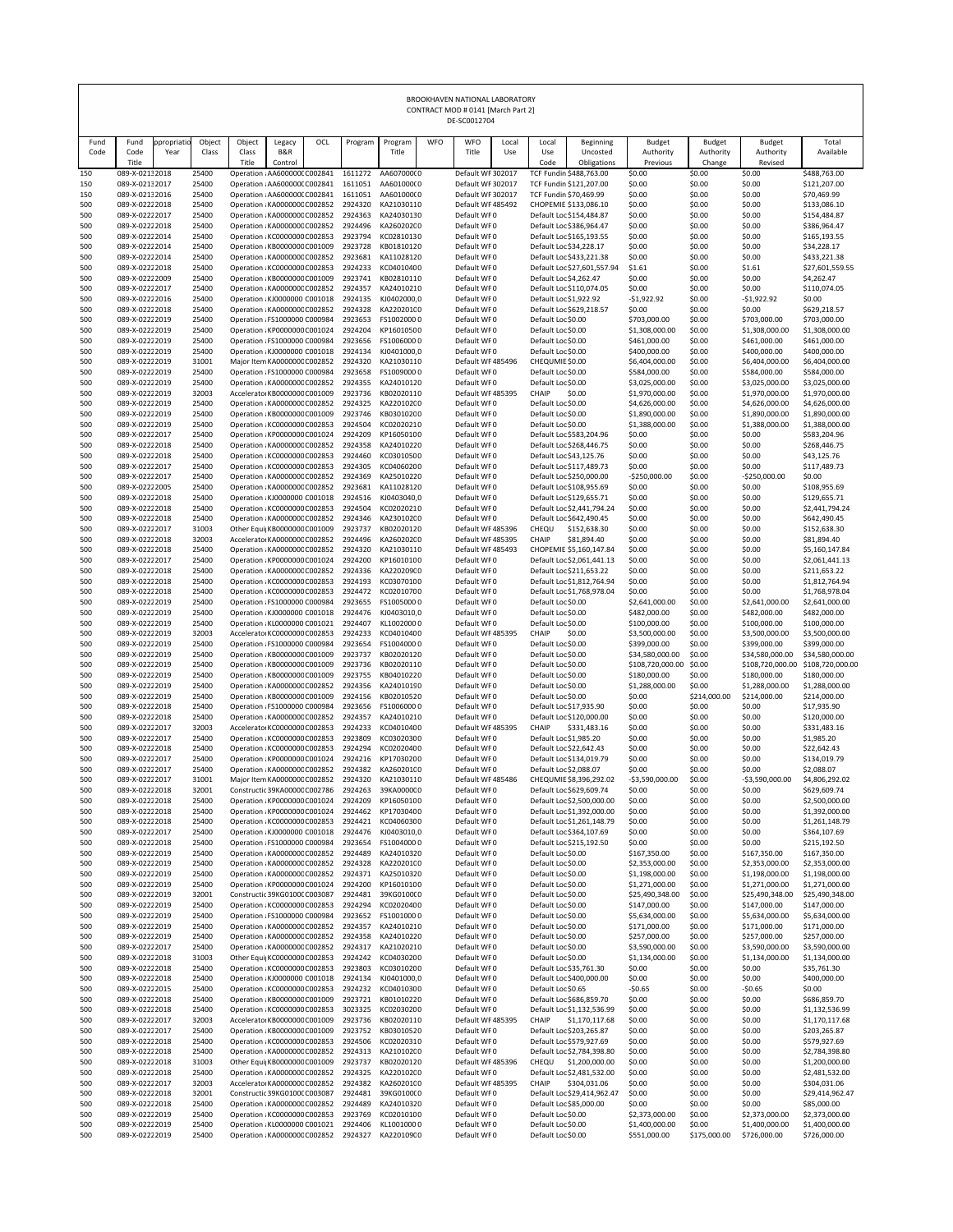| 500        | 089-X-02222019                   | 25400          | Operation : KC000000C C002853                                          | 2924405            | KC02010600               | Default WF0                      | Default Loc \$0.00                                   | \$2,279,000.00                    | \$0.00           | \$2,279,000.00                    | \$2,279,000.00                    |
|------------|----------------------------------|----------------|------------------------------------------------------------------------|--------------------|--------------------------|----------------------------------|------------------------------------------------------|-----------------------------------|------------------|-----------------------------------|-----------------------------------|
| 500        | 089-X-02222019                   | 25400          | Operation : KC0000000 C002853                                          | 3023325            | KC02030200               | Default WF0                      | Default Loc \$0.00                                   | \$1,023,000.00                    | \$0.00           | \$1,023,000.00                    | \$1,023,000.00                    |
| 500<br>500 | 089-X-02222018<br>089-X-02222018 | 25400<br>25400 | Operation : KC0000000 C002853<br>Operation : KC0000000 C002853         | 2924300<br>2924405 | KC03040300<br>KC02010600 | Default WF0<br>Default WF0       | Default Loc \$1,609,603.03                           | \$0.00<br>\$0.00                  | \$0.00<br>\$0.00 | \$0.00<br>\$0.00                  | \$1,609,603.03                    |
| 500        | 089-X-02222011                   | 25400          | Operation : KP0000000 C001024                                          | 2924206            | KP16020200               | Default WF0                      | Default Loc \$1,237,103.30<br>Default Loc \$5,187.28 | \$0.00                            | \$0.00           | \$0.00                            | \$1,237,103.30<br>\$5,187.28      |
| 500        | 089-X-02222018                   | 25400          | Operation : KA000000C C002852                                          | 2924380            | KA260102C0               | Default WF0                      | Default Loc \$412,656.07                             | \$0.00                            | \$0.00           | \$0.00                            | \$412,656.07                      |
| 500        | 089-X-02222018                   | 25400          | Operation : KC0000000 C002853                                          | 2924242            | KC04030200               | Default WF0                      | Default Loc \$13,073,045.43                          | $-$1,134,000.00$                  | \$0.00           | $-$1,134,000.00$                  | \$11,939,045.43                   |
| 500        | 089-X-02222018                   | 25400          | Operation : KA000000C C002852                                          | 2924366            | KA25010120               | Default WF0                      | Default Loc \$20,000.00                              | \$0.00                            | \$0.00           | \$0.00                            | \$20,000.00                       |
| 500        | 089-X-02222018                   | 25400          | Operation : KB000000C C001009                                          | 2924156            | KB02010520               | Default WF0                      | Default Loc \$101,000.00                             | \$0.00                            | \$0.00           | \$0.00                            | \$101,000.00                      |
| 500        | 089-X-02222017                   | 25400          | Operation : KJ0000000 C001018                                          | 2924137            | KJ0404000,0              | Default WF0                      | Default Loc \$249,396.49                             | \$0.00                            | \$0.00           | \$0.00                            | \$249,396.49                      |
| 500        | 089-X-02222017                   | 25400          | Operation : KB000000C C001009                                          | 2924156            | KB02010520               | Default WF0                      | Default Loc \$278,466.25                             | \$0.00                            | \$0.00           | \$0.00                            | \$278,466.25                      |
| 500        | 089-X-02222018                   | 32002          | General PlaKG0700000 C002925                                           | 2924416            | KG070100(0               | Default WF0                      | Default Loc \$13,362,668.03                          | \$0.00                            | \$0.00           | \$0.00                            | \$13,362,668.03                   |
| 500        | 089-X-02222018                   | 25400          | Operation : KA000000C C002852                                          | 2924317            | KA21020210               | Default WF0                      | Default Loc \$10,318,802.13                          | \$0.00                            | \$0.00           | \$0.00                            | \$10,318,802.13                   |
| 500        | 089-X-02222014                   | 25400          | Operation : KB000000C C001009                                          | 2923741            | KB02810110               | Default WF0                      | Default Loc \$82,974.96                              | \$0.00                            | \$0.00           | \$0.00                            | \$82,974.96                       |
| 500        | 089-X-02222018                   | 25400          | Operation : KP0000000 C001024                                          | 2924216            | KP17030200               | Default WF0                      | Default Loc \$326,000.00                             | \$0.00                            | \$0.00           | \$0.00                            | \$326,000.00                      |
| 500        | 089-X-02222019                   | 25400          | Operation : KP0000000 C001024                                          | 2924993            | KP16070100               | Default WF0                      | Default Loc \$0.00                                   | \$3,750,000.00                    | \$0.00           | \$3,750,000.00                    | \$3,750,000.00                    |
| 500        | 089-X-02222019                   | 25400          | Operation : KC0000000 C002853                                          | 2923807            | KC03020100               | Default WF0                      | Default Loc \$0.00                                   | \$2,651,000.00                    | \$0.00           | \$2,651,000.00                    | \$2,651,000.00                    |
| 500        | 089-X-02222019                   | 32001          | Constructic 39KA0000C C002786                                          | 2924263            | 39KA0000C0               | Default WF0                      | Default Loc \$0.00                                   | \$1,500,000.00                    | \$0.00           | \$1,500,000.00                    | \$1,500,000.00                    |
| 500        | 089-X-02222019                   | 25400          | Operation : KC0000000 C002853                                          | 2924305            | KC04060200               | Default WF0                      | Default Loc\$0.00                                    | \$588,000.00                      | \$0.00           | \$588,000.00                      | \$588,000.00                      |
| 500        | 089-X-02222019                   | 31001          | Major Item KA000000C C002852                                           | 2924320            | KA21030110               | Default WF 485498                | CHEQUMIE \$0.00                                      | \$21,286,000.00                   | \$0.00           | \$21,286,000.00                   | \$21,286,000.00                   |
| 500        | 089-X-02222019                   | 25400          | Operation : KA000000C C002852                                          | 2924317            | KA21020210               | Default WF0                      | Default Loc \$0.00                                   | \$20,045,000.00                   | \$0.00           | \$20,045,000.00                   | \$20,045,000.00                   |
| 500        | 089-X-02222016                   | 25400          | Operation : KA000000C C002852                                          | 2924380            | KA260102C0               | Default WF0                      | Default Loc \$0.00                                   | \$200,000.00                      | \$0.00           | \$200,000.00                      | \$200,000.00                      |
| 500        | 089-X-02222019                   | 25400          | Operation : KC0000000 C002853                                          | 2925000            | KC03040310               | Default WF0                      | Default Loc\$0.00                                    | \$4,168,000.00                    | \$0.00           | \$4,168,000.00                    | \$4,168,000.00                    |
| 500        | 089-X-02222017                   | 25400          | Operation : KC000000C C002853                                          | 2924192            | KC02070100               | Default WF0                      | Default Loc \$791,878.52                             | \$0.00                            | \$0.00           | \$0.00                            | \$791,878.52                      |
| 500        | 089-X-02222018                   | 25400          | Operation : KL0000000 C001021                                          | 2924406            | KL10010000               | Default WF0                      | Default Loc \$513,683.24                             | \$0.00                            | \$0.00           | \$0.00                            | \$513,683.24                      |
| 500        | 089-X-02222016                   | 31003          | Other Equi  FS1000000 C000984                                          | 2923655            | FS10050000               | Default WF 485396                | CHEQU<br>\$508,268.60                                | -\$508,268.60                     | \$0.00           | -\$508,268.60                     | \$0.00                            |
| 500        | 089-X-02222018                   | 25400          | Operation : KA000000C C002852                                          | 2924371            | KA25010320               | Default WF0                      | Default Loc \$1,007,519.74                           | \$0.00                            | \$0.00           | \$0.00                            | \$1,007,519.74                    |
| 500<br>500 | 089-X-02222018<br>089-X-02222018 | 31001<br>25400 | Major Item KA000000C C002852<br>Operation : KC0000000 C002853          | 2924320<br>2924192 | KA21030110<br>KC02070100 | Default WF 485496<br>Default WF0 | CHEQUMIE \$733,031.10<br>Default Loc \$1,490,000.00  | \$0.00<br>\$0.00                  | \$0.00           | \$0.00<br>\$0.00                  | \$733,031.10                      |
| 500        | 089-X-02222018                   | 25400          | Operation : FS1000000 C000984                                          | 2923655            | FS10050000               | Default WF0                      | Default Loc \$2,856,948.29                           | \$0.00                            | \$0.00<br>\$0.00 | \$0.00                            | \$1,490,000.00<br>\$2,856,948.29  |
| 500        | 089-X-02222018                   | 25400          | Operation : KB000000C C001009                                          | 2923737            | KB02020120               | Default WF0                      | Default Loc \$16,390,683.63                          | \$0.00                            | \$0.00           | \$0.00                            | \$16,390,683.63                   |
| 500        | 089-X-02222017                   | 25400          | Operation : KL0000000 C001021                                          | 2924414            | KL15000000               | Default WF0                      | Default Loc \$11,842.58                              | \$0.00                            | \$0.00           | \$0.00                            | \$11,842.58                       |
| 500        | 089-X-02222018                   | 25400          | Operation : KL0000000 C001021                                          | 2924407            | KL10020000               | Default WF0                      | Default Loc \$105,987.27                             | \$0.00                            | \$0.00           | \$0.00                            | \$105,987.27                      |
| 500        | 089-X-02222018                   | 25400          | Operation : KC0000000 C002853                                          | 2924305            | KC04060200               | Default WF0                      | Default Loc \$800,000.00                             | \$0.00                            | \$0.00           | \$0.00                            | \$800,000.00                      |
| 500        | 089-X-02222017                   | 25400          | Operation : KC0000000 C002853                                          | 2923774            | KC02020200               | Default WF0                      | Default Loc \$23,536.89                              | \$0.00                            | \$0.00           | \$0.00                            | \$23,536.89                       |
| 500        | 089-X-02222018                   | 25400          | Operation : KA000000C C002852                                          | 2924368            | KA25010210               | Default WF0                      | Default Loc \$38,519.35                              | \$0.00                            | \$0.00           | \$0.00                            | \$38,519.35                       |
| 500        | 089-X-02222018                   | 31001          | Major Item KA000000C C002852                                           | 2924350            | KA23030110               | Default WF 4809008               | CHEQUMII\$1,396,835.40                               | \$0.00                            | \$0.00           | \$0.00                            | \$1,396,835.40                    |
| 500        | 089-X-02222018                   | 25400          | Operation : KJ0000000 C001018                                          | 2924474            | KJ0402010, 0             | Default WF0                      | Default Loc \$1,039,403.14                           | \$0.00                            | \$0.00           | \$0.00                            | \$1,039,403.14                    |
| 500        | 089-X-02222016                   | 25400          | Operation : KA000000C C002852                                          | 2924369            | KA25010220               | Default WF0                      | Default Loc \$274,718.92                             | -\$200,000.00                     | \$0.00           | $-$200,000.00$                    | \$74,718.92                       |
| 500        | 089-X-02222018                   | 25400          | Operation : KP0000000 C001024                                          | 2924514            | KP16060100               | Default WF0                      | Default Loc \$2,300,000.00                           | \$0.00                            | \$0.00           | \$0.00                            | \$2,300,000.00                    |
| 500        | 089-X-02222018                   | 32003          | Accelerator KC0000000 C002853                                          | 2924233            | KC04010400               | Default WF 485395                | CHAIP<br>\$3,300,000.00                              | \$0.00                            | \$0.00           | \$0.00                            | \$3,300,000.00                    |
| 500        | 089-X-02222017                   | 25400          | Operation : KP0000000 C001024                                          | 2924203            | KP16010400               | Default WF0                      | Default Loc \$23,025.11                              | \$0.00                            | \$0.00           | \$0.00                            | \$23,025.11                       |
| 500        | 089-X-02222018                   | 25400          | Operation : KC0000000 C002853                                          | 2923807            | KC03020100               | Default WF0                      | Default Loc \$2,035,609.08                           | \$0.00                            | \$0.00           | \$0.00                            | \$2,035,609.08                    |
| 500        | 089-X-02222018                   | 25400          | Operation : KP0000000 C001024                                          | 2924200            | KP16010100               | Default WF0                      | Default Loc \$1,737,000.00                           | \$0.00                            | \$0.00           | \$0.00                            | \$1,737,000.00                    |
| 500        | 089-X-02222018                   | 25400          | Operation : KA000000C C002852                                          | 2924355            | KA24010120               | Default WF0                      | Default Loc \$1,019,423.20                           | \$0.00                            | \$0.00           | \$0.00                            | \$1,019,423.20                    |
| 500        | 089-X-02222018                   | 25400          | Operation : FS1000000 C000984                                          | 2923658            | FS10090000               | Default WF0                      | Default Loc \$271,152.11                             | \$0.00                            | \$0.00           | \$0.00                            | \$271,152.11                      |
| 500        | 089-X-02222019                   | 25400          | Operation : KA000000C C002852                                          | 2924336            | KA220209C0               | Default WF0                      | Default Loc \$0.00                                   | \$330,000.00                      | \$0.00           | \$330,000.00                      | \$330,000.00                      |
| 500        | 089-X-02222017                   | 25400          | Operation : KA000000C C002852                                          | 2924380            | KA260102C0               | Default WF0                      | Default Loc\$0.00                                    | \$250,000.00                      | \$0.00           | \$250,000.00                      | \$250,000.00                      |
| 500        | 089-X-02222019                   | 31003          | Other Equi  KB000000C C001009                                          | 2923736            | KB02020110               | Default WF 485396                | CHEQU<br>\$0.00                                      | \$660,000.00                      | \$0.00           | \$660,000.00                      | \$660,000.00                      |
| 500        | 089-X-02222019                   | 25400          | Operation : KA000000C C002852                                          | 2924348            | KA230201C0               | Default WF0                      | Default Loc \$0.00                                   | \$188,000.00                      | \$0.00           | \$188,000.00                      | \$188,000.00                      |
| 500        | 089-X-02222018                   | 25400          | Operation : FS1000000 C000984                                          | 2923652            | FS10010000               | Default WF0                      | Default Loc \$883,599.74                             | \$0.00                            | \$0.00           | \$0.00                            | \$883,599.74                      |
| 500        | 089-X-02222018                   | 31003          | Other Equi  KC0000000 C002853                                          | 2924242            | KC04030200               | Default WF 485396                | CHEQU<br>\$1,844,459.15                              | \$0.00                            | \$0.00           | \$0.00                            | \$1,844,459.15                    |
| 500        | 089-X-02222017                   | 25400          | Operation : KC0000000 C002853                                          | 2924447            | KC02130100               | Default WF0                      | Default Loc \$1,955,071.95                           | \$0.00                            | \$0.00           | \$0.00                            | \$1,955,071.95                    |
| 500        | 089-X-02222018                   | 25400          | Operation : KC0000000 C002853                                          | 2924299            | KC03040200               | Default WF0                      | Default Loc \$2,048,670.39                           | \$0.00                            | \$0.00           | \$0.00                            | \$2,048,670.39                    |
| 500        | 089-X-02222017                   | 31003          | Other Equi KB000000C C001009                                           | 2923736            | KB02020110               | Default WF 485396                | CHEQU<br>\$847,197.70                                | \$0.00                            | \$0.00           | \$0.00                            | \$847,197.70                      |
| 500        | 089-X-02222018                   | 25400          | Operation : KP0000000 C001024                                          | 2924211            | KP17010000               | Default WF0                      | Default Loc \$1,384,481.22                           | \$0.00                            | \$0.00           | \$0.00                            | \$1,384,481.22                    |
| 500        | 089-X-02222018                   | 31003          | Other Equi KB000000CC001009                                            | 2923736            | KB02020110               | Default WF 485396                | CHEQU \$824,000.00                                   | \$0.00                            | \$0.00           | \$0.00                            | \$824,000.00                      |
| 500        | 089-X-02222015                   | 25400          | Operation : KP0000000 C001024                                          | 2924417            | KP16060000               | Default WF0                      | Default Loc \$209,151.43                             | \$0.00                            | \$0.00           | \$0.00                            | \$209,151.43                      |
| 500        | 089-X-02222015                   | 25400          | Operation : KA000000C C002852                                          | 2924313            | KA210102C0               | Default WF 485474                | CHOPEMIE \$28,201.08                                 | \$0.00                            | \$0.00           | \$0.00                            | \$28,201.08                       |
| 500        | 089-X-02222016                   | 25400          | Operation : KP0000000 C001024                                          | 2924205            | KP16020100               | Default WF0                      | Default Loc \$3,933.57                               | \$0.00                            | \$0.00           | \$0.00                            | \$3,933.57                        |
| 500        | 089-X-02222018                   | 25400          | Operation : FS1000000 C000984                                          | 2923657            | FS10070000               | Default WF0                      | Default Loc \$602,807.81                             | \$0.00                            | \$0.00           | \$0.00                            | \$602,807.81                      |
| 500        | 089-X-02222018                   | 25400          | Operation : KC0000000 C002853                                          | 2923769            | KC02010100               | Default WF0                      | Default Loc \$1,768,712.78                           | \$0.00                            | \$0.00           | \$0.00                            | \$1,768,712.78                    |
| 500        | 089-X-02222018                   | 25400          | Operation : KL0000000 C001021                                          | 2924408            | KL10030000               | Default WF0                      | Default Loc \$367,175.51                             | \$0.00                            | \$0.00           | \$0.00                            | \$367,175.51                      |
| 500        | 089-X-02222018                   | 25400          | Operation : KC0000000 C002853                                          | 2924447            | KC02130100               | Default WF0                      | Default Loc \$2,875,000.00                           | \$0.00                            | \$0.00           | \$0.00                            | \$2,875,000.00                    |
| 500        | 089-X-02222019                   | 25400          | Operation : KA000000C C002852<br>Operation : KC0000000 C002853         | 2924496<br>2924506 | KA26020200               | Default WF0                      | Default Loc \$0.00                                   | \$3,816,000.00                    | \$0.00           | \$3,816,000.00<br>\$1,440,000.00  | \$3,816,000.00                    |
| 500<br>500 | 089-X-02222019<br>089-X-02222019 | 25400<br>25400 | Operation : KB000000C C001009                                          | 2923721            | KC02020310<br>KB01010220 | Default WF0<br>Default WF0       | Default Loc \$0.00                                   | \$1,440,000.00<br>\$1,680,000.00  | \$0.00<br>\$0.00 | \$1,680,000.00                    | \$1,440,000.00                    |
| 500        | 089-X-02222019                   | 25400          | Operation : KB000000C C001009                                          | 2923749            | KB03010420               | Default WF0                      | Default Loc \$0.00<br>Default Loc\$0.00              | \$3,130,000.00                    | \$0.00           | \$3,130,000.00                    | \$1,680,000.00<br>\$3,130,000.00  |
| 500        | 089-X-02222019                   | 25400          | Operation : KB000000C C001009                                          | 2923733            | KB02010210               | Default WF0                      | Default Loc\$0.00                                    | \$5,130,000.00                    | \$0.00           | \$5,130,000.00                    | \$5,130,000.00                    |
| 500        | 089-X-02222019                   | 25400          | Operation : KJ0000000 C001018                                          | 2924474            | KJ0402010, 0             | Default WF0                      | Default Loc\$0.00                                    | \$250,000.00                      | \$0.00           | \$250,000.00                      | \$250,000.00                      |
| 500        | 089-X-02222019                   | 31001          | Major Item KB000000C C001009                                           | 2923737            | KB02020120               | Default WF485499                 | CHEQUMIE \$0.00                                      | \$5,310,000.00                    | \$0.00           | \$5,310,000.00                    | \$5,310,000.00                    |
| 500        | 089-X-02222019                   | 31003          | Other Equi KB000000CC001009                                            | 2923737            | KB02020120               | Default WF485396                 | CHEQU<br>\$0.00                                      | \$1,456,000.00                    | \$0.00           | \$1,456,000.00                    | \$1,456,000.00                    |
| 500        | 089-X-02222018                   | 25400          | Operation : KB000000C C001009                                          | 2923752            | KB03010520               | Default WF0                      | Default Loc \$352,000.00                             | \$0.00                            | \$0.00           | \$0.00                            | \$352,000.00                      |
| 500        | 089-X-02222017                   | 25400          | Operation : KC0000000 C002853                                          | 2923775            | KC02020300               | Default WF0                      | Default Loc \$20,429.34                              | \$0.00                            | \$0.00           | \$0.00                            | \$20,429.34                       |
| 500        | 089-X-02222017                   | 25400          | Operation : KA000000C C002852                                          | 2924366            | KA25010120               | Default WF0                      | Default Loc \$257.97                                 | \$0.00                            | \$0.00           | \$0.00                            | \$257.97                          |
| 500        | 089-X-02222018                   | 25400          | Operation : KB000000C C001009                                          | 2923749            | KB03010420               | Default WF0                      | Default Loc \$1,456,174.09                           | \$0.00                            | \$0.00           | \$0.00                            | \$1,456,174.09                    |
| 500        | 089-X-02222018                   | 25400          | Operation : KP0000000 C001024                                          | 2924203            | KP16010400               | Default WF0                      | Default Loc \$470,000.00                             | \$0.00                            | \$0.00           | \$0.00                            | \$470,000.00                      |
| 500        | 089-X-02222018                   | 25400          | Operation : KA000000C C002852                                          | 2924314            | KA210103C0               | Default WF0                      | Default Loc \$369,578.86                             | \$0.00                            | \$0.00           | \$0.00                            | \$369,578.86                      |
| 500        | 089-X-02222018                   | 25400          | Operation : KP0000000 C001024                                          | 2924204            | KP16010500               | Default WF0                      | Default Loc \$405.645.66                             | \$0.00                            | \$0.00           | \$0.00                            | \$405,645.66                      |
| 500        | 089-X-02222018                   | 25400          | Operation : KJ0000000 C001018                                          | 2924476            | KJ0403010, 0             | Default WF0                      | Default Loc \$246,000.00                             | \$0.00                            | \$0.00           | \$0.00                            | \$246,000.00                      |
| 500        | 089-X-02222017                   | 25400          | Operation : KP0000000 C001024                                          | 2924462            | KP17030400               | Default WF0                      | Default Loc \$416,307.62                             | \$0.00                            | \$0.00           | \$0.00                            | \$416,307.62                      |
| 500        | 089-X-02222018                   | 25400          | Operation : KB000000C C001009                                          | 2923746            | KB03010200               | Default WF0                      | Default Loc \$2,066,632.70                           | \$0.00                            | \$0.00           | \$0.00                            | \$2,066,632.70                    |
| 500        | 089-X-02222018                   | 25400          | Operation : KA000000C C002852                                          | 2924319            | KA210209C0               | Default WF0                      | Default Loc \$159,687.08                             | \$0.00                            | \$0.00           | \$0.00                            | \$159,687.08                      |
| 500        | 089-X-02222018                   | 31003          | Other Equi  KC0000000 C002853                                          | 2924233            | KC04010400               | Default WF485396                 | CHEQU<br>\$32,163.46                                 | $-$1.61$                          | \$0.00           | $-$1.61$                          | \$32,161.85                       |
| 500        | 089-X-02222018                   | 25400          | Operation : KL0000000 C001021                                          | 2924414            | KL15000000               | Default WF0                      | Default Loc \$80,000.00                              | \$0.00                            | \$0.00           | \$0.00                            | \$80,000.00                       |
| 500        | 089-X-02222018                   | 25400          | Operation : KB000000C C001009                                          | 2923736            | KB02020110               | Default WF0                      | Default Loc \$15,617,704.64                          | \$0.00                            | \$0.00           | \$0.00                            | \$15,617,704.64                   |
| 500        | 089-X-02222018                   | 25400          | Operation : KB000000C C001009                                          | 2923755            | KB04010220               | Default WF0                      | Default Loc \$257,253.17                             | \$0.00                            | \$0.00           | \$0.00                            | \$257,253.17                      |
| 500        | 089-X-02222011                   | 31003          | Other Equi  KC0000000 C002853                                          | 3023325            | KC02030200               | Default WF485396                 | CHEQU<br>\$2,515.98                                  | $-$2,515.98$                      | \$0.00           | $-$2,515.98$                      | \$0.00                            |
| 500        | 089-X-02222017                   | 25400          | Operation : KC0000000 C002853                                          | 2924295            | KC02020500               | Default WF0                      | Default Loc \$11,184.97                              | \$0.00                            | \$0.00           | \$0.00                            | \$11,184.97                       |
| 500        | 089-X-02222018                   | 25400          | Operation : FS1000000 C000984                                          | 2923653            | FS10020000               | Default WF0                      | Default Loc \$349,650.54                             | \$0.00                            | \$0.00           | \$0.00                            | \$349,650.54                      |
| 500        | 089-X-02222018                   | 32003          | AcceleratorKB000000CC001009                                            | 2923736            | KB02020110               | Default WF 485395                | CHAIP<br>\$2,440,000.00                              | \$0.00                            | \$0.00           | \$0.00                            | \$2,440,000.00                    |
| 500        | 089-X-02222018                   | 25400          | Operation : KB000000C C001009                                          | 2923733            | KB02010210               | Default WF0                      | Default Loc \$2,137,071.38                           | \$0.00                            | \$0.00           | \$0.00                            | \$2,137,071.38                    |
| 500        | 089-X-02222016                   | 25400          | Operation : FS1000000 C000984                                          | 2923655            | FS10050000               | Default WF0                      | Default Loc\$0.00                                    | \$508,268.60                      | \$0.00           | \$508,268.60                      | \$508,268.60                      |
| 500        | 089-X-02222019                   | 25400          | Operation : KC0000000 C002853                                          | 2924299            | KC03040200               | Default WF0                      | Default Loc\$0.00                                    | \$1,881,000.00                    | \$0.00           | \$1,881,000.00                    | \$1,881,000.00                    |
| 500        | 089-X-02222019                   | 25400          | Operation : KP0000000 C001024                                          | 2924203            | KP16010400               | Default WF0                      | Default Loc \$0.00                                   | \$330,000.00                      | \$0.00           | \$330,000.00                      | \$330,000.00                      |
| 500        | 089-X-02222019                   | 32001          | Constructic 39KG0100(C003227                                           | 2924984<br>2924211 | 39KG0100(0               | Default WF0                      | Default Loc\$0.00                                    | \$7,000,000.00                    | \$0.00           | \$7,000,000.00                    | \$7,000,000.00                    |
| 500<br>500 | 089-X-02222019<br>089-X-02222019 | 25400<br>25400 | Operation : KP0000000 C001024<br>Operation : KC0000000 C002853         | 2924233            | KP17010000<br>KC04010400 | Default WF0<br>Default WF0       | Default Loc \$0.00<br>Default Loc\$0.00              | \$5,007,000.00<br>\$80,848,000.00 | \$0.00<br>\$0.00 | \$5,007,000.00<br>\$80,848,000.00 | \$5,007,000.00<br>\$80,848,000.00 |
| 500        |                                  | 25400          | Operation : KA000000C C002852                                          | 2924313            | KA210102C0               | Default WF0                      | Default Loc \$0.00                                   | \$4,608,000.00                    | \$0.00           | \$4,608,000.00                    | \$4,608,000.00                    |
|            |                                  |                |                                                                        |                    |                          |                                  |                                                      |                                   |                  |                                   |                                   |
|            | 089-X-02222019                   |                |                                                                        |                    |                          |                                  |                                                      |                                   |                  |                                   |                                   |
| 500<br>500 | 089-X-02222019<br>089-X-02222019 | 25400<br>25400 | Operation : KP0000000 C001024<br>Operation : KC000000C C002853 2924472 | 2924995            | KP17030000<br>KC02010700 | Default WF0<br>Default WF0       | Default Loc\$0.00<br>Default Loc \$0.00              | \$441,000.00<br>\$1,250,000.00    | \$0.00<br>\$0.00 | \$441,000.00<br>\$1,250,000.00    | \$441,000.00<br>\$1,250,000.00    |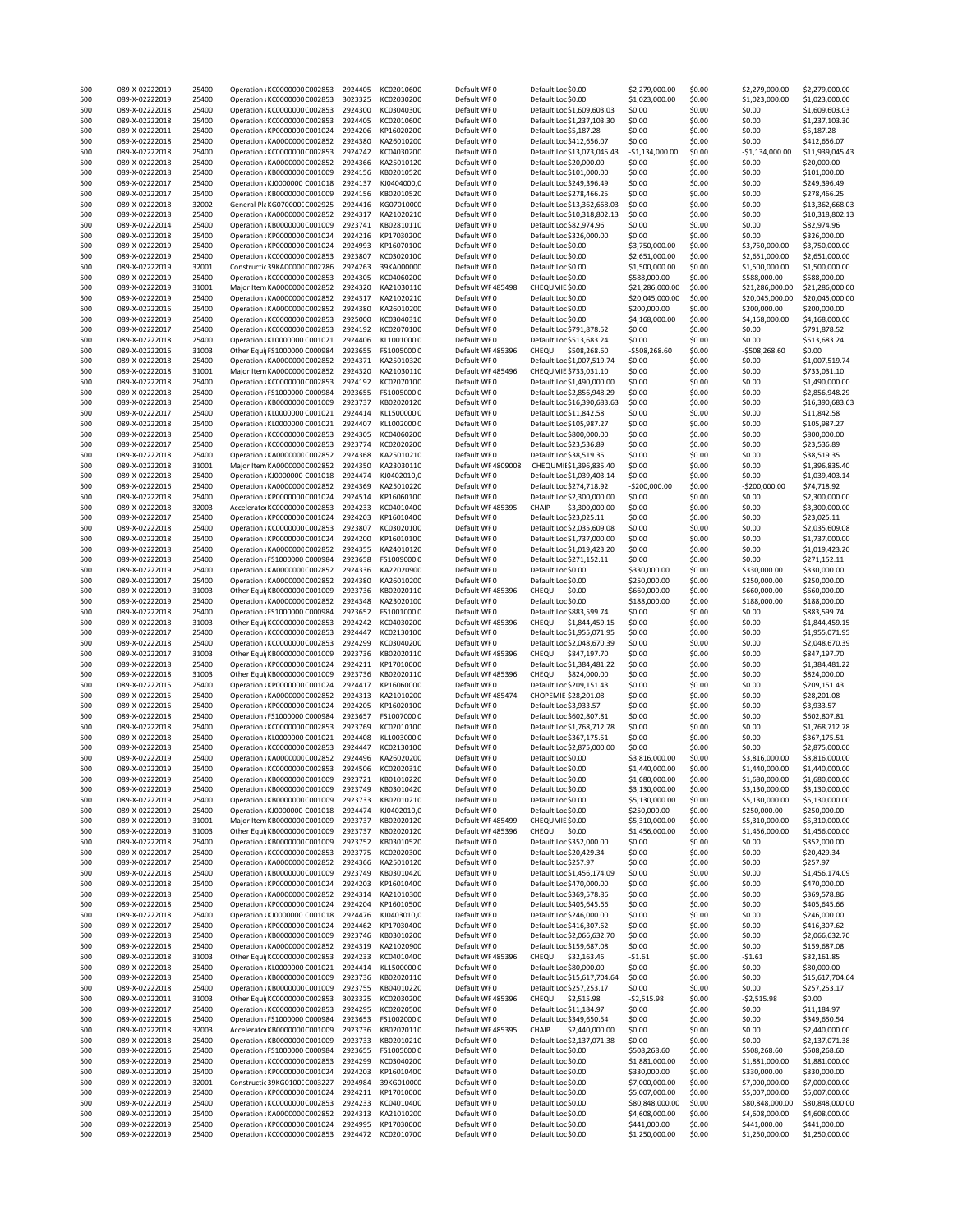| 500 | 089-X-02222019 | 25400 | Operation : FS1000000 C000984 |         | 2923657 | FS10070000       | Default WF0       | Default Loc\$0.00          | \$555,000.00    | \$0.00 | \$555,000.00    | \$555,000.00    |
|-----|----------------|-------|-------------------------------|---------|---------|------------------|-------------------|----------------------------|-----------------|--------|-----------------|-----------------|
| 500 | 089-X-02222019 | 25400 | Operation : KC0000000 C002853 |         | 2924242 | KC04030200       | Default WF0       | Default Loc \$0.00         | \$17,652,000.00 | \$0.00 | \$17,652,000.00 | \$17,652,000.00 |
| 500 | 089-X-02222019 | 25400 | Operation : KA000000C C002852 |         | 2924346 | KA230102C0       | Default WF0       | Default Loc \$0.00         | \$1,070,000.00  | \$0.00 | \$1,070,000.00  | \$1,070,000.00  |
| 510 | 089-X-02222017 | 25400 | Operation : 4.56E+08 C003005  |         | 6600199 | 4561650214860747 | CHAGR8710         | Default Loc \$25,548.78    | $-$ \$25,548.78 | \$0.00 | $-$25,548.78$   | \$0.00          |
| 510 | 089-X-02222018 | 25400 | Operation : 4.56E+08          | C003005 | 6600199 | 4561650214861004 | CHAGR8410         | Default Loc \$2,123.13     | $-52,123.13$    | \$0.00 | $-52,123.13$    | \$0.00          |
| 510 | 089-X-02222018 | 25400 | Operation : 4.56E+08 C003005  |         | 6600199 | 4561650214861091 | <b>CHAGRRIKEO</b> | Default Loc \$71,022.21    | \$0.00          | \$0.00 | \$0.00          | \$71,022.21     |
| 510 | 089-X-02222019 | 25400 | Operation : 4.56E+08 C003005  |         | 6600199 | 4561650214861091 | CHAGRRIKE0        | Default Loc \$0.00         | \$500,469.12    | \$0.00 | \$500,469.12    | \$500,469.12    |
| 510 | 089-X-02222018 | 25400 | Operation : 4.56E+08 C003005  |         | 6600199 | 4561650214861014 | <b>CHAGR8400</b>  | Default Loc \$22,453.69    | $-$22,453.69$   | \$0.00 | $-$22,453.69$   | \$0.00          |
|     |                |       |                               |         |         |                  |                   |                            |                 |        |                 |                 |
| 511 | 089-X-02222017 | 25400 | Operation : 4.56E+08          | C003005 | 6600147 | 4561600324861015 | CHAGR8400         | Default Loc \$903,389.83   | \$0.00          | \$0.00 | \$0.00          | \$903,389.83    |
| 511 | 089-X-02222018 | 25400 | Operation : 4.56E+08 C003005  |         | 6600146 | 4561600314861099 | CHAGR8430         | Default Loc\$2.94          | \$0.00          | \$0.00 | \$0.00          | \$2.94          |
| 511 | 089-X-02222017 | 25400 | Operation : 4.56E+08 C003005  |         | 6600146 | 4561600314860949 | CHAGR8730         | Default Loc \$8,967.69     | \$0.00          | \$0.00 | \$0.00          | \$8,967.69      |
| 511 | 089-X-02222018 | 25400 | Operation : 4.56E+08 C003005  |         | 6600146 | 4561600314861066 | CHAGR8420         | Default Loc \$32,960.08    | \$0.00          | \$0.00 | \$0.00          | \$32,960.08     |
| 511 | 089-X-02222016 | 25400 | Operation : 4.56E+08          | C003005 | 6600146 | 4561600314860871 | CHAGR8720         | Default Loc \$13,578.50    | \$0.00          | \$0.00 | \$0.00          | \$13,578.50     |
| 511 | 089-X-02222018 | 25400 | Operation : 4.56E+08 C003005  |         | 6600146 | 4561600314861052 | CHAGR8410         | Default Loc \$599,176.00   | \$0.00          | \$0.00 | \$0.00          |                 |
|     |                |       |                               |         |         |                  |                   |                            |                 |        |                 | \$599,176.00    |
| 511 | 089-X-02222014 | 25400 | Operation : 4.56E+08 C003005  |         | 6600146 | 4561600314860871 | CHAGR8720         | Default Loc \$119,776.80   | \$0.00          | \$0.00 | \$0.00          | \$119,776.80    |
| 511 | 089-X-02222018 | 25400 | Operation : 4.56E+08          | C003005 | 6600146 | 4561600314861022 | CHAGR8410         | Default Loc \$2,548,416.05 | \$0.00          | \$0.00 | \$0.00          | \$2,548,416.05  |
| 511 | 089-X-02222019 | 25400 | Operation : 4.56E+08          | C003005 | 6600146 | 4561600314861136 | CHAGR8440         | Default Loc \$0.00         | \$20,035.01     | \$0.00 | \$20,035.01     | \$20,035.01     |
| 511 | 089-X-02222019 | 25400 | Operation : 4.56E+08          | C003005 | 6600146 | 4561600314861115 | CHAGR8430         | Default Loc \$0.00         | \$23,358.82     | \$0.00 | \$23,358.82     | \$23,358.82     |
| 511 | 089-X-02222019 | 25400 | Operation : 4.56E+08 C003005  |         | 6600146 | 4561600314860946 | CHAGR8730         | Default Loc \$0.00         |                 | \$0.00 |                 |                 |
|     |                |       |                               |         |         |                  |                   |                            | \$275,908.11    |        | \$275,908.11    | \$275,908.11    |
| 511 | 089-X-02222019 | 25400 | Operation : 4.56E+08          | C003005 | 6600147 | 4561600324861076 | CHAGR8430         | Default Loc\$0.00          | \$126,872.26    | \$0.00 | \$126,872.26    | \$126,872.26    |
| 511 | 089-X-02222017 | 25400 | Operation : 4.56E+08          | C003005 | 6600147 | 4561600324860800 | CHAGR8710         | Default Loc \$683.29       | $-$ \$683.29    | \$0.00 | $-$683.29$      | \$0.00          |
| 511 | 089-X-02222018 | 25400 | Operation : 4.56E+08          | C003005 | 6600146 | 4561600314861068 | CHAGR8420         | Default Loc \$122.99       | \$0.00          | \$0.00 | \$0.00          | \$122.99        |
| 511 | 089-X-02222017 | 25400 | Operation : 4.56E+08 C003005  |         | 6600147 | 4561600324801577 | CH AGR8780        | Default Loc \$41,696.97    | \$0.00          | \$0.00 | \$0.00          | \$41,696.97     |
| 511 | 089-X-02222018 | 25400 | Operation : 4.56E+08          | C003005 | 6600146 | 4561600314861087 | CHAGR8430         | Default Loc \$2,500.00     | $-$2,500.00$    | \$0.00 | $-$2,500.00$    | \$0.00          |
|     |                |       |                               |         |         |                  |                   |                            |                 |        |                 |                 |
| 511 | 089-X-02222018 | 25400 | Operation : 4.56E+08          | C003005 | 6600147 | 4561600324801577 | CH AGR8780        | Default Loc \$50,485.44    | \$0.00          | \$0.00 | \$0.00          | \$50,485.44     |
| 511 | 089-X-02222017 | 25400 | Operation : 4.56E+08          | C003005 | 6600146 | 4561600314861021 | CHAGR8400         | Default Loc \$2,654.48     | $-$2,654.48$    | \$0.00 | $-$2,654.48$    | \$0.00          |
| 511 | 089-X-02222018 | 25400 | Operation : 4.56E+08 C003005  |         | 6600147 | 4561600324860984 | CHAGR8400         | Default Loc \$67.81        | \$0.00          | \$0.00 | \$0.00          | \$67.81         |
| 511 | 089-X-02222018 | 25400 | Operation : 4.56E+08          | C003005 | 6600146 | 4561600314861023 | CHAGR8400         | Default Loc \$64,480.13    | \$0.00          | \$0.00 | \$0.00          | \$64,480.13     |
| 511 | 089-X-02222018 | 25400 | Operation : 4.56E+08          | C003005 | 6600146 | 4561600314861079 | CHAGR8430         | Default Loc \$41,439.06    | \$0.00          | \$0.00 | \$0.00          | \$41,439.06     |
|     |                |       |                               |         | 6600146 |                  |                   |                            |                 |        | \$18,693.00     |                 |
| 511 | 089-X-02222019 | 25400 | Operation : 4.56E+08          | C003005 |         | 4561600314861141 | CHAGR8440         | Default Loc \$0.00         | \$18,693.00     | \$0.00 |                 | \$18,693.00     |
| 511 | 089-X-02222019 | 25400 | Operation : 4.56E+08          | C003005 | 6600146 | 4561600314861107 | CHAGR8430         | Default Loc \$0.00         | \$2,612.50      | \$0.00 | \$2,612.50      | \$2,612.50      |
| 511 | 089-X-02222019 | 25400 | Operation : 4.56E+08 C003005  |         | 6600146 | 4561600314861101 | CHAGR8430         | Default Loc \$0.00         | \$1,310.68      | \$0.00 | \$1,310.68      | \$1,310.68      |
| 511 | 089-X-02222017 | 25400 | Operation : 4.56E+08 C003005  |         | 6600146 | 4561600314860928 | <b>CHAGR8730</b>  | Default Loc \$34,457.69    | \$0.00          | \$0.00 | \$0.00          | \$34,457.69     |
| 511 | 089-X-02222018 | 25400 | Operation : 4.56E+08          | C003005 | 6600146 | 4561600314861090 | CHAGR8430         | Default Loc \$106,652.72   | \$0.00          | \$0.00 | \$0.00          | \$106,652.72    |
| 511 | 089-X-02222018 | 25400 | Operation : 4.56E+08 C003005  |         | 6600146 | 4561600314861093 | CHAGR8430         | Default Loc \$39,507.26    | \$0.00          | \$0.00 | \$0.00          |                 |
|     |                |       |                               |         |         |                  |                   |                            |                 |        |                 | \$39,507.26     |
| 511 | 089-X-02222018 | 25400 | Operation : 4.56E+08 C003005  |         | 6600146 | 4561600314861053 | CHAGR8420         | Default Loc \$7,214.59     | \$0.00          | \$0.00 | \$0.00          | \$7,214.59      |
| 511 | 089-X-02222018 | 25400 | Operation : 4.56E+08          | C003005 | 6600146 | 4561600314860969 | CHAGR8730         | Default Loc \$72,150.96    | \$0.00          | \$0.00 | \$0.00          | \$72,150.96     |
| 511 | 089-X-02222018 | 25400 | Operation : 4.56E+08          | C003005 | 6600147 | 4561600324861076 | CHAGR8430         | Default Loc \$311,208.48   | \$0.00          | \$0.00 | \$0.00          | \$311,208.48    |
| 511 | 089-X-02222015 | 25400 | Operation : 4.56E+08 C003005  |         | 6600146 | 4561600314860880 | CHAGR8720         | Default Loc \$2,596.52     | $-52,596.52$    | \$0.00 | $-$2,596.52$    | \$0.00          |
|     | 089-X-02222018 |       | Operation : 4.56E+08 C003005  |         | 6600146 |                  |                   |                            | $-$1,481.04$    |        |                 |                 |
| 511 |                | 25400 |                               |         |         | 4561600314861020 | CHAGR8400         | Default Loc \$1,704.11     |                 | \$0.00 | $-$1,481.04$    | \$223.07        |
| 511 | 089-X-02222018 | 25400 | Operation : 4.56E+08          | C003005 | 6600146 | 4561600314861046 | CHAGR8410         | Default Loc \$20,056.87    | \$0.00          | \$0.00 | \$0.00          | \$20,056.87     |
| 511 | 089-X-02222019 | 25400 | Operation : 4.56E+08          | C003005 | 6600146 | 4561600314861133 | CHAGR8440         | Default Loc \$0.00         | \$51,456.31     | \$0.00 | \$51,456.31     | \$51,456.31     |
| 511 | 089-X-02222019 | 25400 | Operation : 4.56E+08 C003005  |         | 6600147 | 4561600324801577 | CH AGR8780        | Default Loc \$0.00         | \$25,242.72     | \$0.00 | \$25,242.72     | \$25,242.72     |
| 511 | 089-X-02222019 | 25400 | Operation : 4.56E+08 C003005  |         | 6600146 | 4561600314861075 | CHAGR8430         | Default Loc \$0.00         | \$2,569.90      | \$0.00 | \$2,569.90      | \$2,569.90      |
| 511 | 089-X-02222019 | 25400 | Operation : 4.56E+08          | C003005 | 6600146 | 4561600314861109 | CHAGR8430         | Default Loc \$0.00         | \$21,897.14     | \$0.00 | \$21,897.14     | \$21,897.14     |
|     |                |       |                               |         |         |                  |                   |                            |                 |        |                 |                 |
| 511 | 089-X-02222019 | 25400 | Operation : 4.56E+08          | C003005 | 6600146 | 4561600314861104 | CHAGR8430         | Default Loc \$0.00         | \$121,126.75    | \$0.00 | \$121,126.75    | \$121,126.75    |
| 511 | 089-X-02222019 | 25400 | Operation : 4.56E+08          | C003005 | 6600146 | 4561600314861089 | CHAGR8430         | Default Loc\$0.00          | \$9,708.74      | \$0.00 | \$9,708.74      | \$9,708.74      |
| 511 | 089-X-02222019 | 25400 | Operation : 4.56E+08 C003005  |         | 6600146 | 4561600314860969 | CHAGR8730         | Default Loc \$0.00         | \$312,149.04    | \$0.00 | \$312,149.04    | \$312,149.04    |
| 511 | 089-X-02222016 | 25400 | Operation : 4.56E+08          | C003005 | 6600146 | 4561600314860880 | <b>CHAGR8720</b>  | Default Loc \$3,397.00     | $-$3,397.00$    | \$0.00 | $-$3,397.00$    | \$0.00          |
| 511 | 089-X-02222018 | 25400 | Operation : 4.56E+08          | C003005 | 6600146 | 4561600314861101 | CHAGR8430         | Default Loc \$40,689.65    | \$0.00          | \$0.00 | \$0.00          | \$40,689.65     |
| 511 | 089-X-02222018 | 25400 | Operation : 4.56E+08          | C003005 | 6600146 | 4561600314861100 | CHAGR8430         | Default Loc \$45,915.88    | \$0.00          | \$0.00 | \$0.00          | \$45,915.88     |
|     |                |       |                               |         |         |                  |                   |                            |                 |        |                 |                 |
| 511 | 089-X-02222016 | 25400 | Operation : 4.56E+08 C003005  |         | 6600146 | 4561600314860831 | CHAGR8720         | Default Loc \$176.63       | $-$176.63$      | \$0.00 | $-$176.63$      | \$0.00          |
| 511 | 089-X-02222018 | 25400 | Operation : 4.56E+08          | C003005 | 6600146 | 4561600314861098 | CHAGR8430         | Default Loc \$25,008.55    | \$0.00          | \$0.00 | \$0.00          | \$25,008.55     |
| 511 | 089-X-02222018 | 25400 | Operation : 4.56E+08          | C003005 | 6600146 | 4561600314860971 | <b>CHAGR8730</b>  | Default Loc \$345.85       | $-$ \$345.85    | \$0.00 | $-$345.85$      | \$0.00          |
| 511 | 089-X-02222018 | 25400 | Operation : 4.56E+08          | C003005 | 6600146 | 4561600314861075 | CHAGR8430         | Default Loc \$21,730.69    | $-52,746.31$    | \$0.00 | $-$2,746.31$    | \$18,984.38     |
| 511 | 089-X-02222018 | 25400 | Operation : 4.56E+08          | C003005 | 6600146 | 4561600314860946 | CHAGR8730         | Default Loc \$899.96       | \$0.00          | \$0.00 | \$0.00          | \$899.96        |
| 511 |                | 25400 | Operation : 4.56E+08 C003005  |         | 6600146 | 4561600314860936 |                   |                            |                 |        |                 | \$6,000.07      |
|     | 089-X-02222018 |       |                               |         |         |                  | CHAGR8720         | Default Loc \$6,000.07     | \$0.00          | \$0.00 | \$0.00          |                 |
| 511 | 089-X-02222019 | 25400 | Operation : 4.56E+08 C003005  |         | 6600146 | 4561600314861102 | CHAGR8430         | Default Loc \$0.00         | \$19,031.97     | \$0.00 | \$19,031.97     | \$19,031.97     |
| 511 | 089-X-02222019 | 25400 | Operation : 4.56E+08          | C003005 | 6600146 | 4561600314861099 | CHAGR8430         | Default Loc \$0.00         | \$126,268.68    | \$0.00 | \$126,268.68    | \$126,268.68    |
| 511 | 089-X-02222019 | 25400 | Operation : 4.56E+08 C003005  |         | 6600146 | 4561600314861142 | CHAGR8440         | Default Loc \$0.00         | \$40,000.00     | \$0.00 | \$40,000.00     | \$40,000.00     |
| 511 | 089-X-02222019 | 25400 | Operation : 4.56E+08 C003005  |         | 6600146 | 4561600314861132 | CHAGR8440         | Default Loc \$0.00         | \$22,250.00     | \$0.00 | \$22,250.00     | \$22,250.00     |
| 511 | 089-X-02222019 | 25400 | Operation : 4.56E+08          | C003005 | 6600146 | 4561600314861138 | AGR84416 0        | Default Loc \$0.00         | \$114,789.71    | \$0.00 | \$114,789.71    | \$114,789.71    |
|     |                |       |                               |         |         |                  |                   |                            |                 |        |                 |                 |
| 511 | 089-X-02222019 | 25400 | Operation : 4.56E+08          | C003005 | 6600146 | 4561600314861146 | CHAGR8440         | Default Loc \$0.00         | \$15,600.00     | \$0.00 | \$15,600.00     | \$15,600.00     |
| 511 | 089-X-02222019 | 25400 | Operation : 4.56E+08 C003005  |         | 6600146 | 4561600314860936 | <b>CHAGR8720</b>  | Default Loc\$0.00          | \$2,999.88      | \$0.00 | \$2,999.88      | \$2,999.88      |
| 511 | 089-X-02222018 | 25400 | Operation : 4.56E+08 C003005  |         | 6600146 | 4561600314861088 | CHAGR8430         | Default Loc \$58,118.62    | \$0.00          | \$0.00 | \$0.00          | \$58,118.62     |
| 511 | 089-X-02222018 | 25400 | Operation : 4.56E+08 C003005  |         | 6600147 | 4561600324860813 | <b>CHAGR8720</b>  | Default Loc \$116,420.64   | \$0.00          | \$0.00 | \$0.00          | \$116,420.64    |
| 511 | 089-X-02222018 | 25400 | Operation : 4.56E+08 C003005  |         | 6600146 | 4561600314861089 | CHAGR8430         | Default Loc \$163.45       | \$0.00          | \$0.00 | \$0.00          | \$163.45        |
| 511 | 089-X-02222018 | 25400 | Operation : 4.56E+08          | C003005 | 6600146 | 4561600314861111 | CHAGR843-0        | Default Loc \$23,648.21    | $-$23,648.21$   | \$0.00 | $-$23,648.21$   | \$0.00          |
|     |                |       |                               |         |         |                  |                   |                            |                 |        |                 |                 |
| 511 | 089-X-02222018 | 25400 | Operation : 4.56E+08          | C003005 | 6600146 | 4561600314861009 | CHAGR8410         | Default Loc \$2,617.07     | \$0.00          | \$0.00 | \$0.00          | \$2,617.07      |
| 511 | 089-X-02222017 | 25400 | Operation : 4.56E+08          | C003005 | 6600146 | 4561600314860936 | <b>CHAGR8720</b>  | Default Loc \$1,926.60     | \$0.00          | \$0.00 | \$0.00          | \$1,926.60      |
| 511 | 089-X-02222018 | 25400 | Operation : 4.56E+08          | C003005 | 6600146 | 4561600314860977 | CHAGR8730         | Default Loc \$1,033.48     | $-$1,033.48$    | \$0.00 | $-$1,033.48$    | \$0.00          |
| 511 | 089-X-02222018 | 25400 | Operation : 4.56E+08          | C003005 | 6600146 | 4561600314861030 | CHAGR8400         | Default Loc \$914.45       | $-$945.47$      | \$0.00 | $-$945.47$      | $-$31.02$       |
| 511 | 089-X-02222018 | 25400 | Operation : 4.56E+08          | C003005 | 6600146 | 4561600314861021 | CHAGR8400         | Default Loc \$6,587.34     | -\$6,587.34     | \$0.00 | $-$6,587.34$    | \$0.00          |
| 511 | 089-X-02222018 | 25400 | Operation : 4.56E+08          | C003005 | 6600146 | 4561600314861120 | CHAGR8430         | Default Loc \$91,831.68    | \$0.00          | \$0.00 | \$0.00          | \$91,831.68     |
|     | 089-X-02222019 | 25400 |                               | C003005 | 6600146 | 4561600314861053 | CHAGR8420         | Default Loc \$0.00         | \$213,541.00    | \$0.00 |                 | \$213,541.00    |
| 511 |                |       | Operation : 4.56E+08          |         |         |                  |                   |                            |                 |        | \$213,541.00    |                 |
| 511 | 089-X-02222019 | 25400 | Operation : 4.56E+08          | C003005 | 6600146 | 4561600314861009 | CHAGR8410         | Default Loc \$0.00         | \$4,382.92      | \$0.00 | \$4,382.92      | \$4,382.92      |
| 511 | 089-X-02222019 | 25400 | Operation : 4.56E+08          | C003005 | 6600146 | 4561600314861130 | CHAGR8440         | Default Loc \$0.00         | \$101,014.94    | \$0.00 | \$101,014.94    | \$101,014.94    |
| 511 | 089-X-02222019 | 25400 | Operation : 4.56E+08          | C003005 | 6600146 | 4561600314861134 | CHAGR8440         | Default Loc \$0.00         | \$37,880.62     | \$0.00 | \$37,880.62     | \$37,880.62     |
| 511 | 089-X-02222019 | 25400 | Operation : 4.56E+08          | C003005 | 6600146 | 4561600314861066 | CHAGR8420         | Default Loc \$0.00         | \$31,567.19     | \$0.00 | \$31,567.19     | \$31,567.19     |
| 511 | 089-X-02222019 | 25400 | Operation : 4.56E+08          | C003005 | 6600146 | 4561600314861151 | CHAGR8440         | Default Loc \$0.00         | \$110,679.61    | \$0.00 | \$110,679.61    | \$110,679.61    |
|     |                |       |                               |         |         |                  |                   |                            |                 |        |                 |                 |
| 511 | 089-X-02222019 | 25400 | Operation : 4.56E+08          | C003005 | 6600146 | 4561600314861100 | CHAGR8430         | Default Loc \$0.00         | \$50,507.48     | \$0.00 | \$50,507.48     | \$50,507.48     |
| 511 | 089-X-02222018 | 25400 | Operation : 4.56E+08          | C003005 | 6600146 | 4561600314861056 | CHAGR8400         | Default Loc \$4,070.82     | $-$4,070.82$    | \$0.00 | $-$4,070.82$    | \$0.00          |
| 511 | 089-X-02222017 | 25400 | Operation : 4.56E+08          | C003005 | 6600146 | 4561600314861017 | CHAGR8410         | Default Loc \$644.23       | \$0.00          | \$0.00 | \$0.00          | \$644.23        |
| 511 | 089-X-02222018 | 25400 | Operation : 4.56E+08          | C003005 | 6600146 | 4561600314861060 | CHAGR8420         | Default Loc \$19,067.88    | $-$19,067.88$   | \$0.00 | $-$19,067.88$   | \$0.00          |
| 511 | 089-X-02222017 | 25400 | Operation : 4.56E+08 C003005  |         | 6600146 | 4561600314861052 | CHAGR8410         | Default Loc \$2,146,667.98 | \$0.00          | \$0.00 | \$0.00          | \$2,146,667.98  |
|     |                |       |                               |         |         |                  |                   |                            |                 |        |                 |                 |
| 511 | 089-X-02222018 | 25400 | Operation : 4.56E+08 C003005  |         | 6600147 | 4561600324861032 | CHAGR8410         | Default Loc \$45,039.33    | \$0.00          | \$0.00 | \$0.00          | \$45,039.33     |
| 511 | 089-X-02222018 | 25400 | Operation : 4.56E+08          | C003005 | 6600146 | 4561600314861114 | CHAGR843-0        | Default Loc \$40,000.00    | \$0.00          | \$0.00 | \$0.00          | \$40,000.00     |
| 511 | 089-X-02222018 | 25400 | Operation : 4.56E+08          | C003005 | 6600146 | 4561600314861109 | CHAGR843-0        | Default Loc\$382.41        | \$0.00          | \$0.00 | \$0.00          | \$382.41        |
| 511 | 089-X-02222018 | 25400 | Operation : 4.56E+08          | C003005 | 6600146 | 4561600314861102 | CHAGR8430         | Default Loc \$6,084.13     | \$0.00          | \$0.00 | \$0.00          | \$6,084.13      |
|     |                |       | Operation : 4.56E+08 C003005  |         | 6600146 | 4561600314861023 |                   |                            |                 |        |                 |                 |
| 511 | 089-X-02222019 | 25400 |                               |         |         |                  | CHAGR8400         | Default Loc \$0.00         | \$128,668.95    | \$0.00 | \$128,668.95    | \$128,668.95    |
| 511 | 089-X-02222019 | 25400 | Operation : 4.56E+08 C003005  |         | 6600146 | 4561600314861139 | AGR84417 0        | Default Loc \$0.00         | \$122,424.08    | \$0.00 | \$122,424.08    | \$122,424.08    |
| 511 | 089-X-02222019 | 25400 | Operation : 4.56E+08          | C003005 | 6600146 | 4561600314861128 | CHAGR8440         | Default Loc \$0.00         | \$75,000.00     | \$0.00 | \$75,000.00     | \$75,000.00     |
| 511 | 089-X-02222019 | 25400 | Operation : 4.56E+08          | C003005 | 6600146 | 4561600314861068 | CHAGR8420         | Default Loc \$0.00         | \$25,253.74     | \$0.00 | \$25,253.74     | \$25,253.74     |
| 511 | 089-X-02222018 | 25400 | Operation : 4.56E+08 C003005  |         | 6600146 | 4561600314861063 | CHAGR8420         | Default Loc \$22,087.46    | \$0.00          | \$0.00 | \$0.00          | \$22,087.46     |
| 511 | 089-X-02222018 | 25400 | Operation : 4.56E+08          | C003005 | 6600146 | 4561600314860686 | <b>CHAGR8780</b>  | Default Loc \$5,536.61     | \$0.00          | \$0.00 | \$0.00          | \$5,536.61      |
|     |                |       |                               |         |         |                  |                   |                            |                 |        |                 |                 |
| 511 | 089-X-02222018 | 25400 | Operation : 4.56E+08          | C003005 | 6600146 | 4561600314861092 | CHAGR8430         | Default Loc \$121.69       | $-$121.69$      | \$0.00 | $-$121.69$      | \$0.00          |
| 511 | 089-X-02222018 | 25400 | Operation : 4.56E+08          | C003005 | 6600146 | 4561600314861121 | CHAGR8440         | Default Loc \$24,271.84    | \$0.00          | \$0.00 | \$0.00          | \$24,271.84     |
| 511 | 089-X-02222018 | 25400 | Operation : 4.56E+08          | C003005 | 6600146 | 4561600314861096 | CHAGR8430         | Default Loc \$9,631.18     | $-$9,631.18$    | \$0.00 | $-$9,631.18$    | \$0.00          |
| 511 | 089-X-02222019 | 25400 | Operation : 4.56E+08          | C003005 | 6600146 | 4561600314861022 | CHAGR8410         | Default Loc \$0.00         | \$3,659,623.47  | \$0.00 | \$3,659,623.47  | \$3,659,623.47  |
| 511 | 089-X-02222019 | 25400 | Operation : 4.56E+08          | C003005 | 6600146 | 4561600314861063 | CHAGR8420         | Default Loc\$0.00          | \$78,927.49     | \$0.00 | \$78,927.49     | \$78,927.49     |
|     |                |       |                               |         |         |                  |                   |                            |                 |        |                 |                 |
| 511 | 089-X-02222019 | 25400 | Operation : 4.56E+08 C003005  |         | 6600146 | 4561600314861098 | CHAGR8430         | Default Loc\$0.00          | \$28,121.45     | \$0.00 | \$28,121.45     | \$28,121.45     |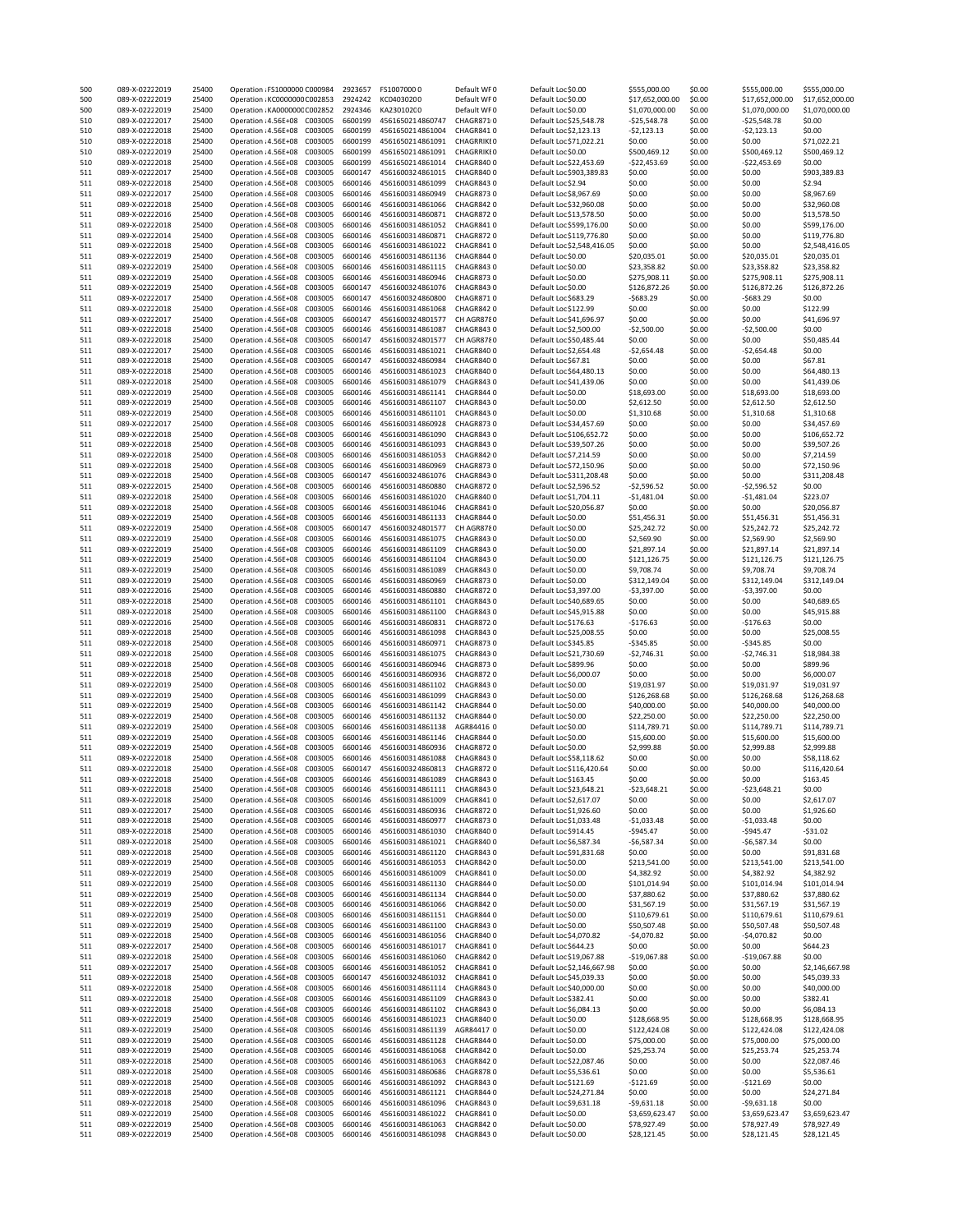| 511 | 089-X-02222018 | 25400 | Operation : 4.56E+08         | C003005 | 6600146 | 4561600314861072 | CHAGR8420            | Default Loc \$5,000.00      | \$0.00         | \$0.00 | \$0.00         | \$5,000.00      |
|-----|----------------|-------|------------------------------|---------|---------|------------------|----------------------|-----------------------------|----------------|--------|----------------|-----------------|
| 511 | 089-X-02222018 | 25400 | Operation : 4.56E+08         | C003005 | 6600146 | 4561600314861107 | CHAGR8430            | Default Loc \$37,074.29     | \$0.00         | \$0.00 | \$0.00         | \$37,074.29     |
| 511 | 089-X-02222018 | 25400 | Operation : 4.56E+08 C003005 |         | 6600147 | 4561600324861065 | CHAGR8420            | Default Loc \$217,281.60    | \$0.00         | \$0.00 | \$0.00         | \$217,281.60    |
| 511 | 089-X-02222019 | 25400 | Operation : 4.56E+08         | C003005 | 6600147 | 4561600324861032 | CHAGR8410            | Default Loc \$0.00          | \$42,345.51    | \$0.00 | \$42,345.51    | \$42,345.51     |
| 511 | 089-X-02222019 | 25400 | Operation : 4.56E+08         | C003005 | 6600146 | 4561600314861052 | CHAGR8410            | Default Loc\$0.00           | \$6,506,532.65 | \$0.00 | \$6,506,532.65 | \$6,506,532.65  |
|     |                |       |                              |         |         |                  |                      |                             |                |        |                |                 |
| 511 | 089-X-02222019 | 25400 | Operation : 4.56E+08 C003005 |         | 6600146 | 4561600314861121 | CHAGR8440            | Default Loc \$0.00          | \$2,853.76     | \$0.00 | \$2,853.76     | \$2,853.76      |
| 511 | 089-X-02222019 | 25400 | Operation : 4.56E+08 C003005 |         | 6600146 | 4561600314861135 | CHAGR8440            | Default Loc \$0.00          | \$151,522.27   | \$0.00 | \$151,522.27   | \$151,522.27    |
| 511 | 089-X-02222019 | 25400 | Operation : 4.56E+08         | C003005 | 6600146 | 4561600314861145 | CHAGR8440            | Default Loc \$0.00          | \$43,689.32    | \$0.00 | \$43,689.32    | \$43,689.32     |
| 512 | 089-X-02222015 | 25400 | Operation : 4.56E+08 C003005 |         | 6600099 | 4561403744860622 | CH189N68!0           | Default Loc \$561.39        | \$0.00         | \$0.00 | \$0.00         | \$561.39        |
| 512 | 089-X-02222018 | 25400 | Operation : 4.56E+08 C003005 |         | 6600050 | 4561401964861069 | CHAGR80H0            | Default Loc \$134,939.61    | \$0.00         | \$0.00 | \$0.00         | \$134,939.61    |
| 512 | 089-X-02222016 | 25400 | Operation : 4.56E+08         | C003005 | 6600066 | 4561403514861012 | CHAGR1930            | Default Loc \$3,431,271.01  | \$0.00         | \$0.00 | \$0.00         | \$3,431,271.01  |
|     |                |       |                              |         |         |                  |                      |                             |                |        |                |                 |
| 512 | 089-X-02222016 | 25400 | Operation : 4.56E+08         | C003005 | 6600096 | 4561403714860773 | CH189QBIC0           | Default Loc\$813.05         | \$0.00         | \$0.00 | \$0.00         | \$813.05        |
| 512 | 089-X-02222014 | 25400 | Operation : 4.56E+08 C003005 |         | 6600066 | 4561403514860917 | CHAGR1930            | Default Loc \$840,986.71    | \$0.00         | \$0.00 | \$0.00         | \$840,986.71    |
| 512 | 089-X-02222017 | 25400 | Operation : 4.56E+08 C003005 |         | 6600066 | 4561403514861057 | CH1931CP10           | Default Loc \$4,474,778.10  | \$0.00         | \$0.00 | \$0.00         | \$4,474,778.10  |
| 512 | 089-X-02222013 | 25400 | Operation : 4.56E+08 C003005 |         | 6600067 | 4561403524860796 | CHAGRSIA/0           | Default Loc \$19.78         | \$0.00         | \$0.00 | \$0.00         | \$19.78         |
|     |                |       |                              |         |         |                  |                      |                             |                |        |                |                 |
| 512 | 089-X-02222018 | 25400 | Operation : 4.56E+08         | C003005 | 6600007 | 4561400504861123 | CHAGRP180            | Default Loc \$85,838.77     | \$0.00         | \$0.00 | \$0.00         | \$85,838.77     |
| 512 | 089-X-02222017 | 25400 | Operation : 4.56E+08 C003005 |         | 6600050 | 4561401964860991 | CHAGRNNI 0           | Default Loc \$76,278.33     | \$0.00         | \$0.00 | \$0.00         | \$76,278.33     |
| 512 | 089-X-02222018 | 25400 | Operation : 4.56E+08 C003005 |         | 6600050 | 4561401964860932 | CHAGRNN(0            | Default Loc \$60.98         | $-$60.98$      | \$0.00 | $-$60.98$      | \$0.00          |
| 512 | 089-X-02222018 | 25400 | Operation : 4.56E+08 C003005 |         | 6600096 | 4561403714860873 | CHAGRNRC0            | Default Loc \$1,680,118.93  | \$0.00         | \$0.00 | \$0.00         | \$1,680,118.93  |
| 512 | 089-X-02222016 | 25400 | Operation : 4.56E+08         | C003005 | 6600099 | 4561403744860941 | CHAGRNRC0            | Default Loc \$26,293.22     | \$0.00         | \$0.00 | \$0.00         | \$26,293.22     |
| 512 | 089-X-02222018 | 25400 | Operation : 4.56E+08         | C003005 | 6600066 | 4561403514861127 | CH1931CP10           | Default Loc \$12,500,000.00 | \$0.00         | \$0.00 | \$0.00         | \$12,500,000.00 |
|     |                |       |                              |         |         |                  |                      |                             |                |        |                |                 |
| 512 | 089-X-02222019 | 25400 | Operation : 4.56E+08 C003005 |         | 6600050 | 4561401964860942 | CHAGRNNJ0            | Default Loc \$0.00          | \$210,194.17   | \$0.00 | \$210,194.17   | \$210,194.17    |
| 512 | 089-X-02222013 | 25400 | Operation : 4.56E+08 C003005 |         | 6600053 | 4561402204860794 | CHAGRAGN0            | Default Loc \$8,934.17      | \$0.00         | \$0.00 | \$0.00         | \$8,934.17      |
| 512 | 089-X-02222017 | 25400 | Operation : 4.56E+08 C003005 |         | 6600099 | 4561403744860901 | CHAGRNRC0            | Default Loc \$34,547.10     | \$0.00         | \$0.00 | \$0.00         | \$34,547.10     |
| 512 | 089-X-02222012 | 25400 | Operation : 4.56E+08         | C003005 | 6600053 | 4561402204860788 | CHAGR12F 0           | Default Loc \$152,272.29    | \$0.00         | \$0.00 | \$0.00         | \$152,272.29    |
| 512 | 089-X-02222014 | 25400 | Operation : 4.56E+08 C003005 |         | 6600099 | 4561403744860657 | CH189V61!0           | Default Loc \$29,137.54     | \$0.00         | \$0.00 | \$0.00         | \$29,137.54     |
|     |                |       |                              |         |         |                  |                      |                             |                |        |                |                 |
| 512 | 089-X-02222016 | 25400 | Operation : 4.56E+08         | C003005 | 6600099 | 4561403744860894 | CHAGRNRC0            | Default Loc \$20,943.02     | \$0.00         | \$0.00 | \$0.00         | \$20,943.02     |
| 512 | 089-X-02222015 | 25400 | Operation : 4.56E+08         | C003005 | 6600007 | 4561400504860561 | CHAGR9EW0            | Default Loc\$1.29           | \$0.00         | \$0.00 | \$0.00         | \$1.29          |
| 512 | 089-X-02222018 | 25400 | Operation : 4.56E+08         | C003005 | 6600050 | 4561401964860991 | CHAGRNNI 0           | Default Loc \$223,300.97    | \$0.00         | \$0.00 | \$0.00         | \$223,300.97    |
| 512 | 089-X-02222019 | 25400 | Operation : 4.56E+08 C003005 |         | 6600053 | 4561402204861118 | CHAGR1R20            | Default Loc \$0.00          | \$219,284.00   | \$0.00 | \$219,284.00   | \$219,284.00    |
| 512 | 089-X-02222019 | 25400 | Operation : 4.56E+08 C003005 |         | 6600050 | 4561401964860979 | CHAGRNNJ0            | Default Loc \$0.00          | \$3,944,368.94 | \$0.00 | \$3,944,368.94 | \$3,944,368.94  |
|     | 089-X-02222019 | 25400 | Operation : 4.56E+08 C003005 |         | 6600007 | 4561400504861131 | CHAGRER20            |                             |                |        |                |                 |
| 512 |                |       |                              |         |         |                  |                      | Default Loc \$0.00          | \$67,502.91    | \$0.00 | \$67,502.91    | \$67,502.91     |
| 512 | 089-X-02222019 | 25400 | Operation : 4.56E+08         | C003005 | 6600050 | 4561401964861154 | CHAGR80LO            | Default Loc \$0.00          | \$52,360.19    | \$0.00 | \$52,360.19    | \$52,360.19     |
| 512 | 089-X-02222019 | 25400 | Operation : 4.56E+08 C003005 |         | 6600050 | 4561401964860991 | CHAGRNNI 0           | Default Loc \$0.00          | \$970.87       | \$0.00 | \$970.87       | \$970.87        |
| 512 | 089-X-02222016 | 25400 | Operation : 4.56E+08 C003005 |         | 6600099 | 4561403744860724 | CH189V6190           | Default Loc \$3,761.11      | \$0.00         | \$0.00 | \$0.00         | \$3,761.11      |
| 512 | 089-X-02222018 | 25400 | Operation : 4.56E+08         | C003005 | 6600007 | 4561400504861119 | CHAGRP180            | Default Loc \$563,021.60    | \$0.00         | \$0.00 | \$0.00         | \$563,021.60    |
|     |                |       |                              |         |         |                  |                      |                             |                |        |                |                 |
| 512 | 089-X-02222011 | 25400 | Operation : 4.56E+08         | C003005 | 6600050 | 4561401964860467 | CHAGRNNJ 0           | Default Loc \$360,508.07    | \$0.00         | \$0.00 | \$0.00         | \$360,508.07    |
| 512 | 089-X-02222015 | 25400 | Operation : 4.56E+08 C003005 |         | 6600072 | 4561403574860914 | CHAGR1930            | Default Loc \$260.99        | \$0.00         | \$0.00 | \$0.00         | \$260.99        |
| 512 | 089-X-02222012 | 25400 | Operation : 4.56E+08 C003005 |         | 6600053 | 4561402204804168 | CH AGRY100           | Default Loc \$3,309.73      | \$0.00         | \$0.00 | \$0.00         | \$3,309.73      |
| 512 | 089-X-02222014 | 25400 | Operation : 4.56E+08 C003005 |         | 6600053 | 4561402204860836 | CHAGRAGN0            | Default Loc \$767.68        | \$0.00         | \$0.00 | \$0.00         | \$767.68        |
|     |                |       | Operation : 4.56E+08         |         | 6600050 |                  |                      | Default Loc \$354.45        |                |        |                |                 |
| 512 | 089-X-02222015 | 25400 |                              | C003005 |         | 4561401964860927 | CHARGNNL0            |                             | \$0.00         | \$0.00 | \$0.00         | \$354.45        |
| 512 | 089-X-02222016 | 25400 | Operation : 4.56E+08 C003005 |         | 6600099 | 4561403744860817 | CH189V64(0           | Default Loc \$1,784.78      | \$0.00         | \$0.00 | \$0.00         | \$1,784.78      |
| 512 | 089-X-02222017 | 25400 | Operation : 4.56E+08 C003005 |         | 6600007 | 4561400504861054 | CHAGRNA10            | Default Loc \$8,453.63      | \$0.00         | \$0.00 | \$0.00         | \$8,453.63      |
| 512 | 089-X-02222018 | 25400 | Operation : 4.56E+08 C003005 |         | 6600050 | 4561401964860942 | CHAGRNNJ0            | Default Loc \$143,017.14    | \$0.00         | \$0.00 | \$0.00         | \$143,017.14    |
| 512 | 089-X-02222014 | 25400 | Operation : 4.56E+08         | C003005 | 6600099 | 4561403744860697 | CH189N67!0           | Default Loc \$67,304.85     | \$0.00         | \$0.00 | \$0.00         | \$67,304.85     |
| 512 | 089-X-02222013 | 25400 | Operation : 4.56E+08         | C003005 | 6600007 | 4561400504860849 | CHAGR2010            | Default Loc \$2,007.03      | \$0.00         | \$0.00 | \$0.00         | \$2,007.03      |
|     |                |       |                              |         |         |                  |                      |                             |                |        |                |                 |
| 512 | 089-X-02222018 | 25400 | Operation : 4.56E+08 C003005 |         | 6600051 | 4561402004861105 | CHAGR1830            | Default Loc \$63,865.80     | \$0.00         | \$0.00 | \$0.00         | \$63,865.80     |
| 512 | 089-X-02222019 | 25400 | Operation : 4.56E+08 C003005 |         | 6600096 | 4561403714860873 | CHAGRNRC0            | Default Loc\$0.00           | \$196,283.50   | \$0.00 | \$196,283.50   | \$196,283.50    |
| 512 | 089-X-02222019 | 25400 | Operation : 4.56E+08 C003005 |         | 6600096 | 4561403714861125 | <b>CHNRC3130</b>     | Default Loc \$0.00          | \$291,262.14   | \$0.00 | \$291,262.14   | \$291,262.14    |
| 512 | 089-X-02222019 | 25400 | Operation : 4.56E+08         | C003005 | 6600099 | 4561403744860894 | CHAGRNRC0            | Default Loc \$0.00          | \$147,055.84   | \$0.00 | \$147,055.84   | \$147,055.84    |
| 512 | 089-X-02222014 | 25400 | Operation : 4.56E+08 C003005 |         | 6600072 | 4561403574860914 | CHAGR1930            | Default Loc \$6,708.87      | \$0.00         | \$0.00 | \$0.00         | \$6,708.87      |
|     |                |       |                              |         |         |                  |                      |                             |                |        |                |                 |
| 512 | 089-X-02222016 | 25400 | Operation : 4.56E+08         | C003005 | 6600053 | 4561402204803492 | CH AGRNIHO           | Default Loc \$455,077.00    | \$0.00         | \$0.00 | \$0.00         | \$455,077.00    |
| 512 | 089-X-02222017 | 25400 | Operation : 4.56E+08         | C003005 | 6600007 | 4561400504860843 | CHAGR2010            | Default Loc\$611.68         | \$0.00         | \$0.00 | \$0.00         | \$611.68        |
| 512 | 089-X-02222016 | 25400 | Operation : 4.56E+08         | C003005 | 6600099 | 4561403744860760 | CH189N6910           | Default Loc \$13,279.83     | \$0.00         | \$0.00 | \$0.00         | \$13,279.83     |
| 512 | 089-X-02222016 | 25400 | Operation : 4.56E+08 C003005 |         | 6600066 | 4561403514860970 | CHAGR1930            | Default Loc \$1,288,712.72  | \$0.00         | \$0.00 | \$0.00         | \$1,288,712.72  |
| 512 | 089-X-02222017 | 25400 | Operation : 4.56E+08 C003005 |         | 6600069 | 4561403544860930 | CHAGRAIDI0           | Default Loc \$121,227.96    | \$0.00         | \$0.00 | \$0.00         | \$121,227.96    |
| 512 | 089-X-02222018 | 25400 | Operation : 4.56E+08 C003005 |         | 6600053 | 4561402204860902 | CHAGRP410            | Default Loc \$3,011,272.60  | \$0.00         | \$0.00 | \$0.00         | \$3,011,272.60  |
|     |                |       |                              |         |         |                  |                      |                             |                |        |                |                 |
| 512 | 089-X-02222012 | 25400 | Operation : 4.56E+08         | C003005 | 6600053 | 4561402204804149 | CH AGRY140           | Default Loc \$4,499.65      | -\$4,499.65    | \$0.00 | -\$4,499.65    | \$0.00          |
| 512 | 089-X-02222005 | 25400 | Operation : 4.56E+08 C003005 |         | 6600066 | 4561403514806666 | CHAGRRW <sup>0</sup> | Default Loc \$394,234.20    | \$0.00         | \$0.00 | \$0.00         | \$394,234.20    |
| 512 | 089-X-02222019 | 25400 | Operation : 4.56E+08 C003005 |         | 6600007 | 4561400504861119 | CHAGRP180            | Default Loc \$0.00          | \$147,572.82   | \$0.00 | \$147,572.82   | \$147,572.82    |
| 512 | 089-X-02222018 | 25400 | Operation : 4.56E+08 C003005 |         | 6600050 | 4561401964860992 | CHAGRNN/0            | Default Loc \$27,289.71     | \$0.00         | \$0.00 | \$0.00         | \$27,289.71     |
| 512 | 089-X-02222018 | 25400 | Operation : 4.56E+08         | C003005 | 6600050 | 4561401964861073 | CHAGR80H0            | Default Loc \$143,425.49    | \$0.00         | \$0.00 | \$0.00         | \$143,425.49    |
|     |                |       |                              |         |         |                  |                      |                             |                |        |                |                 |
| 512 | 089-X-02222014 | 25400 | Operation : 4.56E+08         | C003005 | 6600096 | 4561403714860776 | CH189QBV0            | Default Loc \$9,993.07      | \$0.00         | \$0.00 | \$0.00         | \$9,993.07      |
| 512 | 089-X-02222014 | 25400 | Operation : 4.56E+08 C003005 |         | 6600073 | 4561403583011110 | CRAGRS-OL0           | Default Loc \$121.25        | \$0.00         | \$0.00 | \$0.00         | \$121.25        |
| 512 | 089-X-02222005 | 25400 | Operation : 4.56E+08 C003005 |         | 6600053 | 4561402204803774 | CH AGRRW0            | Default Loc \$527,491.57    | \$0.00         | \$0.00 | \$0.00         | \$527,491.57    |
| 512 | 089-X-02222013 | 25400 | Operation : 4.56E+08 C003005 |         | 6600066 | 4561403514860844 | CHAGRSIA/0           | Default Loc \$3,808.15      | \$0.00         | \$0.00 | \$0.00         | \$3,808.15      |
| 512 | 089-X-02222018 | 25400 | Operation : 4.56E+08 C003005 |         | 6600050 | 4561401964860920 | CHAGRRPCO            | Default Loc \$25,684.62     | \$0.00         | \$0.00 | \$0.00         | \$25,684.62     |
|     |                | 25400 |                              | C003005 | 6600053 | 4561402204803492 | CH AGRNIHO           |                             | \$0.00         | \$0.00 | \$0.00         |                 |
| 512 | 089-X-02222015 |       | Operation : 4.56E+08         |         |         |                  |                      | Default Loc \$822,752.00    |                |        |                | \$822,752.00    |
| 512 | 089-X-02222018 | 25400 | Operation : 4.56E+08         | C003005 | 6600096 | 4561403714861125 | <b>CHNRC3130</b>     | Default Loc \$319,512.42    | \$0.00         | \$0.00 | \$0.00         | \$319,512.42    |
| 512 | 089-X-02222019 | 25400 | Operation : 4.56E+08         | C003005 | 6600050 | 4561401964861073 | CHAGR80H0            | Default Loc \$0.00          | \$202,912.62   | \$0.00 | \$202,912.62   | \$202,912.62    |
| 512 | 089-X-02222014 | 25400 | Operation : 4.56E+08         | C003005 | 6600053 | 4561402204803492 | CH AGRNIHO           | Default Loc \$733,390.21    | $-$1,453.80$   | \$0.00 | $-$1,453.80$   | \$731,936.41    |
| 512 | 089-X-02222011 | 25400 | Operation : 4.56E+08         | C003005 | 6600096 | 4561403714860532 | CH189J4140           | Default Loc \$3,429.21      | \$0.00         | \$0.00 | \$0.00         | \$3,429.21      |
| 512 | 089-X-02222018 | 25400 | Operation : 4.56E+08         | C003005 | 6600007 | 4561400504860850 | CHAGR2010            | Default Loc \$2,448.77      | \$0.00         | \$0.00 | \$0.00         | \$2,448.77      |
|     |                |       |                              |         |         |                  |                      |                             |                |        |                |                 |
| 512 | 089-X-02222017 | 25400 | Operation : 4.56E+08         | C003005 | 6600100 | 4561403754860765 | CH189N75:0           | Default Loc \$280.57        | \$0.00         | \$0.00 | \$0.00         | \$280.57        |
| 512 | 089-X-02222018 | 25400 | Operation : 4.56E+08         | C003005 | 6600096 | 4561403714861126 | CHNRC3130            | Default Loc \$961,165.05    | \$0.00         | \$0.00 | \$0.00         | \$961,165.05    |
| 512 | 089-X-02222014 | 25400 | Operation : 4.56E+08 C003005 |         | 6600073 | 4561403584860852 | CHAGR0170            | Default Loc \$83,084.91     | \$0.00         | \$0.00 | \$0.00         | \$83,084.91     |
| 512 | 089-X-02222018 | 25400 | Operation : 4.56E+08         | C003005 | 6600069 | 4561403544860930 | CHAGRAID10           | Default Loc \$242,718.45    | \$0.00         | \$0.00 | \$0.00         | \$242,718.45    |
| 512 | 089-X-02222017 | 25400 | Operation : 4.56E+08         | C003005 | 6600007 | 4561400504861037 | CHAGR17E'O           | Default Loc\$3.72           | \$0.00         | \$0.00 | \$0.00         | \$3.72          |
| 512 | 089-X-02222018 | 25400 | Operation : 4.56E+08         | C003005 | 6600050 | 4561401964860979 | CHAGRNNJ 0           | Default Loc \$7,179,609.54  | \$0.00         | \$0.00 | \$0.00         | \$7,179,609.54  |
|     |                |       |                              |         |         |                  |                      |                             |                |        |                |                 |
| 512 | 089-X-02222016 | 25400 | Operation : 4.56E+08         | C003005 | 6600050 | 4561401964860957 | CHAGRNNL0            | Default Loc \$1,554.98      | $-$1,554.98$   | \$0.00 | $-$1,554.98$   | \$0.00          |
| 512 | 089-X-02222016 | 25400 | Operation : 4.56E+08 C003005 |         | 6600099 | 4561403744860948 | CHAGRNRC0            | Default Loc \$93,722.24     | \$0.00         | \$0.00 | \$0.00         | \$93,722.24     |
| 512 | 089-X-02222016 | 25400 | Operation : 4.56E+08 C003005 |         | 6600050 | 4561401964860745 | CHAGRNNJ 0           | Default Loc \$6,224.31      | \$0.00         | \$0.00 | \$0.00         | \$6,224.31      |
| 512 | 089-X-02222018 | 25400 | Operation : 4.56E+08         | C003005 | 6600050 | 4561401964861025 | CHAGRNNI 0           | Default Loc \$35,279.75     | \$0.00         | \$0.00 | \$0.00         | \$35,279.75     |
| 512 | 089-X-02222019 | 25400 | Operation : 4.56E+08 C003005 |         | 6600069 | 4561403544860930 | CHAGRAID10           | Default Loc \$0.00          | \$111,650.49   | \$0.00 | \$111,650.49   | \$111,650.49    |
|     |                |       |                              |         |         |                  |                      |                             |                |        |                |                 |
| 512 | 089-X-02222014 | 25400 | Operation : 4.56E+08 C003005 |         | 6600007 | 4561400504860561 | CHAGR9EW0            | Default Loc \$8,737.52      | \$0.00         | \$0.00 | \$0.00         | \$8,737.52      |
| 512 | 089-X-02222015 | 25400 | Operation : 4.56E+08         | C003005 | 6600007 | 4561400504860959 | CHAGR2010            | Default Loc \$473.17        | \$0.00         | \$0.00 | \$0.00         | \$473.17        |
| 512 | 089-X-02222013 | 25400 | Operation : 4.56E+08         | C003005 | 6600007 | 4561400504860561 | CHAGR9EW0            | Default Loc \$11,621.01     | \$0.00         | \$0.00 | \$0.00         | \$11,621.01     |
| 512 | 089-X-02222015 | 25400 | Operation : 4.56E+08         | C003005 | 6600053 | 4561402204860897 | CHAGRR210            | Default Loc \$6,228.29      | \$0.00         | \$0.00 | \$0.00         | \$6,228.29      |
|     |                |       |                              |         |         |                  |                      |                             |                |        |                |                 |
| 512 | 089-X-02222015 | 25400 | Operation : 4.56E+08 C003005 |         | 6600099 | 4561403744860657 | CH189V61!0           | Default Loc \$9,708.74      | \$0.00         | \$0.00 | \$0.00         | \$9,708.74      |
| 512 | 089-X-02222015 | 25400 | Operation : 4.56E+08 C003005 |         | 6600067 | 4561403524860964 | CHAGR1930            | Default Loc \$68,048.75     | \$0.00         | \$0.00 | \$0.00         | \$68,048.75     |
| 512 | 089-X-02222017 | 25400 | Operation : 4.56E+08 C003005 |         | 6600007 | 4561400504861041 | CHAGR2010            | Default Loc \$109.78        | \$0.00         | \$0.00 | \$0.00         | \$109.78        |
| 512 | 089-X-02222011 | 25400 | Operation : 4.56E+08 C003005 |         | 6600050 | 4561401964860463 | CHAGRNNJ 0           | Default Loc \$0.26          | \$0.00         | \$0.00 | \$0.00         | \$0.26          |
| 512 | 089-X-02222015 | 25400 | Operation : 4.56E+08 C003005 |         | 6600099 | 4561403744860913 | CHAGRNRC0            | Default Loc \$151.73        | \$0.00         | \$0.00 | \$0.00         | \$151.73        |
|     |                |       |                              |         |         |                  |                      |                             |                |        |                |                 |
| 512 | 089-X-02222017 | 25400 | Operation : 4.56E+08         | C003005 | 6600099 | 4561403744860947 | CHAGRNRC0            | Default Loc \$1,430.36      | \$0.00         | \$0.00 | \$0.00         | \$1,430.36      |
| 512 | 089-X-02222007 | 25400 | Operation : 4.56E+08         | C003005 | 6600050 | 4561401964860316 | CHAGRNNJ 0           | Default Loc \$20,870.32     | \$0.00         | \$0.00 | \$0.00         | \$20,870.32     |
| 512 | 089-X-02222017 | 25400 | Operation : 4.56E+08         | C003005 | 6600099 | 4561403744860911 | CHAGRNRC0            | Default Loc \$119,801.34    | \$0.00         | \$0.00 | \$0.00         | \$119,801.34    |
| 512 | 089-X-02222019 | 25400 | Operation : 4.56E+08         | C003005 | 6600050 | 4561401964861025 | CHAGRNNI 0           | Default Loc \$0.00          | \$48,543.69    | \$0.00 | \$48,543.69    | \$48,543.69     |
|     |                |       |                              |         |         |                  |                      |                             |                |        |                |                 |
| 517 | 089-X-02222019 | 25400 | Operation : 4.56E+08         | C003005 | 6600207 | 456167SC04861010 | CHAGR8730            | Default Loc \$0.00          | \$3,231,067.96 | \$0.00 | \$3,231,067.96 | \$3,231,067.96  |
| 517 | 089-X-02222018 | 25400 | Operation : 4.56E+08         | C003005 | 6600207 | 456167SC04861108 | CHAGR8430            | Default Loc \$7,178,397.68  | \$0.00         | \$0.00 | \$0.00         | \$7,178,397.68  |
| 517 | 089-X-02222018 | 25400 | Operation : 4.56E+08         | C003005 | 6600207 | 456167SC04860826 | CHAGR8720            | Default Loc \$7,745.02      | \$0.00         | \$0.00 | \$0.00         | \$7,745.02      |
| 517 | 089-X-02222019 | 25400 | Operation : 4.56E+08 C003005 |         | 6600207 | 456167SC04861108 | CHAGR8430            | Default Loc \$0.00          | \$3,602,103.30 | \$0.00 | \$3,602,103.30 | \$3,602,103.30  |
|     |                |       |                              |         |         |                  |                      |                             |                |        |                |                 |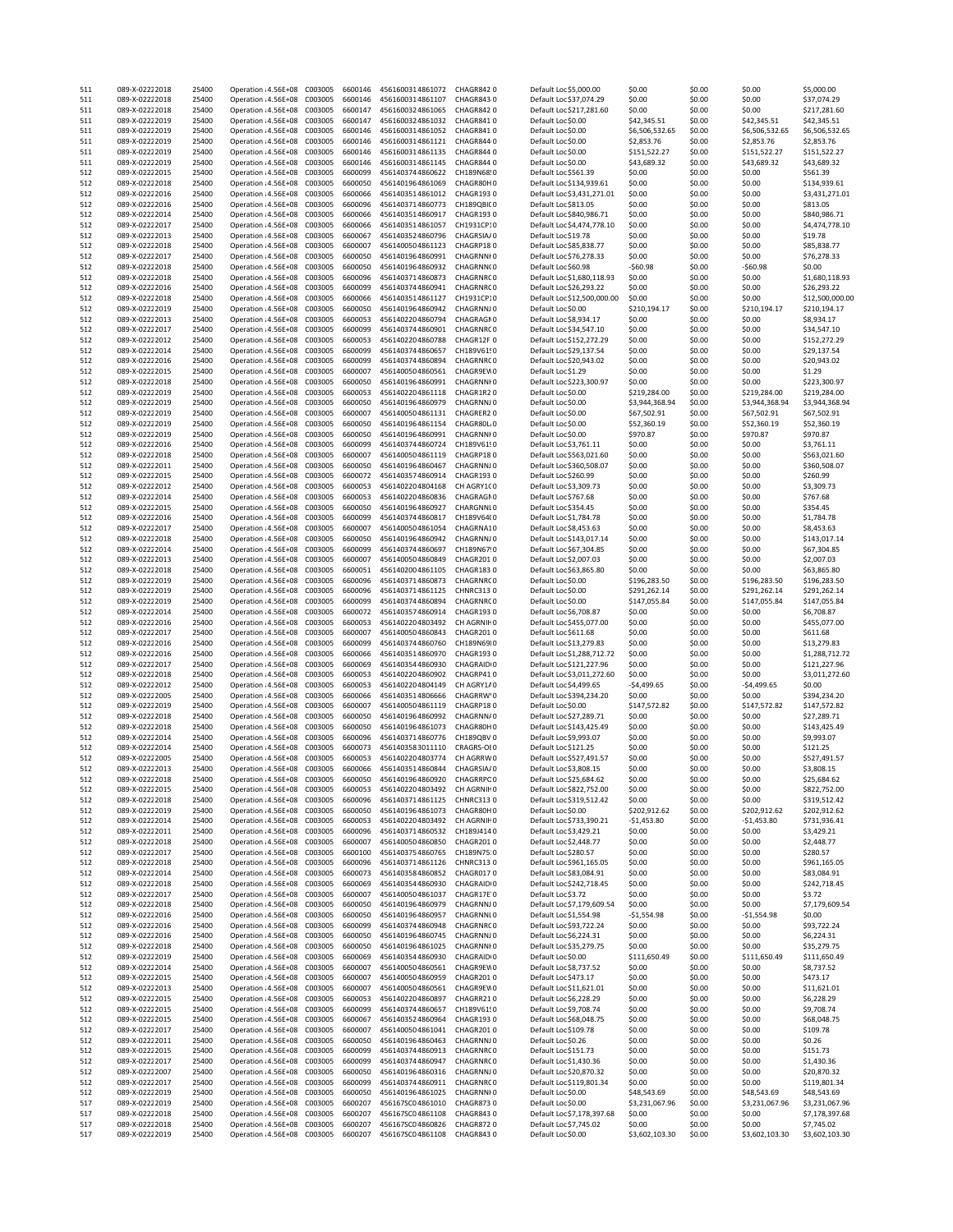| 517  | 089-X-02222018  | 25400 | Operation : 4.56E+08 C003005         | 6600207 | 456167SC04861010 | CHAGR8730            | Default Loc \$51,826.30    | \$0.00         | \$0.00       | \$0.00         | \$51,826.30    |
|------|-----------------|-------|--------------------------------------|---------|------------------|----------------------|----------------------------|----------------|--------------|----------------|----------------|
| 517  | 089-X-02222018  | 25400 | Operation : 4.56E+08 C003005         | 6600207 | 456167SC04860834 | CHAGR8720            | Default Loc \$13,298.02    | \$0.00         | \$0.00       | \$0.00         | \$13,298.02    |
| 517  | 089-X-02222018  | 25400 | Operation : 4.56E+08 C003005         | 6600207 | 456167SC04860823 | CHAGR8720            | Default Loc \$19,856.98    | \$0.00         | \$0.00       | \$0.00         | \$19,856.98    |
| 517  | 089-X-02222019  | 25400 | Operation : 4.56E+08 C003005         | 6600207 | 456167SC04860823 | <b>CHAGR8720</b>     | Default Loc \$0.00         | \$58,252.43    | \$0.00       | \$58,252.43    | \$58,252.43    |
| 674  | 089-18/19-2018  | 25400 | Operation : TT0000000 C003093        | 4500001 | TT10200000       | Default WF0          | Default Loc \$0.00         | \$55,000.00    | \$0.00       | \$55,000.00    | \$55,000.00    |
|      |                 |       |                                      | 2822390 |                  |                      |                            |                |              |                |                |
| 679  | 089-15/16-2015  | 25400 | Operation : WA220000 C001104         |         | WA2230100        | Default WF 302064    | Climate REI\$40,000.00     | \$0.00         | \$0.00       | \$0.00         | \$40,000.00    |
| 681  | 089-14/15-2014  | 25400 | Operation : WA220000 C001104         | 2822390 | WA2230100        | Default WF0          | Default Loc \$39,548.18    | \$0.00         | \$0.00       | \$0.00         | \$39,548.18    |
| 692  | 089-14/15-2014  | 25400 | Operation : WN000000 C001118         | 1721222 | WN0219064860825  | <b>CHAGR8720</b>     | Default Loc \$17,728.79    | \$0.00         | \$0.00       | \$0.00         | \$17,728.79    |
| 900  | 089-X-0240 2015 | 25400 | Operation : DP800000C C002982        | 2222989 | DP80000000       | Default WF0          | Default Loc \$3,252.52     | \$0.00         | \$0.00       | \$0.00         | \$3,252.52     |
| 900  | 089-X-024(2018  | 25400 | Operation : DP090900C C002955        | 2223112 | DP090901(0       | Default WF0          | Default Loc \$24,444.15    | \$0.00         | \$0.00       | \$0.00         | \$24,444.15    |
| 900  | 089-X-0240 2014 | 25400 | Operation : DP120400C C000912        | 2220743 | DP120401(0       | Default WF0          | Default Loc \$836.82       | \$0.00         | \$0.00       | \$0.00         | \$836.82       |
| 900  | 089-X-024(2015  | 25400 | Operation : DP400000C C000925        | 2221775 | DP40150110       | Default WF0          | Default Loc \$0.01         | $-50.01$       | \$0.00       | $-$0.01$       | \$0.00         |
|      |                 |       |                                      |         |                  |                      |                            |                |              |                |                |
| 900  | 089-X-024(2019  | 25400 | Operation : DP090900C C002955        | 2223112 | DP090901(0       | Default WF0          | Default Loc \$0.00         | \$275,000.00   | \$0.00       | \$275,000.00   | \$275,000.00   |
| 900  | 089-X-024(2014  | 25400 | Operation : DP400000C C000925        | 2222480 | DP40110930       | Default WF0          | Default Loc \$2,057.91     | \$0.00         | \$0.00       | \$0.00         | \$2,057.91     |
| 910  | 089-X-024(2014  | 25400 | Operation : 4.56E+08 C003005         | 6600014 | 4561400754860884 | CHAGRW740            | Default Loc \$70,657.76    | \$0.00         | \$0.00       | \$0.00         | \$70,657.76    |
| 910  | 089-X-024(2015  | 25400 | Operation : 4.56E+08 C003005         | 6600084 | 45614036B4860847 | CHAGRHSH0            | Default Loc \$34,200.86    | \$0.00         | \$0.00       | \$0.00         | \$34,200.86    |
| 910  | 089-X-0240 2014 | 25400 | Operation : 4.56E+08 C003005         | 6600084 | 45614036B4860915 | CHAGRHSH0            |                            | \$0.00         | \$0.00       | \$0.00         | \$11,352.52    |
|      |                 |       |                                      |         |                  |                      | Default Loc \$11,352.52    |                |              |                |                |
| 910  | 089-X-0240 2014 | 25400 | Operation : 4.56E+08 C003005         | 6600084 | 45614036B4860789 | CHAGRHSH0            | Default Loc \$4,403.81     | \$0.00         | \$0.00       | \$0.00         | \$4,403.81     |
| 910  | 089-X-024(2017  | 25400 | Operation : 4.56E+08 C003005         | 6600072 | 4561403574860787 | CHAGRSIA/0           | Default Loc \$0.01         | \$0.00         | \$0.00       | \$0.00         | \$0.01         |
| 910  | 089-X-0240 2015 | 25400 | Operation : 4.56E+08<br>C003005      | 6600014 | 4561400754860884 | CHAGRW7 <sub>0</sub> | Default Loc \$97,087.38    | \$0.00         | \$0.00       | \$0.00         | \$97,087.38    |
| 910  | 089-X-024(2014  | 25400 | Operation : 4.56E+08 C003005         | 6600072 | 4561403574860787 | CHAGRSIA/0           | Default Loc \$849.00       | \$0.00         | \$0.00       | \$0.00         | \$849.00       |
|      |                 | 25400 | Operation : 4.56E+08 C003005         | 6600084 | 45614036B4841247 |                      | Default Loc \$4,212.25     |                |              |                |                |
| 910  | 089-X-0240 2014 |       |                                      |         |                  | CHAGRHSH0            |                            | \$0.00         | \$0.00       | \$0.00         | \$4,212.25     |
| 1050 | 089-X-02432018  | 25400 | Operation : HQ000000 C002425         | 3184701 | HQ100100I0       | Default WF0          | Default Loc \$9,523.04     | \$0.00         | \$0.00       | \$0.00         | \$9,523.04     |
| 1050 | 089-X-02432018  | 25400 | Operation : HU000000(C002426         | 3184709 | HU200610(0       | Default WF0          | Default Loc \$2,500.00     | \$0.00         | \$0.00       | \$0.00         | \$2,500.00     |
| 1050 | 089-X-02432019  | 25400 | Operation : HQ000000 C002425         | 3184701 | HQ100100(0       | Default WF0          | Default Loc \$0.00         | \$15,000.00    | \$20,000.00  | \$35,000.00    | \$35,000.00    |
| 1055 | 089-X-02432017  | 25400 | Operation : 4.56E+08 C003005         | 6600084 | 45614036B4861038 | AGRHSHQF0            | Default Loc \$535.90       | $-$ \$535.90   | \$0.00       | -\$535.90      | \$0.00         |
| 1055 | 089-X-02432015  | 25400 | Operation : 4.56E+08 C003005         | 6600084 | 45614036B4842545 | CHAGRHSH0            | Default Loc\$156.92        | \$0.00         | \$0.00       | \$0.00         | \$156.92       |
|      |                 |       |                                      |         |                  |                      |                            |                |              |                |                |
| 1055 | 089-X-02432019  | 25400 | C003005<br>Operation : 4.56E+08      | 6600040 | 4561401424861147 | CHAGREAC0            | Default Loc \$0.00         | \$15,000.00    | \$0.00       | \$15,000.00    | \$15,000.00    |
| 1055 | 089-X-02432018  | 25400 | Operation : 4.56E+08 C003005         | 6600040 | 4561401424861083 | CHAGREACO            | Default Loc \$317,094.71   | \$0.00         | \$0.00       | \$0.00         | \$317,094.71   |
| 1055 | 089-X-02432018  | 25400 | Operation : 4.56E+08 C003005         | 6600040 | 4561401424861082 | CHAGREAC0            | Default Loc\$403.92        | \$0.00         | \$0.00       | \$0.00         | \$403.92       |
| 1055 | 089-X-02432017  | 25400 | Operation : 4.56E+08 C003005         | 6600084 | 45614036B4861048 | CHAGRHSH0            | Default Loc \$286,219.17   | \$0.00         | \$0.00       | \$0.00         | \$286,219.17   |
| 1055 | 089-X-02432018  | 25400 | C003005<br>Operation : 4.56E+08      | 6600084 | 45614036B4861129 | CHAGR70R0            | Default Loc \$200,000.00   | \$0.00         | \$0.00       | \$0.00         | \$200,000.00   |
|      |                 |       |                                      |         |                  |                      |                            |                |              |                |                |
| 1055 | 089-X-02432011  | 25400 | Operation : 4.56E+08 C003005         | 6600084 | 45614036B4860604 | CHAGRHSH0            | Default Loc \$25,454.80    | $-$25,454.80$  | \$0.00       | $-$25,454.80$  | \$0.00         |
| 1055 | 089-X-02432018  | 25400 | Operation : 4.56E+08 C003005         | 6600084 | 45614036B4861051 | CHAGRHSH0            | Default Loc \$221,200.00   | \$0.00         | \$0.00       | \$0.00         | \$221,200.00   |
| 1055 | 089-X-02432017  | 25400 | Operation : 4.56E+08<br>C003005      | 6600084 | 45614036B4861024 | CHAGRHSH0            | Default Loc\$437.15        | \$0.00         | \$0.00       | \$0.00         | \$437.15       |
| 1055 | 089-X-02432018  | 25400 | C003005<br>Operation : 4.56E+08      | 6600040 | 4561401424861095 | CHAGREAC0            | Default Loc \$55,000.00    | \$0.00         | \$0.00       | \$0.00         | \$55,000.00    |
| 1055 | 089-X-02432019  | 25400 | Operation : 4.56E+08<br>C003005      | 6600040 | 4561401424861155 | CHAGREAC0            | Default Loc \$0.00         | \$133,862.00   | \$0.00       | \$133,862.00   | \$133,862.00   |
|      |                 |       |                                      |         |                  |                      |                            |                |              |                |                |
| 1055 | 089-X-02432016  | 25400 | C003005<br>Operation : 4.56E+08      | 6600084 | 45614036B4842534 | CHAGRHSH0            | Default Loc \$21,555.93    | \$0.00         | \$0.00       | \$0.00         | \$21,555.93    |
| 1055 | 089-X-02432018  | 25400 | Operation : 4.56E+08<br>C003005      | 6600038 | 4561401354861106 | CHAGRHR00            | Default Loc \$320,703.38   | \$0.00         | \$0.00       | \$0.00         | \$320,703.38   |
| 1055 | 089-X-02432015  | 25400 | C003005<br>Operation : 4.56E+08      | 6600084 | 45614036B4860933 | CHAGRHSH0            | Default Loc \$2,147.71     | \$0.00         | \$0.00       | \$0.00         | \$2,147.71     |
| 1055 | 089-X-02432019  | 25400 | Operation : 4.56E+08<br>C003005      | 6600038 | 4561401354861137 | CHAGRHR00            | Default Loc \$0.00         | \$253,119.42   | \$0.00       | \$253,119.42   | \$253,119.42   |
| 1055 | 089-X-02432018  | 25400 | Operation : 4.56E+08 C003005         | 6600040 | 4561401424861085 | CHAGRNR70            | Default Loc \$418,837.42   | \$0.00         | \$0.00       | \$0.00         |                |
|      |                 |       |                                      |         |                  |                      |                            |                |              |                | \$418,837.42   |
| 1055 | 089-X-02432012  | 25400 | Operation : 4.56E+08 C003005         | 6600084 | 45614036B4860789 | CHAGRHSH0            | Default Loc \$1,561.80     | \$0.00         | \$0.00       | \$0.00         | \$1,561.80     |
| 1055 | 089-X-02432019  | 25400 | Operation : 4.56E+08 C003005         | 6600040 | 4561401424861150 | CHAGREAC0            | Default Loc \$0.00         | \$150,000.00   | \$0.00       | \$150,000.00   | \$150,000.00   |
| 1055 | 089-X-02432017  | 25400 | Operation : 4.56E+08<br>C003005      | 6600040 | 4561401424861055 | CHAGRNCS 0           | Default Loc \$175,668.34   | \$0.00         | \$0.00       | \$0.00         | \$175,668.34   |
| 1055 | 089-X-02432018  | 25400 | Operation : 4.56E+08<br>C003005      | 6600040 | 4561401424861110 | CH16003D.0           | Default Loc \$172,913.16   | \$0.00         | \$0.00       | \$0.00         | \$172,913.16   |
| 1055 | 089-X-02432012  | 25400 | Operation : 4.56E+08 C003005         | 6600084 | 45614036B4860604 | CHAGRHSH0            | Default Loc \$20,000.00    | $-$20,000.00$  | \$0.00       | $-$20,000.00$  | \$0.00         |
|      |                 |       |                                      |         |                  |                      |                            |                |              |                |                |
| 1055 | 089-X-02432017  | 25400 | Operation : 4.56E+08 C003005         | 6600084 | 45614036B4861051 | CHAGRHSH0            | Default Loc \$41,676.76    | \$0.00         | \$0.00       | \$0.00         | \$41,676.76    |
| 1055 | 089-X-02432018  | 25400 | C003005<br>Operation : 4.56E+08      | 6600040 | 4561401424861055 | CHAGRNCS 0           | Default Loc \$450,000.00   | \$0.00         | \$0.00       | \$0.00         | \$450,000.00   |
| 1055 | 089-X-02432018  | 25400 | Operation : 4.56E+08 C003005         | 6600084 | 45614036B4861124 | CHAGR70F.0           | Default Loc \$20,000.00    | \$0.00         | \$0.00       | \$0.00         | \$20,000.00    |
| 1055 | 089-X-02432018  | 25400 | Operation : 4.56E+08 C003005         | 6600040 | 4561401424861117 | CHAGRNR00            | Default Loc \$600,000.00   | \$0.00         | \$0.00       | \$0.00         | \$600,000.00   |
| 1055 | 089-X-02432018  | 25400 | Operation : 4.56E+08 C003005         | 6600040 | 4561401424861097 | CHAGREAC0            | Default Loc \$61,792.34    | \$0.00         | \$0.00       | \$0.00         | \$61,792.34    |
|      |                 |       |                                      |         |                  |                      |                            |                |              |                |                |
| 1055 | 089-X-02432019  | 25400 | Operation : 4.56E+08<br>C003005      | 6600084 | 45614036B4861143 | CHAGR70R0            | Default Loc \$0.00         | \$110,000.00   | \$0.00       | \$110,000.00   | \$110,000.00   |
| 1055 | 089-X-02432018  | 25400 | Operation : 4.56E+08<br>C003005      | 6600040 | 4561401424861112 | CHAGREACO            | Default Loc \$147,799.55   | \$0.00         | \$0.00       | \$0.00         | \$147,799.55   |
| 1055 | 089-X-02432016  | 25400 | C003005<br>Operation : 4.56E+08      | 6600040 | 4561401424861013 | CHAGRNID 0           | Default Loc \$100,000.00   | \$0.00         | \$0.00       | \$0.00         | \$100,000.00   |
| 1055 | 089-X-02432016  | 25400 | Operation : 4.56E+08<br>C003005      | 6600084 | 45614036B4860994 | CHAGRHSH0            | Default Loc \$2,561.17     | \$0.00         | \$0.00       | \$0.00         | \$2,561.17     |
| 1055 | 089-X-02432016  | 25400 | C003005<br>Operation : 4.56E+08      | 6600084 | 45614036B4860997 | CHAGRHSH0            | Default Loc \$17,697.10    | \$0.00         | \$0.00       | \$0.00         | \$17,697.10    |
|      |                 |       | C003005                              |         |                  |                      |                            |                |              |                |                |
| 1055 | 089-X-02432015  | 25400 | Operation : 4.56E+08                 | 6600084 | 45614036B4860960 | CHAGRHSH0            | Default Loc \$120,280.40   | \$0.00         | \$0.00       | \$0.00         | \$120,280.40   |
| 1055 | 089-X-02432011  | 25400 | Operation : 4.56E+08 C003005         | 6600020 | 4561400864860694 | CHAGRN000            | Default Loc \$2,572.20     | $-$2,572.20$   | \$0.00       | $-$2,572.20$   | \$0.00         |
| 1055 | 089-X-02432016  | 25400 | Operation : 4.56E+08<br>C003005      | 6600033 | 4561401244861006 | CHAGR1000            | Default Loc \$2,259.69     | \$0.00         | \$0.00       | \$0.00         | \$2,259.69     |
| 1055 | 089-X-02432019  | 25400 | C003005<br>Operation : 4.56E+08      | 6600040 | 4561401424861149 | CHAGREAC0            | Default Loc \$0.00         | \$150,000.00   | \$0.00       | \$150,000.00   | \$150,000.00   |
| 1055 | 089-X-02432015  | 25400 | Operation : 4.56E+08<br>C003005      | 6600084 | 45614036B4860923 | CHARGHSH0            | Default Loc \$696.09       | \$0.00         | \$0.00       | \$0.00         | \$696.09       |
|      |                 |       |                                      |         |                  |                      |                            |                |              |                |                |
| 1055 | 089-X-02432018  | 25400 | Operation : 4.56E+08 C003005         | 6600040 | 4561401424861094 | CHAGREAC0            | Default Loc \$150,000.00   | \$0.00         | \$0.00       | \$0.00         | \$150,000.00   |
| 1055 | 089-X-02432017  | 25400 | Operation : 4.56E+08<br>C003005      | 6600084 | 45614036B4861005 | CHAGRHSH0            | Default Loc \$1,681,056.67 | \$0.00         | \$0.00       | \$0.00         | \$1,681,056.67 |
| 1055 | 089-X-02432016  | 25400 | Operation : 4.56E+08 C003005         | 6600084 | 45614036B4861008 | CHAGRHSH0            | Default Loc \$25,000.00    | \$0.00         | \$0.00       | \$0.00         | \$25,000.00    |
| 1055 | 089-X-02432016  | 25400 | Operation : 4.56E+08 C003005         | 6600084 | 45614036B4860960 | CHAGRHSH0            | Default Loc \$90,000.00    | \$0.00         | \$0.00       | \$0.00         | \$90,000.00    |
| 1055 | 089-X-02432017  | 25400 | Operation : 4.56E+08 C003005         | 6600084 | 45614036B4861049 | CHAGRHSH0            | Default Loc \$1,108.00     | \$0.00         | \$0.00       | \$0.00         | \$1,108.00     |
|      |                 |       |                                      | 6600109 |                  |                      | Default Loc \$38,994.52    |                |              |                |                |
| 1055 | 089-X-02432018  | 25400 | Operation : 4.56E+08<br>C003005      |         | 4561400634861078 | CHAGRF4FI0           |                            | \$0.00         | \$0.00       | \$0.00         | \$38,994.52    |
| 1055 | 089-X-02432018  | 25400 | C003005<br>Operation : 4.56E+08      | 6600040 | 4561401424861113 | CHAGREAC0            | Default Loc \$96,227.18    | \$0.00         | \$0.00       | \$0.00         | \$96,227.18    |
| 1055 | 089-X-02432018  | 25400 | C003005<br>Operation : 4.56E+08      | 6600084 | 45614036B4861024 | CHAGRHSH0            | Default Loc \$15,000.00    | \$0.00         | \$0.00       | \$0.00         | \$15,000.00    |
| 1055 | 089-X-02432019  | 25400 | C003005<br>Operation : 4.56E+08      | 6600084 | 45614036B4861140 | CHAGR70R0            | Default Loc \$0.00         | \$110,000.00   | \$0.00       | \$110,000.00   | \$110,000.00   |
| 1055 | 089-X-02432019  | 25400 | Operation : 4.56E+08 C003005         | 6600040 | 4561401424861152 | CHAGRHQ(0            | Default Loc \$0.00         | \$195,631.07   | \$0.00       | \$195,631.07   | \$195,631.07   |
| 1060 | 089-X-02432018  | 25400 | Operation : GD600000(C002970         | 3203764 | GD602040(0       | Default WF0          | Default Loc \$60,260.00    | \$0.00         | \$0.00       | \$0.00         | \$60,260.00    |
|      |                 |       |                                      |         |                  |                      |                            |                |              |                |                |
| 1060 | 089-X-02432017  | 25400 | Operation : GD600000(C002970         | 3203764 | GD602040(0       | Default WF0          | Default Loc \$5,100.26     | \$0.00         | \$0.00       | \$0.00         | \$5,100.26     |
| 1060 | 089-X-02432018  | 25400 | Operation : GD600000(C002970         | 3203761 | GD602010(0       | Default WF0          | Default Loc \$188,358.94   | \$0.00         | \$0.00       | \$0.00         | \$188,358.94   |
| 1060 | 089-X-02432019  | 25400 | Operation : GD600000(C002970         | 3203763 | GD602030(0       | Default WF0          | Default Loc \$0.00         | \$2,631,509.00 | \$0.00       | \$2,631,509.00 | \$2,631,509.00 |
| 1060 | 089-X-02432018  | 25400 | Operation : GD600000(C002970         | 3203769 | GD602090(0       | Default WF0          | Default Loc \$293,339.45   | \$0.00         | \$0.00       | \$0.00         | \$293,339.45   |
| 1060 | 089-X-02432018  | 25400 | Operation : GD600000(C002970         | 3203763 | GD602030(0       | Default WF0          | Default Loc \$273,869.22   | \$0.00         | \$0.00       | \$0.00         | \$273,869.22   |
|      |                 |       |                                      |         |                  |                      |                            |                |              |                |                |
| 1060 | 089-X-02432018  | 25400 | Operation : GD600000(C002970         | 3203780 | GD605020(0       | Default WF0          | Default Loc \$123,011.73   | \$0.00         | \$0.00       | \$0.00         | \$123,011.73   |
| 1060 | 089-X-02432019  | 25400 | Operation : GD600000(C002970         | 3203762 | GD602020(0       | Default WF0          | Default Loc \$0.00         | \$163,000.00   | \$0.00       | \$163,000.00   | \$163,000.00   |
| 1060 | 089-X-02432017  | 25400 | Operation : GD600000(C002970         | 3203779 | GD605010(0       | Default WF0          | Default Loc \$864.41       | \$0.00         | \$0.00       | \$0.00         | \$864.41       |
| 1060 | 089-X-02432019  | 25400 | Operation : GD600000(C002970         | 3203761 | GD602010(0       | Default WF0          | Default Loc \$0.00         | \$326,878.00   | \$0.00       | \$326,878.00   | \$326,878.00   |
| 1060 | 089-X-02432019  | 25400 | Operation : GD600000(C002970         | 3203769 | GD602090(0       | Default WF0          | Default Loc \$0.00         | \$760,920.00   | \$0.00       | \$760,920.00   | \$760,920.00   |
|      |                 |       |                                      |         |                  |                      |                            |                |              |                |                |
| 1079 | 089-16/17-2016  | 25400 | Operation : CS0000000 C000892        | 1713352 | CS70000000       | Default WF0          | Default Loc \$5,561.57     | $-$5,561.57$   | \$0.00       | $-$5,561.57$   | \$0.00         |
| 1551 | 089-X-0309 2018 | 25400 | Operation : CT0000000 C003007        | 2223023 | CT84040100       | Default WF0          | Default Loc \$2,513.78     | \$0.00         | \$0.00       | \$0.00         | \$2,513.78     |
| 1551 | 089-X-0309 2018 | 25400 | Operation : DN400000(C003042         | 2223096 | DN400103(0       | Default WF0          | Default Loc \$222,697.36   | \$0.00         | \$0.00       | \$0.00         | \$222,697.36   |
| 1551 | 089-X-0309 2018 | 25400 | Operation : DN201200(C003120         | 2223182 | DN201201(0       | Default WF0          | Default Loc \$7,477.00     | \$0.00         | \$0.00       | \$0.00         | \$7,477.00     |
| 1551 | 089-X-0309 2016 | 25400 |                                      | 2223105 | DN400403(0       | Default WF0          | Default Loc \$81,275.44    | \$0.00         |              |                |                |
|      |                 |       | Operation : DN400000(C003042         |         |                  |                      |                            |                | \$0.00       | \$0.00         | \$81,275.44    |
| 1551 | 089-X-0309 2018 | 25400 | Operation : DN100300(C003036         | 2223063 | DN100301:0       | Default WF0          | Default Loc \$931,325.42   | \$0.00         | \$0.00       | \$0.00         | \$931,325.42   |
| 1551 | 089-X-0309 2018 | 25400 | Operation : DN100600(C003089         | 2223153 | DN100601(0       | Default WF0          | Default Loc \$34,738.39    | \$0.00         | \$0.00       | \$0.00         | \$34,738.39    |
| 1551 | 089-X-0309 2013 | 25400 | Operation : NN400000 C001056         | 2222721 | NN401001(0       | Default WF0          | Default Loc\$29.02         | $-$29.02$      | \$0.00       | $-$29.02$      | \$0.00         |
| 1551 | 089-X-0309 2014 | 25400 | Operation : NN500000 C001058         | 2221231 | NN500101(0       | Default WF0          | Default Loc\$2.69          | \$0.00         | \$0.00       | \$0.00         | \$2.69         |
|      |                 |       |                                      |         |                  |                      |                            |                |              |                |                |
| 1551 | 089-X-0309 2015 | 25400 | Operation : NN500000 C001058         | 2221243 | NN500501:0       | Default WF0          | Default Loc \$48,416.10    | \$0.00         | \$0.00       | \$0.00         | \$48,416.10    |
| 1551 | 089-X-0309 2019 | 25400 | Operation : DN201200(C003120         | 2223182 | DN201201(0       | Default WF0          | Default Loc \$0.00         | \$429,133.00   | \$0.00       | \$429,133.00   | \$429,133.00   |
| 1551 | 089-X-0309 2019 | 25400 | Operation : DN400000(C003042         | 2223096 | DN400103(0       | Default WF0          | Default Loc \$0.00         | \$628,000.00   | \$150,000.00 | \$778,000.00   | \$778,000.00   |
| 1551 | 089-X-0309 2019 | 25400 | Operation : DN201000(C003118         | 2223180 | DN201000(0       | Default WF0          | Default Loc \$0.00         | \$1,090,000.00 | \$0.00       | \$1,090,000.00 | \$1,090,000.00 |
|      |                 |       |                                      | 2222717 |                  |                      |                            |                |              |                |                |
| 1551 | 089-X-0309 2013 | 25400 | Operation : NN400000 C001056         |         | NN400901(0       | Default WF0          | Default Loc \$0.00         | \$29.02        | \$0.00       | \$29.02        | \$29.02        |
| 1551 | 089-X-0309 2014 | 25400 | Operation : NN400000 C001056         | 2222722 | NN401002:0       | Default WF0          | Default Loc \$11.07        | $-$11.07$      | \$0.00       | $-$11.07$      | \$0.00         |
| 1551 | 089-X-0309 2015 | 25400 | Operation : NN400000 C001056         | 2222730 | NN401201(0       | Default WF0          | Default Loc \$160.47       | $-$160.47$     | \$0.00       | $-$160.47$     | \$0.00         |
| 1551 | 089-X-0309 2018 | 25400 | Operation : DN400000(C003042         | 2223095 | DN400102(0       | Default WF0          | Default Loc \$293,029.56   | \$0.00         | \$0.00       | \$0.00         | \$293,029.56   |
| 1551 | 089-X-0309 2018 | 25400 | Operation : DN201000(C003118 2223180 |         | DN201000(0       | Default WF0          | Default Loc \$114,433.87   | \$0.00         | \$0.00       | \$0.00         | \$114,433.87   |
|      |                 |       |                                      |         |                  |                      |                            |                |              |                |                |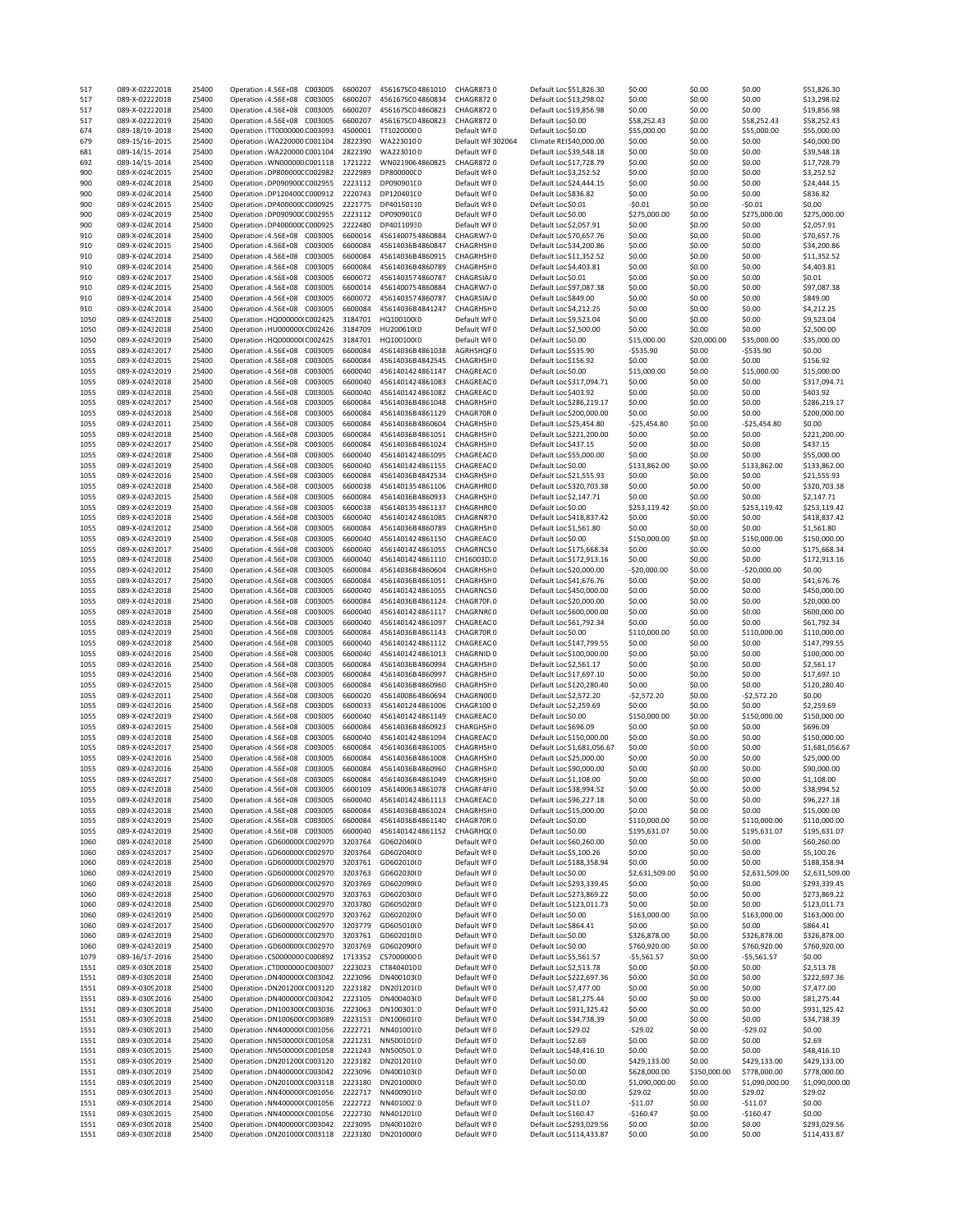| 1551<br>25400<br>Operation : DN400000(C003042<br>2223106<br>DN400404(0<br>Default WF0<br>Default Loc \$26.66<br>\$0.00<br>089-X-0309 2017<br>1551<br>089-X-0309 2015<br>25400<br>Operation : NN400000 C001056<br>2222717<br>NN400901(0<br>Default WF0<br>Default Loc \$235.76<br>\$295.68<br>25400<br>2223095<br>1551<br>089-X-0309 2019<br>Operation : DN400000(C003042<br>DN400102(0<br>Default WF0<br>Default Loc\$0.00<br>\$1,096,000.00<br>2223023<br>1551<br>25400<br>089-X-0309 2019<br>Operation : CT0000000 C003007<br>CT84040100<br>Default WF0<br>Default Loc \$0.00<br>\$105,000.00<br>2223014<br>1551<br>089-X-0309 2019<br>25400<br>Operation : CT0000000 C003007<br>CT81010000<br>Default WF0<br>Default Loc\$0.00<br>\$0.00<br>2221132<br>089-X-0309 2015<br>25400<br>Operation : NN2000001 C001052<br>NN200100I0<br>1551<br>Default WF0<br>Default Loc \$338.56<br>\$0.00<br>2223102<br>1551<br>089-X-0309 2018<br>25400<br>Operation : DN400000(C003042<br>DN400302(0<br>Default WF0<br>Default Loc \$121,801.18<br>\$0.00<br>2223103<br>1551<br>25400<br>Operation : DN400000(C003042<br>089-X-0309 2018<br>DN400401(0<br>Default WF0<br>Default Loc \$35,435.78<br>\$0.00<br>2222881<br>1551<br>089-X-0309 2015<br>25400<br>Operation : NN500000 C001058<br>NN507004(0<br>Default WF0<br>Default Loc \$15,000.00<br>$-$9,011.41$<br>25400<br>Operation : NN400000 C001056<br>2222718<br>1551<br>089-X-0309 2015<br>NN400902I0<br>Default WF0<br>Default Loc \$29.70<br>-\$29.70<br>2221235<br>1551<br>089-X-0309 2015<br>25400<br>Operation : NN500000 C001058<br>NN50020210<br>Default WF0<br>Default Loc \$1,139,072.07<br>$-$30,000.00$<br>2223049<br>1551<br>25400<br>Operation : DN100100(C003034<br>089-X-0309 2017<br>DN100101:0<br>Default WF0<br>Default Loc \$140,000.00<br>\$0.00<br>2222719<br>1551<br>089-X-0309 2015<br>25400<br>Operation : NN400000 C001056<br>NN400903(0<br>Default WF0<br>Default Loc \$98.26<br>$-$98.26$<br>2223080<br>089-X-0309 2017<br>25400<br>Operation : DN300100(C003039<br>DN300102(0<br>1551<br>Default WF0<br>Default Loc \$7,011.34<br>-\$7,011.34<br>2223152<br>1551<br>089-X-0309 2018<br>25400<br>Operation ; DN100500(C003088<br>DN100501(0<br>Default WF0<br>Default Loc \$111,905.15<br>\$0.00<br>2223102<br>1551<br>25400<br>Operation : DN400000(C003042<br>DN400302(0<br>Default Loc\$0.00<br>089-X-0309 2019<br>Default WF0<br>\$631,000.00<br>1551<br>089-X-0309 2019<br>25400<br>Operation : DN400000(C003042<br>2223094<br>DN400101(0<br>Default WF0<br>Default Loc\$0.00<br>\$824,872.00<br>2222883<br>1551<br>25400<br>Operation : NN910000I C002938<br>NN91000010<br>Default WF0<br>Default Loc \$625.62<br>\$0.00<br>089-X-0309 2015<br>1551<br>089-X-0309 2015<br>25400<br>Operation : NN500000 C001058<br>2221234<br>NN500201(0<br>Default WF0<br>Default Loc \$58,896.49<br>\$30,000.00<br>2223014<br>1551<br>089-X-0309 2018<br>25400<br>Operation : CT0000000 C003007<br>CT81010000<br>Default WF0<br>Default Loc \$40,583.15<br>\$0.00<br>2223025<br>1551<br>089-X-0309 2018<br>25400<br>Operation : CT0000000 C003007<br>CT84050100<br>Default WF0<br>Default Loc \$677.25<br>\$0.00<br>2222717<br>1551<br>089-X-0309 2014<br>25400<br>Operation : NN400000 C001056<br>NN400901(0<br>Default WF0<br>Default Loc\$0.00<br>\$11.07<br>1551<br>089-X-0309 2019<br>25400<br>Operation : CT0000000 C003007<br>2223020<br>CT84010000<br>Default WF0<br>Default Loc\$0.00<br>\$2,414,018.00<br>2223049<br>1551<br>089-X-0309 2016<br>25400<br>Operation : DN100100(C003034<br>DN100101:0<br>Default WF0<br>Default Loc \$2,911.08<br>\$0.00<br>1551<br>089-X-0309 2015<br>25400<br>Operation : NN400000 C001056<br>2222732<br>NN401203(0<br>Default WF0<br>Default Loc \$7.25<br>$-57.25$<br>25400<br>2223144<br>1551<br>089-X-0309 2018<br>Operation : CT0000000 C003007<br>CT80000000<br>Default WF0<br>Default Loc \$67,478.61<br>\$0.00<br>1551<br>089-X-0309 2019<br>25400<br>Operation : DN400000(C003042<br>2223101<br>DN400301(0<br>Default WF0<br>Default Loc\$0.00<br>\$185,000.00<br>2223144<br>1551<br>089-X-0309 2019<br>25400<br>Operation : CT0000000 C003007<br>CT80000000<br>Default WF0<br>Default Loc\$0.00<br>\$150,000.00<br>1551<br>25400<br>2223076<br>089-X-0309 2017<br>Operation : DN200000(C003038<br>DN200100(0<br>Default WF0<br>Default Loc \$67,947.41<br>\$0.00<br>2222881<br>1551<br>089-X-0309 2014<br>25400<br>Operation : NN500000 C001058<br>NN507004(0<br>Default WF0<br>Default Loc \$21,819.56<br>$-$21,819.56$<br>25400<br>Operation : NN500000 C001058<br>2222811<br>NN500304(0<br>1551<br>089-X-0309 2013<br>Default WF0<br>Default Loc \$2,868.79<br>\$0.00<br>2222890<br>1551<br>089-X-0309 2015<br>25400<br>Operation : NN930000I C002936<br>NN930100(0<br>Default WF0<br>Default Loc\$4.21<br>$-54.21$<br>2223020<br>1551<br>25400<br>Operation : CT0000000 C003007<br>\$0.00<br>089-X-0309 2018<br>CT84010000<br>Default WF0<br>Default Loc \$1,415,004.85<br>2222733<br>1551<br>089-X-0309 2015<br>25400<br>Operation : NN400000 C001056<br>NN401204(0<br>Default WF0<br>Default Loc \$28,413.25<br>\$0.00<br>25400<br>Operation : DN400000(C003042<br>2223103<br>1551<br>089-X-0309 2019<br>DN400401(0<br>Default WF0<br>Default Loc \$0.00<br>\$304,170.00<br>2223106<br>1551<br>089-X-0309 2019<br>25400<br>Operation : DN400000(C003042<br>DN400404(0<br>Default WF0<br>Default Loc\$0.00<br>\$100,000.00<br>2223094<br>1551<br>25400<br>Operation : DN400000(C003042<br>089-X-0309 2018<br>DN400101(0<br>Default WF0<br>Default Loc \$241,179.71<br>\$0.00<br>2221240<br>1551<br>089-X-0309 2015<br>25400<br>Operation : NN500000 C001058<br>NN500401(0<br>Default WF0<br>Default Loc \$10,121.59<br>\$0.00<br>2222810<br>089-X-0309 2015<br>25400<br>Operation : NN5000001 C001058<br>NN500204(0<br>1551<br>Default WF0<br>Default Loc \$3,347.69<br>\$0.00<br>2223079<br>1551<br>089-X-0309 2017<br>25400<br>Operation : DN300100(C003039<br>DN300101(0<br>Default WF0<br>Default Loc \$10,000.00<br>\$7,011.34<br>2223053<br>1551<br>25400<br>Operation : DN100100(C003034<br>DN100102:0<br>Default Loc \$544,016.73<br>089-X-0309 2016<br>Default WF0<br>\$0.00<br>1551<br>089-X-0309 2019<br>25400<br>Operation : DN100300(C003036<br>2223063<br>DN100301:0<br>Default WF0<br>Default Loc\$0.00<br>\$887,411.24<br>2223153<br>1551<br>25400<br>Operation : DN100600(C003089<br>DN100601(0<br>Default Loc\$0.00<br>089-X-0309 2019<br>Default WF0<br>\$75,000.00<br>1557<br>089-X-0309 2012<br>25400<br>Operation : NN500000 C001058<br>2222290<br>NN50100010<br>Default WF0<br>Default Loc \$42,854.56<br>\$0.00<br>2221514<br>1650<br>089-X-03132010<br>25400<br>Operation : PS0000000 C001075<br>PS02021320<br>Default WF0<br>Default Loc \$31,245.57<br>\$0.00<br>2222565<br>1689<br>089-14/15-2014<br>25400<br>Operation : PS0000000 C001075<br>PS02022000<br>Default WF0<br>Default Loc \$2,021.13<br>\$0.00<br>1110981<br>1751<br>089-X-03152015<br>25400<br>Operation : EZ5000000 C002226<br>EZ50123000<br>Default WF0<br>Default Loc \$47.62<br>\$0.00<br>1751<br>089-X-03152013<br>25400<br>Operation : EZ5000000 C002226<br>1110981<br>EZ50123000<br>Default WF0<br>Default Loc \$368,597.47<br>\$0.00<br>Operation : EZ5000000 C002226 1110983<br>1751<br>089-X-03152019<br>25400<br>EZ50124100<br>Default WF0<br>Default Loc\$0.00<br>\$79,000.00<br>2300<br>089-X-418(2018<br>25400<br>Operation : ST0000000 C001087<br>2924280<br>ST60010320<br>Default WF0<br>Default Loc \$1,029,775.87<br>\$800,000.00<br>2720714<br>2300<br>25400<br>Operation : ST0000000 C001087<br>ST50010200<br>Default WF0<br>Default Loc \$70,772.18<br>\$0.00<br>089-X-418(2014<br>2300<br>089-X-418(2017<br>25400<br>Operation : ST0000000 C001087<br>2924424<br>ST50010400<br>Default WF0<br>Default Loc \$244,681.97<br>\$0.00<br>2720714<br>2300<br>089-X-418(2018<br>25400<br>Operation : ST0000000 C001087<br>ST50010200<br>Default WF0<br>Default Loc \$289,000.00<br>\$0.00<br>2300<br>25400<br>2924306<br>089-X-418(2018<br>Operation : ST0000000 C001087<br>ST60010310<br>Default WF0<br>Default Loc \$2,070,079.86<br>\$1,080,000.00<br>2924424<br>2300<br>089-X-418(2018<br>25400<br>Operation : ST0000000 C001087<br>ST50010400<br>Default WF0<br>Default Loc \$921,000.00<br>\$0.00<br>2924282<br>25400<br>ST60010360<br>2300<br>089-X-418(2016<br>Operation : ST0000000 C001087<br>Default WF0<br>Default Loc \$18,396.78<br>\$0.00<br>2924280<br>2300<br>089-X-418(2019<br>25400<br>Operation : ST0000000 C001087<br>ST60010320<br>Default WF0<br>Default Loc \$0.00<br>\$1,842,000.00<br>2924281<br>2300<br>32003<br>ST60010340<br>089-X-418(2015<br>Accelerator ST0000000 C001087<br>Default WF 485395<br>CHAIP<br>\$70,203.23<br>\$0.00<br>2924281<br>2300<br>089-X-418(2018<br>32003<br>Accelerator ST0000000 C001087<br>ST60010340<br>Default WF 485395<br>CHAIP<br>\$1,970,000.00<br>\$0.00<br>25400<br>2720718<br>ST60010200<br>Default WF0<br>2300<br>089-X-418(2018<br>Operation : ST0000000 C001087<br>Default Loc \$460,780.05<br>\$300,000.00<br>2720718<br>2300<br>089-X-418(2019<br>25400<br>Operation : ST0000000 C001087<br>ST60010200<br>Default WF0<br>Default Loc\$0.00<br>\$532,000.00<br>2924306<br>2300<br>25400<br>Operation : ST0000000 C001087<br>089-X-418(2019<br>ST60010310<br>Default WF0<br>Default Loc \$0.00<br>\$3,549,000.00<br>2924424<br>2300<br>089-X-418(2019<br>25400<br>Operation : ST0000000 C001087<br>ST50010400<br>Default WF0<br>Default Loc\$0.00<br>\$0.00<br>2924281 ST60010340<br>25400<br>\$0.00<br>2300<br>089-X-418(2018<br>Operation : ST0000000 C001087<br>Default WF0<br>Default Loc \$794,983.94<br>2300<br>089-X-418(2018<br>25400<br>Operation : ST0000000 C001087<br>2720716<br>ST50020000<br>Default WF0<br>Default Loc \$33.063.17<br>\$0.00<br>25400<br>2300<br>Operation : ST0000000 C001087 2720715<br>ST50010300<br>\$250,000.00<br>089-X-418(2018<br>Default WF0<br>Default Loc \$547,559.87<br>2300<br>089-X-418(2019<br>25400<br>Operation : ST0000000 C001087<br>2720715<br>Default WF0<br>\$614,000.00<br>ST50010300<br>Default Loc \$0.00<br>25400<br>3123811 TE12050000<br>\$0.00<br>5300<br>089-X-03182017<br>Operation : TE1200000 C002799<br>Default WF0<br>Default Loc \$24,915.99<br>5300<br>089-X-03182016<br>25400<br>Operation : TF0000000 C002802<br>3123796<br>TF00000000<br>Default WF0<br>Default Loc \$121.66<br>\$0.00<br>3123812<br>5300<br>089-X-03182016<br>25400<br>Operation : TE1200000 C002799<br>TE12060000<br>Default WF0<br>Default Loc \$22.70<br>\$0.00<br>3123815<br>5300<br>089-X-03182016<br>25400<br>Operation : TE1300000 C002800<br>TE13050000<br>Default WF0<br>Default Loc\$117.37<br>\$0.00<br>3123804<br>5300<br>089-X-03182016<br>25400<br>Operation : TE1300000 C002800<br>TE13020000<br>Default WF0<br>Default Loc \$200.26<br>\$0.00<br>3123809<br>5300<br>089-X-03182017<br>25400<br>Operation : TE1200000 C002799<br>TE12030000<br>Default WF0<br>Default Loc \$621.94<br>\$0.00<br>3123795<br>TE14000000<br>5300<br>089-X-03182017<br>25400<br>Operation : TE1400000 C002801<br>Default WF0<br>Default Loc \$260.97<br>\$0.00<br>3123802<br>5300<br>089-X-03182016<br>25400<br>Operation : TE1100000 C002798<br>TE11040000<br>Default WF0<br>Default Loc \$136,065.59<br>\$0.00<br>3123816<br>TE11040100<br>5300<br>25400<br>Operation : TE1100000 C002798<br>Default WF0<br>\$0.00<br>089-X-03182017<br>Default Loc \$14,277.03<br>3123785<br>5300<br>089-X-03182017<br>25400<br>Operation : TE1100000 C002798<br>TE11030000<br>Default WF0<br>Default Loc \$216,741.77<br>\$0.00<br>25400<br>Operation : TE1100000 C002798<br>3123785<br>TE11030000<br>5300<br>089-X-03182019<br>Default WF0<br>Default Loc\$0.00<br>\$700,000.00<br>3123785<br>5300<br>25400<br>Operation : TE1100000 C002798<br>TE11030000<br>089-X-03182018<br>Default WF0<br>Default Loc \$700,000.00<br>\$0.00<br>3123803<br>5300<br>089-X-03182017<br>25400<br>Operation : TE1300000 C002800<br>TE13010000<br>Default WF0<br>Default Loc \$15,077.50<br>\$0.00<br>3123789<br>5300<br>089-X-03182016<br>25400<br>Operation : TE1100000 C002798<br>TE11010000<br>Default WF0<br>\$0.00<br>Default Loc \$136.88<br>3123810<br>5300<br>089-X-03182016<br>25400<br>Operation : TE1200000 C002799<br>TE12040000<br>Default WF0<br>Default Loc \$205.91<br>\$0.00<br>3123811<br>5300<br>089-X-03182018<br>25400<br>Operation : TE1200000 C002799<br>TE12050000<br>\$0.00<br>Default WF0<br>Default Loc \$85,000.00<br>3123792<br>TE12010000<br>5300<br>089-X-03182016<br>25400<br>Operation : TE1200000 C002799<br>Default WF0<br>Default Loc \$2,262.82<br>\$0.00<br>2720874<br>5350<br>25400<br>Operation : AF5800000 C000822<br>AF58320200<br>\$0.00<br>089-X-0319 2018<br>Default WF0<br>Default Loc \$44,460.21<br>2720978<br>5350<br>089-X-03192018<br>25400<br>Operation : RC000000C C003241<br>RC05040000<br>Default WF0<br>Default Loc \$1,959.17<br>\$0.00<br>2720928<br>5350<br>089-X-03192018<br>25400<br>Operation : NT000000C C003240<br>NT05030000<br>Default WF0<br>Default Loc \$274,950.00<br>\$0.00<br>2720874<br>5350<br>089-X-03192019<br>25400<br>Operation : AF5800000 C000822<br>AF58320200<br>Default WF0<br>Default Loc\$0.00<br>\$261,054.00<br>2720667<br>5350<br>089-X-03192018<br>25400<br>Operation : AF5800000 C000822<br>AF58100000<br>Default WF0<br>Default Loc \$66,204.83<br>\$0.00<br>2720875<br>5350<br>089-X-0319 2014<br>25400<br>Operation : AF5800000 C000822<br>AF58320300<br>Default WF0<br>Default Loc \$225,721.21<br>\$0.00<br>2720703<br>5350<br>089-X-03192018<br>25400<br>Operation : AF5800000 C000822<br>AF58350000<br>Default WF0<br>\$0.00<br>Default Loc \$9,411.85<br>2720875<br>5350<br>089-X-03192019<br>25400<br>Operation : AF5800000 C000822<br>AF58320300<br>Default WF0<br>Default Loc\$0.00<br>\$32,750.00<br>2720875<br>5350<br>089-X-03192018<br>25400<br>Operation : AF5800000 C000822<br>AF58320300<br>Default WF0<br>Default Loc \$536,000.00<br>\$0.00<br>2720625<br>5350<br>089-X-03192017<br>25400<br>Operation : AF5800000 C000822<br>AF58550000<br>Default WF0<br>Default Loc \$349.62<br>\$0.00<br>2720703<br>5350<br>089-X-03192019<br>25400<br>Operation : AF5800000 C000822<br>AF58350000<br>Default WF0<br>Default Loc \$0.00<br>\$50,000.00<br>2720978<br>5350<br>089-X-03192019<br>25400<br>Operation : RC000000C C003241<br>RC05040000<br>Default WF0<br>Default Loc\$0.00<br>\$102,000.00<br>2720955<br>5350<br>089-X-03192018<br>25400<br>Operation : AF5800000 C000822<br>AF58320400<br>Default WF0<br>Default Loc \$600,000.00<br>\$0.00<br>5350<br>089-X-03192013<br>25400<br>Operation : NT000000C C003240<br>2720775<br>NT01040000<br>Default WF0<br>Default Loc \$15,625.67<br>$-$15,625.67$<br>Operation : RC000000C C003241 2720918<br>5350<br>089-X-03192017<br>25400<br>RC04240000<br>Default WF0<br>\$0.00<br>Default Loc \$368.52<br>Operation : AF5800000 C000822 2720965<br>5350<br>089-X-03192017<br>25400<br>AF58610100<br>Default WF0<br>Default Loc \$880.51<br>\$0.00<br>\$0.00 | 1551 | 089-X-0309 2017 | 25400 | Operation : DN200000(C003038 | 2223154 | DN200600(0 | Default WF0 | Default Loc \$225.25 | \$0.00 | \$0.00         | \$0.00         | \$225.25       |
|-------------------------------------------------------------------------------------------------------------------------------------------------------------------------------------------------------------------------------------------------------------------------------------------------------------------------------------------------------------------------------------------------------------------------------------------------------------------------------------------------------------------------------------------------------------------------------------------------------------------------------------------------------------------------------------------------------------------------------------------------------------------------------------------------------------------------------------------------------------------------------------------------------------------------------------------------------------------------------------------------------------------------------------------------------------------------------------------------------------------------------------------------------------------------------------------------------------------------------------------------------------------------------------------------------------------------------------------------------------------------------------------------------------------------------------------------------------------------------------------------------------------------------------------------------------------------------------------------------------------------------------------------------------------------------------------------------------------------------------------------------------------------------------------------------------------------------------------------------------------------------------------------------------------------------------------------------------------------------------------------------------------------------------------------------------------------------------------------------------------------------------------------------------------------------------------------------------------------------------------------------------------------------------------------------------------------------------------------------------------------------------------------------------------------------------------------------------------------------------------------------------------------------------------------------------------------------------------------------------------------------------------------------------------------------------------------------------------------------------------------------------------------------------------------------------------------------------------------------------------------------------------------------------------------------------------------------------------------------------------------------------------------------------------------------------------------------------------------------------------------------------------------------------------------------------------------------------------------------------------------------------------------------------------------------------------------------------------------------------------------------------------------------------------------------------------------------------------------------------------------------------------------------------------------------------------------------------------------------------------------------------------------------------------------------------------------------------------------------------------------------------------------------------------------------------------------------------------------------------------------------------------------------------------------------------------------------------------------------------------------------------------------------------------------------------------------------------------------------------------------------------------------------------------------------------------------------------------------------------------------------------------------------------------------------------------------------------------------------------------------------------------------------------------------------------------------------------------------------------------------------------------------------------------------------------------------------------------------------------------------------------------------------------------------------------------------------------------------------------------------------------------------------------------------------------------------------------------------------------------------------------------------------------------------------------------------------------------------------------------------------------------------------------------------------------------------------------------------------------------------------------------------------------------------------------------------------------------------------------------------------------------------------------------------------------------------------------------------------------------------------------------------------------------------------------------------------------------------------------------------------------------------------------------------------------------------------------------------------------------------------------------------------------------------------------------------------------------------------------------------------------------------------------------------------------------------------------------------------------------------------------------------------------------------------------------------------------------------------------------------------------------------------------------------------------------------------------------------------------------------------------------------------------------------------------------------------------------------------------------------------------------------------------------------------------------------------------------------------------------------------------------------------------------------------------------------------------------------------------------------------------------------------------------------------------------------------------------------------------------------------------------------------------------------------------------------------------------------------------------------------------------------------------------------------------------------------------------------------------------------------------------------------------------------------------------------------------------------------------------------------------------------------------------------------------------------------------------------------------------------------------------------------------------------------------------------------------------------------------------------------------------------------------------------------------------------------------------------------------------------------------------------------------------------------------------------------------------------------------------------------------------------------------------------------------------------------------------------------------------------------------------------------------------------------------------------------------------------------------------------------------------------------------------------------------------------------------------------------------------------------------------------------------------------------------------------------------------------------------------------------------------------------------------------------------------------------------------------------------------------------------------------------------------------------------------------------------------------------------------------------------------------------------------------------------------------------------------------------------------------------------------------------------------------------------------------------------------------------------------------------------------------------------------------------------------------------------------------------------------------------------------------------------------------------------------------------------------------------------------------------------------------------------------------------------------------------------------------------------------------------------------------------------------------------------------------------------------------------------------------------------------------------------------------------------------------------------------------------------------------------------------------------------------------------------------------------------------------------------------------------------------------------------------------------------------------------------------------------------------------------------------------------------------------------------------------------------------------------------------------------------------------------------------------------------------------------------------------------------------------------------------------------------------------------------------------------------------------------------------------------------------------------------------------------------------------------------------------------------------------------------------------------------------------------------------------------------------------------------------------------------------------------------------------------------------------------------------------------------------------------------------------------------------------------------------------------------------------------------------------------------------------------------------------------------------------------------------------------------------------------------------------------------------------------------------------------------------------------------------------------------------------------------------------------------------------------------------------------------------------------------------------------------------------------------------------------------------------------------------------------------------------------------------------------------------------------------------------------------------------------------------------------------------------------------------------------------------------------------------------------------------------------------------------------------------------------------------------------------------------------------------------------------------------------------------------------------------------------------------------------------------------------------------------------------------------------------------------------------------------------------------------------------------------------------------------------------------------------------------------------------------------------------------------------------------------------------------------------------------------------------------------------------------------------------------------------------------------------------------------------------------------------------------------------------------------------------------------------------------------------------------------------------------------------------------------------------------------------------------------------------------------------------------------------------------------------------------------------------------------------------------------------------------------------------------------------------------------------------------------------------------------------------------------------------------------------------------------------------------------------------------------------------------------------------------------------------------------------------------------------------------------------------------------------------------------------------------------------------------------------------------------------------------------------------------------------------------------------------------------------------------------------------------------------------------------------------------------------------------------------------------------------------------------------------------------------------------------------------------------------------------------------------------------------------------------------------------------------------------------------------------------------------------------------------------------------------------------------------------------------------------------------------------------------------------------------------------------------------------------------------------------------------------------------------------------------------------------------------------------------------------------------------------------------------------------------------------------------------------------------------------------------------------------------------------------------------------------------------------------------------------------------------------------------------------------------------------------------------------------------------------------------------------------------------------------------------------------------------------------------------------------------------------------------------------------------------------------------------------------------------------------------------------------------------------------------------------------------------------------------------------------------------------------------------------------------------------------------------------------------------------------------------------------------------------------------------------------------------------------------------------------------------------------------------------------------------------------------------------------------------------------------------------------------------------------------------------------------------------------------------------------------------------------------------------------------------------------------------------------------------------------------------------------------------------------------------------------------------------------------------------------------------------------------------------------------------------------------------------------------------|------|-----------------|-------|------------------------------|---------|------------|-------------|----------------------|--------|----------------|----------------|----------------|
|                                                                                                                                                                                                                                                                                                                                                                                                                                                                                                                                                                                                                                                                                                                                                                                                                                                                                                                                                                                                                                                                                                                                                                                                                                                                                                                                                                                                                                                                                                                                                                                                                                                                                                                                                                                                                                                                                                                                                                                                                                                                                                                                                                                                                                                                                                                                                                                                                                                                                                                                                                                                                                                                                                                                                                                                                                                                                                                                                                                                                                                                                                                                                                                                                                                                                                                                                                                                                                                                                                                                                                                                                                                                                                                                                                                                                                                                                                                                                                                                                                                                                                                                                                                                                                                                                                                                                                                                                                                                                                                                                                                                                                                                                                                                                                                                                                                                                                                                                                                                                                                                                                                                                                                                                                                                                                                                                                                                                                                                                                                                                                                                                                                                                                                                                                                                                                                                                                                                                                                                                                                                                                                                                                                                                                                                                                                                                                                                                                                                                                                                                                                                                                                                                                                                                                                                                                                                                                                                                                                                                                                                                                                                                                                                                                                                                                                                                                                                                                                                                                                                                                                                                                                                                                                                                                                                                                                                                                                                                                                                                                                                                                                                                                                                                                                                                                                                                                                                                                                                                                                                                                                                                                                                                                                                                                                                                                                                                                                                                                                                                                                                                                                                                                                                                                                                                                                                                                                                                                                                                                                                                                                                                                                                                                                                                                                                                                                                                                                                                                                                                                                                                                                                                                                                                                                                                                                                                                                                                                                                                                                                                                                                                                                                                                                                                                                                                                                                                                                                                                                                                                                                                                                                                                                                                                                                                                                                                                                                                                                                                                                                                                                                                                                                                                                                                                                                                                                                                                                                                                                                                                                                                                                                                                                                                                                                                                                                                                                                                                                                                                                                                                                                                                                                                                                                                                                                                                                                                                                                                                                                                                                                                                                                                                                                                                                                                                                                                                                                                                                                                                                                                                                                                                                                                                                                                                                                                                                                                                                                                                                                                                                                                                                                                                                                                                                                                                                                                                                                                                                                                                                                                                                                                                                                                                                                                                                                                                                                                                                                                                                                                                                                                                                                     |      |                 |       |                              |         |            |             |                      |        | \$0.00         | \$0.00         | \$26.66        |
|                                                                                                                                                                                                                                                                                                                                                                                                                                                                                                                                                                                                                                                                                                                                                                                                                                                                                                                                                                                                                                                                                                                                                                                                                                                                                                                                                                                                                                                                                                                                                                                                                                                                                                                                                                                                                                                                                                                                                                                                                                                                                                                                                                                                                                                                                                                                                                                                                                                                                                                                                                                                                                                                                                                                                                                                                                                                                                                                                                                                                                                                                                                                                                                                                                                                                                                                                                                                                                                                                                                                                                                                                                                                                                                                                                                                                                                                                                                                                                                                                                                                                                                                                                                                                                                                                                                                                                                                                                                                                                                                                                                                                                                                                                                                                                                                                                                                                                                                                                                                                                                                                                                                                                                                                                                                                                                                                                                                                                                                                                                                                                                                                                                                                                                                                                                                                                                                                                                                                                                                                                                                                                                                                                                                                                                                                                                                                                                                                                                                                                                                                                                                                                                                                                                                                                                                                                                                                                                                                                                                                                                                                                                                                                                                                                                                                                                                                                                                                                                                                                                                                                                                                                                                                                                                                                                                                                                                                                                                                                                                                                                                                                                                                                                                                                                                                                                                                                                                                                                                                                                                                                                                                                                                                                                                                                                                                                                                                                                                                                                                                                                                                                                                                                                                                                                                                                                                                                                                                                                                                                                                                                                                                                                                                                                                                                                                                                                                                                                                                                                                                                                                                                                                                                                                                                                                                                                                                                                                                                                                                                                                                                                                                                                                                                                                                                                                                                                                                                                                                                                                                                                                                                                                                                                                                                                                                                                                                                                                                                                                                                                                                                                                                                                                                                                                                                                                                                                                                                                                                                                                                                                                                                                                                                                                                                                                                                                                                                                                                                                                                                                                                                                                                                                                                                                                                                                                                                                                                                                                                                                                                                                                                                                                                                                                                                                                                                                                                                                                                                                                                                                                                                                                                                                                                                                                                                                                                                                                                                                                                                                                                                                                                                                                                                                                                                                                                                                                                                                                                                                                                                                                                                                                                                                                                                                                                                                                                                                                                                                                                                                                                                                                                                                                     |      |                 |       |                              |         |            |             |                      |        | \$0.00         | \$295.68       | \$531.44       |
|                                                                                                                                                                                                                                                                                                                                                                                                                                                                                                                                                                                                                                                                                                                                                                                                                                                                                                                                                                                                                                                                                                                                                                                                                                                                                                                                                                                                                                                                                                                                                                                                                                                                                                                                                                                                                                                                                                                                                                                                                                                                                                                                                                                                                                                                                                                                                                                                                                                                                                                                                                                                                                                                                                                                                                                                                                                                                                                                                                                                                                                                                                                                                                                                                                                                                                                                                                                                                                                                                                                                                                                                                                                                                                                                                                                                                                                                                                                                                                                                                                                                                                                                                                                                                                                                                                                                                                                                                                                                                                                                                                                                                                                                                                                                                                                                                                                                                                                                                                                                                                                                                                                                                                                                                                                                                                                                                                                                                                                                                                                                                                                                                                                                                                                                                                                                                                                                                                                                                                                                                                                                                                                                                                                                                                                                                                                                                                                                                                                                                                                                                                                                                                                                                                                                                                                                                                                                                                                                                                                                                                                                                                                                                                                                                                                                                                                                                                                                                                                                                                                                                                                                                                                                                                                                                                                                                                                                                                                                                                                                                                                                                                                                                                                                                                                                                                                                                                                                                                                                                                                                                                                                                                                                                                                                                                                                                                                                                                                                                                                                                                                                                                                                                                                                                                                                                                                                                                                                                                                                                                                                                                                                                                                                                                                                                                                                                                                                                                                                                                                                                                                                                                                                                                                                                                                                                                                                                                                                                                                                                                                                                                                                                                                                                                                                                                                                                                                                                                                                                                                                                                                                                                                                                                                                                                                                                                                                                                                                                                                                                                                                                                                                                                                                                                                                                                                                                                                                                                                                                                                                                                                                                                                                                                                                                                                                                                                                                                                                                                                                                                                                                                                                                                                                                                                                                                                                                                                                                                                                                                                                                                                                                                                                                                                                                                                                                                                                                                                                                                                                                                                                                                                                                                                                                                                                                                                                                                                                                                                                                                                                                                                                                                                                                                                                                                                                                                                                                                                                                                                                                                                                                                                                                                                                                                                                                                                                                                                                                                                                                                                                                                                                                                                                     |      |                 |       |                              |         |            |             |                      |        | \$0.00         | \$1,096,000.00 | \$1,096,000.00 |
|                                                                                                                                                                                                                                                                                                                                                                                                                                                                                                                                                                                                                                                                                                                                                                                                                                                                                                                                                                                                                                                                                                                                                                                                                                                                                                                                                                                                                                                                                                                                                                                                                                                                                                                                                                                                                                                                                                                                                                                                                                                                                                                                                                                                                                                                                                                                                                                                                                                                                                                                                                                                                                                                                                                                                                                                                                                                                                                                                                                                                                                                                                                                                                                                                                                                                                                                                                                                                                                                                                                                                                                                                                                                                                                                                                                                                                                                                                                                                                                                                                                                                                                                                                                                                                                                                                                                                                                                                                                                                                                                                                                                                                                                                                                                                                                                                                                                                                                                                                                                                                                                                                                                                                                                                                                                                                                                                                                                                                                                                                                                                                                                                                                                                                                                                                                                                                                                                                                                                                                                                                                                                                                                                                                                                                                                                                                                                                                                                                                                                                                                                                                                                                                                                                                                                                                                                                                                                                                                                                                                                                                                                                                                                                                                                                                                                                                                                                                                                                                                                                                                                                                                                                                                                                                                                                                                                                                                                                                                                                                                                                                                                                                                                                                                                                                                                                                                                                                                                                                                                                                                                                                                                                                                                                                                                                                                                                                                                                                                                                                                                                                                                                                                                                                                                                                                                                                                                                                                                                                                                                                                                                                                                                                                                                                                                                                                                                                                                                                                                                                                                                                                                                                                                                                                                                                                                                                                                                                                                                                                                                                                                                                                                                                                                                                                                                                                                                                                                                                                                                                                                                                                                                                                                                                                                                                                                                                                                                                                                                                                                                                                                                                                                                                                                                                                                                                                                                                                                                                                                                                                                                                                                                                                                                                                                                                                                                                                                                                                                                                                                                                                                                                                                                                                                                                                                                                                                                                                                                                                                                                                                                                                                                                                                                                                                                                                                                                                                                                                                                                                                                                                                                                                                                                                                                                                                                                                                                                                                                                                                                                                                                                                                                                                                                                                                                                                                                                                                                                                                                                                                                                                                                                                                                                                                                                                                                                                                                                                                                                                                                                                                                                                                                                                     |      |                 |       |                              |         |            |             |                      |        |                | \$105,000.00   | \$105,000.00   |
|                                                                                                                                                                                                                                                                                                                                                                                                                                                                                                                                                                                                                                                                                                                                                                                                                                                                                                                                                                                                                                                                                                                                                                                                                                                                                                                                                                                                                                                                                                                                                                                                                                                                                                                                                                                                                                                                                                                                                                                                                                                                                                                                                                                                                                                                                                                                                                                                                                                                                                                                                                                                                                                                                                                                                                                                                                                                                                                                                                                                                                                                                                                                                                                                                                                                                                                                                                                                                                                                                                                                                                                                                                                                                                                                                                                                                                                                                                                                                                                                                                                                                                                                                                                                                                                                                                                                                                                                                                                                                                                                                                                                                                                                                                                                                                                                                                                                                                                                                                                                                                                                                                                                                                                                                                                                                                                                                                                                                                                                                                                                                                                                                                                                                                                                                                                                                                                                                                                                                                                                                                                                                                                                                                                                                                                                                                                                                                                                                                                                                                                                                                                                                                                                                                                                                                                                                                                                                                                                                                                                                                                                                                                                                                                                                                                                                                                                                                                                                                                                                                                                                                                                                                                                                                                                                                                                                                                                                                                                                                                                                                                                                                                                                                                                                                                                                                                                                                                                                                                                                                                                                                                                                                                                                                                                                                                                                                                                                                                                                                                                                                                                                                                                                                                                                                                                                                                                                                                                                                                                                                                                                                                                                                                                                                                                                                                                                                                                                                                                                                                                                                                                                                                                                                                                                                                                                                                                                                                                                                                                                                                                                                                                                                                                                                                                                                                                                                                                                                                                                                                                                                                                                                                                                                                                                                                                                                                                                                                                                                                                                                                                                                                                                                                                                                                                                                                                                                                                                                                                                                                                                                                                                                                                                                                                                                                                                                                                                                                                                                                                                                                                                                                                                                                                                                                                                                                                                                                                                                                                                                                                                                                                                                                                                                                                                                                                                                                                                                                                                                                                                                                                                                                                                                                                                                                                                                                                                                                                                                                                                                                                                                                                                                                                                                                                                                                                                                                                                                                                                                                                                                                                                                                                                                                                                                                                                                                                                                                                                                                                                                                                                                                                                                                                     |      |                 |       |                              |         |            |             |                      |        | \$0.00         |                |                |
|                                                                                                                                                                                                                                                                                                                                                                                                                                                                                                                                                                                                                                                                                                                                                                                                                                                                                                                                                                                                                                                                                                                                                                                                                                                                                                                                                                                                                                                                                                                                                                                                                                                                                                                                                                                                                                                                                                                                                                                                                                                                                                                                                                                                                                                                                                                                                                                                                                                                                                                                                                                                                                                                                                                                                                                                                                                                                                                                                                                                                                                                                                                                                                                                                                                                                                                                                                                                                                                                                                                                                                                                                                                                                                                                                                                                                                                                                                                                                                                                                                                                                                                                                                                                                                                                                                                                                                                                                                                                                                                                                                                                                                                                                                                                                                                                                                                                                                                                                                                                                                                                                                                                                                                                                                                                                                                                                                                                                                                                                                                                                                                                                                                                                                                                                                                                                                                                                                                                                                                                                                                                                                                                                                                                                                                                                                                                                                                                                                                                                                                                                                                                                                                                                                                                                                                                                                                                                                                                                                                                                                                                                                                                                                                                                                                                                                                                                                                                                                                                                                                                                                                                                                                                                                                                                                                                                                                                                                                                                                                                                                                                                                                                                                                                                                                                                                                                                                                                                                                                                                                                                                                                                                                                                                                                                                                                                                                                                                                                                                                                                                                                                                                                                                                                                                                                                                                                                                                                                                                                                                                                                                                                                                                                                                                                                                                                                                                                                                                                                                                                                                                                                                                                                                                                                                                                                                                                                                                                                                                                                                                                                                                                                                                                                                                                                                                                                                                                                                                                                                                                                                                                                                                                                                                                                                                                                                                                                                                                                                                                                                                                                                                                                                                                                                                                                                                                                                                                                                                                                                                                                                                                                                                                                                                                                                                                                                                                                                                                                                                                                                                                                                                                                                                                                                                                                                                                                                                                                                                                                                                                                                                                                                                                                                                                                                                                                                                                                                                                                                                                                                                                                                                                                                                                                                                                                                                                                                                                                                                                                                                                                                                                                                                                                                                                                                                                                                                                                                                                                                                                                                                                                                                                                                                                                                                                                                                                                                                                                                                                                                                                                                                                                                                                     |      |                 |       |                              |         |            |             |                      |        | \$15,000.00    | \$15,000.00    | \$15,000.00    |
|                                                                                                                                                                                                                                                                                                                                                                                                                                                                                                                                                                                                                                                                                                                                                                                                                                                                                                                                                                                                                                                                                                                                                                                                                                                                                                                                                                                                                                                                                                                                                                                                                                                                                                                                                                                                                                                                                                                                                                                                                                                                                                                                                                                                                                                                                                                                                                                                                                                                                                                                                                                                                                                                                                                                                                                                                                                                                                                                                                                                                                                                                                                                                                                                                                                                                                                                                                                                                                                                                                                                                                                                                                                                                                                                                                                                                                                                                                                                                                                                                                                                                                                                                                                                                                                                                                                                                                                                                                                                                                                                                                                                                                                                                                                                                                                                                                                                                                                                                                                                                                                                                                                                                                                                                                                                                                                                                                                                                                                                                                                                                                                                                                                                                                                                                                                                                                                                                                                                                                                                                                                                                                                                                                                                                                                                                                                                                                                                                                                                                                                                                                                                                                                                                                                                                                                                                                                                                                                                                                                                                                                                                                                                                                                                                                                                                                                                                                                                                                                                                                                                                                                                                                                                                                                                                                                                                                                                                                                                                                                                                                                                                                                                                                                                                                                                                                                                                                                                                                                                                                                                                                                                                                                                                                                                                                                                                                                                                                                                                                                                                                                                                                                                                                                                                                                                                                                                                                                                                                                                                                                                                                                                                                                                                                                                                                                                                                                                                                                                                                                                                                                                                                                                                                                                                                                                                                                                                                                                                                                                                                                                                                                                                                                                                                                                                                                                                                                                                                                                                                                                                                                                                                                                                                                                                                                                                                                                                                                                                                                                                                                                                                                                                                                                                                                                                                                                                                                                                                                                                                                                                                                                                                                                                                                                                                                                                                                                                                                                                                                                                                                                                                                                                                                                                                                                                                                                                                                                                                                                                                                                                                                                                                                                                                                                                                                                                                                                                                                                                                                                                                                                                                                                                                                                                                                                                                                                                                                                                                                                                                                                                                                                                                                                                                                                                                                                                                                                                                                                                                                                                                                                                                                                                                                                                                                                                                                                                                                                                                                                                                                                                                                                                                                                     |      |                 |       |                              |         |            |             |                      |        | \$0.00         | \$0.00         | \$338.56       |
|                                                                                                                                                                                                                                                                                                                                                                                                                                                                                                                                                                                                                                                                                                                                                                                                                                                                                                                                                                                                                                                                                                                                                                                                                                                                                                                                                                                                                                                                                                                                                                                                                                                                                                                                                                                                                                                                                                                                                                                                                                                                                                                                                                                                                                                                                                                                                                                                                                                                                                                                                                                                                                                                                                                                                                                                                                                                                                                                                                                                                                                                                                                                                                                                                                                                                                                                                                                                                                                                                                                                                                                                                                                                                                                                                                                                                                                                                                                                                                                                                                                                                                                                                                                                                                                                                                                                                                                                                                                                                                                                                                                                                                                                                                                                                                                                                                                                                                                                                                                                                                                                                                                                                                                                                                                                                                                                                                                                                                                                                                                                                                                                                                                                                                                                                                                                                                                                                                                                                                                                                                                                                                                                                                                                                                                                                                                                                                                                                                                                                                                                                                                                                                                                                                                                                                                                                                                                                                                                                                                                                                                                                                                                                                                                                                                                                                                                                                                                                                                                                                                                                                                                                                                                                                                                                                                                                                                                                                                                                                                                                                                                                                                                                                                                                                                                                                                                                                                                                                                                                                                                                                                                                                                                                                                                                                                                                                                                                                                                                                                                                                                                                                                                                                                                                                                                                                                                                                                                                                                                                                                                                                                                                                                                                                                                                                                                                                                                                                                                                                                                                                                                                                                                                                                                                                                                                                                                                                                                                                                                                                                                                                                                                                                                                                                                                                                                                                                                                                                                                                                                                                                                                                                                                                                                                                                                                                                                                                                                                                                                                                                                                                                                                                                                                                                                                                                                                                                                                                                                                                                                                                                                                                                                                                                                                                                                                                                                                                                                                                                                                                                                                                                                                                                                                                                                                                                                                                                                                                                                                                                                                                                                                                                                                                                                                                                                                                                                                                                                                                                                                                                                                                                                                                                                                                                                                                                                                                                                                                                                                                                                                                                                                                                                                                                                                                                                                                                                                                                                                                                                                                                                                                                                                                                                                                                                                                                                                                                                                                                                                                                                                                                                                                                                     |      |                 |       |                              |         |            |             |                      |        | \$0.00         | \$0.00         | \$121,801.18   |
|                                                                                                                                                                                                                                                                                                                                                                                                                                                                                                                                                                                                                                                                                                                                                                                                                                                                                                                                                                                                                                                                                                                                                                                                                                                                                                                                                                                                                                                                                                                                                                                                                                                                                                                                                                                                                                                                                                                                                                                                                                                                                                                                                                                                                                                                                                                                                                                                                                                                                                                                                                                                                                                                                                                                                                                                                                                                                                                                                                                                                                                                                                                                                                                                                                                                                                                                                                                                                                                                                                                                                                                                                                                                                                                                                                                                                                                                                                                                                                                                                                                                                                                                                                                                                                                                                                                                                                                                                                                                                                                                                                                                                                                                                                                                                                                                                                                                                                                                                                                                                                                                                                                                                                                                                                                                                                                                                                                                                                                                                                                                                                                                                                                                                                                                                                                                                                                                                                                                                                                                                                                                                                                                                                                                                                                                                                                                                                                                                                                                                                                                                                                                                                                                                                                                                                                                                                                                                                                                                                                                                                                                                                                                                                                                                                                                                                                                                                                                                                                                                                                                                                                                                                                                                                                                                                                                                                                                                                                                                                                                                                                                                                                                                                                                                                                                                                                                                                                                                                                                                                                                                                                                                                                                                                                                                                                                                                                                                                                                                                                                                                                                                                                                                                                                                                                                                                                                                                                                                                                                                                                                                                                                                                                                                                                                                                                                                                                                                                                                                                                                                                                                                                                                                                                                                                                                                                                                                                                                                                                                                                                                                                                                                                                                                                                                                                                                                                                                                                                                                                                                                                                                                                                                                                                                                                                                                                                                                                                                                                                                                                                                                                                                                                                                                                                                                                                                                                                                                                                                                                                                                                                                                                                                                                                                                                                                                                                                                                                                                                                                                                                                                                                                                                                                                                                                                                                                                                                                                                                                                                                                                                                                                                                                                                                                                                                                                                                                                                                                                                                                                                                                                                                                                                                                                                                                                                                                                                                                                                                                                                                                                                                                                                                                                                                                                                                                                                                                                                                                                                                                                                                                                                                                                                                                                                                                                                                                                                                                                                                                                                                                                                                                                                                                     |      |                 |       |                              |         |            |             |                      |        | \$0.00         | \$0.00         | \$35,435.78    |
|                                                                                                                                                                                                                                                                                                                                                                                                                                                                                                                                                                                                                                                                                                                                                                                                                                                                                                                                                                                                                                                                                                                                                                                                                                                                                                                                                                                                                                                                                                                                                                                                                                                                                                                                                                                                                                                                                                                                                                                                                                                                                                                                                                                                                                                                                                                                                                                                                                                                                                                                                                                                                                                                                                                                                                                                                                                                                                                                                                                                                                                                                                                                                                                                                                                                                                                                                                                                                                                                                                                                                                                                                                                                                                                                                                                                                                                                                                                                                                                                                                                                                                                                                                                                                                                                                                                                                                                                                                                                                                                                                                                                                                                                                                                                                                                                                                                                                                                                                                                                                                                                                                                                                                                                                                                                                                                                                                                                                                                                                                                                                                                                                                                                                                                                                                                                                                                                                                                                                                                                                                                                                                                                                                                                                                                                                                                                                                                                                                                                                                                                                                                                                                                                                                                                                                                                                                                                                                                                                                                                                                                                                                                                                                                                                                                                                                                                                                                                                                                                                                                                                                                                                                                                                                                                                                                                                                                                                                                                                                                                                                                                                                                                                                                                                                                                                                                                                                                                                                                                                                                                                                                                                                                                                                                                                                                                                                                                                                                                                                                                                                                                                                                                                                                                                                                                                                                                                                                                                                                                                                                                                                                                                                                                                                                                                                                                                                                                                                                                                                                                                                                                                                                                                                                                                                                                                                                                                                                                                                                                                                                                                                                                                                                                                                                                                                                                                                                                                                                                                                                                                                                                                                                                                                                                                                                                                                                                                                                                                                                                                                                                                                                                                                                                                                                                                                                                                                                                                                                                                                                                                                                                                                                                                                                                                                                                                                                                                                                                                                                                                                                                                                                                                                                                                                                                                                                                                                                                                                                                                                                                                                                                                                                                                                                                                                                                                                                                                                                                                                                                                                                                                                                                                                                                                                                                                                                                                                                                                                                                                                                                                                                                                                                                                                                                                                                                                                                                                                                                                                                                                                                                                                                                                                                                                                                                                                                                                                                                                                                                                                                                                                                                                                                                     |      |                 |       |                              |         |            |             |                      |        | \$0.00         | $-$9,011.41$   | \$5,988.59     |
|                                                                                                                                                                                                                                                                                                                                                                                                                                                                                                                                                                                                                                                                                                                                                                                                                                                                                                                                                                                                                                                                                                                                                                                                                                                                                                                                                                                                                                                                                                                                                                                                                                                                                                                                                                                                                                                                                                                                                                                                                                                                                                                                                                                                                                                                                                                                                                                                                                                                                                                                                                                                                                                                                                                                                                                                                                                                                                                                                                                                                                                                                                                                                                                                                                                                                                                                                                                                                                                                                                                                                                                                                                                                                                                                                                                                                                                                                                                                                                                                                                                                                                                                                                                                                                                                                                                                                                                                                                                                                                                                                                                                                                                                                                                                                                                                                                                                                                                                                                                                                                                                                                                                                                                                                                                                                                                                                                                                                                                                                                                                                                                                                                                                                                                                                                                                                                                                                                                                                                                                                                                                                                                                                                                                                                                                                                                                                                                                                                                                                                                                                                                                                                                                                                                                                                                                                                                                                                                                                                                                                                                                                                                                                                                                                                                                                                                                                                                                                                                                                                                                                                                                                                                                                                                                                                                                                                                                                                                                                                                                                                                                                                                                                                                                                                                                                                                                                                                                                                                                                                                                                                                                                                                                                                                                                                                                                                                                                                                                                                                                                                                                                                                                                                                                                                                                                                                                                                                                                                                                                                                                                                                                                                                                                                                                                                                                                                                                                                                                                                                                                                                                                                                                                                                                                                                                                                                                                                                                                                                                                                                                                                                                                                                                                                                                                                                                                                                                                                                                                                                                                                                                                                                                                                                                                                                                                                                                                                                                                                                                                                                                                                                                                                                                                                                                                                                                                                                                                                                                                                                                                                                                                                                                                                                                                                                                                                                                                                                                                                                                                                                                                                                                                                                                                                                                                                                                                                                                                                                                                                                                                                                                                                                                                                                                                                                                                                                                                                                                                                                                                                                                                                                                                                                                                                                                                                                                                                                                                                                                                                                                                                                                                                                                                                                                                                                                                                                                                                                                                                                                                                                                                                                                                                                                                                                                                                                                                                                                                                                                                                                                                                                                                                                                     |      |                 |       |                              |         |            |             |                      |        | \$0.00         | -\$29.70       | \$0.00         |
|                                                                                                                                                                                                                                                                                                                                                                                                                                                                                                                                                                                                                                                                                                                                                                                                                                                                                                                                                                                                                                                                                                                                                                                                                                                                                                                                                                                                                                                                                                                                                                                                                                                                                                                                                                                                                                                                                                                                                                                                                                                                                                                                                                                                                                                                                                                                                                                                                                                                                                                                                                                                                                                                                                                                                                                                                                                                                                                                                                                                                                                                                                                                                                                                                                                                                                                                                                                                                                                                                                                                                                                                                                                                                                                                                                                                                                                                                                                                                                                                                                                                                                                                                                                                                                                                                                                                                                                                                                                                                                                                                                                                                                                                                                                                                                                                                                                                                                                                                                                                                                                                                                                                                                                                                                                                                                                                                                                                                                                                                                                                                                                                                                                                                                                                                                                                                                                                                                                                                                                                                                                                                                                                                                                                                                                                                                                                                                                                                                                                                                                                                                                                                                                                                                                                                                                                                                                                                                                                                                                                                                                                                                                                                                                                                                                                                                                                                                                                                                                                                                                                                                                                                                                                                                                                                                                                                                                                                                                                                                                                                                                                                                                                                                                                                                                                                                                                                                                                                                                                                                                                                                                                                                                                                                                                                                                                                                                                                                                                                                                                                                                                                                                                                                                                                                                                                                                                                                                                                                                                                                                                                                                                                                                                                                                                                                                                                                                                                                                                                                                                                                                                                                                                                                                                                                                                                                                                                                                                                                                                                                                                                                                                                                                                                                                                                                                                                                                                                                                                                                                                                                                                                                                                                                                                                                                                                                                                                                                                                                                                                                                                                                                                                                                                                                                                                                                                                                                                                                                                                                                                                                                                                                                                                                                                                                                                                                                                                                                                                                                                                                                                                                                                                                                                                                                                                                                                                                                                                                                                                                                                                                                                                                                                                                                                                                                                                                                                                                                                                                                                                                                                                                                                                                                                                                                                                                                                                                                                                                                                                                                                                                                                                                                                                                                                                                                                                                                                                                                                                                                                                                                                                                                                                                                                                                                                                                                                                                                                                                                                                                                                                                                                                                                                     |      |                 |       |                              |         |            |             |                      |        | \$0.00         | -\$30,000.00   | \$1,109,072.07 |
|                                                                                                                                                                                                                                                                                                                                                                                                                                                                                                                                                                                                                                                                                                                                                                                                                                                                                                                                                                                                                                                                                                                                                                                                                                                                                                                                                                                                                                                                                                                                                                                                                                                                                                                                                                                                                                                                                                                                                                                                                                                                                                                                                                                                                                                                                                                                                                                                                                                                                                                                                                                                                                                                                                                                                                                                                                                                                                                                                                                                                                                                                                                                                                                                                                                                                                                                                                                                                                                                                                                                                                                                                                                                                                                                                                                                                                                                                                                                                                                                                                                                                                                                                                                                                                                                                                                                                                                                                                                                                                                                                                                                                                                                                                                                                                                                                                                                                                                                                                                                                                                                                                                                                                                                                                                                                                                                                                                                                                                                                                                                                                                                                                                                                                                                                                                                                                                                                                                                                                                                                                                                                                                                                                                                                                                                                                                                                                                                                                                                                                                                                                                                                                                                                                                                                                                                                                                                                                                                                                                                                                                                                                                                                                                                                                                                                                                                                                                                                                                                                                                                                                                                                                                                                                                                                                                                                                                                                                                                                                                                                                                                                                                                                                                                                                                                                                                                                                                                                                                                                                                                                                                                                                                                                                                                                                                                                                                                                                                                                                                                                                                                                                                                                                                                                                                                                                                                                                                                                                                                                                                                                                                                                                                                                                                                                                                                                                                                                                                                                                                                                                                                                                                                                                                                                                                                                                                                                                                                                                                                                                                                                                                                                                                                                                                                                                                                                                                                                                                                                                                                                                                                                                                                                                                                                                                                                                                                                                                                                                                                                                                                                                                                                                                                                                                                                                                                                                                                                                                                                                                                                                                                                                                                                                                                                                                                                                                                                                                                                                                                                                                                                                                                                                                                                                                                                                                                                                                                                                                                                                                                                                                                                                                                                                                                                                                                                                                                                                                                                                                                                                                                                                                                                                                                                                                                                                                                                                                                                                                                                                                                                                                                                                                                                                                                                                                                                                                                                                                                                                                                                                                                                                                                                                                                                                                                                                                                                                                                                                                                                                                                                                                                                                                                     |      |                 |       |                              |         |            |             |                      |        | \$0.00         | \$0.00         | \$140,000.00   |
|                                                                                                                                                                                                                                                                                                                                                                                                                                                                                                                                                                                                                                                                                                                                                                                                                                                                                                                                                                                                                                                                                                                                                                                                                                                                                                                                                                                                                                                                                                                                                                                                                                                                                                                                                                                                                                                                                                                                                                                                                                                                                                                                                                                                                                                                                                                                                                                                                                                                                                                                                                                                                                                                                                                                                                                                                                                                                                                                                                                                                                                                                                                                                                                                                                                                                                                                                                                                                                                                                                                                                                                                                                                                                                                                                                                                                                                                                                                                                                                                                                                                                                                                                                                                                                                                                                                                                                                                                                                                                                                                                                                                                                                                                                                                                                                                                                                                                                                                                                                                                                                                                                                                                                                                                                                                                                                                                                                                                                                                                                                                                                                                                                                                                                                                                                                                                                                                                                                                                                                                                                                                                                                                                                                                                                                                                                                                                                                                                                                                                                                                                                                                                                                                                                                                                                                                                                                                                                                                                                                                                                                                                                                                                                                                                                                                                                                                                                                                                                                                                                                                                                                                                                                                                                                                                                                                                                                                                                                                                                                                                                                                                                                                                                                                                                                                                                                                                                                                                                                                                                                                                                                                                                                                                                                                                                                                                                                                                                                                                                                                                                                                                                                                                                                                                                                                                                                                                                                                                                                                                                                                                                                                                                                                                                                                                                                                                                                                                                                                                                                                                                                                                                                                                                                                                                                                                                                                                                                                                                                                                                                                                                                                                                                                                                                                                                                                                                                                                                                                                                                                                                                                                                                                                                                                                                                                                                                                                                                                                                                                                                                                                                                                                                                                                                                                                                                                                                                                                                                                                                                                                                                                                                                                                                                                                                                                                                                                                                                                                                                                                                                                                                                                                                                                                                                                                                                                                                                                                                                                                                                                                                                                                                                                                                                                                                                                                                                                                                                                                                                                                                                                                                                                                                                                                                                                                                                                                                                                                                                                                                                                                                                                                                                                                                                                                                                                                                                                                                                                                                                                                                                                                                                                                                                                                                                                                                                                                                                                                                                                                                                                                                                                                                                                     |      |                 |       |                              |         |            |             |                      |        |                |                |                |
|                                                                                                                                                                                                                                                                                                                                                                                                                                                                                                                                                                                                                                                                                                                                                                                                                                                                                                                                                                                                                                                                                                                                                                                                                                                                                                                                                                                                                                                                                                                                                                                                                                                                                                                                                                                                                                                                                                                                                                                                                                                                                                                                                                                                                                                                                                                                                                                                                                                                                                                                                                                                                                                                                                                                                                                                                                                                                                                                                                                                                                                                                                                                                                                                                                                                                                                                                                                                                                                                                                                                                                                                                                                                                                                                                                                                                                                                                                                                                                                                                                                                                                                                                                                                                                                                                                                                                                                                                                                                                                                                                                                                                                                                                                                                                                                                                                                                                                                                                                                                                                                                                                                                                                                                                                                                                                                                                                                                                                                                                                                                                                                                                                                                                                                                                                                                                                                                                                                                                                                                                                                                                                                                                                                                                                                                                                                                                                                                                                                                                                                                                                                                                                                                                                                                                                                                                                                                                                                                                                                                                                                                                                                                                                                                                                                                                                                                                                                                                                                                                                                                                                                                                                                                                                                                                                                                                                                                                                                                                                                                                                                                                                                                                                                                                                                                                                                                                                                                                                                                                                                                                                                                                                                                                                                                                                                                                                                                                                                                                                                                                                                                                                                                                                                                                                                                                                                                                                                                                                                                                                                                                                                                                                                                                                                                                                                                                                                                                                                                                                                                                                                                                                                                                                                                                                                                                                                                                                                                                                                                                                                                                                                                                                                                                                                                                                                                                                                                                                                                                                                                                                                                                                                                                                                                                                                                                                                                                                                                                                                                                                                                                                                                                                                                                                                                                                                                                                                                                                                                                                                                                                                                                                                                                                                                                                                                                                                                                                                                                                                                                                                                                                                                                                                                                                                                                                                                                                                                                                                                                                                                                                                                                                                                                                                                                                                                                                                                                                                                                                                                                                                                                                                                                                                                                                                                                                                                                                                                                                                                                                                                                                                                                                                                                                                                                                                                                                                                                                                                                                                                                                                                                                                                                                                                                                                                                                                                                                                                                                                                                                                                                                                                                                                                     |      |                 |       |                              |         |            |             |                      |        | \$0.00         | $-$ \$98.26    | \$0.00         |
|                                                                                                                                                                                                                                                                                                                                                                                                                                                                                                                                                                                                                                                                                                                                                                                                                                                                                                                                                                                                                                                                                                                                                                                                                                                                                                                                                                                                                                                                                                                                                                                                                                                                                                                                                                                                                                                                                                                                                                                                                                                                                                                                                                                                                                                                                                                                                                                                                                                                                                                                                                                                                                                                                                                                                                                                                                                                                                                                                                                                                                                                                                                                                                                                                                                                                                                                                                                                                                                                                                                                                                                                                                                                                                                                                                                                                                                                                                                                                                                                                                                                                                                                                                                                                                                                                                                                                                                                                                                                                                                                                                                                                                                                                                                                                                                                                                                                                                                                                                                                                                                                                                                                                                                                                                                                                                                                                                                                                                                                                                                                                                                                                                                                                                                                                                                                                                                                                                                                                                                                                                                                                                                                                                                                                                                                                                                                                                                                                                                                                                                                                                                                                                                                                                                                                                                                                                                                                                                                                                                                                                                                                                                                                                                                                                                                                                                                                                                                                                                                                                                                                                                                                                                                                                                                                                                                                                                                                                                                                                                                                                                                                                                                                                                                                                                                                                                                                                                                                                                                                                                                                                                                                                                                                                                                                                                                                                                                                                                                                                                                                                                                                                                                                                                                                                                                                                                                                                                                                                                                                                                                                                                                                                                                                                                                                                                                                                                                                                                                                                                                                                                                                                                                                                                                                                                                                                                                                                                                                                                                                                                                                                                                                                                                                                                                                                                                                                                                                                                                                                                                                                                                                                                                                                                                                                                                                                                                                                                                                                                                                                                                                                                                                                                                                                                                                                                                                                                                                                                                                                                                                                                                                                                                                                                                                                                                                                                                                                                                                                                                                                                                                                                                                                                                                                                                                                                                                                                                                                                                                                                                                                                                                                                                                                                                                                                                                                                                                                                                                                                                                                                                                                                                                                                                                                                                                                                                                                                                                                                                                                                                                                                                                                                                                                                                                                                                                                                                                                                                                                                                                                                                                                                                                                                                                                                                                                                                                                                                                                                                                                                                                                                                                                                                     |      |                 |       |                              |         |            |             |                      |        | \$0.00         | $-$7,011.34$   | \$0.00         |
|                                                                                                                                                                                                                                                                                                                                                                                                                                                                                                                                                                                                                                                                                                                                                                                                                                                                                                                                                                                                                                                                                                                                                                                                                                                                                                                                                                                                                                                                                                                                                                                                                                                                                                                                                                                                                                                                                                                                                                                                                                                                                                                                                                                                                                                                                                                                                                                                                                                                                                                                                                                                                                                                                                                                                                                                                                                                                                                                                                                                                                                                                                                                                                                                                                                                                                                                                                                                                                                                                                                                                                                                                                                                                                                                                                                                                                                                                                                                                                                                                                                                                                                                                                                                                                                                                                                                                                                                                                                                                                                                                                                                                                                                                                                                                                                                                                                                                                                                                                                                                                                                                                                                                                                                                                                                                                                                                                                                                                                                                                                                                                                                                                                                                                                                                                                                                                                                                                                                                                                                                                                                                                                                                                                                                                                                                                                                                                                                                                                                                                                                                                                                                                                                                                                                                                                                                                                                                                                                                                                                                                                                                                                                                                                                                                                                                                                                                                                                                                                                                                                                                                                                                                                                                                                                                                                                                                                                                                                                                                                                                                                                                                                                                                                                                                                                                                                                                                                                                                                                                                                                                                                                                                                                                                                                                                                                                                                                                                                                                                                                                                                                                                                                                                                                                                                                                                                                                                                                                                                                                                                                                                                                                                                                                                                                                                                                                                                                                                                                                                                                                                                                                                                                                                                                                                                                                                                                                                                                                                                                                                                                                                                                                                                                                                                                                                                                                                                                                                                                                                                                                                                                                                                                                                                                                                                                                                                                                                                                                                                                                                                                                                                                                                                                                                                                                                                                                                                                                                                                                                                                                                                                                                                                                                                                                                                                                                                                                                                                                                                                                                                                                                                                                                                                                                                                                                                                                                                                                                                                                                                                                                                                                                                                                                                                                                                                                                                                                                                                                                                                                                                                                                                                                                                                                                                                                                                                                                                                                                                                                                                                                                                                                                                                                                                                                                                                                                                                                                                                                                                                                                                                                                                                                                                                                                                                                                                                                                                                                                                                                                                                                                                                                                                                     |      |                 |       |                              |         |            |             |                      |        | \$0.00         | \$0.00         | \$111,905.15   |
|                                                                                                                                                                                                                                                                                                                                                                                                                                                                                                                                                                                                                                                                                                                                                                                                                                                                                                                                                                                                                                                                                                                                                                                                                                                                                                                                                                                                                                                                                                                                                                                                                                                                                                                                                                                                                                                                                                                                                                                                                                                                                                                                                                                                                                                                                                                                                                                                                                                                                                                                                                                                                                                                                                                                                                                                                                                                                                                                                                                                                                                                                                                                                                                                                                                                                                                                                                                                                                                                                                                                                                                                                                                                                                                                                                                                                                                                                                                                                                                                                                                                                                                                                                                                                                                                                                                                                                                                                                                                                                                                                                                                                                                                                                                                                                                                                                                                                                                                                                                                                                                                                                                                                                                                                                                                                                                                                                                                                                                                                                                                                                                                                                                                                                                                                                                                                                                                                                                                                                                                                                                                                                                                                                                                                                                                                                                                                                                                                                                                                                                                                                                                                                                                                                                                                                                                                                                                                                                                                                                                                                                                                                                                                                                                                                                                                                                                                                                                                                                                                                                                                                                                                                                                                                                                                                                                                                                                                                                                                                                                                                                                                                                                                                                                                                                                                                                                                                                                                                                                                                                                                                                                                                                                                                                                                                                                                                                                                                                                                                                                                                                                                                                                                                                                                                                                                                                                                                                                                                                                                                                                                                                                                                                                                                                                                                                                                                                                                                                                                                                                                                                                                                                                                                                                                                                                                                                                                                                                                                                                                                                                                                                                                                                                                                                                                                                                                                                                                                                                                                                                                                                                                                                                                                                                                                                                                                                                                                                                                                                                                                                                                                                                                                                                                                                                                                                                                                                                                                                                                                                                                                                                                                                                                                                                                                                                                                                                                                                                                                                                                                                                                                                                                                                                                                                                                                                                                                                                                                                                                                                                                                                                                                                                                                                                                                                                                                                                                                                                                                                                                                                                                                                                                                                                                                                                                                                                                                                                                                                                                                                                                                                                                                                                                                                                                                                                                                                                                                                                                                                                                                                                                                                                                                                                                                                                                                                                                                                                                                                                                                                                                                                                                                                                     |      |                 |       |                              |         |            |             |                      |        | \$0.00         | \$631,000.00   | \$631,000.00   |
|                                                                                                                                                                                                                                                                                                                                                                                                                                                                                                                                                                                                                                                                                                                                                                                                                                                                                                                                                                                                                                                                                                                                                                                                                                                                                                                                                                                                                                                                                                                                                                                                                                                                                                                                                                                                                                                                                                                                                                                                                                                                                                                                                                                                                                                                                                                                                                                                                                                                                                                                                                                                                                                                                                                                                                                                                                                                                                                                                                                                                                                                                                                                                                                                                                                                                                                                                                                                                                                                                                                                                                                                                                                                                                                                                                                                                                                                                                                                                                                                                                                                                                                                                                                                                                                                                                                                                                                                                                                                                                                                                                                                                                                                                                                                                                                                                                                                                                                                                                                                                                                                                                                                                                                                                                                                                                                                                                                                                                                                                                                                                                                                                                                                                                                                                                                                                                                                                                                                                                                                                                                                                                                                                                                                                                                                                                                                                                                                                                                                                                                                                                                                                                                                                                                                                                                                                                                                                                                                                                                                                                                                                                                                                                                                                                                                                                                                                                                                                                                                                                                                                                                                                                                                                                                                                                                                                                                                                                                                                                                                                                                                                                                                                                                                                                                                                                                                                                                                                                                                                                                                                                                                                                                                                                                                                                                                                                                                                                                                                                                                                                                                                                                                                                                                                                                                                                                                                                                                                                                                                                                                                                                                                                                                                                                                                                                                                                                                                                                                                                                                                                                                                                                                                                                                                                                                                                                                                                                                                                                                                                                                                                                                                                                                                                                                                                                                                                                                                                                                                                                                                                                                                                                                                                                                                                                                                                                                                                                                                                                                                                                                                                                                                                                                                                                                                                                                                                                                                                                                                                                                                                                                                                                                                                                                                                                                                                                                                                                                                                                                                                                                                                                                                                                                                                                                                                                                                                                                                                                                                                                                                                                                                                                                                                                                                                                                                                                                                                                                                                                                                                                                                                                                                                                                                                                                                                                                                                                                                                                                                                                                                                                                                                                                                                                                                                                                                                                                                                                                                                                                                                                                                                                                                                                                                                                                                                                                                                                                                                                                                                                                                                                                                                                                     |      |                 |       |                              |         |            |             |                      |        | \$43,000.00    | \$867,872.00   | \$867,872.00   |
|                                                                                                                                                                                                                                                                                                                                                                                                                                                                                                                                                                                                                                                                                                                                                                                                                                                                                                                                                                                                                                                                                                                                                                                                                                                                                                                                                                                                                                                                                                                                                                                                                                                                                                                                                                                                                                                                                                                                                                                                                                                                                                                                                                                                                                                                                                                                                                                                                                                                                                                                                                                                                                                                                                                                                                                                                                                                                                                                                                                                                                                                                                                                                                                                                                                                                                                                                                                                                                                                                                                                                                                                                                                                                                                                                                                                                                                                                                                                                                                                                                                                                                                                                                                                                                                                                                                                                                                                                                                                                                                                                                                                                                                                                                                                                                                                                                                                                                                                                                                                                                                                                                                                                                                                                                                                                                                                                                                                                                                                                                                                                                                                                                                                                                                                                                                                                                                                                                                                                                                                                                                                                                                                                                                                                                                                                                                                                                                                                                                                                                                                                                                                                                                                                                                                                                                                                                                                                                                                                                                                                                                                                                                                                                                                                                                                                                                                                                                                                                                                                                                                                                                                                                                                                                                                                                                                                                                                                                                                                                                                                                                                                                                                                                                                                                                                                                                                                                                                                                                                                                                                                                                                                                                                                                                                                                                                                                                                                                                                                                                                                                                                                                                                                                                                                                                                                                                                                                                                                                                                                                                                                                                                                                                                                                                                                                                                                                                                                                                                                                                                                                                                                                                                                                                                                                                                                                                                                                                                                                                                                                                                                                                                                                                                                                                                                                                                                                                                                                                                                                                                                                                                                                                                                                                                                                                                                                                                                                                                                                                                                                                                                                                                                                                                                                                                                                                                                                                                                                                                                                                                                                                                                                                                                                                                                                                                                                                                                                                                                                                                                                                                                                                                                                                                                                                                                                                                                                                                                                                                                                                                                                                                                                                                                                                                                                                                                                                                                                                                                                                                                                                                                                                                                                                                                                                                                                                                                                                                                                                                                                                                                                                                                                                                                                                                                                                                                                                                                                                                                                                                                                                                                                                                                                                                                                                                                                                                                                                                                                                                                                                                                                                                                                                                     |      |                 |       |                              |         |            |             |                      |        | \$0.00         | \$0.00         | \$625.62       |
|                                                                                                                                                                                                                                                                                                                                                                                                                                                                                                                                                                                                                                                                                                                                                                                                                                                                                                                                                                                                                                                                                                                                                                                                                                                                                                                                                                                                                                                                                                                                                                                                                                                                                                                                                                                                                                                                                                                                                                                                                                                                                                                                                                                                                                                                                                                                                                                                                                                                                                                                                                                                                                                                                                                                                                                                                                                                                                                                                                                                                                                                                                                                                                                                                                                                                                                                                                                                                                                                                                                                                                                                                                                                                                                                                                                                                                                                                                                                                                                                                                                                                                                                                                                                                                                                                                                                                                                                                                                                                                                                                                                                                                                                                                                                                                                                                                                                                                                                                                                                                                                                                                                                                                                                                                                                                                                                                                                                                                                                                                                                                                                                                                                                                                                                                                                                                                                                                                                                                                                                                                                                                                                                                                                                                                                                                                                                                                                                                                                                                                                                                                                                                                                                                                                                                                                                                                                                                                                                                                                                                                                                                                                                                                                                                                                                                                                                                                                                                                                                                                                                                                                                                                                                                                                                                                                                                                                                                                                                                                                                                                                                                                                                                                                                                                                                                                                                                                                                                                                                                                                                                                                                                                                                                                                                                                                                                                                                                                                                                                                                                                                                                                                                                                                                                                                                                                                                                                                                                                                                                                                                                                                                                                                                                                                                                                                                                                                                                                                                                                                                                                                                                                                                                                                                                                                                                                                                                                                                                                                                                                                                                                                                                                                                                                                                                                                                                                                                                                                                                                                                                                                                                                                                                                                                                                                                                                                                                                                                                                                                                                                                                                                                                                                                                                                                                                                                                                                                                                                                                                                                                                                                                                                                                                                                                                                                                                                                                                                                                                                                                                                                                                                                                                                                                                                                                                                                                                                                                                                                                                                                                                                                                                                                                                                                                                                                                                                                                                                                                                                                                                                                                                                                                                                                                                                                                                                                                                                                                                                                                                                                                                                                                                                                                                                                                                                                                                                                                                                                                                                                                                                                                                                                                                                                                                                                                                                                                                                                                                                                                                                                                                                                                                                                     |      |                 |       |                              |         |            |             |                      |        | \$0.00         | \$30,000.00    | \$88,896.49    |
|                                                                                                                                                                                                                                                                                                                                                                                                                                                                                                                                                                                                                                                                                                                                                                                                                                                                                                                                                                                                                                                                                                                                                                                                                                                                                                                                                                                                                                                                                                                                                                                                                                                                                                                                                                                                                                                                                                                                                                                                                                                                                                                                                                                                                                                                                                                                                                                                                                                                                                                                                                                                                                                                                                                                                                                                                                                                                                                                                                                                                                                                                                                                                                                                                                                                                                                                                                                                                                                                                                                                                                                                                                                                                                                                                                                                                                                                                                                                                                                                                                                                                                                                                                                                                                                                                                                                                                                                                                                                                                                                                                                                                                                                                                                                                                                                                                                                                                                                                                                                                                                                                                                                                                                                                                                                                                                                                                                                                                                                                                                                                                                                                                                                                                                                                                                                                                                                                                                                                                                                                                                                                                                                                                                                                                                                                                                                                                                                                                                                                                                                                                                                                                                                                                                                                                                                                                                                                                                                                                                                                                                                                                                                                                                                                                                                                                                                                                                                                                                                                                                                                                                                                                                                                                                                                                                                                                                                                                                                                                                                                                                                                                                                                                                                                                                                                                                                                                                                                                                                                                                                                                                                                                                                                                                                                                                                                                                                                                                                                                                                                                                                                                                                                                                                                                                                                                                                                                                                                                                                                                                                                                                                                                                                                                                                                                                                                                                                                                                                                                                                                                                                                                                                                                                                                                                                                                                                                                                                                                                                                                                                                                                                                                                                                                                                                                                                                                                                                                                                                                                                                                                                                                                                                                                                                                                                                                                                                                                                                                                                                                                                                                                                                                                                                                                                                                                                                                                                                                                                                                                                                                                                                                                                                                                                                                                                                                                                                                                                                                                                                                                                                                                                                                                                                                                                                                                                                                                                                                                                                                                                                                                                                                                                                                                                                                                                                                                                                                                                                                                                                                                                                                                                                                                                                                                                                                                                                                                                                                                                                                                                                                                                                                                                                                                                                                                                                                                                                                                                                                                                                                                                                                                                                                                                                                                                                                                                                                                                                                                                                                                                                                                                                                                                     |      |                 |       |                              |         |            |             |                      |        | \$0.00         | \$0.00         |                |
|                                                                                                                                                                                                                                                                                                                                                                                                                                                                                                                                                                                                                                                                                                                                                                                                                                                                                                                                                                                                                                                                                                                                                                                                                                                                                                                                                                                                                                                                                                                                                                                                                                                                                                                                                                                                                                                                                                                                                                                                                                                                                                                                                                                                                                                                                                                                                                                                                                                                                                                                                                                                                                                                                                                                                                                                                                                                                                                                                                                                                                                                                                                                                                                                                                                                                                                                                                                                                                                                                                                                                                                                                                                                                                                                                                                                                                                                                                                                                                                                                                                                                                                                                                                                                                                                                                                                                                                                                                                                                                                                                                                                                                                                                                                                                                                                                                                                                                                                                                                                                                                                                                                                                                                                                                                                                                                                                                                                                                                                                                                                                                                                                                                                                                                                                                                                                                                                                                                                                                                                                                                                                                                                                                                                                                                                                                                                                                                                                                                                                                                                                                                                                                                                                                                                                                                                                                                                                                                                                                                                                                                                                                                                                                                                                                                                                                                                                                                                                                                                                                                                                                                                                                                                                                                                                                                                                                                                                                                                                                                                                                                                                                                                                                                                                                                                                                                                                                                                                                                                                                                                                                                                                                                                                                                                                                                                                                                                                                                                                                                                                                                                                                                                                                                                                                                                                                                                                                                                                                                                                                                                                                                                                                                                                                                                                                                                                                                                                                                                                                                                                                                                                                                                                                                                                                                                                                                                                                                                                                                                                                                                                                                                                                                                                                                                                                                                                                                                                                                                                                                                                                                                                                                                                                                                                                                                                                                                                                                                                                                                                                                                                                                                                                                                                                                                                                                                                                                                                                                                                                                                                                                                                                                                                                                                                                                                                                                                                                                                                                                                                                                                                                                                                                                                                                                                                                                                                                                                                                                                                                                                                                                                                                                                                                                                                                                                                                                                                                                                                                                                                                                                                                                                                                                                                                                                                                                                                                                                                                                                                                                                                                                                                                                                                                                                                                                                                                                                                                                                                                                                                                                                                                                                                                                                                                                                                                                                                                                                                                                                                                                                                                                                                                                                     |      |                 |       |                              |         |            |             |                      |        |                |                | \$40,583.15    |
|                                                                                                                                                                                                                                                                                                                                                                                                                                                                                                                                                                                                                                                                                                                                                                                                                                                                                                                                                                                                                                                                                                                                                                                                                                                                                                                                                                                                                                                                                                                                                                                                                                                                                                                                                                                                                                                                                                                                                                                                                                                                                                                                                                                                                                                                                                                                                                                                                                                                                                                                                                                                                                                                                                                                                                                                                                                                                                                                                                                                                                                                                                                                                                                                                                                                                                                                                                                                                                                                                                                                                                                                                                                                                                                                                                                                                                                                                                                                                                                                                                                                                                                                                                                                                                                                                                                                                                                                                                                                                                                                                                                                                                                                                                                                                                                                                                                                                                                                                                                                                                                                                                                                                                                                                                                                                                                                                                                                                                                                                                                                                                                                                                                                                                                                                                                                                                                                                                                                                                                                                                                                                                                                                                                                                                                                                                                                                                                                                                                                                                                                                                                                                                                                                                                                                                                                                                                                                                                                                                                                                                                                                                                                                                                                                                                                                                                                                                                                                                                                                                                                                                                                                                                                                                                                                                                                                                                                                                                                                                                                                                                                                                                                                                                                                                                                                                                                                                                                                                                                                                                                                                                                                                                                                                                                                                                                                                                                                                                                                                                                                                                                                                                                                                                                                                                                                                                                                                                                                                                                                                                                                                                                                                                                                                                                                                                                                                                                                                                                                                                                                                                                                                                                                                                                                                                                                                                                                                                                                                                                                                                                                                                                                                                                                                                                                                                                                                                                                                                                                                                                                                                                                                                                                                                                                                                                                                                                                                                                                                                                                                                                                                                                                                                                                                                                                                                                                                                                                                                                                                                                                                                                                                                                                                                                                                                                                                                                                                                                                                                                                                                                                                                                                                                                                                                                                                                                                                                                                                                                                                                                                                                                                                                                                                                                                                                                                                                                                                                                                                                                                                                                                                                                                                                                                                                                                                                                                                                                                                                                                                                                                                                                                                                                                                                                                                                                                                                                                                                                                                                                                                                                                                                                                                                                                                                                                                                                                                                                                                                                                                                                                                                                                                                                     |      |                 |       |                              |         |            |             |                      |        | \$0.00         | \$0.00         | \$677.25       |
|                                                                                                                                                                                                                                                                                                                                                                                                                                                                                                                                                                                                                                                                                                                                                                                                                                                                                                                                                                                                                                                                                                                                                                                                                                                                                                                                                                                                                                                                                                                                                                                                                                                                                                                                                                                                                                                                                                                                                                                                                                                                                                                                                                                                                                                                                                                                                                                                                                                                                                                                                                                                                                                                                                                                                                                                                                                                                                                                                                                                                                                                                                                                                                                                                                                                                                                                                                                                                                                                                                                                                                                                                                                                                                                                                                                                                                                                                                                                                                                                                                                                                                                                                                                                                                                                                                                                                                                                                                                                                                                                                                                                                                                                                                                                                                                                                                                                                                                                                                                                                                                                                                                                                                                                                                                                                                                                                                                                                                                                                                                                                                                                                                                                                                                                                                                                                                                                                                                                                                                                                                                                                                                                                                                                                                                                                                                                                                                                                                                                                                                                                                                                                                                                                                                                                                                                                                                                                                                                                                                                                                                                                                                                                                                                                                                                                                                                                                                                                                                                                                                                                                                                                                                                                                                                                                                                                                                                                                                                                                                                                                                                                                                                                                                                                                                                                                                                                                                                                                                                                                                                                                                                                                                                                                                                                                                                                                                                                                                                                                                                                                                                                                                                                                                                                                                                                                                                                                                                                                                                                                                                                                                                                                                                                                                                                                                                                                                                                                                                                                                                                                                                                                                                                                                                                                                                                                                                                                                                                                                                                                                                                                                                                                                                                                                                                                                                                                                                                                                                                                                                                                                                                                                                                                                                                                                                                                                                                                                                                                                                                                                                                                                                                                                                                                                                                                                                                                                                                                                                                                                                                                                                                                                                                                                                                                                                                                                                                                                                                                                                                                                                                                                                                                                                                                                                                                                                                                                                                                                                                                                                                                                                                                                                                                                                                                                                                                                                                                                                                                                                                                                                                                                                                                                                                                                                                                                                                                                                                                                                                                                                                                                                                                                                                                                                                                                                                                                                                                                                                                                                                                                                                                                                                                                                                                                                                                                                                                                                                                                                                                                                                                                                                                                                     |      |                 |       |                              |         |            |             |                      |        | \$0.00         | \$11.07        | \$11.07        |
|                                                                                                                                                                                                                                                                                                                                                                                                                                                                                                                                                                                                                                                                                                                                                                                                                                                                                                                                                                                                                                                                                                                                                                                                                                                                                                                                                                                                                                                                                                                                                                                                                                                                                                                                                                                                                                                                                                                                                                                                                                                                                                                                                                                                                                                                                                                                                                                                                                                                                                                                                                                                                                                                                                                                                                                                                                                                                                                                                                                                                                                                                                                                                                                                                                                                                                                                                                                                                                                                                                                                                                                                                                                                                                                                                                                                                                                                                                                                                                                                                                                                                                                                                                                                                                                                                                                                                                                                                                                                                                                                                                                                                                                                                                                                                                                                                                                                                                                                                                                                                                                                                                                                                                                                                                                                                                                                                                                                                                                                                                                                                                                                                                                                                                                                                                                                                                                                                                                                                                                                                                                                                                                                                                                                                                                                                                                                                                                                                                                                                                                                                                                                                                                                                                                                                                                                                                                                                                                                                                                                                                                                                                                                                                                                                                                                                                                                                                                                                                                                                                                                                                                                                                                                                                                                                                                                                                                                                                                                                                                                                                                                                                                                                                                                                                                                                                                                                                                                                                                                                                                                                                                                                                                                                                                                                                                                                                                                                                                                                                                                                                                                                                                                                                                                                                                                                                                                                                                                                                                                                                                                                                                                                                                                                                                                                                                                                                                                                                                                                                                                                                                                                                                                                                                                                                                                                                                                                                                                                                                                                                                                                                                                                                                                                                                                                                                                                                                                                                                                                                                                                                                                                                                                                                                                                                                                                                                                                                                                                                                                                                                                                                                                                                                                                                                                                                                                                                                                                                                                                                                                                                                                                                                                                                                                                                                                                                                                                                                                                                                                                                                                                                                                                                                                                                                                                                                                                                                                                                                                                                                                                                                                                                                                                                                                                                                                                                                                                                                                                                                                                                                                                                                                                                                                                                                                                                                                                                                                                                                                                                                                                                                                                                                                                                                                                                                                                                                                                                                                                                                                                                                                                                                                                                                                                                                                                                                                                                                                                                                                                                                                                                                                                                                                     |      |                 |       |                              |         |            |             |                      |        | \$0.00         | \$2,414,018.00 | \$2,414,018.00 |
|                                                                                                                                                                                                                                                                                                                                                                                                                                                                                                                                                                                                                                                                                                                                                                                                                                                                                                                                                                                                                                                                                                                                                                                                                                                                                                                                                                                                                                                                                                                                                                                                                                                                                                                                                                                                                                                                                                                                                                                                                                                                                                                                                                                                                                                                                                                                                                                                                                                                                                                                                                                                                                                                                                                                                                                                                                                                                                                                                                                                                                                                                                                                                                                                                                                                                                                                                                                                                                                                                                                                                                                                                                                                                                                                                                                                                                                                                                                                                                                                                                                                                                                                                                                                                                                                                                                                                                                                                                                                                                                                                                                                                                                                                                                                                                                                                                                                                                                                                                                                                                                                                                                                                                                                                                                                                                                                                                                                                                                                                                                                                                                                                                                                                                                                                                                                                                                                                                                                                                                                                                                                                                                                                                                                                                                                                                                                                                                                                                                                                                                                                                                                                                                                                                                                                                                                                                                                                                                                                                                                                                                                                                                                                                                                                                                                                                                                                                                                                                                                                                                                                                                                                                                                                                                                                                                                                                                                                                                                                                                                                                                                                                                                                                                                                                                                                                                                                                                                                                                                                                                                                                                                                                                                                                                                                                                                                                                                                                                                                                                                                                                                                                                                                                                                                                                                                                                                                                                                                                                                                                                                                                                                                                                                                                                                                                                                                                                                                                                                                                                                                                                                                                                                                                                                                                                                                                                                                                                                                                                                                                                                                                                                                                                                                                                                                                                                                                                                                                                                                                                                                                                                                                                                                                                                                                                                                                                                                                                                                                                                                                                                                                                                                                                                                                                                                                                                                                                                                                                                                                                                                                                                                                                                                                                                                                                                                                                                                                                                                                                                                                                                                                                                                                                                                                                                                                                                                                                                                                                                                                                                                                                                                                                                                                                                                                                                                                                                                                                                                                                                                                                                                                                                                                                                                                                                                                                                                                                                                                                                                                                                                                                                                                                                                                                                                                                                                                                                                                                                                                                                                                                                                                                                                                                                                                                                                                                                                                                                                                                                                                                                                                                                                                                                     |      |                 |       |                              |         |            |             |                      |        | \$0.00         | \$0.00         | \$2,911.08     |
|                                                                                                                                                                                                                                                                                                                                                                                                                                                                                                                                                                                                                                                                                                                                                                                                                                                                                                                                                                                                                                                                                                                                                                                                                                                                                                                                                                                                                                                                                                                                                                                                                                                                                                                                                                                                                                                                                                                                                                                                                                                                                                                                                                                                                                                                                                                                                                                                                                                                                                                                                                                                                                                                                                                                                                                                                                                                                                                                                                                                                                                                                                                                                                                                                                                                                                                                                                                                                                                                                                                                                                                                                                                                                                                                                                                                                                                                                                                                                                                                                                                                                                                                                                                                                                                                                                                                                                                                                                                                                                                                                                                                                                                                                                                                                                                                                                                                                                                                                                                                                                                                                                                                                                                                                                                                                                                                                                                                                                                                                                                                                                                                                                                                                                                                                                                                                                                                                                                                                                                                                                                                                                                                                                                                                                                                                                                                                                                                                                                                                                                                                                                                                                                                                                                                                                                                                                                                                                                                                                                                                                                                                                                                                                                                                                                                                                                                                                                                                                                                                                                                                                                                                                                                                                                                                                                                                                                                                                                                                                                                                                                                                                                                                                                                                                                                                                                                                                                                                                                                                                                                                                                                                                                                                                                                                                                                                                                                                                                                                                                                                                                                                                                                                                                                                                                                                                                                                                                                                                                                                                                                                                                                                                                                                                                                                                                                                                                                                                                                                                                                                                                                                                                                                                                                                                                                                                                                                                                                                                                                                                                                                                                                                                                                                                                                                                                                                                                                                                                                                                                                                                                                                                                                                                                                                                                                                                                                                                                                                                                                                                                                                                                                                                                                                                                                                                                                                                                                                                                                                                                                                                                                                                                                                                                                                                                                                                                                                                                                                                                                                                                                                                                                                                                                                                                                                                                                                                                                                                                                                                                                                                                                                                                                                                                                                                                                                                                                                                                                                                                                                                                                                                                                                                                                                                                                                                                                                                                                                                                                                                                                                                                                                                                                                                                                                                                                                                                                                                                                                                                                                                                                                                                                                                                                                                                                                                                                                                                                                                                                                                                                                                                                                                                                     |      |                 |       |                              |         |            |             |                      |        | \$0.00         | $-57.25$       | \$0.00         |
|                                                                                                                                                                                                                                                                                                                                                                                                                                                                                                                                                                                                                                                                                                                                                                                                                                                                                                                                                                                                                                                                                                                                                                                                                                                                                                                                                                                                                                                                                                                                                                                                                                                                                                                                                                                                                                                                                                                                                                                                                                                                                                                                                                                                                                                                                                                                                                                                                                                                                                                                                                                                                                                                                                                                                                                                                                                                                                                                                                                                                                                                                                                                                                                                                                                                                                                                                                                                                                                                                                                                                                                                                                                                                                                                                                                                                                                                                                                                                                                                                                                                                                                                                                                                                                                                                                                                                                                                                                                                                                                                                                                                                                                                                                                                                                                                                                                                                                                                                                                                                                                                                                                                                                                                                                                                                                                                                                                                                                                                                                                                                                                                                                                                                                                                                                                                                                                                                                                                                                                                                                                                                                                                                                                                                                                                                                                                                                                                                                                                                                                                                                                                                                                                                                                                                                                                                                                                                                                                                                                                                                                                                                                                                                                                                                                                                                                                                                                                                                                                                                                                                                                                                                                                                                                                                                                                                                                                                                                                                                                                                                                                                                                                                                                                                                                                                                                                                                                                                                                                                                                                                                                                                                                                                                                                                                                                                                                                                                                                                                                                                                                                                                                                                                                                                                                                                                                                                                                                                                                                                                                                                                                                                                                                                                                                                                                                                                                                                                                                                                                                                                                                                                                                                                                                                                                                                                                                                                                                                                                                                                                                                                                                                                                                                                                                                                                                                                                                                                                                                                                                                                                                                                                                                                                                                                                                                                                                                                                                                                                                                                                                                                                                                                                                                                                                                                                                                                                                                                                                                                                                                                                                                                                                                                                                                                                                                                                                                                                                                                                                                                                                                                                                                                                                                                                                                                                                                                                                                                                                                                                                                                                                                                                                                                                                                                                                                                                                                                                                                                                                                                                                                                                                                                                                                                                                                                                                                                                                                                                                                                                                                                                                                                                                                                                                                                                                                                                                                                                                                                                                                                                                                                                                                                                                                                                                                                                                                                                                                                                                                                                                                                                                                                                                     |      |                 |       |                              |         |            |             |                      |        | \$0.00         | \$0.00         | \$67,478.61    |
|                                                                                                                                                                                                                                                                                                                                                                                                                                                                                                                                                                                                                                                                                                                                                                                                                                                                                                                                                                                                                                                                                                                                                                                                                                                                                                                                                                                                                                                                                                                                                                                                                                                                                                                                                                                                                                                                                                                                                                                                                                                                                                                                                                                                                                                                                                                                                                                                                                                                                                                                                                                                                                                                                                                                                                                                                                                                                                                                                                                                                                                                                                                                                                                                                                                                                                                                                                                                                                                                                                                                                                                                                                                                                                                                                                                                                                                                                                                                                                                                                                                                                                                                                                                                                                                                                                                                                                                                                                                                                                                                                                                                                                                                                                                                                                                                                                                                                                                                                                                                                                                                                                                                                                                                                                                                                                                                                                                                                                                                                                                                                                                                                                                                                                                                                                                                                                                                                                                                                                                                                                                                                                                                                                                                                                                                                                                                                                                                                                                                                                                                                                                                                                                                                                                                                                                                                                                                                                                                                                                                                                                                                                                                                                                                                                                                                                                                                                                                                                                                                                                                                                                                                                                                                                                                                                                                                                                                                                                                                                                                                                                                                                                                                                                                                                                                                                                                                                                                                                                                                                                                                                                                                                                                                                                                                                                                                                                                                                                                                                                                                                                                                                                                                                                                                                                                                                                                                                                                                                                                                                                                                                                                                                                                                                                                                                                                                                                                                                                                                                                                                                                                                                                                                                                                                                                                                                                                                                                                                                                                                                                                                                                                                                                                                                                                                                                                                                                                                                                                                                                                                                                                                                                                                                                                                                                                                                                                                                                                                                                                                                                                                                                                                                                                                                                                                                                                                                                                                                                                                                                                                                                                                                                                                                                                                                                                                                                                                                                                                                                                                                                                                                                                                                                                                                                                                                                                                                                                                                                                                                                                                                                                                                                                                                                                                                                                                                                                                                                                                                                                                                                                                                                                                                                                                                                                                                                                                                                                                                                                                                                                                                                                                                                                                                                                                                                                                                                                                                                                                                                                                                                                                                                                                                                                                                                                                                                                                                                                                                                                                                                                                                                                                                                                     |      |                 |       |                              |         |            |             |                      |        | \$0.00         | \$185,000.00   | \$185,000.00   |
|                                                                                                                                                                                                                                                                                                                                                                                                                                                                                                                                                                                                                                                                                                                                                                                                                                                                                                                                                                                                                                                                                                                                                                                                                                                                                                                                                                                                                                                                                                                                                                                                                                                                                                                                                                                                                                                                                                                                                                                                                                                                                                                                                                                                                                                                                                                                                                                                                                                                                                                                                                                                                                                                                                                                                                                                                                                                                                                                                                                                                                                                                                                                                                                                                                                                                                                                                                                                                                                                                                                                                                                                                                                                                                                                                                                                                                                                                                                                                                                                                                                                                                                                                                                                                                                                                                                                                                                                                                                                                                                                                                                                                                                                                                                                                                                                                                                                                                                                                                                                                                                                                                                                                                                                                                                                                                                                                                                                                                                                                                                                                                                                                                                                                                                                                                                                                                                                                                                                                                                                                                                                                                                                                                                                                                                                                                                                                                                                                                                                                                                                                                                                                                                                                                                                                                                                                                                                                                                                                                                                                                                                                                                                                                                                                                                                                                                                                                                                                                                                                                                                                                                                                                                                                                                                                                                                                                                                                                                                                                                                                                                                                                                                                                                                                                                                                                                                                                                                                                                                                                                                                                                                                                                                                                                                                                                                                                                                                                                                                                                                                                                                                                                                                                                                                                                                                                                                                                                                                                                                                                                                                                                                                                                                                                                                                                                                                                                                                                                                                                                                                                                                                                                                                                                                                                                                                                                                                                                                                                                                                                                                                                                                                                                                                                                                                                                                                                                                                                                                                                                                                                                                                                                                                                                                                                                                                                                                                                                                                                                                                                                                                                                                                                                                                                                                                                                                                                                                                                                                                                                                                                                                                                                                                                                                                                                                                                                                                                                                                                                                                                                                                                                                                                                                                                                                                                                                                                                                                                                                                                                                                                                                                                                                                                                                                                                                                                                                                                                                                                                                                                                                                                                                                                                                                                                                                                                                                                                                                                                                                                                                                                                                                                                                                                                                                                                                                                                                                                                                                                                                                                                                                                                                                                                                                                                                                                                                                                                                                                                                                                                                                                                                                                                                     |      |                 |       |                              |         |            |             |                      |        | \$0.00         | \$150,000.00   | \$150,000.00   |
|                                                                                                                                                                                                                                                                                                                                                                                                                                                                                                                                                                                                                                                                                                                                                                                                                                                                                                                                                                                                                                                                                                                                                                                                                                                                                                                                                                                                                                                                                                                                                                                                                                                                                                                                                                                                                                                                                                                                                                                                                                                                                                                                                                                                                                                                                                                                                                                                                                                                                                                                                                                                                                                                                                                                                                                                                                                                                                                                                                                                                                                                                                                                                                                                                                                                                                                                                                                                                                                                                                                                                                                                                                                                                                                                                                                                                                                                                                                                                                                                                                                                                                                                                                                                                                                                                                                                                                                                                                                                                                                                                                                                                                                                                                                                                                                                                                                                                                                                                                                                                                                                                                                                                                                                                                                                                                                                                                                                                                                                                                                                                                                                                                                                                                                                                                                                                                                                                                                                                                                                                                                                                                                                                                                                                                                                                                                                                                                                                                                                                                                                                                                                                                                                                                                                                                                                                                                                                                                                                                                                                                                                                                                                                                                                                                                                                                                                                                                                                                                                                                                                                                                                                                                                                                                                                                                                                                                                                                                                                                                                                                                                                                                                                                                                                                                                                                                                                                                                                                                                                                                                                                                                                                                                                                                                                                                                                                                                                                                                                                                                                                                                                                                                                                                                                                                                                                                                                                                                                                                                                                                                                                                                                                                                                                                                                                                                                                                                                                                                                                                                                                                                                                                                                                                                                                                                                                                                                                                                                                                                                                                                                                                                                                                                                                                                                                                                                                                                                                                                                                                                                                                                                                                                                                                                                                                                                                                                                                                                                                                                                                                                                                                                                                                                                                                                                                                                                                                                                                                                                                                                                                                                                                                                                                                                                                                                                                                                                                                                                                                                                                                                                                                                                                                                                                                                                                                                                                                                                                                                                                                                                                                                                                                                                                                                                                                                                                                                                                                                                                                                                                                                                                                                                                                                                                                                                                                                                                                                                                                                                                                                                                                                                                                                                                                                                                                                                                                                                                                                                                                                                                                                                                                                                                                                                                                                                                                                                                                                                                                                                                                                                                                                                                                                     |      |                 |       |                              |         |            |             |                      |        |                |                |                |
|                                                                                                                                                                                                                                                                                                                                                                                                                                                                                                                                                                                                                                                                                                                                                                                                                                                                                                                                                                                                                                                                                                                                                                                                                                                                                                                                                                                                                                                                                                                                                                                                                                                                                                                                                                                                                                                                                                                                                                                                                                                                                                                                                                                                                                                                                                                                                                                                                                                                                                                                                                                                                                                                                                                                                                                                                                                                                                                                                                                                                                                                                                                                                                                                                                                                                                                                                                                                                                                                                                                                                                                                                                                                                                                                                                                                                                                                                                                                                                                                                                                                                                                                                                                                                                                                                                                                                                                                                                                                                                                                                                                                                                                                                                                                                                                                                                                                                                                                                                                                                                                                                                                                                                                                                                                                                                                                                                                                                                                                                                                                                                                                                                                                                                                                                                                                                                                                                                                                                                                                                                                                                                                                                                                                                                                                                                                                                                                                                                                                                                                                                                                                                                                                                                                                                                                                                                                                                                                                                                                                                                                                                                                                                                                                                                                                                                                                                                                                                                                                                                                                                                                                                                                                                                                                                                                                                                                                                                                                                                                                                                                                                                                                                                                                                                                                                                                                                                                                                                                                                                                                                                                                                                                                                                                                                                                                                                                                                                                                                                                                                                                                                                                                                                                                                                                                                                                                                                                                                                                                                                                                                                                                                                                                                                                                                                                                                                                                                                                                                                                                                                                                                                                                                                                                                                                                                                                                                                                                                                                                                                                                                                                                                                                                                                                                                                                                                                                                                                                                                                                                                                                                                                                                                                                                                                                                                                                                                                                                                                                                                                                                                                                                                                                                                                                                                                                                                                                                                                                                                                                                                                                                                                                                                                                                                                                                                                                                                                                                                                                                                                                                                                                                                                                                                                                                                                                                                                                                                                                                                                                                                                                                                                                                                                                                                                                                                                                                                                                                                                                                                                                                                                                                                                                                                                                                                                                                                                                                                                                                                                                                                                                                                                                                                                                                                                                                                                                                                                                                                                                                                                                                                                                                                                                                                                                                                                                                                                                                                                                                                                                                                                                                                                                                     |      |                 |       |                              |         |            |             |                      |        | \$0.00         | \$0.00         | \$67,947.41    |
|                                                                                                                                                                                                                                                                                                                                                                                                                                                                                                                                                                                                                                                                                                                                                                                                                                                                                                                                                                                                                                                                                                                                                                                                                                                                                                                                                                                                                                                                                                                                                                                                                                                                                                                                                                                                                                                                                                                                                                                                                                                                                                                                                                                                                                                                                                                                                                                                                                                                                                                                                                                                                                                                                                                                                                                                                                                                                                                                                                                                                                                                                                                                                                                                                                                                                                                                                                                                                                                                                                                                                                                                                                                                                                                                                                                                                                                                                                                                                                                                                                                                                                                                                                                                                                                                                                                                                                                                                                                                                                                                                                                                                                                                                                                                                                                                                                                                                                                                                                                                                                                                                                                                                                                                                                                                                                                                                                                                                                                                                                                                                                                                                                                                                                                                                                                                                                                                                                                                                                                                                                                                                                                                                                                                                                                                                                                                                                                                                                                                                                                                                                                                                                                                                                                                                                                                                                                                                                                                                                                                                                                                                                                                                                                                                                                                                                                                                                                                                                                                                                                                                                                                                                                                                                                                                                                                                                                                                                                                                                                                                                                                                                                                                                                                                                                                                                                                                                                                                                                                                                                                                                                                                                                                                                                                                                                                                                                                                                                                                                                                                                                                                                                                                                                                                                                                                                                                                                                                                                                                                                                                                                                                                                                                                                                                                                                                                                                                                                                                                                                                                                                                                                                                                                                                                                                                                                                                                                                                                                                                                                                                                                                                                                                                                                                                                                                                                                                                                                                                                                                                                                                                                                                                                                                                                                                                                                                                                                                                                                                                                                                                                                                                                                                                                                                                                                                                                                                                                                                                                                                                                                                                                                                                                                                                                                                                                                                                                                                                                                                                                                                                                                                                                                                                                                                                                                                                                                                                                                                                                                                                                                                                                                                                                                                                                                                                                                                                                                                                                                                                                                                                                                                                                                                                                                                                                                                                                                                                                                                                                                                                                                                                                                                                                                                                                                                                                                                                                                                                                                                                                                                                                                                                                                                                                                                                                                                                                                                                                                                                                                                                                                                                                                                                     |      |                 |       |                              |         |            |             |                      |        | \$0.00         | $-$21,819.56$  | \$0.00         |
|                                                                                                                                                                                                                                                                                                                                                                                                                                                                                                                                                                                                                                                                                                                                                                                                                                                                                                                                                                                                                                                                                                                                                                                                                                                                                                                                                                                                                                                                                                                                                                                                                                                                                                                                                                                                                                                                                                                                                                                                                                                                                                                                                                                                                                                                                                                                                                                                                                                                                                                                                                                                                                                                                                                                                                                                                                                                                                                                                                                                                                                                                                                                                                                                                                                                                                                                                                                                                                                                                                                                                                                                                                                                                                                                                                                                                                                                                                                                                                                                                                                                                                                                                                                                                                                                                                                                                                                                                                                                                                                                                                                                                                                                                                                                                                                                                                                                                                                                                                                                                                                                                                                                                                                                                                                                                                                                                                                                                                                                                                                                                                                                                                                                                                                                                                                                                                                                                                                                                                                                                                                                                                                                                                                                                                                                                                                                                                                                                                                                                                                                                                                                                                                                                                                                                                                                                                                                                                                                                                                                                                                                                                                                                                                                                                                                                                                                                                                                                                                                                                                                                                                                                                                                                                                                                                                                                                                                                                                                                                                                                                                                                                                                                                                                                                                                                                                                                                                                                                                                                                                                                                                                                                                                                                                                                                                                                                                                                                                                                                                                                                                                                                                                                                                                                                                                                                                                                                                                                                                                                                                                                                                                                                                                                                                                                                                                                                                                                                                                                                                                                                                                                                                                                                                                                                                                                                                                                                                                                                                                                                                                                                                                                                                                                                                                                                                                                                                                                                                                                                                                                                                                                                                                                                                                                                                                                                                                                                                                                                                                                                                                                                                                                                                                                                                                                                                                                                                                                                                                                                                                                                                                                                                                                                                                                                                                                                                                                                                                                                                                                                                                                                                                                                                                                                                                                                                                                                                                                                                                                                                                                                                                                                                                                                                                                                                                                                                                                                                                                                                                                                                                                                                                                                                                                                                                                                                                                                                                                                                                                                                                                                                                                                                                                                                                                                                                                                                                                                                                                                                                                                                                                                                                                                                                                                                                                                                                                                                                                                                                                                                                                                                                                                                                     |      |                 |       |                              |         |            |             |                      |        | \$0.00         | \$0.00         | \$2,868.79     |
|                                                                                                                                                                                                                                                                                                                                                                                                                                                                                                                                                                                                                                                                                                                                                                                                                                                                                                                                                                                                                                                                                                                                                                                                                                                                                                                                                                                                                                                                                                                                                                                                                                                                                                                                                                                                                                                                                                                                                                                                                                                                                                                                                                                                                                                                                                                                                                                                                                                                                                                                                                                                                                                                                                                                                                                                                                                                                                                                                                                                                                                                                                                                                                                                                                                                                                                                                                                                                                                                                                                                                                                                                                                                                                                                                                                                                                                                                                                                                                                                                                                                                                                                                                                                                                                                                                                                                                                                                                                                                                                                                                                                                                                                                                                                                                                                                                                                                                                                                                                                                                                                                                                                                                                                                                                                                                                                                                                                                                                                                                                                                                                                                                                                                                                                                                                                                                                                                                                                                                                                                                                                                                                                                                                                                                                                                                                                                                                                                                                                                                                                                                                                                                                                                                                                                                                                                                                                                                                                                                                                                                                                                                                                                                                                                                                                                                                                                                                                                                                                                                                                                                                                                                                                                                                                                                                                                                                                                                                                                                                                                                                                                                                                                                                                                                                                                                                                                                                                                                                                                                                                                                                                                                                                                                                                                                                                                                                                                                                                                                                                                                                                                                                                                                                                                                                                                                                                                                                                                                                                                                                                                                                                                                                                                                                                                                                                                                                                                                                                                                                                                                                                                                                                                                                                                                                                                                                                                                                                                                                                                                                                                                                                                                                                                                                                                                                                                                                                                                                                                                                                                                                                                                                                                                                                                                                                                                                                                                                                                                                                                                                                                                                                                                                                                                                                                                                                                                                                                                                                                                                                                                                                                                                                                                                                                                                                                                                                                                                                                                                                                                                                                                                                                                                                                                                                                                                                                                                                                                                                                                                                                                                                                                                                                                                                                                                                                                                                                                                                                                                                                                                                                                                                                                                                                                                                                                                                                                                                                                                                                                                                                                                                                                                                                                                                                                                                                                                                                                                                                                                                                                                                                                                                                                                                                                                                                                                                                                                                                                                                                                                                                                                                                                                                     |      |                 |       |                              |         |            |             |                      |        | \$0.00         | $-$4.21$       | \$0.00         |
|                                                                                                                                                                                                                                                                                                                                                                                                                                                                                                                                                                                                                                                                                                                                                                                                                                                                                                                                                                                                                                                                                                                                                                                                                                                                                                                                                                                                                                                                                                                                                                                                                                                                                                                                                                                                                                                                                                                                                                                                                                                                                                                                                                                                                                                                                                                                                                                                                                                                                                                                                                                                                                                                                                                                                                                                                                                                                                                                                                                                                                                                                                                                                                                                                                                                                                                                                                                                                                                                                                                                                                                                                                                                                                                                                                                                                                                                                                                                                                                                                                                                                                                                                                                                                                                                                                                                                                                                                                                                                                                                                                                                                                                                                                                                                                                                                                                                                                                                                                                                                                                                                                                                                                                                                                                                                                                                                                                                                                                                                                                                                                                                                                                                                                                                                                                                                                                                                                                                                                                                                                                                                                                                                                                                                                                                                                                                                                                                                                                                                                                                                                                                                                                                                                                                                                                                                                                                                                                                                                                                                                                                                                                                                                                                                                                                                                                                                                                                                                                                                                                                                                                                                                                                                                                                                                                                                                                                                                                                                                                                                                                                                                                                                                                                                                                                                                                                                                                                                                                                                                                                                                                                                                                                                                                                                                                                                                                                                                                                                                                                                                                                                                                                                                                                                                                                                                                                                                                                                                                                                                                                                                                                                                                                                                                                                                                                                                                                                                                                                                                                                                                                                                                                                                                                                                                                                                                                                                                                                                                                                                                                                                                                                                                                                                                                                                                                                                                                                                                                                                                                                                                                                                                                                                                                                                                                                                                                                                                                                                                                                                                                                                                                                                                                                                                                                                                                                                                                                                                                                                                                                                                                                                                                                                                                                                                                                                                                                                                                                                                                                                                                                                                                                                                                                                                                                                                                                                                                                                                                                                                                                                                                                                                                                                                                                                                                                                                                                                                                                                                                                                                                                                                                                                                                                                                                                                                                                                                                                                                                                                                                                                                                                                                                                                                                                                                                                                                                                                                                                                                                                                                                                                                                                                                                                                                                                                                                                                                                                                                                                                                                                                                                                                                                     |      |                 |       |                              |         |            |             |                      |        | \$0.00         | \$0.00         | \$1,415,004.85 |
|                                                                                                                                                                                                                                                                                                                                                                                                                                                                                                                                                                                                                                                                                                                                                                                                                                                                                                                                                                                                                                                                                                                                                                                                                                                                                                                                                                                                                                                                                                                                                                                                                                                                                                                                                                                                                                                                                                                                                                                                                                                                                                                                                                                                                                                                                                                                                                                                                                                                                                                                                                                                                                                                                                                                                                                                                                                                                                                                                                                                                                                                                                                                                                                                                                                                                                                                                                                                                                                                                                                                                                                                                                                                                                                                                                                                                                                                                                                                                                                                                                                                                                                                                                                                                                                                                                                                                                                                                                                                                                                                                                                                                                                                                                                                                                                                                                                                                                                                                                                                                                                                                                                                                                                                                                                                                                                                                                                                                                                                                                                                                                                                                                                                                                                                                                                                                                                                                                                                                                                                                                                                                                                                                                                                                                                                                                                                                                                                                                                                                                                                                                                                                                                                                                                                                                                                                                                                                                                                                                                                                                                                                                                                                                                                                                                                                                                                                                                                                                                                                                                                                                                                                                                                                                                                                                                                                                                                                                                                                                                                                                                                                                                                                                                                                                                                                                                                                                                                                                                                                                                                                                                                                                                                                                                                                                                                                                                                                                                                                                                                                                                                                                                                                                                                                                                                                                                                                                                                                                                                                                                                                                                                                                                                                                                                                                                                                                                                                                                                                                                                                                                                                                                                                                                                                                                                                                                                                                                                                                                                                                                                                                                                                                                                                                                                                                                                                                                                                                                                                                                                                                                                                                                                                                                                                                                                                                                                                                                                                                                                                                                                                                                                                                                                                                                                                                                                                                                                                                                                                                                                                                                                                                                                                                                                                                                                                                                                                                                                                                                                                                                                                                                                                                                                                                                                                                                                                                                                                                                                                                                                                                                                                                                                                                                                                                                                                                                                                                                                                                                                                                                                                                                                                                                                                                                                                                                                                                                                                                                                                                                                                                                                                                                                                                                                                                                                                                                                                                                                                                                                                                                                                                                                                                                                                                                                                                                                                                                                                                                                                                                                                                                                                                                                     |      |                 |       |                              |         |            |             |                      |        | \$0.00         | \$0.00         | \$28,413.25    |
|                                                                                                                                                                                                                                                                                                                                                                                                                                                                                                                                                                                                                                                                                                                                                                                                                                                                                                                                                                                                                                                                                                                                                                                                                                                                                                                                                                                                                                                                                                                                                                                                                                                                                                                                                                                                                                                                                                                                                                                                                                                                                                                                                                                                                                                                                                                                                                                                                                                                                                                                                                                                                                                                                                                                                                                                                                                                                                                                                                                                                                                                                                                                                                                                                                                                                                                                                                                                                                                                                                                                                                                                                                                                                                                                                                                                                                                                                                                                                                                                                                                                                                                                                                                                                                                                                                                                                                                                                                                                                                                                                                                                                                                                                                                                                                                                                                                                                                                                                                                                                                                                                                                                                                                                                                                                                                                                                                                                                                                                                                                                                                                                                                                                                                                                                                                                                                                                                                                                                                                                                                                                                                                                                                                                                                                                                                                                                                                                                                                                                                                                                                                                                                                                                                                                                                                                                                                                                                                                                                                                                                                                                                                                                                                                                                                                                                                                                                                                                                                                                                                                                                                                                                                                                                                                                                                                                                                                                                                                                                                                                                                                                                                                                                                                                                                                                                                                                                                                                                                                                                                                                                                                                                                                                                                                                                                                                                                                                                                                                                                                                                                                                                                                                                                                                                                                                                                                                                                                                                                                                                                                                                                                                                                                                                                                                                                                                                                                                                                                                                                                                                                                                                                                                                                                                                                                                                                                                                                                                                                                                                                                                                                                                                                                                                                                                                                                                                                                                                                                                                                                                                                                                                                                                                                                                                                                                                                                                                                                                                                                                                                                                                                                                                                                                                                                                                                                                                                                                                                                                                                                                                                                                                                                                                                                                                                                                                                                                                                                                                                                                                                                                                                                                                                                                                                                                                                                                                                                                                                                                                                                                                                                                                                                                                                                                                                                                                                                                                                                                                                                                                                                                                                                                                                                                                                                                                                                                                                                                                                                                                                                                                                                                                                                                                                                                                                                                                                                                                                                                                                                                                                                                                                                                                                                                                                                                                                                                                                                                                                                                                                                                                                                                                                                     |      |                 |       |                              |         |            |             |                      |        | \$0.00         |                |                |
|                                                                                                                                                                                                                                                                                                                                                                                                                                                                                                                                                                                                                                                                                                                                                                                                                                                                                                                                                                                                                                                                                                                                                                                                                                                                                                                                                                                                                                                                                                                                                                                                                                                                                                                                                                                                                                                                                                                                                                                                                                                                                                                                                                                                                                                                                                                                                                                                                                                                                                                                                                                                                                                                                                                                                                                                                                                                                                                                                                                                                                                                                                                                                                                                                                                                                                                                                                                                                                                                                                                                                                                                                                                                                                                                                                                                                                                                                                                                                                                                                                                                                                                                                                                                                                                                                                                                                                                                                                                                                                                                                                                                                                                                                                                                                                                                                                                                                                                                                                                                                                                                                                                                                                                                                                                                                                                                                                                                                                                                                                                                                                                                                                                                                                                                                                                                                                                                                                                                                                                                                                                                                                                                                                                                                                                                                                                                                                                                                                                                                                                                                                                                                                                                                                                                                                                                                                                                                                                                                                                                                                                                                                                                                                                                                                                                                                                                                                                                                                                                                                                                                                                                                                                                                                                                                                                                                                                                                                                                                                                                                                                                                                                                                                                                                                                                                                                                                                                                                                                                                                                                                                                                                                                                                                                                                                                                                                                                                                                                                                                                                                                                                                                                                                                                                                                                                                                                                                                                                                                                                                                                                                                                                                                                                                                                                                                                                                                                                                                                                                                                                                                                                                                                                                                                                                                                                                                                                                                                                                                                                                                                                                                                                                                                                                                                                                                                                                                                                                                                                                                                                                                                                                                                                                                                                                                                                                                                                                                                                                                                                                                                                                                                                                                                                                                                                                                                                                                                                                                                                                                                                                                                                                                                                                                                                                                                                                                                                                                                                                                                                                                                                                                                                                                                                                                                                                                                                                                                                                                                                                                                                                                                                                                                                                                                                                                                                                                                                                                                                                                                                                                                                                                                                                                                                                                                                                                                                                                                                                                                                                                                                                                                                                                                                                                                                                                                                                                                                                                                                                                                                                                                                                                                                                                                                                                                                                                                                                                                                                                                                                                                                                                                                                                                     |      |                 |       |                              |         |            |             |                      |        |                | \$304,170.00   | \$304,170.00   |
|                                                                                                                                                                                                                                                                                                                                                                                                                                                                                                                                                                                                                                                                                                                                                                                                                                                                                                                                                                                                                                                                                                                                                                                                                                                                                                                                                                                                                                                                                                                                                                                                                                                                                                                                                                                                                                                                                                                                                                                                                                                                                                                                                                                                                                                                                                                                                                                                                                                                                                                                                                                                                                                                                                                                                                                                                                                                                                                                                                                                                                                                                                                                                                                                                                                                                                                                                                                                                                                                                                                                                                                                                                                                                                                                                                                                                                                                                                                                                                                                                                                                                                                                                                                                                                                                                                                                                                                                                                                                                                                                                                                                                                                                                                                                                                                                                                                                                                                                                                                                                                                                                                                                                                                                                                                                                                                                                                                                                                                                                                                                                                                                                                                                                                                                                                                                                                                                                                                                                                                                                                                                                                                                                                                                                                                                                                                                                                                                                                                                                                                                                                                                                                                                                                                                                                                                                                                                                                                                                                                                                                                                                                                                                                                                                                                                                                                                                                                                                                                                                                                                                                                                                                                                                                                                                                                                                                                                                                                                                                                                                                                                                                                                                                                                                                                                                                                                                                                                                                                                                                                                                                                                                                                                                                                                                                                                                                                                                                                                                                                                                                                                                                                                                                                                                                                                                                                                                                                                                                                                                                                                                                                                                                                                                                                                                                                                                                                                                                                                                                                                                                                                                                                                                                                                                                                                                                                                                                                                                                                                                                                                                                                                                                                                                                                                                                                                                                                                                                                                                                                                                                                                                                                                                                                                                                                                                                                                                                                                                                                                                                                                                                                                                                                                                                                                                                                                                                                                                                                                                                                                                                                                                                                                                                                                                                                                                                                                                                                                                                                                                                                                                                                                                                                                                                                                                                                                                                                                                                                                                                                                                                                                                                                                                                                                                                                                                                                                                                                                                                                                                                                                                                                                                                                                                                                                                                                                                                                                                                                                                                                                                                                                                                                                                                                                                                                                                                                                                                                                                                                                                                                                                                                                                                                                                                                                                                                                                                                                                                                                                                                                                                                                                                                                     |      |                 |       |                              |         |            |             |                      |        | \$0.00         | \$100,000.00   | \$100,000.00   |
|                                                                                                                                                                                                                                                                                                                                                                                                                                                                                                                                                                                                                                                                                                                                                                                                                                                                                                                                                                                                                                                                                                                                                                                                                                                                                                                                                                                                                                                                                                                                                                                                                                                                                                                                                                                                                                                                                                                                                                                                                                                                                                                                                                                                                                                                                                                                                                                                                                                                                                                                                                                                                                                                                                                                                                                                                                                                                                                                                                                                                                                                                                                                                                                                                                                                                                                                                                                                                                                                                                                                                                                                                                                                                                                                                                                                                                                                                                                                                                                                                                                                                                                                                                                                                                                                                                                                                                                                                                                                                                                                                                                                                                                                                                                                                                                                                                                                                                                                                                                                                                                                                                                                                                                                                                                                                                                                                                                                                                                                                                                                                                                                                                                                                                                                                                                                                                                                                                                                                                                                                                                                                                                                                                                                                                                                                                                                                                                                                                                                                                                                                                                                                                                                                                                                                                                                                                                                                                                                                                                                                                                                                                                                                                                                                                                                                                                                                                                                                                                                                                                                                                                                                                                                                                                                                                                                                                                                                                                                                                                                                                                                                                                                                                                                                                                                                                                                                                                                                                                                                                                                                                                                                                                                                                                                                                                                                                                                                                                                                                                                                                                                                                                                                                                                                                                                                                                                                                                                                                                                                                                                                                                                                                                                                                                                                                                                                                                                                                                                                                                                                                                                                                                                                                                                                                                                                                                                                                                                                                                                                                                                                                                                                                                                                                                                                                                                                                                                                                                                                                                                                                                                                                                                                                                                                                                                                                                                                                                                                                                                                                                                                                                                                                                                                                                                                                                                                                                                                                                                                                                                                                                                                                                                                                                                                                                                                                                                                                                                                                                                                                                                                                                                                                                                                                                                                                                                                                                                                                                                                                                                                                                                                                                                                                                                                                                                                                                                                                                                                                                                                                                                                                                                                                                                                                                                                                                                                                                                                                                                                                                                                                                                                                                                                                                                                                                                                                                                                                                                                                                                                                                                                                                                                                                                                                                                                                                                                                                                                                                                                                                                                                                                                                                                     |      |                 |       |                              |         |            |             |                      |        | \$0.00         | \$0.00         | \$241,179.71   |
|                                                                                                                                                                                                                                                                                                                                                                                                                                                                                                                                                                                                                                                                                                                                                                                                                                                                                                                                                                                                                                                                                                                                                                                                                                                                                                                                                                                                                                                                                                                                                                                                                                                                                                                                                                                                                                                                                                                                                                                                                                                                                                                                                                                                                                                                                                                                                                                                                                                                                                                                                                                                                                                                                                                                                                                                                                                                                                                                                                                                                                                                                                                                                                                                                                                                                                                                                                                                                                                                                                                                                                                                                                                                                                                                                                                                                                                                                                                                                                                                                                                                                                                                                                                                                                                                                                                                                                                                                                                                                                                                                                                                                                                                                                                                                                                                                                                                                                                                                                                                                                                                                                                                                                                                                                                                                                                                                                                                                                                                                                                                                                                                                                                                                                                                                                                                                                                                                                                                                                                                                                                                                                                                                                                                                                                                                                                                                                                                                                                                                                                                                                                                                                                                                                                                                                                                                                                                                                                                                                                                                                                                                                                                                                                                                                                                                                                                                                                                                                                                                                                                                                                                                                                                                                                                                                                                                                                                                                                                                                                                                                                                                                                                                                                                                                                                                                                                                                                                                                                                                                                                                                                                                                                                                                                                                                                                                                                                                                                                                                                                                                                                                                                                                                                                                                                                                                                                                                                                                                                                                                                                                                                                                                                                                                                                                                                                                                                                                                                                                                                                                                                                                                                                                                                                                                                                                                                                                                                                                                                                                                                                                                                                                                                                                                                                                                                                                                                                                                                                                                                                                                                                                                                                                                                                                                                                                                                                                                                                                                                                                                                                                                                                                                                                                                                                                                                                                                                                                                                                                                                                                                                                                                                                                                                                                                                                                                                                                                                                                                                                                                                                                                                                                                                                                                                                                                                                                                                                                                                                                                                                                                                                                                                                                                                                                                                                                                                                                                                                                                                                                                                                                                                                                                                                                                                                                                                                                                                                                                                                                                                                                                                                                                                                                                                                                                                                                                                                                                                                                                                                                                                                                                                                                                                                                                                                                                                                                                                                                                                                                                                                                                                                                                                                     |      |                 |       |                              |         |            |             |                      |        | \$0.00         | \$0.00         | \$10,121.59    |
|                                                                                                                                                                                                                                                                                                                                                                                                                                                                                                                                                                                                                                                                                                                                                                                                                                                                                                                                                                                                                                                                                                                                                                                                                                                                                                                                                                                                                                                                                                                                                                                                                                                                                                                                                                                                                                                                                                                                                                                                                                                                                                                                                                                                                                                                                                                                                                                                                                                                                                                                                                                                                                                                                                                                                                                                                                                                                                                                                                                                                                                                                                                                                                                                                                                                                                                                                                                                                                                                                                                                                                                                                                                                                                                                                                                                                                                                                                                                                                                                                                                                                                                                                                                                                                                                                                                                                                                                                                                                                                                                                                                                                                                                                                                                                                                                                                                                                                                                                                                                                                                                                                                                                                                                                                                                                                                                                                                                                                                                                                                                                                                                                                                                                                                                                                                                                                                                                                                                                                                                                                                                                                                                                                                                                                                                                                                                                                                                                                                                                                                                                                                                                                                                                                                                                                                                                                                                                                                                                                                                                                                                                                                                                                                                                                                                                                                                                                                                                                                                                                                                                                                                                                                                                                                                                                                                                                                                                                                                                                                                                                                                                                                                                                                                                                                                                                                                                                                                                                                                                                                                                                                                                                                                                                                                                                                                                                                                                                                                                                                                                                                                                                                                                                                                                                                                                                                                                                                                                                                                                                                                                                                                                                                                                                                                                                                                                                                                                                                                                                                                                                                                                                                                                                                                                                                                                                                                                                                                                                                                                                                                                                                                                                                                                                                                                                                                                                                                                                                                                                                                                                                                                                                                                                                                                                                                                                                                                                                                                                                                                                                                                                                                                                                                                                                                                                                                                                                                                                                                                                                                                                                                                                                                                                                                                                                                                                                                                                                                                                                                                                                                                                                                                                                                                                                                                                                                                                                                                                                                                                                                                                                                                                                                                                                                                                                                                                                                                                                                                                                                                                                                                                                                                                                                                                                                                                                                                                                                                                                                                                                                                                                                                                                                                                                                                                                                                                                                                                                                                                                                                                                                                                                                                                                                                                                                                                                                                                                                                                                                                                                                                                                                                                                                     |      |                 |       |                              |         |            |             |                      |        | \$0.00         | \$0.00         | \$3,347.69     |
|                                                                                                                                                                                                                                                                                                                                                                                                                                                                                                                                                                                                                                                                                                                                                                                                                                                                                                                                                                                                                                                                                                                                                                                                                                                                                                                                                                                                                                                                                                                                                                                                                                                                                                                                                                                                                                                                                                                                                                                                                                                                                                                                                                                                                                                                                                                                                                                                                                                                                                                                                                                                                                                                                                                                                                                                                                                                                                                                                                                                                                                                                                                                                                                                                                                                                                                                                                                                                                                                                                                                                                                                                                                                                                                                                                                                                                                                                                                                                                                                                                                                                                                                                                                                                                                                                                                                                                                                                                                                                                                                                                                                                                                                                                                                                                                                                                                                                                                                                                                                                                                                                                                                                                                                                                                                                                                                                                                                                                                                                                                                                                                                                                                                                                                                                                                                                                                                                                                                                                                                                                                                                                                                                                                                                                                                                                                                                                                                                                                                                                                                                                                                                                                                                                                                                                                                                                                                                                                                                                                                                                                                                                                                                                                                                                                                                                                                                                                                                                                                                                                                                                                                                                                                                                                                                                                                                                                                                                                                                                                                                                                                                                                                                                                                                                                                                                                                                                                                                                                                                                                                                                                                                                                                                                                                                                                                                                                                                                                                                                                                                                                                                                                                                                                                                                                                                                                                                                                                                                                                                                                                                                                                                                                                                                                                                                                                                                                                                                                                                                                                                                                                                                                                                                                                                                                                                                                                                                                                                                                                                                                                                                                                                                                                                                                                                                                                                                                                                                                                                                                                                                                                                                                                                                                                                                                                                                                                                                                                                                                                                                                                                                                                                                                                                                                                                                                                                                                                                                                                                                                                                                                                                                                                                                                                                                                                                                                                                                                                                                                                                                                                                                                                                                                                                                                                                                                                                                                                                                                                                                                                                                                                                                                                                                                                                                                                                                                                                                                                                                                                                                                                                                                                                                                                                                                                                                                                                                                                                                                                                                                                                                                                                                                                                                                                                                                                                                                                                                                                                                                                                                                                                                                                                                                                                                                                                                                                                                                                                                                                                                                                                                                                                                                                     |      |                 |       |                              |         |            |             |                      |        | \$0.00         | \$7.011.34     | \$17,011.34    |
|                                                                                                                                                                                                                                                                                                                                                                                                                                                                                                                                                                                                                                                                                                                                                                                                                                                                                                                                                                                                                                                                                                                                                                                                                                                                                                                                                                                                                                                                                                                                                                                                                                                                                                                                                                                                                                                                                                                                                                                                                                                                                                                                                                                                                                                                                                                                                                                                                                                                                                                                                                                                                                                                                                                                                                                                                                                                                                                                                                                                                                                                                                                                                                                                                                                                                                                                                                                                                                                                                                                                                                                                                                                                                                                                                                                                                                                                                                                                                                                                                                                                                                                                                                                                                                                                                                                                                                                                                                                                                                                                                                                                                                                                                                                                                                                                                                                                                                                                                                                                                                                                                                                                                                                                                                                                                                                                                                                                                                                                                                                                                                                                                                                                                                                                                                                                                                                                                                                                                                                                                                                                                                                                                                                                                                                                                                                                                                                                                                                                                                                                                                                                                                                                                                                                                                                                                                                                                                                                                                                                                                                                                                                                                                                                                                                                                                                                                                                                                                                                                                                                                                                                                                                                                                                                                                                                                                                                                                                                                                                                                                                                                                                                                                                                                                                                                                                                                                                                                                                                                                                                                                                                                                                                                                                                                                                                                                                                                                                                                                                                                                                                                                                                                                                                                                                                                                                                                                                                                                                                                                                                                                                                                                                                                                                                                                                                                                                                                                                                                                                                                                                                                                                                                                                                                                                                                                                                                                                                                                                                                                                                                                                                                                                                                                                                                                                                                                                                                                                                                                                                                                                                                                                                                                                                                                                                                                                                                                                                                                                                                                                                                                                                                                                                                                                                                                                                                                                                                                                                                                                                                                                                                                                                                                                                                                                                                                                                                                                                                                                                                                                                                                                                                                                                                                                                                                                                                                                                                                                                                                                                                                                                                                                                                                                                                                                                                                                                                                                                                                                                                                                                                                                                                                                                                                                                                                                                                                                                                                                                                                                                                                                                                                                                                                                                                                                                                                                                                                                                                                                                                                                                                                                                                                                                                                                                                                                                                                                                                                                                                                                                                                                                                                                                     |      |                 |       |                              |         |            |             |                      |        | \$0.00         | \$0.00         |                |
|                                                                                                                                                                                                                                                                                                                                                                                                                                                                                                                                                                                                                                                                                                                                                                                                                                                                                                                                                                                                                                                                                                                                                                                                                                                                                                                                                                                                                                                                                                                                                                                                                                                                                                                                                                                                                                                                                                                                                                                                                                                                                                                                                                                                                                                                                                                                                                                                                                                                                                                                                                                                                                                                                                                                                                                                                                                                                                                                                                                                                                                                                                                                                                                                                                                                                                                                                                                                                                                                                                                                                                                                                                                                                                                                                                                                                                                                                                                                                                                                                                                                                                                                                                                                                                                                                                                                                                                                                                                                                                                                                                                                                                                                                                                                                                                                                                                                                                                                                                                                                                                                                                                                                                                                                                                                                                                                                                                                                                                                                                                                                                                                                                                                                                                                                                                                                                                                                                                                                                                                                                                                                                                                                                                                                                                                                                                                                                                                                                                                                                                                                                                                                                                                                                                                                                                                                                                                                                                                                                                                                                                                                                                                                                                                                                                                                                                                                                                                                                                                                                                                                                                                                                                                                                                                                                                                                                                                                                                                                                                                                                                                                                                                                                                                                                                                                                                                                                                                                                                                                                                                                                                                                                                                                                                                                                                                                                                                                                                                                                                                                                                                                                                                                                                                                                                                                                                                                                                                                                                                                                                                                                                                                                                                                                                                                                                                                                                                                                                                                                                                                                                                                                                                                                                                                                                                                                                                                                                                                                                                                                                                                                                                                                                                                                                                                                                                                                                                                                                                                                                                                                                                                                                                                                                                                                                                                                                                                                                                                                                                                                                                                                                                                                                                                                                                                                                                                                                                                                                                                                                                                                                                                                                                                                                                                                                                                                                                                                                                                                                                                                                                                                                                                                                                                                                                                                                                                                                                                                                                                                                                                                                                                                                                                                                                                                                                                                                                                                                                                                                                                                                                                                                                                                                                                                                                                                                                                                                                                                                                                                                                                                                                                                                                                                                                                                                                                                                                                                                                                                                                                                                                                                                                                                                                                                                                                                                                                                                                                                                                                                                                                                                                                                                                     |      |                 |       |                              |         |            |             |                      |        |                |                | \$544,016.73   |
|                                                                                                                                                                                                                                                                                                                                                                                                                                                                                                                                                                                                                                                                                                                                                                                                                                                                                                                                                                                                                                                                                                                                                                                                                                                                                                                                                                                                                                                                                                                                                                                                                                                                                                                                                                                                                                                                                                                                                                                                                                                                                                                                                                                                                                                                                                                                                                                                                                                                                                                                                                                                                                                                                                                                                                                                                                                                                                                                                                                                                                                                                                                                                                                                                                                                                                                                                                                                                                                                                                                                                                                                                                                                                                                                                                                                                                                                                                                                                                                                                                                                                                                                                                                                                                                                                                                                                                                                                                                                                                                                                                                                                                                                                                                                                                                                                                                                                                                                                                                                                                                                                                                                                                                                                                                                                                                                                                                                                                                                                                                                                                                                                                                                                                                                                                                                                                                                                                                                                                                                                                                                                                                                                                                                                                                                                                                                                                                                                                                                                                                                                                                                                                                                                                                                                                                                                                                                                                                                                                                                                                                                                                                                                                                                                                                                                                                                                                                                                                                                                                                                                                                                                                                                                                                                                                                                                                                                                                                                                                                                                                                                                                                                                                                                                                                                                                                                                                                                                                                                                                                                                                                                                                                                                                                                                                                                                                                                                                                                                                                                                                                                                                                                                                                                                                                                                                                                                                                                                                                                                                                                                                                                                                                                                                                                                                                                                                                                                                                                                                                                                                                                                                                                                                                                                                                                                                                                                                                                                                                                                                                                                                                                                                                                                                                                                                                                                                                                                                                                                                                                                                                                                                                                                                                                                                                                                                                                                                                                                                                                                                                                                                                                                                                                                                                                                                                                                                                                                                                                                                                                                                                                                                                                                                                                                                                                                                                                                                                                                                                                                                                                                                                                                                                                                                                                                                                                                                                                                                                                                                                                                                                                                                                                                                                                                                                                                                                                                                                                                                                                                                                                                                                                                                                                                                                                                                                                                                                                                                                                                                                                                                                                                                                                                                                                                                                                                                                                                                                                                                                                                                                                                                                                                                                                                                                                                                                                                                                                                                                                                                                                                                                                                                                                     |      |                 |       |                              |         |            |             |                      |        | \$0.00         | \$887,411.24   | \$887,411.24   |
|                                                                                                                                                                                                                                                                                                                                                                                                                                                                                                                                                                                                                                                                                                                                                                                                                                                                                                                                                                                                                                                                                                                                                                                                                                                                                                                                                                                                                                                                                                                                                                                                                                                                                                                                                                                                                                                                                                                                                                                                                                                                                                                                                                                                                                                                                                                                                                                                                                                                                                                                                                                                                                                                                                                                                                                                                                                                                                                                                                                                                                                                                                                                                                                                                                                                                                                                                                                                                                                                                                                                                                                                                                                                                                                                                                                                                                                                                                                                                                                                                                                                                                                                                                                                                                                                                                                                                                                                                                                                                                                                                                                                                                                                                                                                                                                                                                                                                                                                                                                                                                                                                                                                                                                                                                                                                                                                                                                                                                                                                                                                                                                                                                                                                                                                                                                                                                                                                                                                                                                                                                                                                                                                                                                                                                                                                                                                                                                                                                                                                                                                                                                                                                                                                                                                                                                                                                                                                                                                                                                                                                                                                                                                                                                                                                                                                                                                                                                                                                                                                                                                                                                                                                                                                                                                                                                                                                                                                                                                                                                                                                                                                                                                                                                                                                                                                                                                                                                                                                                                                                                                                                                                                                                                                                                                                                                                                                                                                                                                                                                                                                                                                                                                                                                                                                                                                                                                                                                                                                                                                                                                                                                                                                                                                                                                                                                                                                                                                                                                                                                                                                                                                                                                                                                                                                                                                                                                                                                                                                                                                                                                                                                                                                                                                                                                                                                                                                                                                                                                                                                                                                                                                                                                                                                                                                                                                                                                                                                                                                                                                                                                                                                                                                                                                                                                                                                                                                                                                                                                                                                                                                                                                                                                                                                                                                                                                                                                                                                                                                                                                                                                                                                                                                                                                                                                                                                                                                                                                                                                                                                                                                                                                                                                                                                                                                                                                                                                                                                                                                                                                                                                                                                                                                                                                                                                                                                                                                                                                                                                                                                                                                                                                                                                                                                                                                                                                                                                                                                                                                                                                                                                                                                                                                                                                                                                                                                                                                                                                                                                                                                                                                                                                                                                     |      |                 |       |                              |         |            |             |                      |        | \$0.00         | \$75,000.00    | \$75,000.00    |
|                                                                                                                                                                                                                                                                                                                                                                                                                                                                                                                                                                                                                                                                                                                                                                                                                                                                                                                                                                                                                                                                                                                                                                                                                                                                                                                                                                                                                                                                                                                                                                                                                                                                                                                                                                                                                                                                                                                                                                                                                                                                                                                                                                                                                                                                                                                                                                                                                                                                                                                                                                                                                                                                                                                                                                                                                                                                                                                                                                                                                                                                                                                                                                                                                                                                                                                                                                                                                                                                                                                                                                                                                                                                                                                                                                                                                                                                                                                                                                                                                                                                                                                                                                                                                                                                                                                                                                                                                                                                                                                                                                                                                                                                                                                                                                                                                                                                                                                                                                                                                                                                                                                                                                                                                                                                                                                                                                                                                                                                                                                                                                                                                                                                                                                                                                                                                                                                                                                                                                                                                                                                                                                                                                                                                                                                                                                                                                                                                                                                                                                                                                                                                                                                                                                                                                                                                                                                                                                                                                                                                                                                                                                                                                                                                                                                                                                                                                                                                                                                                                                                                                                                                                                                                                                                                                                                                                                                                                                                                                                                                                                                                                                                                                                                                                                                                                                                                                                                                                                                                                                                                                                                                                                                                                                                                                                                                                                                                                                                                                                                                                                                                                                                                                                                                                                                                                                                                                                                                                                                                                                                                                                                                                                                                                                                                                                                                                                                                                                                                                                                                                                                                                                                                                                                                                                                                                                                                                                                                                                                                                                                                                                                                                                                                                                                                                                                                                                                                                                                                                                                                                                                                                                                                                                                                                                                                                                                                                                                                                                                                                                                                                                                                                                                                                                                                                                                                                                                                                                                                                                                                                                                                                                                                                                                                                                                                                                                                                                                                                                                                                                                                                                                                                                                                                                                                                                                                                                                                                                                                                                                                                                                                                                                                                                                                                                                                                                                                                                                                                                                                                                                                                                                                                                                                                                                                                                                                                                                                                                                                                                                                                                                                                                                                                                                                                                                                                                                                                                                                                                                                                                                                                                                                                                                                                                                                                                                                                                                                                                                                                                                                                                                                                                                     |      |                 |       |                              |         |            |             |                      |        | \$0.00         | \$0.00         | \$42,854.56    |
|                                                                                                                                                                                                                                                                                                                                                                                                                                                                                                                                                                                                                                                                                                                                                                                                                                                                                                                                                                                                                                                                                                                                                                                                                                                                                                                                                                                                                                                                                                                                                                                                                                                                                                                                                                                                                                                                                                                                                                                                                                                                                                                                                                                                                                                                                                                                                                                                                                                                                                                                                                                                                                                                                                                                                                                                                                                                                                                                                                                                                                                                                                                                                                                                                                                                                                                                                                                                                                                                                                                                                                                                                                                                                                                                                                                                                                                                                                                                                                                                                                                                                                                                                                                                                                                                                                                                                                                                                                                                                                                                                                                                                                                                                                                                                                                                                                                                                                                                                                                                                                                                                                                                                                                                                                                                                                                                                                                                                                                                                                                                                                                                                                                                                                                                                                                                                                                                                                                                                                                                                                                                                                                                                                                                                                                                                                                                                                                                                                                                                                                                                                                                                                                                                                                                                                                                                                                                                                                                                                                                                                                                                                                                                                                                                                                                                                                                                                                                                                                                                                                                                                                                                                                                                                                                                                                                                                                                                                                                                                                                                                                                                                                                                                                                                                                                                                                                                                                                                                                                                                                                                                                                                                                                                                                                                                                                                                                                                                                                                                                                                                                                                                                                                                                                                                                                                                                                                                                                                                                                                                                                                                                                                                                                                                                                                                                                                                                                                                                                                                                                                                                                                                                                                                                                                                                                                                                                                                                                                                                                                                                                                                                                                                                                                                                                                                                                                                                                                                                                                                                                                                                                                                                                                                                                                                                                                                                                                                                                                                                                                                                                                                                                                                                                                                                                                                                                                                                                                                                                                                                                                                                                                                                                                                                                                                                                                                                                                                                                                                                                                                                                                                                                                                                                                                                                                                                                                                                                                                                                                                                                                                                                                                                                                                                                                                                                                                                                                                                                                                                                                                                                                                                                                                                                                                                                                                                                                                                                                                                                                                                                                                                                                                                                                                                                                                                                                                                                                                                                                                                                                                                                                                                                                                                                                                                                                                                                                                                                                                                                                                                                                                                                                                                                     |      |                 |       |                              |         |            |             |                      |        | \$0.00         | \$0.00         | \$31,245.57    |
|                                                                                                                                                                                                                                                                                                                                                                                                                                                                                                                                                                                                                                                                                                                                                                                                                                                                                                                                                                                                                                                                                                                                                                                                                                                                                                                                                                                                                                                                                                                                                                                                                                                                                                                                                                                                                                                                                                                                                                                                                                                                                                                                                                                                                                                                                                                                                                                                                                                                                                                                                                                                                                                                                                                                                                                                                                                                                                                                                                                                                                                                                                                                                                                                                                                                                                                                                                                                                                                                                                                                                                                                                                                                                                                                                                                                                                                                                                                                                                                                                                                                                                                                                                                                                                                                                                                                                                                                                                                                                                                                                                                                                                                                                                                                                                                                                                                                                                                                                                                                                                                                                                                                                                                                                                                                                                                                                                                                                                                                                                                                                                                                                                                                                                                                                                                                                                                                                                                                                                                                                                                                                                                                                                                                                                                                                                                                                                                                                                                                                                                                                                                                                                                                                                                                                                                                                                                                                                                                                                                                                                                                                                                                                                                                                                                                                                                                                                                                                                                                                                                                                                                                                                                                                                                                                                                                                                                                                                                                                                                                                                                                                                                                                                                                                                                                                                                                                                                                                                                                                                                                                                                                                                                                                                                                                                                                                                                                                                                                                                                                                                                                                                                                                                                                                                                                                                                                                                                                                                                                                                                                                                                                                                                                                                                                                                                                                                                                                                                                                                                                                                                                                                                                                                                                                                                                                                                                                                                                                                                                                                                                                                                                                                                                                                                                                                                                                                                                                                                                                                                                                                                                                                                                                                                                                                                                                                                                                                                                                                                                                                                                                                                                                                                                                                                                                                                                                                                                                                                                                                                                                                                                                                                                                                                                                                                                                                                                                                                                                                                                                                                                                                                                                                                                                                                                                                                                                                                                                                                                                                                                                                                                                                                                                                                                                                                                                                                                                                                                                                                                                                                                                                                                                                                                                                                                                                                                                                                                                                                                                                                                                                                                                                                                                                                                                                                                                                                                                                                                                                                                                                                                                                                                                                                                                                                                                                                                                                                                                                                                                                                                                                                                                                                                     |      |                 |       |                              |         |            |             |                      |        | \$0.00         | \$0.00         | \$2,021.13     |
|                                                                                                                                                                                                                                                                                                                                                                                                                                                                                                                                                                                                                                                                                                                                                                                                                                                                                                                                                                                                                                                                                                                                                                                                                                                                                                                                                                                                                                                                                                                                                                                                                                                                                                                                                                                                                                                                                                                                                                                                                                                                                                                                                                                                                                                                                                                                                                                                                                                                                                                                                                                                                                                                                                                                                                                                                                                                                                                                                                                                                                                                                                                                                                                                                                                                                                                                                                                                                                                                                                                                                                                                                                                                                                                                                                                                                                                                                                                                                                                                                                                                                                                                                                                                                                                                                                                                                                                                                                                                                                                                                                                                                                                                                                                                                                                                                                                                                                                                                                                                                                                                                                                                                                                                                                                                                                                                                                                                                                                                                                                                                                                                                                                                                                                                                                                                                                                                                                                                                                                                                                                                                                                                                                                                                                                                                                                                                                                                                                                                                                                                                                                                                                                                                                                                                                                                                                                                                                                                                                                                                                                                                                                                                                                                                                                                                                                                                                                                                                                                                                                                                                                                                                                                                                                                                                                                                                                                                                                                                                                                                                                                                                                                                                                                                                                                                                                                                                                                                                                                                                                                                                                                                                                                                                                                                                                                                                                                                                                                                                                                                                                                                                                                                                                                                                                                                                                                                                                                                                                                                                                                                                                                                                                                                                                                                                                                                                                                                                                                                                                                                                                                                                                                                                                                                                                                                                                                                                                                                                                                                                                                                                                                                                                                                                                                                                                                                                                                                                                                                                                                                                                                                                                                                                                                                                                                                                                                                                                                                                                                                                                                                                                                                                                                                                                                                                                                                                                                                                                                                                                                                                                                                                                                                                                                                                                                                                                                                                                                                                                                                                                                                                                                                                                                                                                                                                                                                                                                                                                                                                                                                                                                                                                                                                                                                                                                                                                                                                                                                                                                                                                                                                                                                                                                                                                                                                                                                                                                                                                                                                                                                                                                                                                                                                                                                                                                                                                                                                                                                                                                                                                                                                                                                                                                                                                                                                                                                                                                                                                                                                                                                                                                                                                                     |      |                 |       |                              |         |            |             |                      |        | \$0.00         | \$0.00         | \$47.62        |
|                                                                                                                                                                                                                                                                                                                                                                                                                                                                                                                                                                                                                                                                                                                                                                                                                                                                                                                                                                                                                                                                                                                                                                                                                                                                                                                                                                                                                                                                                                                                                                                                                                                                                                                                                                                                                                                                                                                                                                                                                                                                                                                                                                                                                                                                                                                                                                                                                                                                                                                                                                                                                                                                                                                                                                                                                                                                                                                                                                                                                                                                                                                                                                                                                                                                                                                                                                                                                                                                                                                                                                                                                                                                                                                                                                                                                                                                                                                                                                                                                                                                                                                                                                                                                                                                                                                                                                                                                                                                                                                                                                                                                                                                                                                                                                                                                                                                                                                                                                                                                                                                                                                                                                                                                                                                                                                                                                                                                                                                                                                                                                                                                                                                                                                                                                                                                                                                                                                                                                                                                                                                                                                                                                                                                                                                                                                                                                                                                                                                                                                                                                                                                                                                                                                                                                                                                                                                                                                                                                                                                                                                                                                                                                                                                                                                                                                                                                                                                                                                                                                                                                                                                                                                                                                                                                                                                                                                                                                                                                                                                                                                                                                                                                                                                                                                                                                                                                                                                                                                                                                                                                                                                                                                                                                                                                                                                                                                                                                                                                                                                                                                                                                                                                                                                                                                                                                                                                                                                                                                                                                                                                                                                                                                                                                                                                                                                                                                                                                                                                                                                                                                                                                                                                                                                                                                                                                                                                                                                                                                                                                                                                                                                                                                                                                                                                                                                                                                                                                                                                                                                                                                                                                                                                                                                                                                                                                                                                                                                                                                                                                                                                                                                                                                                                                                                                                                                                                                                                                                                                                                                                                                                                                                                                                                                                                                                                                                                                                                                                                                                                                                                                                                                                                                                                                                                                                                                                                                                                                                                                                                                                                                                                                                                                                                                                                                                                                                                                                                                                                                                                                                                                                                                                                                                                                                                                                                                                                                                                                                                                                                                                                                                                                                                                                                                                                                                                                                                                                                                                                                                                                                                                                                                                                                                                                                                                                                                                                                                                                                                                                                                                                                                                                                     |      |                 |       |                              |         |            |             |                      |        |                |                |                |
|                                                                                                                                                                                                                                                                                                                                                                                                                                                                                                                                                                                                                                                                                                                                                                                                                                                                                                                                                                                                                                                                                                                                                                                                                                                                                                                                                                                                                                                                                                                                                                                                                                                                                                                                                                                                                                                                                                                                                                                                                                                                                                                                                                                                                                                                                                                                                                                                                                                                                                                                                                                                                                                                                                                                                                                                                                                                                                                                                                                                                                                                                                                                                                                                                                                                                                                                                                                                                                                                                                                                                                                                                                                                                                                                                                                                                                                                                                                                                                                                                                                                                                                                                                                                                                                                                                                                                                                                                                                                                                                                                                                                                                                                                                                                                                                                                                                                                                                                                                                                                                                                                                                                                                                                                                                                                                                                                                                                                                                                                                                                                                                                                                                                                                                                                                                                                                                                                                                                                                                                                                                                                                                                                                                                                                                                                                                                                                                                                                                                                                                                                                                                                                                                                                                                                                                                                                                                                                                                                                                                                                                                                                                                                                                                                                                                                                                                                                                                                                                                                                                                                                                                                                                                                                                                                                                                                                                                                                                                                                                                                                                                                                                                                                                                                                                                                                                                                                                                                                                                                                                                                                                                                                                                                                                                                                                                                                                                                                                                                                                                                                                                                                                                                                                                                                                                                                                                                                                                                                                                                                                                                                                                                                                                                                                                                                                                                                                                                                                                                                                                                                                                                                                                                                                                                                                                                                                                                                                                                                                                                                                                                                                                                                                                                                                                                                                                                                                                                                                                                                                                                                                                                                                                                                                                                                                                                                                                                                                                                                                                                                                                                                                                                                                                                                                                                                                                                                                                                                                                                                                                                                                                                                                                                                                                                                                                                                                                                                                                                                                                                                                                                                                                                                                                                                                                                                                                                                                                                                                                                                                                                                                                                                                                                                                                                                                                                                                                                                                                                                                                                                                                                                                                                                                                                                                                                                                                                                                                                                                                                                                                                                                                                                                                                                                                                                                                                                                                                                                                                                                                                                                                                                                                                                                                                                                                                                                                                                                                                                                                                                                                                                                                                                                                     |      |                 |       |                              |         |            |             |                      |        | \$0.00         | \$0.00         | \$368,597.47   |
|                                                                                                                                                                                                                                                                                                                                                                                                                                                                                                                                                                                                                                                                                                                                                                                                                                                                                                                                                                                                                                                                                                                                                                                                                                                                                                                                                                                                                                                                                                                                                                                                                                                                                                                                                                                                                                                                                                                                                                                                                                                                                                                                                                                                                                                                                                                                                                                                                                                                                                                                                                                                                                                                                                                                                                                                                                                                                                                                                                                                                                                                                                                                                                                                                                                                                                                                                                                                                                                                                                                                                                                                                                                                                                                                                                                                                                                                                                                                                                                                                                                                                                                                                                                                                                                                                                                                                                                                                                                                                                                                                                                                                                                                                                                                                                                                                                                                                                                                                                                                                                                                                                                                                                                                                                                                                                                                                                                                                                                                                                                                                                                                                                                                                                                                                                                                                                                                                                                                                                                                                                                                                                                                                                                                                                                                                                                                                                                                                                                                                                                                                                                                                                                                                                                                                                                                                                                                                                                                                                                                                                                                                                                                                                                                                                                                                                                                                                                                                                                                                                                                                                                                                                                                                                                                                                                                                                                                                                                                                                                                                                                                                                                                                                                                                                                                                                                                                                                                                                                                                                                                                                                                                                                                                                                                                                                                                                                                                                                                                                                                                                                                                                                                                                                                                                                                                                                                                                                                                                                                                                                                                                                                                                                                                                                                                                                                                                                                                                                                                                                                                                                                                                                                                                                                                                                                                                                                                                                                                                                                                                                                                                                                                                                                                                                                                                                                                                                                                                                                                                                                                                                                                                                                                                                                                                                                                                                                                                                                                                                                                                                                                                                                                                                                                                                                                                                                                                                                                                                                                                                                                                                                                                                                                                                                                                                                                                                                                                                                                                                                                                                                                                                                                                                                                                                                                                                                                                                                                                                                                                                                                                                                                                                                                                                                                                                                                                                                                                                                                                                                                                                                                                                                                                                                                                                                                                                                                                                                                                                                                                                                                                                                                                                                                                                                                                                                                                                                                                                                                                                                                                                                                                                                                                                                                                                                                                                                                                                                                                                                                                                                                                                                                                                                     |      |                 |       |                              |         |            |             |                      |        | \$0.00         | \$79,000.00    | \$79,000.00    |
|                                                                                                                                                                                                                                                                                                                                                                                                                                                                                                                                                                                                                                                                                                                                                                                                                                                                                                                                                                                                                                                                                                                                                                                                                                                                                                                                                                                                                                                                                                                                                                                                                                                                                                                                                                                                                                                                                                                                                                                                                                                                                                                                                                                                                                                                                                                                                                                                                                                                                                                                                                                                                                                                                                                                                                                                                                                                                                                                                                                                                                                                                                                                                                                                                                                                                                                                                                                                                                                                                                                                                                                                                                                                                                                                                                                                                                                                                                                                                                                                                                                                                                                                                                                                                                                                                                                                                                                                                                                                                                                                                                                                                                                                                                                                                                                                                                                                                                                                                                                                                                                                                                                                                                                                                                                                                                                                                                                                                                                                                                                                                                                                                                                                                                                                                                                                                                                                                                                                                                                                                                                                                                                                                                                                                                                                                                                                                                                                                                                                                                                                                                                                                                                                                                                                                                                                                                                                                                                                                                                                                                                                                                                                                                                                                                                                                                                                                                                                                                                                                                                                                                                                                                                                                                                                                                                                                                                                                                                                                                                                                                                                                                                                                                                                                                                                                                                                                                                                                                                                                                                                                                                                                                                                                                                                                                                                                                                                                                                                                                                                                                                                                                                                                                                                                                                                                                                                                                                                                                                                                                                                                                                                                                                                                                                                                                                                                                                                                                                                                                                                                                                                                                                                                                                                                                                                                                                                                                                                                                                                                                                                                                                                                                                                                                                                                                                                                                                                                                                                                                                                                                                                                                                                                                                                                                                                                                                                                                                                                                                                                                                                                                                                                                                                                                                                                                                                                                                                                                                                                                                                                                                                                                                                                                                                                                                                                                                                                                                                                                                                                                                                                                                                                                                                                                                                                                                                                                                                                                                                                                                                                                                                                                                                                                                                                                                                                                                                                                                                                                                                                                                                                                                                                                                                                                                                                                                                                                                                                                                                                                                                                                                                                                                                                                                                                                                                                                                                                                                                                                                                                                                                                                                                                                                                                                                                                                                                                                                                                                                                                                                                                                                                                                                                     |      |                 |       |                              |         |            |             |                      |        | \$0.00         | \$800,000.00   | \$1,829,775.87 |
|                                                                                                                                                                                                                                                                                                                                                                                                                                                                                                                                                                                                                                                                                                                                                                                                                                                                                                                                                                                                                                                                                                                                                                                                                                                                                                                                                                                                                                                                                                                                                                                                                                                                                                                                                                                                                                                                                                                                                                                                                                                                                                                                                                                                                                                                                                                                                                                                                                                                                                                                                                                                                                                                                                                                                                                                                                                                                                                                                                                                                                                                                                                                                                                                                                                                                                                                                                                                                                                                                                                                                                                                                                                                                                                                                                                                                                                                                                                                                                                                                                                                                                                                                                                                                                                                                                                                                                                                                                                                                                                                                                                                                                                                                                                                                                                                                                                                                                                                                                                                                                                                                                                                                                                                                                                                                                                                                                                                                                                                                                                                                                                                                                                                                                                                                                                                                                                                                                                                                                                                                                                                                                                                                                                                                                                                                                                                                                                                                                                                                                                                                                                                                                                                                                                                                                                                                                                                                                                                                                                                                                                                                                                                                                                                                                                                                                                                                                                                                                                                                                                                                                                                                                                                                                                                                                                                                                                                                                                                                                                                                                                                                                                                                                                                                                                                                                                                                                                                                                                                                                                                                                                                                                                                                                                                                                                                                                                                                                                                                                                                                                                                                                                                                                                                                                                                                                                                                                                                                                                                                                                                                                                                                                                                                                                                                                                                                                                                                                                                                                                                                                                                                                                                                                                                                                                                                                                                                                                                                                                                                                                                                                                                                                                                                                                                                                                                                                                                                                                                                                                                                                                                                                                                                                                                                                                                                                                                                                                                                                                                                                                                                                                                                                                                                                                                                                                                                                                                                                                                                                                                                                                                                                                                                                                                                                                                                                                                                                                                                                                                                                                                                                                                                                                                                                                                                                                                                                                                                                                                                                                                                                                                                                                                                                                                                                                                                                                                                                                                                                                                                                                                                                                                                                                                                                                                                                                                                                                                                                                                                                                                                                                                                                                                                                                                                                                                                                                                                                                                                                                                                                                                                                                                                                                                                                                                                                                                                                                                                                                                                                                                                                                                                                                                     |      |                 |       |                              |         |            |             |                      |        | \$0.00         | \$0.00         | \$70,772.18    |
|                                                                                                                                                                                                                                                                                                                                                                                                                                                                                                                                                                                                                                                                                                                                                                                                                                                                                                                                                                                                                                                                                                                                                                                                                                                                                                                                                                                                                                                                                                                                                                                                                                                                                                                                                                                                                                                                                                                                                                                                                                                                                                                                                                                                                                                                                                                                                                                                                                                                                                                                                                                                                                                                                                                                                                                                                                                                                                                                                                                                                                                                                                                                                                                                                                                                                                                                                                                                                                                                                                                                                                                                                                                                                                                                                                                                                                                                                                                                                                                                                                                                                                                                                                                                                                                                                                                                                                                                                                                                                                                                                                                                                                                                                                                                                                                                                                                                                                                                                                                                                                                                                                                                                                                                                                                                                                                                                                                                                                                                                                                                                                                                                                                                                                                                                                                                                                                                                                                                                                                                                                                                                                                                                                                                                                                                                                                                                                                                                                                                                                                                                                                                                                                                                                                                                                                                                                                                                                                                                                                                                                                                                                                                                                                                                                                                                                                                                                                                                                                                                                                                                                                                                                                                                                                                                                                                                                                                                                                                                                                                                                                                                                                                                                                                                                                                                                                                                                                                                                                                                                                                                                                                                                                                                                                                                                                                                                                                                                                                                                                                                                                                                                                                                                                                                                                                                                                                                                                                                                                                                                                                                                                                                                                                                                                                                                                                                                                                                                                                                                                                                                                                                                                                                                                                                                                                                                                                                                                                                                                                                                                                                                                                                                                                                                                                                                                                                                                                                                                                                                                                                                                                                                                                                                                                                                                                                                                                                                                                                                                                                                                                                                                                                                                                                                                                                                                                                                                                                                                                                                                                                                                                                                                                                                                                                                                                                                                                                                                                                                                                                                                                                                                                                                                                                                                                                                                                                                                                                                                                                                                                                                                                                                                                                                                                                                                                                                                                                                                                                                                                                                                                                                                                                                                                                                                                                                                                                                                                                                                                                                                                                                                                                                                                                                                                                                                                                                                                                                                                                                                                                                                                                                                                                                                                                                                                                                                                                                                                                                                                                                                                                                                                                                                                     |      |                 |       |                              |         |            |             |                      |        | \$0.00         | \$0.00         | \$244,681.97   |
|                                                                                                                                                                                                                                                                                                                                                                                                                                                                                                                                                                                                                                                                                                                                                                                                                                                                                                                                                                                                                                                                                                                                                                                                                                                                                                                                                                                                                                                                                                                                                                                                                                                                                                                                                                                                                                                                                                                                                                                                                                                                                                                                                                                                                                                                                                                                                                                                                                                                                                                                                                                                                                                                                                                                                                                                                                                                                                                                                                                                                                                                                                                                                                                                                                                                                                                                                                                                                                                                                                                                                                                                                                                                                                                                                                                                                                                                                                                                                                                                                                                                                                                                                                                                                                                                                                                                                                                                                                                                                                                                                                                                                                                                                                                                                                                                                                                                                                                                                                                                                                                                                                                                                                                                                                                                                                                                                                                                                                                                                                                                                                                                                                                                                                                                                                                                                                                                                                                                                                                                                                                                                                                                                                                                                                                                                                                                                                                                                                                                                                                                                                                                                                                                                                                                                                                                                                                                                                                                                                                                                                                                                                                                                                                                                                                                                                                                                                                                                                                                                                                                                                                                                                                                                                                                                                                                                                                                                                                                                                                                                                                                                                                                                                                                                                                                                                                                                                                                                                                                                                                                                                                                                                                                                                                                                                                                                                                                                                                                                                                                                                                                                                                                                                                                                                                                                                                                                                                                                                                                                                                                                                                                                                                                                                                                                                                                                                                                                                                                                                                                                                                                                                                                                                                                                                                                                                                                                                                                                                                                                                                                                                                                                                                                                                                                                                                                                                                                                                                                                                                                                                                                                                                                                                                                                                                                                                                                                                                                                                                                                                                                                                                                                                                                                                                                                                                                                                                                                                                                                                                                                                                                                                                                                                                                                                                                                                                                                                                                                                                                                                                                                                                                                                                                                                                                                                                                                                                                                                                                                                                                                                                                                                                                                                                                                                                                                                                                                                                                                                                                                                                                                                                                                                                                                                                                                                                                                                                                                                                                                                                                                                                                                                                                                                                                                                                                                                                                                                                                                                                                                                                                                                                                                                                                                                                                                                                                                                                                                                                                                                                                                                                                                                                                     |      |                 |       |                              |         |            |             |                      |        | \$0.00         | \$0.00         | \$289,000.00   |
|                                                                                                                                                                                                                                                                                                                                                                                                                                                                                                                                                                                                                                                                                                                                                                                                                                                                                                                                                                                                                                                                                                                                                                                                                                                                                                                                                                                                                                                                                                                                                                                                                                                                                                                                                                                                                                                                                                                                                                                                                                                                                                                                                                                                                                                                                                                                                                                                                                                                                                                                                                                                                                                                                                                                                                                                                                                                                                                                                                                                                                                                                                                                                                                                                                                                                                                                                                                                                                                                                                                                                                                                                                                                                                                                                                                                                                                                                                                                                                                                                                                                                                                                                                                                                                                                                                                                                                                                                                                                                                                                                                                                                                                                                                                                                                                                                                                                                                                                                                                                                                                                                                                                                                                                                                                                                                                                                                                                                                                                                                                                                                                                                                                                                                                                                                                                                                                                                                                                                                                                                                                                                                                                                                                                                                                                                                                                                                                                                                                                                                                                                                                                                                                                                                                                                                                                                                                                                                                                                                                                                                                                                                                                                                                                                                                                                                                                                                                                                                                                                                                                                                                                                                                                                                                                                                                                                                                                                                                                                                                                                                                                                                                                                                                                                                                                                                                                                                                                                                                                                                                                                                                                                                                                                                                                                                                                                                                                                                                                                                                                                                                                                                                                                                                                                                                                                                                                                                                                                                                                                                                                                                                                                                                                                                                                                                                                                                                                                                                                                                                                                                                                                                                                                                                                                                                                                                                                                                                                                                                                                                                                                                                                                                                                                                                                                                                                                                                                                                                                                                                                                                                                                                                                                                                                                                                                                                                                                                                                                                                                                                                                                                                                                                                                                                                                                                                                                                                                                                                                                                                                                                                                                                                                                                                                                                                                                                                                                                                                                                                                                                                                                                                                                                                                                                                                                                                                                                                                                                                                                                                                                                                                                                                                                                                                                                                                                                                                                                                                                                                                                                                                                                                                                                                                                                                                                                                                                                                                                                                                                                                                                                                                                                                                                                                                                                                                                                                                                                                                                                                                                                                                                                                                                                                                                                                                                                                                                                                                                                                                                                                                                                                                                                                                     |      |                 |       |                              |         |            |             |                      |        | \$0.00         | \$1,080,000.00 | \$3,150,079.86 |
|                                                                                                                                                                                                                                                                                                                                                                                                                                                                                                                                                                                                                                                                                                                                                                                                                                                                                                                                                                                                                                                                                                                                                                                                                                                                                                                                                                                                                                                                                                                                                                                                                                                                                                                                                                                                                                                                                                                                                                                                                                                                                                                                                                                                                                                                                                                                                                                                                                                                                                                                                                                                                                                                                                                                                                                                                                                                                                                                                                                                                                                                                                                                                                                                                                                                                                                                                                                                                                                                                                                                                                                                                                                                                                                                                                                                                                                                                                                                                                                                                                                                                                                                                                                                                                                                                                                                                                                                                                                                                                                                                                                                                                                                                                                                                                                                                                                                                                                                                                                                                                                                                                                                                                                                                                                                                                                                                                                                                                                                                                                                                                                                                                                                                                                                                                                                                                                                                                                                                                                                                                                                                                                                                                                                                                                                                                                                                                                                                                                                                                                                                                                                                                                                                                                                                                                                                                                                                                                                                                                                                                                                                                                                                                                                                                                                                                                                                                                                                                                                                                                                                                                                                                                                                                                                                                                                                                                                                                                                                                                                                                                                                                                                                                                                                                                                                                                                                                                                                                                                                                                                                                                                                                                                                                                                                                                                                                                                                                                                                                                                                                                                                                                                                                                                                                                                                                                                                                                                                                                                                                                                                                                                                                                                                                                                                                                                                                                                                                                                                                                                                                                                                                                                                                                                                                                                                                                                                                                                                                                                                                                                                                                                                                                                                                                                                                                                                                                                                                                                                                                                                                                                                                                                                                                                                                                                                                                                                                                                                                                                                                                                                                                                                                                                                                                                                                                                                                                                                                                                                                                                                                                                                                                                                                                                                                                                                                                                                                                                                                                                                                                                                                                                                                                                                                                                                                                                                                                                                                                                                                                                                                                                                                                                                                                                                                                                                                                                                                                                                                                                                                                                                                                                                                                                                                                                                                                                                                                                                                                                                                                                                                                                                                                                                                                                                                                                                                                                                                                                                                                                                                                                                                                                                                                                                                                                                                                                                                                                                                                                                                                                                                                                                                                                     |      |                 |       |                              |         |            |             |                      |        | \$0.00         | \$0.00         | \$921,000.00   |
|                                                                                                                                                                                                                                                                                                                                                                                                                                                                                                                                                                                                                                                                                                                                                                                                                                                                                                                                                                                                                                                                                                                                                                                                                                                                                                                                                                                                                                                                                                                                                                                                                                                                                                                                                                                                                                                                                                                                                                                                                                                                                                                                                                                                                                                                                                                                                                                                                                                                                                                                                                                                                                                                                                                                                                                                                                                                                                                                                                                                                                                                                                                                                                                                                                                                                                                                                                                                                                                                                                                                                                                                                                                                                                                                                                                                                                                                                                                                                                                                                                                                                                                                                                                                                                                                                                                                                                                                                                                                                                                                                                                                                                                                                                                                                                                                                                                                                                                                                                                                                                                                                                                                                                                                                                                                                                                                                                                                                                                                                                                                                                                                                                                                                                                                                                                                                                                                                                                                                                                                                                                                                                                                                                                                                                                                                                                                                                                                                                                                                                                                                                                                                                                                                                                                                                                                                                                                                                                                                                                                                                                                                                                                                                                                                                                                                                                                                                                                                                                                                                                                                                                                                                                                                                                                                                                                                                                                                                                                                                                                                                                                                                                                                                                                                                                                                                                                                                                                                                                                                                                                                                                                                                                                                                                                                                                                                                                                                                                                                                                                                                                                                                                                                                                                                                                                                                                                                                                                                                                                                                                                                                                                                                                                                                                                                                                                                                                                                                                                                                                                                                                                                                                                                                                                                                                                                                                                                                                                                                                                                                                                                                                                                                                                                                                                                                                                                                                                                                                                                                                                                                                                                                                                                                                                                                                                                                                                                                                                                                                                                                                                                                                                                                                                                                                                                                                                                                                                                                                                                                                                                                                                                                                                                                                                                                                                                                                                                                                                                                                                                                                                                                                                                                                                                                                                                                                                                                                                                                                                                                                                                                                                                                                                                                                                                                                                                                                                                                                                                                                                                                                                                                                                                                                                                                                                                                                                                                                                                                                                                                                                                                                                                                                                                                                                                                                                                                                                                                                                                                                                                                                                                                                                                                                                                                                                                                                                                                                                                                                                                                                                                                                                                                                                     |      |                 |       |                              |         |            |             |                      |        |                |                |                |
|                                                                                                                                                                                                                                                                                                                                                                                                                                                                                                                                                                                                                                                                                                                                                                                                                                                                                                                                                                                                                                                                                                                                                                                                                                                                                                                                                                                                                                                                                                                                                                                                                                                                                                                                                                                                                                                                                                                                                                                                                                                                                                                                                                                                                                                                                                                                                                                                                                                                                                                                                                                                                                                                                                                                                                                                                                                                                                                                                                                                                                                                                                                                                                                                                                                                                                                                                                                                                                                                                                                                                                                                                                                                                                                                                                                                                                                                                                                                                                                                                                                                                                                                                                                                                                                                                                                                                                                                                                                                                                                                                                                                                                                                                                                                                                                                                                                                                                                                                                                                                                                                                                                                                                                                                                                                                                                                                                                                                                                                                                                                                                                                                                                                                                                                                                                                                                                                                                                                                                                                                                                                                                                                                                                                                                                                                                                                                                                                                                                                                                                                                                                                                                                                                                                                                                                                                                                                                                                                                                                                                                                                                                                                                                                                                                                                                                                                                                                                                                                                                                                                                                                                                                                                                                                                                                                                                                                                                                                                                                                                                                                                                                                                                                                                                                                                                                                                                                                                                                                                                                                                                                                                                                                                                                                                                                                                                                                                                                                                                                                                                                                                                                                                                                                                                                                                                                                                                                                                                                                                                                                                                                                                                                                                                                                                                                                                                                                                                                                                                                                                                                                                                                                                                                                                                                                                                                                                                                                                                                                                                                                                                                                                                                                                                                                                                                                                                                                                                                                                                                                                                                                                                                                                                                                                                                                                                                                                                                                                                                                                                                                                                                                                                                                                                                                                                                                                                                                                                                                                                                                                                                                                                                                                                                                                                                                                                                                                                                                                                                                                                                                                                                                                                                                                                                                                                                                                                                                                                                                                                                                                                                                                                                                                                                                                                                                                                                                                                                                                                                                                                                                                                                                                                                                                                                                                                                                                                                                                                                                                                                                                                                                                                                                                                                                                                                                                                                                                                                                                                                                                                                                                                                                                                                                                                                                                                                                                                                                                                                                                                                                                                                                                                                                                     |      |                 |       |                              |         |            |             |                      |        | \$0.00         | \$0.00         | \$18,396.78    |
|                                                                                                                                                                                                                                                                                                                                                                                                                                                                                                                                                                                                                                                                                                                                                                                                                                                                                                                                                                                                                                                                                                                                                                                                                                                                                                                                                                                                                                                                                                                                                                                                                                                                                                                                                                                                                                                                                                                                                                                                                                                                                                                                                                                                                                                                                                                                                                                                                                                                                                                                                                                                                                                                                                                                                                                                                                                                                                                                                                                                                                                                                                                                                                                                                                                                                                                                                                                                                                                                                                                                                                                                                                                                                                                                                                                                                                                                                                                                                                                                                                                                                                                                                                                                                                                                                                                                                                                                                                                                                                                                                                                                                                                                                                                                                                                                                                                                                                                                                                                                                                                                                                                                                                                                                                                                                                                                                                                                                                                                                                                                                                                                                                                                                                                                                                                                                                                                                                                                                                                                                                                                                                                                                                                                                                                                                                                                                                                                                                                                                                                                                                                                                                                                                                                                                                                                                                                                                                                                                                                                                                                                                                                                                                                                                                                                                                                                                                                                                                                                                                                                                                                                                                                                                                                                                                                                                                                                                                                                                                                                                                                                                                                                                                                                                                                                                                                                                                                                                                                                                                                                                                                                                                                                                                                                                                                                                                                                                                                                                                                                                                                                                                                                                                                                                                                                                                                                                                                                                                                                                                                                                                                                                                                                                                                                                                                                                                                                                                                                                                                                                                                                                                                                                                                                                                                                                                                                                                                                                                                                                                                                                                                                                                                                                                                                                                                                                                                                                                                                                                                                                                                                                                                                                                                                                                                                                                                                                                                                                                                                                                                                                                                                                                                                                                                                                                                                                                                                                                                                                                                                                                                                                                                                                                                                                                                                                                                                                                                                                                                                                                                                                                                                                                                                                                                                                                                                                                                                                                                                                                                                                                                                                                                                                                                                                                                                                                                                                                                                                                                                                                                                                                                                                                                                                                                                                                                                                                                                                                                                                                                                                                                                                                                                                                                                                                                                                                                                                                                                                                                                                                                                                                                                                                                                                                                                                                                                                                                                                                                                                                                                                                                                                                                                     |      |                 |       |                              |         |            |             |                      |        | \$300,000.00   | \$2,142,000.00 | \$2,142,000.00 |
|                                                                                                                                                                                                                                                                                                                                                                                                                                                                                                                                                                                                                                                                                                                                                                                                                                                                                                                                                                                                                                                                                                                                                                                                                                                                                                                                                                                                                                                                                                                                                                                                                                                                                                                                                                                                                                                                                                                                                                                                                                                                                                                                                                                                                                                                                                                                                                                                                                                                                                                                                                                                                                                                                                                                                                                                                                                                                                                                                                                                                                                                                                                                                                                                                                                                                                                                                                                                                                                                                                                                                                                                                                                                                                                                                                                                                                                                                                                                                                                                                                                                                                                                                                                                                                                                                                                                                                                                                                                                                                                                                                                                                                                                                                                                                                                                                                                                                                                                                                                                                                                                                                                                                                                                                                                                                                                                                                                                                                                                                                                                                                                                                                                                                                                                                                                                                                                                                                                                                                                                                                                                                                                                                                                                                                                                                                                                                                                                                                                                                                                                                                                                                                                                                                                                                                                                                                                                                                                                                                                                                                                                                                                                                                                                                                                                                                                                                                                                                                                                                                                                                                                                                                                                                                                                                                                                                                                                                                                                                                                                                                                                                                                                                                                                                                                                                                                                                                                                                                                                                                                                                                                                                                                                                                                                                                                                                                                                                                                                                                                                                                                                                                                                                                                                                                                                                                                                                                                                                                                                                                                                                                                                                                                                                                                                                                                                                                                                                                                                                                                                                                                                                                                                                                                                                                                                                                                                                                                                                                                                                                                                                                                                                                                                                                                                                                                                                                                                                                                                                                                                                                                                                                                                                                                                                                                                                                                                                                                                                                                                                                                                                                                                                                                                                                                                                                                                                                                                                                                                                                                                                                                                                                                                                                                                                                                                                                                                                                                                                                                                                                                                                                                                                                                                                                                                                                                                                                                                                                                                                                                                                                                                                                                                                                                                                                                                                                                                                                                                                                                                                                                                                                                                                                                                                                                                                                                                                                                                                                                                                                                                                                                                                                                                                                                                                                                                                                                                                                                                                                                                                                                                                                                                                                                                                                                                                                                                                                                                                                                                                                                                                                                                                                                                     |      |                 |       |                              |         |            |             |                      |        | \$0.00         | \$0.00         | \$70,203.23    |
|                                                                                                                                                                                                                                                                                                                                                                                                                                                                                                                                                                                                                                                                                                                                                                                                                                                                                                                                                                                                                                                                                                                                                                                                                                                                                                                                                                                                                                                                                                                                                                                                                                                                                                                                                                                                                                                                                                                                                                                                                                                                                                                                                                                                                                                                                                                                                                                                                                                                                                                                                                                                                                                                                                                                                                                                                                                                                                                                                                                                                                                                                                                                                                                                                                                                                                                                                                                                                                                                                                                                                                                                                                                                                                                                                                                                                                                                                                                                                                                                                                                                                                                                                                                                                                                                                                                                                                                                                                                                                                                                                                                                                                                                                                                                                                                                                                                                                                                                                                                                                                                                                                                                                                                                                                                                                                                                                                                                                                                                                                                                                                                                                                                                                                                                                                                                                                                                                                                                                                                                                                                                                                                                                                                                                                                                                                                                                                                                                                                                                                                                                                                                                                                                                                                                                                                                                                                                                                                                                                                                                                                                                                                                                                                                                                                                                                                                                                                                                                                                                                                                                                                                                                                                                                                                                                                                                                                                                                                                                                                                                                                                                                                                                                                                                                                                                                                                                                                                                                                                                                                                                                                                                                                                                                                                                                                                                                                                                                                                                                                                                                                                                                                                                                                                                                                                                                                                                                                                                                                                                                                                                                                                                                                                                                                                                                                                                                                                                                                                                                                                                                                                                                                                                                                                                                                                                                                                                                                                                                                                                                                                                                                                                                                                                                                                                                                                                                                                                                                                                                                                                                                                                                                                                                                                                                                                                                                                                                                                                                                                                                                                                                                                                                                                                                                                                                                                                                                                                                                                                                                                                                                                                                                                                                                                                                                                                                                                                                                                                                                                                                                                                                                                                                                                                                                                                                                                                                                                                                                                                                                                                                                                                                                                                                                                                                                                                                                                                                                                                                                                                                                                                                                                                                                                                                                                                                                                                                                                                                                                                                                                                                                                                                                                                                                                                                                                                                                                                                                                                                                                                                                                                                                                                                                                                                                                                                                                                                                                                                                                                                                                                                                                                                                                     |      |                 |       |                              |         |            |             |                      |        | \$0.00         | \$0.00         | \$1,970,000.00 |
|                                                                                                                                                                                                                                                                                                                                                                                                                                                                                                                                                                                                                                                                                                                                                                                                                                                                                                                                                                                                                                                                                                                                                                                                                                                                                                                                                                                                                                                                                                                                                                                                                                                                                                                                                                                                                                                                                                                                                                                                                                                                                                                                                                                                                                                                                                                                                                                                                                                                                                                                                                                                                                                                                                                                                                                                                                                                                                                                                                                                                                                                                                                                                                                                                                                                                                                                                                                                                                                                                                                                                                                                                                                                                                                                                                                                                                                                                                                                                                                                                                                                                                                                                                                                                                                                                                                                                                                                                                                                                                                                                                                                                                                                                                                                                                                                                                                                                                                                                                                                                                                                                                                                                                                                                                                                                                                                                                                                                                                                                                                                                                                                                                                                                                                                                                                                                                                                                                                                                                                                                                                                                                                                                                                                                                                                                                                                                                                                                                                                                                                                                                                                                                                                                                                                                                                                                                                                                                                                                                                                                                                                                                                                                                                                                                                                                                                                                                                                                                                                                                                                                                                                                                                                                                                                                                                                                                                                                                                                                                                                                                                                                                                                                                                                                                                                                                                                                                                                                                                                                                                                                                                                                                                                                                                                                                                                                                                                                                                                                                                                                                                                                                                                                                                                                                                                                                                                                                                                                                                                                                                                                                                                                                                                                                                                                                                                                                                                                                                                                                                                                                                                                                                                                                                                                                                                                                                                                                                                                                                                                                                                                                                                                                                                                                                                                                                                                                                                                                                                                                                                                                                                                                                                                                                                                                                                                                                                                                                                                                                                                                                                                                                                                                                                                                                                                                                                                                                                                                                                                                                                                                                                                                                                                                                                                                                                                                                                                                                                                                                                                                                                                                                                                                                                                                                                                                                                                                                                                                                                                                                                                                                                                                                                                                                                                                                                                                                                                                                                                                                                                                                                                                                                                                                                                                                                                                                                                                                                                                                                                                                                                                                                                                                                                                                                                                                                                                                                                                                                                                                                                                                                                                                                                                                                                                                                                                                                                                                                                                                                                                                                                                                                                                                                     |      |                 |       |                              |         |            |             |                      |        | \$0.00         | \$300,000.00   | \$760,780.05   |
|                                                                                                                                                                                                                                                                                                                                                                                                                                                                                                                                                                                                                                                                                                                                                                                                                                                                                                                                                                                                                                                                                                                                                                                                                                                                                                                                                                                                                                                                                                                                                                                                                                                                                                                                                                                                                                                                                                                                                                                                                                                                                                                                                                                                                                                                                                                                                                                                                                                                                                                                                                                                                                                                                                                                                                                                                                                                                                                                                                                                                                                                                                                                                                                                                                                                                                                                                                                                                                                                                                                                                                                                                                                                                                                                                                                                                                                                                                                                                                                                                                                                                                                                                                                                                                                                                                                                                                                                                                                                                                                                                                                                                                                                                                                                                                                                                                                                                                                                                                                                                                                                                                                                                                                                                                                                                                                                                                                                                                                                                                                                                                                                                                                                                                                                                                                                                                                                                                                                                                                                                                                                                                                                                                                                                                                                                                                                                                                                                                                                                                                                                                                                                                                                                                                                                                                                                                                                                                                                                                                                                                                                                                                                                                                                                                                                                                                                                                                                                                                                                                                                                                                                                                                                                                                                                                                                                                                                                                                                                                                                                                                                                                                                                                                                                                                                                                                                                                                                                                                                                                                                                                                                                                                                                                                                                                                                                                                                                                                                                                                                                                                                                                                                                                                                                                                                                                                                                                                                                                                                                                                                                                                                                                                                                                                                                                                                                                                                                                                                                                                                                                                                                                                                                                                                                                                                                                                                                                                                                                                                                                                                                                                                                                                                                                                                                                                                                                                                                                                                                                                                                                                                                                                                                                                                                                                                                                                                                                                                                                                                                                                                                                                                                                                                                                                                                                                                                                                                                                                                                                                                                                                                                                                                                                                                                                                                                                                                                                                                                                                                                                                                                                                                                                                                                                                                                                                                                                                                                                                                                                                                                                                                                                                                                                                                                                                                                                                                                                                                                                                                                                                                                                                                                                                                                                                                                                                                                                                                                                                                                                                                                                                                                                                                                                                                                                                                                                                                                                                                                                                                                                                                                                                                                                                                                                                                                                                                                                                                                                                                                                                                                                                                                                                                     |      |                 |       |                              |         |            |             |                      |        | \$0.00         | \$532,000.00   | \$532,000.00   |
|                                                                                                                                                                                                                                                                                                                                                                                                                                                                                                                                                                                                                                                                                                                                                                                                                                                                                                                                                                                                                                                                                                                                                                                                                                                                                                                                                                                                                                                                                                                                                                                                                                                                                                                                                                                                                                                                                                                                                                                                                                                                                                                                                                                                                                                                                                                                                                                                                                                                                                                                                                                                                                                                                                                                                                                                                                                                                                                                                                                                                                                                                                                                                                                                                                                                                                                                                                                                                                                                                                                                                                                                                                                                                                                                                                                                                                                                                                                                                                                                                                                                                                                                                                                                                                                                                                                                                                                                                                                                                                                                                                                                                                                                                                                                                                                                                                                                                                                                                                                                                                                                                                                                                                                                                                                                                                                                                                                                                                                                                                                                                                                                                                                                                                                                                                                                                                                                                                                                                                                                                                                                                                                                                                                                                                                                                                                                                                                                                                                                                                                                                                                                                                                                                                                                                                                                                                                                                                                                                                                                                                                                                                                                                                                                                                                                                                                                                                                                                                                                                                                                                                                                                                                                                                                                                                                                                                                                                                                                                                                                                                                                                                                                                                                                                                                                                                                                                                                                                                                                                                                                                                                                                                                                                                                                                                                                                                                                                                                                                                                                                                                                                                                                                                                                                                                                                                                                                                                                                                                                                                                                                                                                                                                                                                                                                                                                                                                                                                                                                                                                                                                                                                                                                                                                                                                                                                                                                                                                                                                                                                                                                                                                                                                                                                                                                                                                                                                                                                                                                                                                                                                                                                                                                                                                                                                                                                                                                                                                                                                                                                                                                                                                                                                                                                                                                                                                                                                                                                                                                                                                                                                                                                                                                                                                                                                                                                                                                                                                                                                                                                                                                                                                                                                                                                                                                                                                                                                                                                                                                                                                                                                                                                                                                                                                                                                                                                                                                                                                                                                                                                                                                                                                                                                                                                                                                                                                                                                                                                                                                                                                                                                                                                                                                                                                                                                                                                                                                                                                                                                                                                                                                                                                                                                                                                                                                                                                                                                                                                                                                                                                                                                                                                                                     |      |                 |       |                              |         |            |             |                      |        |                |                |                |
|                                                                                                                                                                                                                                                                                                                                                                                                                                                                                                                                                                                                                                                                                                                                                                                                                                                                                                                                                                                                                                                                                                                                                                                                                                                                                                                                                                                                                                                                                                                                                                                                                                                                                                                                                                                                                                                                                                                                                                                                                                                                                                                                                                                                                                                                                                                                                                                                                                                                                                                                                                                                                                                                                                                                                                                                                                                                                                                                                                                                                                                                                                                                                                                                                                                                                                                                                                                                                                                                                                                                                                                                                                                                                                                                                                                                                                                                                                                                                                                                                                                                                                                                                                                                                                                                                                                                                                                                                                                                                                                                                                                                                                                                                                                                                                                                                                                                                                                                                                                                                                                                                                                                                                                                                                                                                                                                                                                                                                                                                                                                                                                                                                                                                                                                                                                                                                                                                                                                                                                                                                                                                                                                                                                                                                                                                                                                                                                                                                                                                                                                                                                                                                                                                                                                                                                                                                                                                                                                                                                                                                                                                                                                                                                                                                                                                                                                                                                                                                                                                                                                                                                                                                                                                                                                                                                                                                                                                                                                                                                                                                                                                                                                                                                                                                                                                                                                                                                                                                                                                                                                                                                                                                                                                                                                                                                                                                                                                                                                                                                                                                                                                                                                                                                                                                                                                                                                                                                                                                                                                                                                                                                                                                                                                                                                                                                                                                                                                                                                                                                                                                                                                                                                                                                                                                                                                                                                                                                                                                                                                                                                                                                                                                                                                                                                                                                                                                                                                                                                                                                                                                                                                                                                                                                                                                                                                                                                                                                                                                                                                                                                                                                                                                                                                                                                                                                                                                                                                                                                                                                                                                                                                                                                                                                                                                                                                                                                                                                                                                                                                                                                                                                                                                                                                                                                                                                                                                                                                                                                                                                                                                                                                                                                                                                                                                                                                                                                                                                                                                                                                                                                                                                                                                                                                                                                                                                                                                                                                                                                                                                                                                                                                                                                                                                                                                                                                                                                                                                                                                                                                                                                                                                                                                                                                                                                                                                                                                                                                                                                                                                                                                                                                                                                     |      |                 |       |                              |         |            |             |                      |        | \$1,385,000.00 | \$4,934,000.00 | \$4,934,000.00 |
|                                                                                                                                                                                                                                                                                                                                                                                                                                                                                                                                                                                                                                                                                                                                                                                                                                                                                                                                                                                                                                                                                                                                                                                                                                                                                                                                                                                                                                                                                                                                                                                                                                                                                                                                                                                                                                                                                                                                                                                                                                                                                                                                                                                                                                                                                                                                                                                                                                                                                                                                                                                                                                                                                                                                                                                                                                                                                                                                                                                                                                                                                                                                                                                                                                                                                                                                                                                                                                                                                                                                                                                                                                                                                                                                                                                                                                                                                                                                                                                                                                                                                                                                                                                                                                                                                                                                                                                                                                                                                                                                                                                                                                                                                                                                                                                                                                                                                                                                                                                                                                                                                                                                                                                                                                                                                                                                                                                                                                                                                                                                                                                                                                                                                                                                                                                                                                                                                                                                                                                                                                                                                                                                                                                                                                                                                                                                                                                                                                                                                                                                                                                                                                                                                                                                                                                                                                                                                                                                                                                                                                                                                                                                                                                                                                                                                                                                                                                                                                                                                                                                                                                                                                                                                                                                                                                                                                                                                                                                                                                                                                                                                                                                                                                                                                                                                                                                                                                                                                                                                                                                                                                                                                                                                                                                                                                                                                                                                                                                                                                                                                                                                                                                                                                                                                                                                                                                                                                                                                                                                                                                                                                                                                                                                                                                                                                                                                                                                                                                                                                                                                                                                                                                                                                                                                                                                                                                                                                                                                                                                                                                                                                                                                                                                                                                                                                                                                                                                                                                                                                                                                                                                                                                                                                                                                                                                                                                                                                                                                                                                                                                                                                                                                                                                                                                                                                                                                                                                                                                                                                                                                                                                                                                                                                                                                                                                                                                                                                                                                                                                                                                                                                                                                                                                                                                                                                                                                                                                                                                                                                                                                                                                                                                                                                                                                                                                                                                                                                                                                                                                                                                                                                                                                                                                                                                                                                                                                                                                                                                                                                                                                                                                                                                                                                                                                                                                                                                                                                                                                                                                                                                                                                                                                                                                                                                                                                                                                                                                                                                                                                                                                                                                                                                     |      |                 |       |                              |         |            |             |                      |        | \$150,000.00   | \$150,000.00   | \$150,000.00   |
|                                                                                                                                                                                                                                                                                                                                                                                                                                                                                                                                                                                                                                                                                                                                                                                                                                                                                                                                                                                                                                                                                                                                                                                                                                                                                                                                                                                                                                                                                                                                                                                                                                                                                                                                                                                                                                                                                                                                                                                                                                                                                                                                                                                                                                                                                                                                                                                                                                                                                                                                                                                                                                                                                                                                                                                                                                                                                                                                                                                                                                                                                                                                                                                                                                                                                                                                                                                                                                                                                                                                                                                                                                                                                                                                                                                                                                                                                                                                                                                                                                                                                                                                                                                                                                                                                                                                                                                                                                                                                                                                                                                                                                                                                                                                                                                                                                                                                                                                                                                                                                                                                                                                                                                                                                                                                                                                                                                                                                                                                                                                                                                                                                                                                                                                                                                                                                                                                                                                                                                                                                                                                                                                                                                                                                                                                                                                                                                                                                                                                                                                                                                                                                                                                                                                                                                                                                                                                                                                                                                                                                                                                                                                                                                                                                                                                                                                                                                                                                                                                                                                                                                                                                                                                                                                                                                                                                                                                                                                                                                                                                                                                                                                                                                                                                                                                                                                                                                                                                                                                                                                                                                                                                                                                                                                                                                                                                                                                                                                                                                                                                                                                                                                                                                                                                                                                                                                                                                                                                                                                                                                                                                                                                                                                                                                                                                                                                                                                                                                                                                                                                                                                                                                                                                                                                                                                                                                                                                                                                                                                                                                                                                                                                                                                                                                                                                                                                                                                                                                                                                                                                                                                                                                                                                                                                                                                                                                                                                                                                                                                                                                                                                                                                                                                                                                                                                                                                                                                                                                                                                                                                                                                                                                                                                                                                                                                                                                                                                                                                                                                                                                                                                                                                                                                                                                                                                                                                                                                                                                                                                                                                                                                                                                                                                                                                                                                                                                                                                                                                                                                                                                                                                                                                                                                                                                                                                                                                                                                                                                                                                                                                                                                                                                                                                                                                                                                                                                                                                                                                                                                                                                                                                                                                                                                                                                                                                                                                                                                                                                                                                                                                                                                                                                     |      |                 |       |                              |         |            |             |                      |        | \$0.00         | \$0.00         | \$794,983.94   |
|                                                                                                                                                                                                                                                                                                                                                                                                                                                                                                                                                                                                                                                                                                                                                                                                                                                                                                                                                                                                                                                                                                                                                                                                                                                                                                                                                                                                                                                                                                                                                                                                                                                                                                                                                                                                                                                                                                                                                                                                                                                                                                                                                                                                                                                                                                                                                                                                                                                                                                                                                                                                                                                                                                                                                                                                                                                                                                                                                                                                                                                                                                                                                                                                                                                                                                                                                                                                                                                                                                                                                                                                                                                                                                                                                                                                                                                                                                                                                                                                                                                                                                                                                                                                                                                                                                                                                                                                                                                                                                                                                                                                                                                                                                                                                                                                                                                                                                                                                                                                                                                                                                                                                                                                                                                                                                                                                                                                                                                                                                                                                                                                                                                                                                                                                                                                                                                                                                                                                                                                                                                                                                                                                                                                                                                                                                                                                                                                                                                                                                                                                                                                                                                                                                                                                                                                                                                                                                                                                                                                                                                                                                                                                                                                                                                                                                                                                                                                                                                                                                                                                                                                                                                                                                                                                                                                                                                                                                                                                                                                                                                                                                                                                                                                                                                                                                                                                                                                                                                                                                                                                                                                                                                                                                                                                                                                                                                                                                                                                                                                                                                                                                                                                                                                                                                                                                                                                                                                                                                                                                                                                                                                                                                                                                                                                                                                                                                                                                                                                                                                                                                                                                                                                                                                                                                                                                                                                                                                                                                                                                                                                                                                                                                                                                                                                                                                                                                                                                                                                                                                                                                                                                                                                                                                                                                                                                                                                                                                                                                                                                                                                                                                                                                                                                                                                                                                                                                                                                                                                                                                                                                                                                                                                                                                                                                                                                                                                                                                                                                                                                                                                                                                                                                                                                                                                                                                                                                                                                                                                                                                                                                                                                                                                                                                                                                                                                                                                                                                                                                                                                                                                                                                                                                                                                                                                                                                                                                                                                                                                                                                                                                                                                                                                                                                                                                                                                                                                                                                                                                                                                                                                                                                                                                                                                                                                                                                                                                                                                                                                                                                                                                                                                                                     |      |                 |       |                              |         |            |             |                      |        | \$0.00         | \$0.00         | \$33,063.17    |
|                                                                                                                                                                                                                                                                                                                                                                                                                                                                                                                                                                                                                                                                                                                                                                                                                                                                                                                                                                                                                                                                                                                                                                                                                                                                                                                                                                                                                                                                                                                                                                                                                                                                                                                                                                                                                                                                                                                                                                                                                                                                                                                                                                                                                                                                                                                                                                                                                                                                                                                                                                                                                                                                                                                                                                                                                                                                                                                                                                                                                                                                                                                                                                                                                                                                                                                                                                                                                                                                                                                                                                                                                                                                                                                                                                                                                                                                                                                                                                                                                                                                                                                                                                                                                                                                                                                                                                                                                                                                                                                                                                                                                                                                                                                                                                                                                                                                                                                                                                                                                                                                                                                                                                                                                                                                                                                                                                                                                                                                                                                                                                                                                                                                                                                                                                                                                                                                                                                                                                                                                                                                                                                                                                                                                                                                                                                                                                                                                                                                                                                                                                                                                                                                                                                                                                                                                                                                                                                                                                                                                                                                                                                                                                                                                                                                                                                                                                                                                                                                                                                                                                                                                                                                                                                                                                                                                                                                                                                                                                                                                                                                                                                                                                                                                                                                                                                                                                                                                                                                                                                                                                                                                                                                                                                                                                                                                                                                                                                                                                                                                                                                                                                                                                                                                                                                                                                                                                                                                                                                                                                                                                                                                                                                                                                                                                                                                                                                                                                                                                                                                                                                                                                                                                                                                                                                                                                                                                                                                                                                                                                                                                                                                                                                                                                                                                                                                                                                                                                                                                                                                                                                                                                                                                                                                                                                                                                                                                                                                                                                                                                                                                                                                                                                                                                                                                                                                                                                                                                                                                                                                                                                                                                                                                                                                                                                                                                                                                                                                                                                                                                                                                                                                                                                                                                                                                                                                                                                                                                                                                                                                                                                                                                                                                                                                                                                                                                                                                                                                                                                                                                                                                                                                                                                                                                                                                                                                                                                                                                                                                                                                                                                                                                                                                                                                                                                                                                                                                                                                                                                                                                                                                                                                                                                                                                                                                                                                                                                                                                                                                                                                                                                                                                                     |      |                 |       |                              |         |            |             |                      |        | \$0.00         | \$250,000.00   | \$797,559.87   |
|                                                                                                                                                                                                                                                                                                                                                                                                                                                                                                                                                                                                                                                                                                                                                                                                                                                                                                                                                                                                                                                                                                                                                                                                                                                                                                                                                                                                                                                                                                                                                                                                                                                                                                                                                                                                                                                                                                                                                                                                                                                                                                                                                                                                                                                                                                                                                                                                                                                                                                                                                                                                                                                                                                                                                                                                                                                                                                                                                                                                                                                                                                                                                                                                                                                                                                                                                                                                                                                                                                                                                                                                                                                                                                                                                                                                                                                                                                                                                                                                                                                                                                                                                                                                                                                                                                                                                                                                                                                                                                                                                                                                                                                                                                                                                                                                                                                                                                                                                                                                                                                                                                                                                                                                                                                                                                                                                                                                                                                                                                                                                                                                                                                                                                                                                                                                                                                                                                                                                                                                                                                                                                                                                                                                                                                                                                                                                                                                                                                                                                                                                                                                                                                                                                                                                                                                                                                                                                                                                                                                                                                                                                                                                                                                                                                                                                                                                                                                                                                                                                                                                                                                                                                                                                                                                                                                                                                                                                                                                                                                                                                                                                                                                                                                                                                                                                                                                                                                                                                                                                                                                                                                                                                                                                                                                                                                                                                                                                                                                                                                                                                                                                                                                                                                                                                                                                                                                                                                                                                                                                                                                                                                                                                                                                                                                                                                                                                                                                                                                                                                                                                                                                                                                                                                                                                                                                                                                                                                                                                                                                                                                                                                                                                                                                                                                                                                                                                                                                                                                                                                                                                                                                                                                                                                                                                                                                                                                                                                                                                                                                                                                                                                                                                                                                                                                                                                                                                                                                                                                                                                                                                                                                                                                                                                                                                                                                                                                                                                                                                                                                                                                                                                                                                                                                                                                                                                                                                                                                                                                                                                                                                                                                                                                                                                                                                                                                                                                                                                                                                                                                                                                                                                                                                                                                                                                                                                                                                                                                                                                                                                                                                                                                                                                                                                                                                                                                                                                                                                                                                                                                                                                                                                                                                                                                                                                                                                                                                                                                                                                                                                                                                                                                                                     |      |                 |       |                              |         |            |             |                      |        | \$0.00         | \$614,000.00   | \$614,000.00   |
|                                                                                                                                                                                                                                                                                                                                                                                                                                                                                                                                                                                                                                                                                                                                                                                                                                                                                                                                                                                                                                                                                                                                                                                                                                                                                                                                                                                                                                                                                                                                                                                                                                                                                                                                                                                                                                                                                                                                                                                                                                                                                                                                                                                                                                                                                                                                                                                                                                                                                                                                                                                                                                                                                                                                                                                                                                                                                                                                                                                                                                                                                                                                                                                                                                                                                                                                                                                                                                                                                                                                                                                                                                                                                                                                                                                                                                                                                                                                                                                                                                                                                                                                                                                                                                                                                                                                                                                                                                                                                                                                                                                                                                                                                                                                                                                                                                                                                                                                                                                                                                                                                                                                                                                                                                                                                                                                                                                                                                                                                                                                                                                                                                                                                                                                                                                                                                                                                                                                                                                                                                                                                                                                                                                                                                                                                                                                                                                                                                                                                                                                                                                                                                                                                                                                                                                                                                                                                                                                                                                                                                                                                                                                                                                                                                                                                                                                                                                                                                                                                                                                                                                                                                                                                                                                                                                                                                                                                                                                                                                                                                                                                                                                                                                                                                                                                                                                                                                                                                                                                                                                                                                                                                                                                                                                                                                                                                                                                                                                                                                                                                                                                                                                                                                                                                                                                                                                                                                                                                                                                                                                                                                                                                                                                                                                                                                                                                                                                                                                                                                                                                                                                                                                                                                                                                                                                                                                                                                                                                                                                                                                                                                                                                                                                                                                                                                                                                                                                                                                                                                                                                                                                                                                                                                                                                                                                                                                                                                                                                                                                                                                                                                                                                                                                                                                                                                                                                                                                                                                                                                                                                                                                                                                                                                                                                                                                                                                                                                                                                                                                                                                                                                                                                                                                                                                                                                                                                                                                                                                                                                                                                                                                                                                                                                                                                                                                                                                                                                                                                                                                                                                                                                                                                                                                                                                                                                                                                                                                                                                                                                                                                                                                                                                                                                                                                                                                                                                                                                                                                                                                                                                                                                                                                                                                                                                                                                                                                                                                                                                                                                                                                                                                                                                     |      |                 |       |                              |         |            |             |                      |        | \$0.00         | \$0.00         | \$24,915.99    |
|                                                                                                                                                                                                                                                                                                                                                                                                                                                                                                                                                                                                                                                                                                                                                                                                                                                                                                                                                                                                                                                                                                                                                                                                                                                                                                                                                                                                                                                                                                                                                                                                                                                                                                                                                                                                                                                                                                                                                                                                                                                                                                                                                                                                                                                                                                                                                                                                                                                                                                                                                                                                                                                                                                                                                                                                                                                                                                                                                                                                                                                                                                                                                                                                                                                                                                                                                                                                                                                                                                                                                                                                                                                                                                                                                                                                                                                                                                                                                                                                                                                                                                                                                                                                                                                                                                                                                                                                                                                                                                                                                                                                                                                                                                                                                                                                                                                                                                                                                                                                                                                                                                                                                                                                                                                                                                                                                                                                                                                                                                                                                                                                                                                                                                                                                                                                                                                                                                                                                                                                                                                                                                                                                                                                                                                                                                                                                                                                                                                                                                                                                                                                                                                                                                                                                                                                                                                                                                                                                                                                                                                                                                                                                                                                                                                                                                                                                                                                                                                                                                                                                                                                                                                                                                                                                                                                                                                                                                                                                                                                                                                                                                                                                                                                                                                                                                                                                                                                                                                                                                                                                                                                                                                                                                                                                                                                                                                                                                                                                                                                                                                                                                                                                                                                                                                                                                                                                                                                                                                                                                                                                                                                                                                                                                                                                                                                                                                                                                                                                                                                                                                                                                                                                                                                                                                                                                                                                                                                                                                                                                                                                                                                                                                                                                                                                                                                                                                                                                                                                                                                                                                                                                                                                                                                                                                                                                                                                                                                                                                                                                                                                                                                                                                                                                                                                                                                                                                                                                                                                                                                                                                                                                                                                                                                                                                                                                                                                                                                                                                                                                                                                                                                                                                                                                                                                                                                                                                                                                                                                                                                                                                                                                                                                                                                                                                                                                                                                                                                                                                                                                                                                                                                                                                                                                                                                                                                                                                                                                                                                                                                                                                                                                                                                                                                                                                                                                                                                                                                                                                                                                                                                                                                                                                                                                                                                                                                                                                                                                                                                                                                                                                                                                                                     |      |                 |       |                              |         |            |             |                      |        | \$0.00         | \$0.00         | \$121.66       |
|                                                                                                                                                                                                                                                                                                                                                                                                                                                                                                                                                                                                                                                                                                                                                                                                                                                                                                                                                                                                                                                                                                                                                                                                                                                                                                                                                                                                                                                                                                                                                                                                                                                                                                                                                                                                                                                                                                                                                                                                                                                                                                                                                                                                                                                                                                                                                                                                                                                                                                                                                                                                                                                                                                                                                                                                                                                                                                                                                                                                                                                                                                                                                                                                                                                                                                                                                                                                                                                                                                                                                                                                                                                                                                                                                                                                                                                                                                                                                                                                                                                                                                                                                                                                                                                                                                                                                                                                                                                                                                                                                                                                                                                                                                                                                                                                                                                                                                                                                                                                                                                                                                                                                                                                                                                                                                                                                                                                                                                                                                                                                                                                                                                                                                                                                                                                                                                                                                                                                                                                                                                                                                                                                                                                                                                                                                                                                                                                                                                                                                                                                                                                                                                                                                                                                                                                                                                                                                                                                                                                                                                                                                                                                                                                                                                                                                                                                                                                                                                                                                                                                                                                                                                                                                                                                                                                                                                                                                                                                                                                                                                                                                                                                                                                                                                                                                                                                                                                                                                                                                                                                                                                                                                                                                                                                                                                                                                                                                                                                                                                                                                                                                                                                                                                                                                                                                                                                                                                                                                                                                                                                                                                                                                                                                                                                                                                                                                                                                                                                                                                                                                                                                                                                                                                                                                                                                                                                                                                                                                                                                                                                                                                                                                                                                                                                                                                                                                                                                                                                                                                                                                                                                                                                                                                                                                                                                                                                                                                                                                                                                                                                                                                                                                                                                                                                                                                                                                                                                                                                                                                                                                                                                                                                                                                                                                                                                                                                                                                                                                                                                                                                                                                                                                                                                                                                                                                                                                                                                                                                                                                                                                                                                                                                                                                                                                                                                                                                                                                                                                                                                                                                                                                                                                                                                                                                                                                                                                                                                                                                                                                                                                                                                                                                                                                                                                                                                                                                                                                                                                                                                                                                                                                                                                                                                                                                                                                                                                                                                                                                                                                                                                                                                                                     |      |                 |       |                              |         |            |             |                      |        | \$0.00         | \$0.00         | \$22.70        |
|                                                                                                                                                                                                                                                                                                                                                                                                                                                                                                                                                                                                                                                                                                                                                                                                                                                                                                                                                                                                                                                                                                                                                                                                                                                                                                                                                                                                                                                                                                                                                                                                                                                                                                                                                                                                                                                                                                                                                                                                                                                                                                                                                                                                                                                                                                                                                                                                                                                                                                                                                                                                                                                                                                                                                                                                                                                                                                                                                                                                                                                                                                                                                                                                                                                                                                                                                                                                                                                                                                                                                                                                                                                                                                                                                                                                                                                                                                                                                                                                                                                                                                                                                                                                                                                                                                                                                                                                                                                                                                                                                                                                                                                                                                                                                                                                                                                                                                                                                                                                                                                                                                                                                                                                                                                                                                                                                                                                                                                                                                                                                                                                                                                                                                                                                                                                                                                                                                                                                                                                                                                                                                                                                                                                                                                                                                                                                                                                                                                                                                                                                                                                                                                                                                                                                                                                                                                                                                                                                                                                                                                                                                                                                                                                                                                                                                                                                                                                                                                                                                                                                                                                                                                                                                                                                                                                                                                                                                                                                                                                                                                                                                                                                                                                                                                                                                                                                                                                                                                                                                                                                                                                                                                                                                                                                                                                                                                                                                                                                                                                                                                                                                                                                                                                                                                                                                                                                                                                                                                                                                                                                                                                                                                                                                                                                                                                                                                                                                                                                                                                                                                                                                                                                                                                                                                                                                                                                                                                                                                                                                                                                                                                                                                                                                                                                                                                                                                                                                                                                                                                                                                                                                                                                                                                                                                                                                                                                                                                                                                                                                                                                                                                                                                                                                                                                                                                                                                                                                                                                                                                                                                                                                                                                                                                                                                                                                                                                                                                                                                                                                                                                                                                                                                                                                                                                                                                                                                                                                                                                                                                                                                                                                                                                                                                                                                                                                                                                                                                                                                                                                                                                                                                                                                                                                                                                                                                                                                                                                                                                                                                                                                                                                                                                                                                                                                                                                                                                                                                                                                                                                                                                                                                                                                                                                                                                                                                                                                                                                                                                                                                                                                                                                                                     |      |                 |       |                              |         |            |             |                      |        |                |                |                |
|                                                                                                                                                                                                                                                                                                                                                                                                                                                                                                                                                                                                                                                                                                                                                                                                                                                                                                                                                                                                                                                                                                                                                                                                                                                                                                                                                                                                                                                                                                                                                                                                                                                                                                                                                                                                                                                                                                                                                                                                                                                                                                                                                                                                                                                                                                                                                                                                                                                                                                                                                                                                                                                                                                                                                                                                                                                                                                                                                                                                                                                                                                                                                                                                                                                                                                                                                                                                                                                                                                                                                                                                                                                                                                                                                                                                                                                                                                                                                                                                                                                                                                                                                                                                                                                                                                                                                                                                                                                                                                                                                                                                                                                                                                                                                                                                                                                                                                                                                                                                                                                                                                                                                                                                                                                                                                                                                                                                                                                                                                                                                                                                                                                                                                                                                                                                                                                                                                                                                                                                                                                                                                                                                                                                                                                                                                                                                                                                                                                                                                                                                                                                                                                                                                                                                                                                                                                                                                                                                                                                                                                                                                                                                                                                                                                                                                                                                                                                                                                                                                                                                                                                                                                                                                                                                                                                                                                                                                                                                                                                                                                                                                                                                                                                                                                                                                                                                                                                                                                                                                                                                                                                                                                                                                                                                                                                                                                                                                                                                                                                                                                                                                                                                                                                                                                                                                                                                                                                                                                                                                                                                                                                                                                                                                                                                                                                                                                                                                                                                                                                                                                                                                                                                                                                                                                                                                                                                                                                                                                                                                                                                                                                                                                                                                                                                                                                                                                                                                                                                                                                                                                                                                                                                                                                                                                                                                                                                                                                                                                                                                                                                                                                                                                                                                                                                                                                                                                                                                                                                                                                                                                                                                                                                                                                                                                                                                                                                                                                                                                                                                                                                                                                                                                                                                                                                                                                                                                                                                                                                                                                                                                                                                                                                                                                                                                                                                                                                                                                                                                                                                                                                                                                                                                                                                                                                                                                                                                                                                                                                                                                                                                                                                                                                                                                                                                                                                                                                                                                                                                                                                                                                                                                                                                                                                                                                                                                                                                                                                                                                                                                                                                                                                                                     |      |                 |       |                              |         |            |             |                      |        | \$0.00         | \$0.00         | \$117.37       |
|                                                                                                                                                                                                                                                                                                                                                                                                                                                                                                                                                                                                                                                                                                                                                                                                                                                                                                                                                                                                                                                                                                                                                                                                                                                                                                                                                                                                                                                                                                                                                                                                                                                                                                                                                                                                                                                                                                                                                                                                                                                                                                                                                                                                                                                                                                                                                                                                                                                                                                                                                                                                                                                                                                                                                                                                                                                                                                                                                                                                                                                                                                                                                                                                                                                                                                                                                                                                                                                                                                                                                                                                                                                                                                                                                                                                                                                                                                                                                                                                                                                                                                                                                                                                                                                                                                                                                                                                                                                                                                                                                                                                                                                                                                                                                                                                                                                                                                                                                                                                                                                                                                                                                                                                                                                                                                                                                                                                                                                                                                                                                                                                                                                                                                                                                                                                                                                                                                                                                                                                                                                                                                                                                                                                                                                                                                                                                                                                                                                                                                                                                                                                                                                                                                                                                                                                                                                                                                                                                                                                                                                                                                                                                                                                                                                                                                                                                                                                                                                                                                                                                                                                                                                                                                                                                                                                                                                                                                                                                                                                                                                                                                                                                                                                                                                                                                                                                                                                                                                                                                                                                                                                                                                                                                                                                                                                                                                                                                                                                                                                                                                                                                                                                                                                                                                                                                                                                                                                                                                                                                                                                                                                                                                                                                                                                                                                                                                                                                                                                                                                                                                                                                                                                                                                                                                                                                                                                                                                                                                                                                                                                                                                                                                                                                                                                                                                                                                                                                                                                                                                                                                                                                                                                                                                                                                                                                                                                                                                                                                                                                                                                                                                                                                                                                                                                                                                                                                                                                                                                                                                                                                                                                                                                                                                                                                                                                                                                                                                                                                                                                                                                                                                                                                                                                                                                                                                                                                                                                                                                                                                                                                                                                                                                                                                                                                                                                                                                                                                                                                                                                                                                                                                                                                                                                                                                                                                                                                                                                                                                                                                                                                                                                                                                                                                                                                                                                                                                                                                                                                                                                                                                                                                                                                                                                                                                                                                                                                                                                                                                                                                                                                                                                                                     |      |                 |       |                              |         |            |             |                      |        | \$0.00         | \$0.00         | \$200.26       |
|                                                                                                                                                                                                                                                                                                                                                                                                                                                                                                                                                                                                                                                                                                                                                                                                                                                                                                                                                                                                                                                                                                                                                                                                                                                                                                                                                                                                                                                                                                                                                                                                                                                                                                                                                                                                                                                                                                                                                                                                                                                                                                                                                                                                                                                                                                                                                                                                                                                                                                                                                                                                                                                                                                                                                                                                                                                                                                                                                                                                                                                                                                                                                                                                                                                                                                                                                                                                                                                                                                                                                                                                                                                                                                                                                                                                                                                                                                                                                                                                                                                                                                                                                                                                                                                                                                                                                                                                                                                                                                                                                                                                                                                                                                                                                                                                                                                                                                                                                                                                                                                                                                                                                                                                                                                                                                                                                                                                                                                                                                                                                                                                                                                                                                                                                                                                                                                                                                                                                                                                                                                                                                                                                                                                                                                                                                                                                                                                                                                                                                                                                                                                                                                                                                                                                                                                                                                                                                                                                                                                                                                                                                                                                                                                                                                                                                                                                                                                                                                                                                                                                                                                                                                                                                                                                                                                                                                                                                                                                                                                                                                                                                                                                                                                                                                                                                                                                                                                                                                                                                                                                                                                                                                                                                                                                                                                                                                                                                                                                                                                                                                                                                                                                                                                                                                                                                                                                                                                                                                                                                                                                                                                                                                                                                                                                                                                                                                                                                                                                                                                                                                                                                                                                                                                                                                                                                                                                                                                                                                                                                                                                                                                                                                                                                                                                                                                                                                                                                                                                                                                                                                                                                                                                                                                                                                                                                                                                                                                                                                                                                                                                                                                                                                                                                                                                                                                                                                                                                                                                                                                                                                                                                                                                                                                                                                                                                                                                                                                                                                                                                                                                                                                                                                                                                                                                                                                                                                                                                                                                                                                                                                                                                                                                                                                                                                                                                                                                                                                                                                                                                                                                                                                                                                                                                                                                                                                                                                                                                                                                                                                                                                                                                                                                                                                                                                                                                                                                                                                                                                                                                                                                                                                                                                                                                                                                                                                                                                                                                                                                                                                                                                                                                                                     |      |                 |       |                              |         |            |             |                      |        | \$0.00         | \$0.00         | \$621.94       |
|                                                                                                                                                                                                                                                                                                                                                                                                                                                                                                                                                                                                                                                                                                                                                                                                                                                                                                                                                                                                                                                                                                                                                                                                                                                                                                                                                                                                                                                                                                                                                                                                                                                                                                                                                                                                                                                                                                                                                                                                                                                                                                                                                                                                                                                                                                                                                                                                                                                                                                                                                                                                                                                                                                                                                                                                                                                                                                                                                                                                                                                                                                                                                                                                                                                                                                                                                                                                                                                                                                                                                                                                                                                                                                                                                                                                                                                                                                                                                                                                                                                                                                                                                                                                                                                                                                                                                                                                                                                                                                                                                                                                                                                                                                                                                                                                                                                                                                                                                                                                                                                                                                                                                                                                                                                                                                                                                                                                                                                                                                                                                                                                                                                                                                                                                                                                                                                                                                                                                                                                                                                                                                                                                                                                                                                                                                                                                                                                                                                                                                                                                                                                                                                                                                                                                                                                                                                                                                                                                                                                                                                                                                                                                                                                                                                                                                                                                                                                                                                                                                                                                                                                                                                                                                                                                                                                                                                                                                                                                                                                                                                                                                                                                                                                                                                                                                                                                                                                                                                                                                                                                                                                                                                                                                                                                                                                                                                                                                                                                                                                                                                                                                                                                                                                                                                                                                                                                                                                                                                                                                                                                                                                                                                                                                                                                                                                                                                                                                                                                                                                                                                                                                                                                                                                                                                                                                                                                                                                                                                                                                                                                                                                                                                                                                                                                                                                                                                                                                                                                                                                                                                                                                                                                                                                                                                                                                                                                                                                                                                                                                                                                                                                                                                                                                                                                                                                                                                                                                                                                                                                                                                                                                                                                                                                                                                                                                                                                                                                                                                                                                                                                                                                                                                                                                                                                                                                                                                                                                                                                                                                                                                                                                                                                                                                                                                                                                                                                                                                                                                                                                                                                                                                                                                                                                                                                                                                                                                                                                                                                                                                                                                                                                                                                                                                                                                                                                                                                                                                                                                                                                                                                                                                                                                                                                                                                                                                                                                                                                                                                                                                                                                                                                                                     |      |                 |       |                              |         |            |             |                      |        | \$0.00         | \$0.00         | \$260.97       |
|                                                                                                                                                                                                                                                                                                                                                                                                                                                                                                                                                                                                                                                                                                                                                                                                                                                                                                                                                                                                                                                                                                                                                                                                                                                                                                                                                                                                                                                                                                                                                                                                                                                                                                                                                                                                                                                                                                                                                                                                                                                                                                                                                                                                                                                                                                                                                                                                                                                                                                                                                                                                                                                                                                                                                                                                                                                                                                                                                                                                                                                                                                                                                                                                                                                                                                                                                                                                                                                                                                                                                                                                                                                                                                                                                                                                                                                                                                                                                                                                                                                                                                                                                                                                                                                                                                                                                                                                                                                                                                                                                                                                                                                                                                                                                                                                                                                                                                                                                                                                                                                                                                                                                                                                                                                                                                                                                                                                                                                                                                                                                                                                                                                                                                                                                                                                                                                                                                                                                                                                                                                                                                                                                                                                                                                                                                                                                                                                                                                                                                                                                                                                                                                                                                                                                                                                                                                                                                                                                                                                                                                                                                                                                                                                                                                                                                                                                                                                                                                                                                                                                                                                                                                                                                                                                                                                                                                                                                                                                                                                                                                                                                                                                                                                                                                                                                                                                                                                                                                                                                                                                                                                                                                                                                                                                                                                                                                                                                                                                                                                                                                                                                                                                                                                                                                                                                                                                                                                                                                                                                                                                                                                                                                                                                                                                                                                                                                                                                                                                                                                                                                                                                                                                                                                                                                                                                                                                                                                                                                                                                                                                                                                                                                                                                                                                                                                                                                                                                                                                                                                                                                                                                                                                                                                                                                                                                                                                                                                                                                                                                                                                                                                                                                                                                                                                                                                                                                                                                                                                                                                                                                                                                                                                                                                                                                                                                                                                                                                                                                                                                                                                                                                                                                                                                                                                                                                                                                                                                                                                                                                                                                                                                                                                                                                                                                                                                                                                                                                                                                                                                                                                                                                                                                                                                                                                                                                                                                                                                                                                                                                                                                                                                                                                                                                                                                                                                                                                                                                                                                                                                                                                                                                                                                                                                                                                                                                                                                                                                                                                                                                                                                                                                                                     |      |                 |       |                              |         |            |             |                      |        | \$0.00         | \$0.00         | \$136,065.59   |
|                                                                                                                                                                                                                                                                                                                                                                                                                                                                                                                                                                                                                                                                                                                                                                                                                                                                                                                                                                                                                                                                                                                                                                                                                                                                                                                                                                                                                                                                                                                                                                                                                                                                                                                                                                                                                                                                                                                                                                                                                                                                                                                                                                                                                                                                                                                                                                                                                                                                                                                                                                                                                                                                                                                                                                                                                                                                                                                                                                                                                                                                                                                                                                                                                                                                                                                                                                                                                                                                                                                                                                                                                                                                                                                                                                                                                                                                                                                                                                                                                                                                                                                                                                                                                                                                                                                                                                                                                                                                                                                                                                                                                                                                                                                                                                                                                                                                                                                                                                                                                                                                                                                                                                                                                                                                                                                                                                                                                                                                                                                                                                                                                                                                                                                                                                                                                                                                                                                                                                                                                                                                                                                                                                                                                                                                                                                                                                                                                                                                                                                                                                                                                                                                                                                                                                                                                                                                                                                                                                                                                                                                                                                                                                                                                                                                                                                                                                                                                                                                                                                                                                                                                                                                                                                                                                                                                                                                                                                                                                                                                                                                                                                                                                                                                                                                                                                                                                                                                                                                                                                                                                                                                                                                                                                                                                                                                                                                                                                                                                                                                                                                                                                                                                                                                                                                                                                                                                                                                                                                                                                                                                                                                                                                                                                                                                                                                                                                                                                                                                                                                                                                                                                                                                                                                                                                                                                                                                                                                                                                                                                                                                                                                                                                                                                                                                                                                                                                                                                                                                                                                                                                                                                                                                                                                                                                                                                                                                                                                                                                                                                                                                                                                                                                                                                                                                                                                                                                                                                                                                                                                                                                                                                                                                                                                                                                                                                                                                                                                                                                                                                                                                                                                                                                                                                                                                                                                                                                                                                                                                                                                                                                                                                                                                                                                                                                                                                                                                                                                                                                                                                                                                                                                                                                                                                                                                                                                                                                                                                                                                                                                                                                                                                                                                                                                                                                                                                                                                                                                                                                                                                                                                                                                                                                                                                                                                                                                                                                                                                                                                                                                                                                                                                                     |      |                 |       |                              |         |            |             |                      |        | \$0.00         | \$0.00         | \$14,277.03    |
|                                                                                                                                                                                                                                                                                                                                                                                                                                                                                                                                                                                                                                                                                                                                                                                                                                                                                                                                                                                                                                                                                                                                                                                                                                                                                                                                                                                                                                                                                                                                                                                                                                                                                                                                                                                                                                                                                                                                                                                                                                                                                                                                                                                                                                                                                                                                                                                                                                                                                                                                                                                                                                                                                                                                                                                                                                                                                                                                                                                                                                                                                                                                                                                                                                                                                                                                                                                                                                                                                                                                                                                                                                                                                                                                                                                                                                                                                                                                                                                                                                                                                                                                                                                                                                                                                                                                                                                                                                                                                                                                                                                                                                                                                                                                                                                                                                                                                                                                                                                                                                                                                                                                                                                                                                                                                                                                                                                                                                                                                                                                                                                                                                                                                                                                                                                                                                                                                                                                                                                                                                                                                                                                                                                                                                                                                                                                                                                                                                                                                                                                                                                                                                                                                                                                                                                                                                                                                                                                                                                                                                                                                                                                                                                                                                                                                                                                                                                                                                                                                                                                                                                                                                                                                                                                                                                                                                                                                                                                                                                                                                                                                                                                                                                                                                                                                                                                                                                                                                                                                                                                                                                                                                                                                                                                                                                                                                                                                                                                                                                                                                                                                                                                                                                                                                                                                                                                                                                                                                                                                                                                                                                                                                                                                                                                                                                                                                                                                                                                                                                                                                                                                                                                                                                                                                                                                                                                                                                                                                                                                                                                                                                                                                                                                                                                                                                                                                                                                                                                                                                                                                                                                                                                                                                                                                                                                                                                                                                                                                                                                                                                                                                                                                                                                                                                                                                                                                                                                                                                                                                                                                                                                                                                                                                                                                                                                                                                                                                                                                                                                                                                                                                                                                                                                                                                                                                                                                                                                                                                                                                                                                                                                                                                                                                                                                                                                                                                                                                                                                                                                                                                                                                                                                                                                                                                                                                                                                                                                                                                                                                                                                                                                                                                                                                                                                                                                                                                                                                                                                                                                                                                                                                                                                                                                                                                                                                                                                                                                                                                                                                                                                                                                                                                     |      |                 |       |                              |         |            |             |                      |        | \$0.00         | \$0.00         | \$216,741.77   |
|                                                                                                                                                                                                                                                                                                                                                                                                                                                                                                                                                                                                                                                                                                                                                                                                                                                                                                                                                                                                                                                                                                                                                                                                                                                                                                                                                                                                                                                                                                                                                                                                                                                                                                                                                                                                                                                                                                                                                                                                                                                                                                                                                                                                                                                                                                                                                                                                                                                                                                                                                                                                                                                                                                                                                                                                                                                                                                                                                                                                                                                                                                                                                                                                                                                                                                                                                                                                                                                                                                                                                                                                                                                                                                                                                                                                                                                                                                                                                                                                                                                                                                                                                                                                                                                                                                                                                                                                                                                                                                                                                                                                                                                                                                                                                                                                                                                                                                                                                                                                                                                                                                                                                                                                                                                                                                                                                                                                                                                                                                                                                                                                                                                                                                                                                                                                                                                                                                                                                                                                                                                                                                                                                                                                                                                                                                                                                                                                                                                                                                                                                                                                                                                                                                                                                                                                                                                                                                                                                                                                                                                                                                                                                                                                                                                                                                                                                                                                                                                                                                                                                                                                                                                                                                                                                                                                                                                                                                                                                                                                                                                                                                                                                                                                                                                                                                                                                                                                                                                                                                                                                                                                                                                                                                                                                                                                                                                                                                                                                                                                                                                                                                                                                                                                                                                                                                                                                                                                                                                                                                                                                                                                                                                                                                                                                                                                                                                                                                                                                                                                                                                                                                                                                                                                                                                                                                                                                                                                                                                                                                                                                                                                                                                                                                                                                                                                                                                                                                                                                                                                                                                                                                                                                                                                                                                                                                                                                                                                                                                                                                                                                                                                                                                                                                                                                                                                                                                                                                                                                                                                                                                                                                                                                                                                                                                                                                                                                                                                                                                                                                                                                                                                                                                                                                                                                                                                                                                                                                                                                                                                                                                                                                                                                                                                                                                                                                                                                                                                                                                                                                                                                                                                                                                                                                                                                                                                                                                                                                                                                                                                                                                                                                                                                                                                                                                                                                                                                                                                                                                                                                                                                                                                                                                                                                                                                                                                                                                                                                                                                                                                                                                                                                                                     |      |                 |       |                              |         |            |             |                      |        |                |                |                |
|                                                                                                                                                                                                                                                                                                                                                                                                                                                                                                                                                                                                                                                                                                                                                                                                                                                                                                                                                                                                                                                                                                                                                                                                                                                                                                                                                                                                                                                                                                                                                                                                                                                                                                                                                                                                                                                                                                                                                                                                                                                                                                                                                                                                                                                                                                                                                                                                                                                                                                                                                                                                                                                                                                                                                                                                                                                                                                                                                                                                                                                                                                                                                                                                                                                                                                                                                                                                                                                                                                                                                                                                                                                                                                                                                                                                                                                                                                                                                                                                                                                                                                                                                                                                                                                                                                                                                                                                                                                                                                                                                                                                                                                                                                                                                                                                                                                                                                                                                                                                                                                                                                                                                                                                                                                                                                                                                                                                                                                                                                                                                                                                                                                                                                                                                                                                                                                                                                                                                                                                                                                                                                                                                                                                                                                                                                                                                                                                                                                                                                                                                                                                                                                                                                                                                                                                                                                                                                                                                                                                                                                                                                                                                                                                                                                                                                                                                                                                                                                                                                                                                                                                                                                                                                                                                                                                                                                                                                                                                                                                                                                                                                                                                                                                                                                                                                                                                                                                                                                                                                                                                                                                                                                                                                                                                                                                                                                                                                                                                                                                                                                                                                                                                                                                                                                                                                                                                                                                                                                                                                                                                                                                                                                                                                                                                                                                                                                                                                                                                                                                                                                                                                                                                                                                                                                                                                                                                                                                                                                                                                                                                                                                                                                                                                                                                                                                                                                                                                                                                                                                                                                                                                                                                                                                                                                                                                                                                                                                                                                                                                                                                                                                                                                                                                                                                                                                                                                                                                                                                                                                                                                                                                                                                                                                                                                                                                                                                                                                                                                                                                                                                                                                                                                                                                                                                                                                                                                                                                                                                                                                                                                                                                                                                                                                                                                                                                                                                                                                                                                                                                                                                                                                                                                                                                                                                                                                                                                                                                                                                                                                                                                                                                                                                                                                                                                                                                                                                                                                                                                                                                                                                                                                                                                                                                                                                                                                                                                                                                                                                                                                                                                                                                                                     |      |                 |       |                              |         |            |             |                      |        | \$0.00         | \$700,000.00   | \$700,000.00   |
|                                                                                                                                                                                                                                                                                                                                                                                                                                                                                                                                                                                                                                                                                                                                                                                                                                                                                                                                                                                                                                                                                                                                                                                                                                                                                                                                                                                                                                                                                                                                                                                                                                                                                                                                                                                                                                                                                                                                                                                                                                                                                                                                                                                                                                                                                                                                                                                                                                                                                                                                                                                                                                                                                                                                                                                                                                                                                                                                                                                                                                                                                                                                                                                                                                                                                                                                                                                                                                                                                                                                                                                                                                                                                                                                                                                                                                                                                                                                                                                                                                                                                                                                                                                                                                                                                                                                                                                                                                                                                                                                                                                                                                                                                                                                                                                                                                                                                                                                                                                                                                                                                                                                                                                                                                                                                                                                                                                                                                                                                                                                                                                                                                                                                                                                                                                                                                                                                                                                                                                                                                                                                                                                                                                                                                                                                                                                                                                                                                                                                                                                                                                                                                                                                                                                                                                                                                                                                                                                                                                                                                                                                                                                                                                                                                                                                                                                                                                                                                                                                                                                                                                                                                                                                                                                                                                                                                                                                                                                                                                                                                                                                                                                                                                                                                                                                                                                                                                                                                                                                                                                                                                                                                                                                                                                                                                                                                                                                                                                                                                                                                                                                                                                                                                                                                                                                                                                                                                                                                                                                                                                                                                                                                                                                                                                                                                                                                                                                                                                                                                                                                                                                                                                                                                                                                                                                                                                                                                                                                                                                                                                                                                                                                                                                                                                                                                                                                                                                                                                                                                                                                                                                                                                                                                                                                                                                                                                                                                                                                                                                                                                                                                                                                                                                                                                                                                                                                                                                                                                                                                                                                                                                                                                                                                                                                                                                                                                                                                                                                                                                                                                                                                                                                                                                                                                                                                                                                                                                                                                                                                                                                                                                                                                                                                                                                                                                                                                                                                                                                                                                                                                                                                                                                                                                                                                                                                                                                                                                                                                                                                                                                                                                                                                                                                                                                                                                                                                                                                                                                                                                                                                                                                                                                                                                                                                                                                                                                                                                                                                                                                                                                                                                                                                     |      |                 |       |                              |         |            |             |                      |        | \$0.00         | \$0.00         | \$700,000.00   |
|                                                                                                                                                                                                                                                                                                                                                                                                                                                                                                                                                                                                                                                                                                                                                                                                                                                                                                                                                                                                                                                                                                                                                                                                                                                                                                                                                                                                                                                                                                                                                                                                                                                                                                                                                                                                                                                                                                                                                                                                                                                                                                                                                                                                                                                                                                                                                                                                                                                                                                                                                                                                                                                                                                                                                                                                                                                                                                                                                                                                                                                                                                                                                                                                                                                                                                                                                                                                                                                                                                                                                                                                                                                                                                                                                                                                                                                                                                                                                                                                                                                                                                                                                                                                                                                                                                                                                                                                                                                                                                                                                                                                                                                                                                                                                                                                                                                                                                                                                                                                                                                                                                                                                                                                                                                                                                                                                                                                                                                                                                                                                                                                                                                                                                                                                                                                                                                                                                                                                                                                                                                                                                                                                                                                                                                                                                                                                                                                                                                                                                                                                                                                                                                                                                                                                                                                                                                                                                                                                                                                                                                                                                                                                                                                                                                                                                                                                                                                                                                                                                                                                                                                                                                                                                                                                                                                                                                                                                                                                                                                                                                                                                                                                                                                                                                                                                                                                                                                                                                                                                                                                                                                                                                                                                                                                                                                                                                                                                                                                                                                                                                                                                                                                                                                                                                                                                                                                                                                                                                                                                                                                                                                                                                                                                                                                                                                                                                                                                                                                                                                                                                                                                                                                                                                                                                                                                                                                                                                                                                                                                                                                                                                                                                                                                                                                                                                                                                                                                                                                                                                                                                                                                                                                                                                                                                                                                                                                                                                                                                                                                                                                                                                                                                                                                                                                                                                                                                                                                                                                                                                                                                                                                                                                                                                                                                                                                                                                                                                                                                                                                                                                                                                                                                                                                                                                                                                                                                                                                                                                                                                                                                                                                                                                                                                                                                                                                                                                                                                                                                                                                                                                                                                                                                                                                                                                                                                                                                                                                                                                                                                                                                                                                                                                                                                                                                                                                                                                                                                                                                                                                                                                                                                                                                                                                                                                                                                                                                                                                                                                                                                                                                                                                                                     |      |                 |       |                              |         |            |             |                      |        |                |                |                |
|                                                                                                                                                                                                                                                                                                                                                                                                                                                                                                                                                                                                                                                                                                                                                                                                                                                                                                                                                                                                                                                                                                                                                                                                                                                                                                                                                                                                                                                                                                                                                                                                                                                                                                                                                                                                                                                                                                                                                                                                                                                                                                                                                                                                                                                                                                                                                                                                                                                                                                                                                                                                                                                                                                                                                                                                                                                                                                                                                                                                                                                                                                                                                                                                                                                                                                                                                                                                                                                                                                                                                                                                                                                                                                                                                                                                                                                                                                                                                                                                                                                                                                                                                                                                                                                                                                                                                                                                                                                                                                                                                                                                                                                                                                                                                                                                                                                                                                                                                                                                                                                                                                                                                                                                                                                                                                                                                                                                                                                                                                                                                                                                                                                                                                                                                                                                                                                                                                                                                                                                                                                                                                                                                                                                                                                                                                                                                                                                                                                                                                                                                                                                                                                                                                                                                                                                                                                                                                                                                                                                                                                                                                                                                                                                                                                                                                                                                                                                                                                                                                                                                                                                                                                                                                                                                                                                                                                                                                                                                                                                                                                                                                                                                                                                                                                                                                                                                                                                                                                                                                                                                                                                                                                                                                                                                                                                                                                                                                                                                                                                                                                                                                                                                                                                                                                                                                                                                                                                                                                                                                                                                                                                                                                                                                                                                                                                                                                                                                                                                                                                                                                                                                                                                                                                                                                                                                                                                                                                                                                                                                                                                                                                                                                                                                                                                                                                                                                                                                                                                                                                                                                                                                                                                                                                                                                                                                                                                                                                                                                                                                                                                                                                                                                                                                                                                                                                                                                                                                                                                                                                                                                                                                                                                                                                                                                                                                                                                                                                                                                                                                                                                                                                                                                                                                                                                                                                                                                                                                                                                                                                                                                                                                                                                                                                                                                                                                                                                                                                                                                                                                                                                                                                                                                                                                                                                                                                                                                                                                                                                                                                                                                                                                                                                                                                                                                                                                                                                                                                                                                                                                                                                                                                                                                                                                                                                                                                                                                                                                                                                                                                                                                                                                                                     |      |                 |       |                              |         |            |             |                      |        | \$0.00         | \$0.00         | \$15,077.50    |
|                                                                                                                                                                                                                                                                                                                                                                                                                                                                                                                                                                                                                                                                                                                                                                                                                                                                                                                                                                                                                                                                                                                                                                                                                                                                                                                                                                                                                                                                                                                                                                                                                                                                                                                                                                                                                                                                                                                                                                                                                                                                                                                                                                                                                                                                                                                                                                                                                                                                                                                                                                                                                                                                                                                                                                                                                                                                                                                                                                                                                                                                                                                                                                                                                                                                                                                                                                                                                                                                                                                                                                                                                                                                                                                                                                                                                                                                                                                                                                                                                                                                                                                                                                                                                                                                                                                                                                                                                                                                                                                                                                                                                                                                                                                                                                                                                                                                                                                                                                                                                                                                                                                                                                                                                                                                                                                                                                                                                                                                                                                                                                                                                                                                                                                                                                                                                                                                                                                                                                                                                                                                                                                                                                                                                                                                                                                                                                                                                                                                                                                                                                                                                                                                                                                                                                                                                                                                                                                                                                                                                                                                                                                                                                                                                                                                                                                                                                                                                                                                                                                                                                                                                                                                                                                                                                                                                                                                                                                                                                                                                                                                                                                                                                                                                                                                                                                                                                                                                                                                                                                                                                                                                                                                                                                                                                                                                                                                                                                                                                                                                                                                                                                                                                                                                                                                                                                                                                                                                                                                                                                                                                                                                                                                                                                                                                                                                                                                                                                                                                                                                                                                                                                                                                                                                                                                                                                                                                                                                                                                                                                                                                                                                                                                                                                                                                                                                                                                                                                                                                                                                                                                                                                                                                                                                                                                                                                                                                                                                                                                                                                                                                                                                                                                                                                                                                                                                                                                                                                                                                                                                                                                                                                                                                                                                                                                                                                                                                                                                                                                                                                                                                                                                                                                                                                                                                                                                                                                                                                                                                                                                                                                                                                                                                                                                                                                                                                                                                                                                                                                                                                                                                                                                                                                                                                                                                                                                                                                                                                                                                                                                                                                                                                                                                                                                                                                                                                                                                                                                                                                                                                                                                                                                                                                                                                                                                                                                                                                                                                                                                                                                                                                                                                                     |      |                 |       |                              |         |            |             |                      |        | \$0.00         | \$0.00         | \$136.88       |
|                                                                                                                                                                                                                                                                                                                                                                                                                                                                                                                                                                                                                                                                                                                                                                                                                                                                                                                                                                                                                                                                                                                                                                                                                                                                                                                                                                                                                                                                                                                                                                                                                                                                                                                                                                                                                                                                                                                                                                                                                                                                                                                                                                                                                                                                                                                                                                                                                                                                                                                                                                                                                                                                                                                                                                                                                                                                                                                                                                                                                                                                                                                                                                                                                                                                                                                                                                                                                                                                                                                                                                                                                                                                                                                                                                                                                                                                                                                                                                                                                                                                                                                                                                                                                                                                                                                                                                                                                                                                                                                                                                                                                                                                                                                                                                                                                                                                                                                                                                                                                                                                                                                                                                                                                                                                                                                                                                                                                                                                                                                                                                                                                                                                                                                                                                                                                                                                                                                                                                                                                                                                                                                                                                                                                                                                                                                                                                                                                                                                                                                                                                                                                                                                                                                                                                                                                                                                                                                                                                                                                                                                                                                                                                                                                                                                                                                                                                                                                                                                                                                                                                                                                                                                                                                                                                                                                                                                                                                                                                                                                                                                                                                                                                                                                                                                                                                                                                                                                                                                                                                                                                                                                                                                                                                                                                                                                                                                                                                                                                                                                                                                                                                                                                                                                                                                                                                                                                                                                                                                                                                                                                                                                                                                                                                                                                                                                                                                                                                                                                                                                                                                                                                                                                                                                                                                                                                                                                                                                                                                                                                                                                                                                                                                                                                                                                                                                                                                                                                                                                                                                                                                                                                                                                                                                                                                                                                                                                                                                                                                                                                                                                                                                                                                                                                                                                                                                                                                                                                                                                                                                                                                                                                                                                                                                                                                                                                                                                                                                                                                                                                                                                                                                                                                                                                                                                                                                                                                                                                                                                                                                                                                                                                                                                                                                                                                                                                                                                                                                                                                                                                                                                                                                                                                                                                                                                                                                                                                                                                                                                                                                                                                                                                                                                                                                                                                                                                                                                                                                                                                                                                                                                                                                                                                                                                                                                                                                                                                                                                                                                                                                                                                                                                                     |      |                 |       |                              |         |            |             |                      |        | \$0.00         | \$0.00         |                |
|                                                                                                                                                                                                                                                                                                                                                                                                                                                                                                                                                                                                                                                                                                                                                                                                                                                                                                                                                                                                                                                                                                                                                                                                                                                                                                                                                                                                                                                                                                                                                                                                                                                                                                                                                                                                                                                                                                                                                                                                                                                                                                                                                                                                                                                                                                                                                                                                                                                                                                                                                                                                                                                                                                                                                                                                                                                                                                                                                                                                                                                                                                                                                                                                                                                                                                                                                                                                                                                                                                                                                                                                                                                                                                                                                                                                                                                                                                                                                                                                                                                                                                                                                                                                                                                                                                                                                                                                                                                                                                                                                                                                                                                                                                                                                                                                                                                                                                                                                                                                                                                                                                                                                                                                                                                                                                                                                                                                                                                                                                                                                                                                                                                                                                                                                                                                                                                                                                                                                                                                                                                                                                                                                                                                                                                                                                                                                                                                                                                                                                                                                                                                                                                                                                                                                                                                                                                                                                                                                                                                                                                                                                                                                                                                                                                                                                                                                                                                                                                                                                                                                                                                                                                                                                                                                                                                                                                                                                                                                                                                                                                                                                                                                                                                                                                                                                                                                                                                                                                                                                                                                                                                                                                                                                                                                                                                                                                                                                                                                                                                                                                                                                                                                                                                                                                                                                                                                                                                                                                                                                                                                                                                                                                                                                                                                                                                                                                                                                                                                                                                                                                                                                                                                                                                                                                                                                                                                                                                                                                                                                                                                                                                                                                                                                                                                                                                                                                                                                                                                                                                                                                                                                                                                                                                                                                                                                                                                                                                                                                                                                                                                                                                                                                                                                                                                                                                                                                                                                                                                                                                                                                                                                                                                                                                                                                                                                                                                                                                                                                                                                                                                                                                                                                                                                                                                                                                                                                                                                                                                                                                                                                                                                                                                                                                                                                                                                                                                                                                                                                                                                                                                                                                                                                                                                                                                                                                                                                                                                                                                                                                                                                                                                                                                                                                                                                                                                                                                                                                                                                                                                                                                                                                                                                                                                                                                                                                                                                                                                                                                                                                                                                                                                                                     |      |                 |       |                              |         |            |             |                      |        |                |                | \$205.91       |
|                                                                                                                                                                                                                                                                                                                                                                                                                                                                                                                                                                                                                                                                                                                                                                                                                                                                                                                                                                                                                                                                                                                                                                                                                                                                                                                                                                                                                                                                                                                                                                                                                                                                                                                                                                                                                                                                                                                                                                                                                                                                                                                                                                                                                                                                                                                                                                                                                                                                                                                                                                                                                                                                                                                                                                                                                                                                                                                                                                                                                                                                                                                                                                                                                                                                                                                                                                                                                                                                                                                                                                                                                                                                                                                                                                                                                                                                                                                                                                                                                                                                                                                                                                                                                                                                                                                                                                                                                                                                                                                                                                                                                                                                                                                                                                                                                                                                                                                                                                                                                                                                                                                                                                                                                                                                                                                                                                                                                                                                                                                                                                                                                                                                                                                                                                                                                                                                                                                                                                                                                                                                                                                                                                                                                                                                                                                                                                                                                                                                                                                                                                                                                                                                                                                                                                                                                                                                                                                                                                                                                                                                                                                                                                                                                                                                                                                                                                                                                                                                                                                                                                                                                                                                                                                                                                                                                                                                                                                                                                                                                                                                                                                                                                                                                                                                                                                                                                                                                                                                                                                                                                                                                                                                                                                                                                                                                                                                                                                                                                                                                                                                                                                                                                                                                                                                                                                                                                                                                                                                                                                                                                                                                                                                                                                                                                                                                                                                                                                                                                                                                                                                                                                                                                                                                                                                                                                                                                                                                                                                                                                                                                                                                                                                                                                                                                                                                                                                                                                                                                                                                                                                                                                                                                                                                                                                                                                                                                                                                                                                                                                                                                                                                                                                                                                                                                                                                                                                                                                                                                                                                                                                                                                                                                                                                                                                                                                                                                                                                                                                                                                                                                                                                                                                                                                                                                                                                                                                                                                                                                                                                                                                                                                                                                                                                                                                                                                                                                                                                                                                                                                                                                                                                                                                                                                                                                                                                                                                                                                                                                                                                                                                                                                                                                                                                                                                                                                                                                                                                                                                                                                                                                                                                                                                                                                                                                                                                                                                                                                                                                                                                                                                                                                                     |      |                 |       |                              |         |            |             |                      |        | \$0.00         | \$0.00         | \$85,000.00    |
|                                                                                                                                                                                                                                                                                                                                                                                                                                                                                                                                                                                                                                                                                                                                                                                                                                                                                                                                                                                                                                                                                                                                                                                                                                                                                                                                                                                                                                                                                                                                                                                                                                                                                                                                                                                                                                                                                                                                                                                                                                                                                                                                                                                                                                                                                                                                                                                                                                                                                                                                                                                                                                                                                                                                                                                                                                                                                                                                                                                                                                                                                                                                                                                                                                                                                                                                                                                                                                                                                                                                                                                                                                                                                                                                                                                                                                                                                                                                                                                                                                                                                                                                                                                                                                                                                                                                                                                                                                                                                                                                                                                                                                                                                                                                                                                                                                                                                                                                                                                                                                                                                                                                                                                                                                                                                                                                                                                                                                                                                                                                                                                                                                                                                                                                                                                                                                                                                                                                                                                                                                                                                                                                                                                                                                                                                                                                                                                                                                                                                                                                                                                                                                                                                                                                                                                                                                                                                                                                                                                                                                                                                                                                                                                                                                                                                                                                                                                                                                                                                                                                                                                                                                                                                                                                                                                                                                                                                                                                                                                                                                                                                                                                                                                                                                                                                                                                                                                                                                                                                                                                                                                                                                                                                                                                                                                                                                                                                                                                                                                                                                                                                                                                                                                                                                                                                                                                                                                                                                                                                                                                                                                                                                                                                                                                                                                                                                                                                                                                                                                                                                                                                                                                                                                                                                                                                                                                                                                                                                                                                                                                                                                                                                                                                                                                                                                                                                                                                                                                                                                                                                                                                                                                                                                                                                                                                                                                                                                                                                                                                                                                                                                                                                                                                                                                                                                                                                                                                                                                                                                                                                                                                                                                                                                                                                                                                                                                                                                                                                                                                                                                                                                                                                                                                                                                                                                                                                                                                                                                                                                                                                                                                                                                                                                                                                                                                                                                                                                                                                                                                                                                                                                                                                                                                                                                                                                                                                                                                                                                                                                                                                                                                                                                                                                                                                                                                                                                                                                                                                                                                                                                                                                                                                                                                                                                                                                                                                                                                                                                                                                                                                                                                                                                     |      |                 |       |                              |         |            |             |                      |        | \$0.00         | \$0.00         | \$2,262.82     |
|                                                                                                                                                                                                                                                                                                                                                                                                                                                                                                                                                                                                                                                                                                                                                                                                                                                                                                                                                                                                                                                                                                                                                                                                                                                                                                                                                                                                                                                                                                                                                                                                                                                                                                                                                                                                                                                                                                                                                                                                                                                                                                                                                                                                                                                                                                                                                                                                                                                                                                                                                                                                                                                                                                                                                                                                                                                                                                                                                                                                                                                                                                                                                                                                                                                                                                                                                                                                                                                                                                                                                                                                                                                                                                                                                                                                                                                                                                                                                                                                                                                                                                                                                                                                                                                                                                                                                                                                                                                                                                                                                                                                                                                                                                                                                                                                                                                                                                                                                                                                                                                                                                                                                                                                                                                                                                                                                                                                                                                                                                                                                                                                                                                                                                                                                                                                                                                                                                                                                                                                                                                                                                                                                                                                                                                                                                                                                                                                                                                                                                                                                                                                                                                                                                                                                                                                                                                                                                                                                                                                                                                                                                                                                                                                                                                                                                                                                                                                                                                                                                                                                                                                                                                                                                                                                                                                                                                                                                                                                                                                                                                                                                                                                                                                                                                                                                                                                                                                                                                                                                                                                                                                                                                                                                                                                                                                                                                                                                                                                                                                                                                                                                                                                                                                                                                                                                                                                                                                                                                                                                                                                                                                                                                                                                                                                                                                                                                                                                                                                                                                                                                                                                                                                                                                                                                                                                                                                                                                                                                                                                                                                                                                                                                                                                                                                                                                                                                                                                                                                                                                                                                                                                                                                                                                                                                                                                                                                                                                                                                                                                                                                                                                                                                                                                                                                                                                                                                                                                                                                                                                                                                                                                                                                                                                                                                                                                                                                                                                                                                                                                                                                                                                                                                                                                                                                                                                                                                                                                                                                                                                                                                                                                                                                                                                                                                                                                                                                                                                                                                                                                                                                                                                                                                                                                                                                                                                                                                                                                                                                                                                                                                                                                                                                                                                                                                                                                                                                                                                                                                                                                                                                                                                                                                                                                                                                                                                                                                                                                                                                                                                                                                                                                                                     |      |                 |       |                              |         |            |             |                      |        | \$0.00         | \$0.00         | \$44,460.21    |
|                                                                                                                                                                                                                                                                                                                                                                                                                                                                                                                                                                                                                                                                                                                                                                                                                                                                                                                                                                                                                                                                                                                                                                                                                                                                                                                                                                                                                                                                                                                                                                                                                                                                                                                                                                                                                                                                                                                                                                                                                                                                                                                                                                                                                                                                                                                                                                                                                                                                                                                                                                                                                                                                                                                                                                                                                                                                                                                                                                                                                                                                                                                                                                                                                                                                                                                                                                                                                                                                                                                                                                                                                                                                                                                                                                                                                                                                                                                                                                                                                                                                                                                                                                                                                                                                                                                                                                                                                                                                                                                                                                                                                                                                                                                                                                                                                                                                                                                                                                                                                                                                                                                                                                                                                                                                                                                                                                                                                                                                                                                                                                                                                                                                                                                                                                                                                                                                                                                                                                                                                                                                                                                                                                                                                                                                                                                                                                                                                                                                                                                                                                                                                                                                                                                                                                                                                                                                                                                                                                                                                                                                                                                                                                                                                                                                                                                                                                                                                                                                                                                                                                                                                                                                                                                                                                                                                                                                                                                                                                                                                                                                                                                                                                                                                                                                                                                                                                                                                                                                                                                                                                                                                                                                                                                                                                                                                                                                                                                                                                                                                                                                                                                                                                                                                                                                                                                                                                                                                                                                                                                                                                                                                                                                                                                                                                                                                                                                                                                                                                                                                                                                                                                                                                                                                                                                                                                                                                                                                                                                                                                                                                                                                                                                                                                                                                                                                                                                                                                                                                                                                                                                                                                                                                                                                                                                                                                                                                                                                                                                                                                                                                                                                                                                                                                                                                                                                                                                                                                                                                                                                                                                                                                                                                                                                                                                                                                                                                                                                                                                                                                                                                                                                                                                                                                                                                                                                                                                                                                                                                                                                                                                                                                                                                                                                                                                                                                                                                                                                                                                                                                                                                                                                                                                                                                                                                                                                                                                                                                                                                                                                                                                                                                                                                                                                                                                                                                                                                                                                                                                                                                                                                                                                                                                                                                                                                                                                                                                                                                                                                                                                                                                                                                                     |      |                 |       |                              |         |            |             |                      |        | \$0.00         | \$0.00         | \$1,959.17     |
|                                                                                                                                                                                                                                                                                                                                                                                                                                                                                                                                                                                                                                                                                                                                                                                                                                                                                                                                                                                                                                                                                                                                                                                                                                                                                                                                                                                                                                                                                                                                                                                                                                                                                                                                                                                                                                                                                                                                                                                                                                                                                                                                                                                                                                                                                                                                                                                                                                                                                                                                                                                                                                                                                                                                                                                                                                                                                                                                                                                                                                                                                                                                                                                                                                                                                                                                                                                                                                                                                                                                                                                                                                                                                                                                                                                                                                                                                                                                                                                                                                                                                                                                                                                                                                                                                                                                                                                                                                                                                                                                                                                                                                                                                                                                                                                                                                                                                                                                                                                                                                                                                                                                                                                                                                                                                                                                                                                                                                                                                                                                                                                                                                                                                                                                                                                                                                                                                                                                                                                                                                                                                                                                                                                                                                                                                                                                                                                                                                                                                                                                                                                                                                                                                                                                                                                                                                                                                                                                                                                                                                                                                                                                                                                                                                                                                                                                                                                                                                                                                                                                                                                                                                                                                                                                                                                                                                                                                                                                                                                                                                                                                                                                                                                                                                                                                                                                                                                                                                                                                                                                                                                                                                                                                                                                                                                                                                                                                                                                                                                                                                                                                                                                                                                                                                                                                                                                                                                                                                                                                                                                                                                                                                                                                                                                                                                                                                                                                                                                                                                                                                                                                                                                                                                                                                                                                                                                                                                                                                                                                                                                                                                                                                                                                                                                                                                                                                                                                                                                                                                                                                                                                                                                                                                                                                                                                                                                                                                                                                                                                                                                                                                                                                                                                                                                                                                                                                                                                                                                                                                                                                                                                                                                                                                                                                                                                                                                                                                                                                                                                                                                                                                                                                                                                                                                                                                                                                                                                                                                                                                                                                                                                                                                                                                                                                                                                                                                                                                                                                                                                                                                                                                                                                                                                                                                                                                                                                                                                                                                                                                                                                                                                                                                                                                                                                                                                                                                                                                                                                                                                                                                                                                                                                                                                                                                                                                                                                                                                                                                                                                                                                                                                                                                     |      |                 |       |                              |         |            |             |                      |        | \$0.00         | \$0.00         | \$274,950.00   |
|                                                                                                                                                                                                                                                                                                                                                                                                                                                                                                                                                                                                                                                                                                                                                                                                                                                                                                                                                                                                                                                                                                                                                                                                                                                                                                                                                                                                                                                                                                                                                                                                                                                                                                                                                                                                                                                                                                                                                                                                                                                                                                                                                                                                                                                                                                                                                                                                                                                                                                                                                                                                                                                                                                                                                                                                                                                                                                                                                                                                                                                                                                                                                                                                                                                                                                                                                                                                                                                                                                                                                                                                                                                                                                                                                                                                                                                                                                                                                                                                                                                                                                                                                                                                                                                                                                                                                                                                                                                                                                                                                                                                                                                                                                                                                                                                                                                                                                                                                                                                                                                                                                                                                                                                                                                                                                                                                                                                                                                                                                                                                                                                                                                                                                                                                                                                                                                                                                                                                                                                                                                                                                                                                                                                                                                                                                                                                                                                                                                                                                                                                                                                                                                                                                                                                                                                                                                                                                                                                                                                                                                                                                                                                                                                                                                                                                                                                                                                                                                                                                                                                                                                                                                                                                                                                                                                                                                                                                                                                                                                                                                                                                                                                                                                                                                                                                                                                                                                                                                                                                                                                                                                                                                                                                                                                                                                                                                                                                                                                                                                                                                                                                                                                                                                                                                                                                                                                                                                                                                                                                                                                                                                                                                                                                                                                                                                                                                                                                                                                                                                                                                                                                                                                                                                                                                                                                                                                                                                                                                                                                                                                                                                                                                                                                                                                                                                                                                                                                                                                                                                                                                                                                                                                                                                                                                                                                                                                                                                                                                                                                                                                                                                                                                                                                                                                                                                                                                                                                                                                                                                                                                                                                                                                                                                                                                                                                                                                                                                                                                                                                                                                                                                                                                                                                                                                                                                                                                                                                                                                                                                                                                                                                                                                                                                                                                                                                                                                                                                                                                                                                                                                                                                                                                                                                                                                                                                                                                                                                                                                                                                                                                                                                                                                                                                                                                                                                                                                                                                                                                                                                                                                                                                                                                                                                                                                                                                                                                                                                                                                                                                                                                                                                                                     |      |                 |       |                              |         |            |             |                      |        | \$0.00         | \$261,054.00   | \$261,054.00   |
|                                                                                                                                                                                                                                                                                                                                                                                                                                                                                                                                                                                                                                                                                                                                                                                                                                                                                                                                                                                                                                                                                                                                                                                                                                                                                                                                                                                                                                                                                                                                                                                                                                                                                                                                                                                                                                                                                                                                                                                                                                                                                                                                                                                                                                                                                                                                                                                                                                                                                                                                                                                                                                                                                                                                                                                                                                                                                                                                                                                                                                                                                                                                                                                                                                                                                                                                                                                                                                                                                                                                                                                                                                                                                                                                                                                                                                                                                                                                                                                                                                                                                                                                                                                                                                                                                                                                                                                                                                                                                                                                                                                                                                                                                                                                                                                                                                                                                                                                                                                                                                                                                                                                                                                                                                                                                                                                                                                                                                                                                                                                                                                                                                                                                                                                                                                                                                                                                                                                                                                                                                                                                                                                                                                                                                                                                                                                                                                                                                                                                                                                                                                                                                                                                                                                                                                                                                                                                                                                                                                                                                                                                                                                                                                                                                                                                                                                                                                                                                                                                                                                                                                                                                                                                                                                                                                                                                                                                                                                                                                                                                                                                                                                                                                                                                                                                                                                                                                                                                                                                                                                                                                                                                                                                                                                                                                                                                                                                                                                                                                                                                                                                                                                                                                                                                                                                                                                                                                                                                                                                                                                                                                                                                                                                                                                                                                                                                                                                                                                                                                                                                                                                                                                                                                                                                                                                                                                                                                                                                                                                                                                                                                                                                                                                                                                                                                                                                                                                                                                                                                                                                                                                                                                                                                                                                                                                                                                                                                                                                                                                                                                                                                                                                                                                                                                                                                                                                                                                                                                                                                                                                                                                                                                                                                                                                                                                                                                                                                                                                                                                                                                                                                                                                                                                                                                                                                                                                                                                                                                                                                                                                                                                                                                                                                                                                                                                                                                                                                                                                                                                                                                                                                                                                                                                                                                                                                                                                                                                                                                                                                                                                                                                                                                                                                                                                                                                                                                                                                                                                                                                                                                                                                                                                                                                                                                                                                                                                                                                                                                                                                                                                                                                                                                     |      |                 |       |                              |         |            |             |                      |        |                |                |                |
|                                                                                                                                                                                                                                                                                                                                                                                                                                                                                                                                                                                                                                                                                                                                                                                                                                                                                                                                                                                                                                                                                                                                                                                                                                                                                                                                                                                                                                                                                                                                                                                                                                                                                                                                                                                                                                                                                                                                                                                                                                                                                                                                                                                                                                                                                                                                                                                                                                                                                                                                                                                                                                                                                                                                                                                                                                                                                                                                                                                                                                                                                                                                                                                                                                                                                                                                                                                                                                                                                                                                                                                                                                                                                                                                                                                                                                                                                                                                                                                                                                                                                                                                                                                                                                                                                                                                                                                                                                                                                                                                                                                                                                                                                                                                                                                                                                                                                                                                                                                                                                                                                                                                                                                                                                                                                                                                                                                                                                                                                                                                                                                                                                                                                                                                                                                                                                                                                                                                                                                                                                                                                                                                                                                                                                                                                                                                                                                                                                                                                                                                                                                                                                                                                                                                                                                                                                                                                                                                                                                                                                                                                                                                                                                                                                                                                                                                                                                                                                                                                                                                                                                                                                                                                                                                                                                                                                                                                                                                                                                                                                                                                                                                                                                                                                                                                                                                                                                                                                                                                                                                                                                                                                                                                                                                                                                                                                                                                                                                                                                                                                                                                                                                                                                                                                                                                                                                                                                                                                                                                                                                                                                                                                                                                                                                                                                                                                                                                                                                                                                                                                                                                                                                                                                                                                                                                                                                                                                                                                                                                                                                                                                                                                                                                                                                                                                                                                                                                                                                                                                                                                                                                                                                                                                                                                                                                                                                                                                                                                                                                                                                                                                                                                                                                                                                                                                                                                                                                                                                                                                                                                                                                                                                                                                                                                                                                                                                                                                                                                                                                                                                                                                                                                                                                                                                                                                                                                                                                                                                                                                                                                                                                                                                                                                                                                                                                                                                                                                                                                                                                                                                                                                                                                                                                                                                                                                                                                                                                                                                                                                                                                                                                                                                                                                                                                                                                                                                                                                                                                                                                                                                                                                                                                                                                                                                                                                                                                                                                                                                                                                                                                                                                                                                     |      |                 |       |                              |         |            |             |                      |        | \$0.00         | \$0.00         | \$66,204.83    |
|                                                                                                                                                                                                                                                                                                                                                                                                                                                                                                                                                                                                                                                                                                                                                                                                                                                                                                                                                                                                                                                                                                                                                                                                                                                                                                                                                                                                                                                                                                                                                                                                                                                                                                                                                                                                                                                                                                                                                                                                                                                                                                                                                                                                                                                                                                                                                                                                                                                                                                                                                                                                                                                                                                                                                                                                                                                                                                                                                                                                                                                                                                                                                                                                                                                                                                                                                                                                                                                                                                                                                                                                                                                                                                                                                                                                                                                                                                                                                                                                                                                                                                                                                                                                                                                                                                                                                                                                                                                                                                                                                                                                                                                                                                                                                                                                                                                                                                                                                                                                                                                                                                                                                                                                                                                                                                                                                                                                                                                                                                                                                                                                                                                                                                                                                                                                                                                                                                                                                                                                                                                                                                                                                                                                                                                                                                                                                                                                                                                                                                                                                                                                                                                                                                                                                                                                                                                                                                                                                                                                                                                                                                                                                                                                                                                                                                                                                                                                                                                                                                                                                                                                                                                                                                                                                                                                                                                                                                                                                                                                                                                                                                                                                                                                                                                                                                                                                                                                                                                                                                                                                                                                                                                                                                                                                                                                                                                                                                                                                                                                                                                                                                                                                                                                                                                                                                                                                                                                                                                                                                                                                                                                                                                                                                                                                                                                                                                                                                                                                                                                                                                                                                                                                                                                                                                                                                                                                                                                                                                                                                                                                                                                                                                                                                                                                                                                                                                                                                                                                                                                                                                                                                                                                                                                                                                                                                                                                                                                                                                                                                                                                                                                                                                                                                                                                                                                                                                                                                                                                                                                                                                                                                                                                                                                                                                                                                                                                                                                                                                                                                                                                                                                                                                                                                                                                                                                                                                                                                                                                                                                                                                                                                                                                                                                                                                                                                                                                                                                                                                                                                                                                                                                                                                                                                                                                                                                                                                                                                                                                                                                                                                                                                                                                                                                                                                                                                                                                                                                                                                                                                                                                                                                                                                                                                                                                                                                                                                                                                                                                                                                                                                                                                                                     |      |                 |       |                              |         |            |             |                      |        | \$0.00         | \$0.00         | \$225,721.21   |
|                                                                                                                                                                                                                                                                                                                                                                                                                                                                                                                                                                                                                                                                                                                                                                                                                                                                                                                                                                                                                                                                                                                                                                                                                                                                                                                                                                                                                                                                                                                                                                                                                                                                                                                                                                                                                                                                                                                                                                                                                                                                                                                                                                                                                                                                                                                                                                                                                                                                                                                                                                                                                                                                                                                                                                                                                                                                                                                                                                                                                                                                                                                                                                                                                                                                                                                                                                                                                                                                                                                                                                                                                                                                                                                                                                                                                                                                                                                                                                                                                                                                                                                                                                                                                                                                                                                                                                                                                                                                                                                                                                                                                                                                                                                                                                                                                                                                                                                                                                                                                                                                                                                                                                                                                                                                                                                                                                                                                                                                                                                                                                                                                                                                                                                                                                                                                                                                                                                                                                                                                                                                                                                                                                                                                                                                                                                                                                                                                                                                                                                                                                                                                                                                                                                                                                                                                                                                                                                                                                                                                                                                                                                                                                                                                                                                                                                                                                                                                                                                                                                                                                                                                                                                                                                                                                                                                                                                                                                                                                                                                                                                                                                                                                                                                                                                                                                                                                                                                                                                                                                                                                                                                                                                                                                                                                                                                                                                                                                                                                                                                                                                                                                                                                                                                                                                                                                                                                                                                                                                                                                                                                                                                                                                                                                                                                                                                                                                                                                                                                                                                                                                                                                                                                                                                                                                                                                                                                                                                                                                                                                                                                                                                                                                                                                                                                                                                                                                                                                                                                                                                                                                                                                                                                                                                                                                                                                                                                                                                                                                                                                                                                                                                                                                                                                                                                                                                                                                                                                                                                                                                                                                                                                                                                                                                                                                                                                                                                                                                                                                                                                                                                                                                                                                                                                                                                                                                                                                                                                                                                                                                                                                                                                                                                                                                                                                                                                                                                                                                                                                                                                                                                                                                                                                                                                                                                                                                                                                                                                                                                                                                                                                                                                                                                                                                                                                                                                                                                                                                                                                                                                                                                                                                                                                                                                                                                                                                                                                                                                                                                                                                                                                                                                                     |      |                 |       |                              |         |            |             |                      |        | \$0.00         | \$0.00         | \$9,411.85     |
|                                                                                                                                                                                                                                                                                                                                                                                                                                                                                                                                                                                                                                                                                                                                                                                                                                                                                                                                                                                                                                                                                                                                                                                                                                                                                                                                                                                                                                                                                                                                                                                                                                                                                                                                                                                                                                                                                                                                                                                                                                                                                                                                                                                                                                                                                                                                                                                                                                                                                                                                                                                                                                                                                                                                                                                                                                                                                                                                                                                                                                                                                                                                                                                                                                                                                                                                                                                                                                                                                                                                                                                                                                                                                                                                                                                                                                                                                                                                                                                                                                                                                                                                                                                                                                                                                                                                                                                                                                                                                                                                                                                                                                                                                                                                                                                                                                                                                                                                                                                                                                                                                                                                                                                                                                                                                                                                                                                                                                                                                                                                                                                                                                                                                                                                                                                                                                                                                                                                                                                                                                                                                                                                                                                                                                                                                                                                                                                                                                                                                                                                                                                                                                                                                                                                                                                                                                                                                                                                                                                                                                                                                                                                                                                                                                                                                                                                                                                                                                                                                                                                                                                                                                                                                                                                                                                                                                                                                                                                                                                                                                                                                                                                                                                                                                                                                                                                                                                                                                                                                                                                                                                                                                                                                                                                                                                                                                                                                                                                                                                                                                                                                                                                                                                                                                                                                                                                                                                                                                                                                                                                                                                                                                                                                                                                                                                                                                                                                                                                                                                                                                                                                                                                                                                                                                                                                                                                                                                                                                                                                                                                                                                                                                                                                                                                                                                                                                                                                                                                                                                                                                                                                                                                                                                                                                                                                                                                                                                                                                                                                                                                                                                                                                                                                                                                                                                                                                                                                                                                                                                                                                                                                                                                                                                                                                                                                                                                                                                                                                                                                                                                                                                                                                                                                                                                                                                                                                                                                                                                                                                                                                                                                                                                                                                                                                                                                                                                                                                                                                                                                                                                                                                                                                                                                                                                                                                                                                                                                                                                                                                                                                                                                                                                                                                                                                                                                                                                                                                                                                                                                                                                                                                                                                                                                                                                                                                                                                                                                                                                                                                                                                                                                                                                     |      |                 |       |                              |         |            |             |                      |        | \$0.00         | \$32,750.00    | \$32,750.00    |
|                                                                                                                                                                                                                                                                                                                                                                                                                                                                                                                                                                                                                                                                                                                                                                                                                                                                                                                                                                                                                                                                                                                                                                                                                                                                                                                                                                                                                                                                                                                                                                                                                                                                                                                                                                                                                                                                                                                                                                                                                                                                                                                                                                                                                                                                                                                                                                                                                                                                                                                                                                                                                                                                                                                                                                                                                                                                                                                                                                                                                                                                                                                                                                                                                                                                                                                                                                                                                                                                                                                                                                                                                                                                                                                                                                                                                                                                                                                                                                                                                                                                                                                                                                                                                                                                                                                                                                                                                                                                                                                                                                                                                                                                                                                                                                                                                                                                                                                                                                                                                                                                                                                                                                                                                                                                                                                                                                                                                                                                                                                                                                                                                                                                                                                                                                                                                                                                                                                                                                                                                                                                                                                                                                                                                                                                                                                                                                                                                                                                                                                                                                                                                                                                                                                                                                                                                                                                                                                                                                                                                                                                                                                                                                                                                                                                                                                                                                                                                                                                                                                                                                                                                                                                                                                                                                                                                                                                                                                                                                                                                                                                                                                                                                                                                                                                                                                                                                                                                                                                                                                                                                                                                                                                                                                                                                                                                                                                                                                                                                                                                                                                                                                                                                                                                                                                                                                                                                                                                                                                                                                                                                                                                                                                                                                                                                                                                                                                                                                                                                                                                                                                                                                                                                                                                                                                                                                                                                                                                                                                                                                                                                                                                                                                                                                                                                                                                                                                                                                                                                                                                                                                                                                                                                                                                                                                                                                                                                                                                                                                                                                                                                                                                                                                                                                                                                                                                                                                                                                                                                                                                                                                                                                                                                                                                                                                                                                                                                                                                                                                                                                                                                                                                                                                                                                                                                                                                                                                                                                                                                                                                                                                                                                                                                                                                                                                                                                                                                                                                                                                                                                                                                                                                                                                                                                                                                                                                                                                                                                                                                                                                                                                                                                                                                                                                                                                                                                                                                                                                                                                                                                                                                                                                                                                                                                                                                                                                                                                                                                                                                                                                                                                                                                                     |      |                 |       |                              |         |            |             |                      |        | \$0.00         | \$0.00         | \$536,000.00   |
|                                                                                                                                                                                                                                                                                                                                                                                                                                                                                                                                                                                                                                                                                                                                                                                                                                                                                                                                                                                                                                                                                                                                                                                                                                                                                                                                                                                                                                                                                                                                                                                                                                                                                                                                                                                                                                                                                                                                                                                                                                                                                                                                                                                                                                                                                                                                                                                                                                                                                                                                                                                                                                                                                                                                                                                                                                                                                                                                                                                                                                                                                                                                                                                                                                                                                                                                                                                                                                                                                                                                                                                                                                                                                                                                                                                                                                                                                                                                                                                                                                                                                                                                                                                                                                                                                                                                                                                                                                                                                                                                                                                                                                                                                                                                                                                                                                                                                                                                                                                                                                                                                                                                                                                                                                                                                                                                                                                                                                                                                                                                                                                                                                                                                                                                                                                                                                                                                                                                                                                                                                                                                                                                                                                                                                                                                                                                                                                                                                                                                                                                                                                                                                                                                                                                                                                                                                                                                                                                                                                                                                                                                                                                                                                                                                                                                                                                                                                                                                                                                                                                                                                                                                                                                                                                                                                                                                                                                                                                                                                                                                                                                                                                                                                                                                                                                                                                                                                                                                                                                                                                                                                                                                                                                                                                                                                                                                                                                                                                                                                                                                                                                                                                                                                                                                                                                                                                                                                                                                                                                                                                                                                                                                                                                                                                                                                                                                                                                                                                                                                                                                                                                                                                                                                                                                                                                                                                                                                                                                                                                                                                                                                                                                                                                                                                                                                                                                                                                                                                                                                                                                                                                                                                                                                                                                                                                                                                                                                                                                                                                                                                                                                                                                                                                                                                                                                                                                                                                                                                                                                                                                                                                                                                                                                                                                                                                                                                                                                                                                                                                                                                                                                                                                                                                                                                                                                                                                                                                                                                                                                                                                                                                                                                                                                                                                                                                                                                                                                                                                                                                                                                                                                                                                                                                                                                                                                                                                                                                                                                                                                                                                                                                                                                                                                                                                                                                                                                                                                                                                                                                                                                                                                                                                                                                                                                                                                                                                                                                                                                                                                                                                                                                                                                     |      |                 |       |                              |         |            |             |                      |        | \$0.00         | \$0.00         | \$349.62       |
|                                                                                                                                                                                                                                                                                                                                                                                                                                                                                                                                                                                                                                                                                                                                                                                                                                                                                                                                                                                                                                                                                                                                                                                                                                                                                                                                                                                                                                                                                                                                                                                                                                                                                                                                                                                                                                                                                                                                                                                                                                                                                                                                                                                                                                                                                                                                                                                                                                                                                                                                                                                                                                                                                                                                                                                                                                                                                                                                                                                                                                                                                                                                                                                                                                                                                                                                                                                                                                                                                                                                                                                                                                                                                                                                                                                                                                                                                                                                                                                                                                                                                                                                                                                                                                                                                                                                                                                                                                                                                                                                                                                                                                                                                                                                                                                                                                                                                                                                                                                                                                                                                                                                                                                                                                                                                                                                                                                                                                                                                                                                                                                                                                                                                                                                                                                                                                                                                                                                                                                                                                                                                                                                                                                                                                                                                                                                                                                                                                                                                                                                                                                                                                                                                                                                                                                                                                                                                                                                                                                                                                                                                                                                                                                                                                                                                                                                                                                                                                                                                                                                                                                                                                                                                                                                                                                                                                                                                                                                                                                                                                                                                                                                                                                                                                                                                                                                                                                                                                                                                                                                                                                                                                                                                                                                                                                                                                                                                                                                                                                                                                                                                                                                                                                                                                                                                                                                                                                                                                                                                                                                                                                                                                                                                                                                                                                                                                                                                                                                                                                                                                                                                                                                                                                                                                                                                                                                                                                                                                                                                                                                                                                                                                                                                                                                                                                                                                                                                                                                                                                                                                                                                                                                                                                                                                                                                                                                                                                                                                                                                                                                                                                                                                                                                                                                                                                                                                                                                                                                                                                                                                                                                                                                                                                                                                                                                                                                                                                                                                                                                                                                                                                                                                                                                                                                                                                                                                                                                                                                                                                                                                                                                                                                                                                                                                                                                                                                                                                                                                                                                                                                                                                                                                                                                                                                                                                                                                                                                                                                                                                                                                                                                                                                                                                                                                                                                                                                                                                                                                                                                                                                                                                                                                                                                                                                                                                                                                                                                                                                                                                                                                                                                                                                     |      |                 |       |                              |         |            |             |                      |        |                |                |                |
|                                                                                                                                                                                                                                                                                                                                                                                                                                                                                                                                                                                                                                                                                                                                                                                                                                                                                                                                                                                                                                                                                                                                                                                                                                                                                                                                                                                                                                                                                                                                                                                                                                                                                                                                                                                                                                                                                                                                                                                                                                                                                                                                                                                                                                                                                                                                                                                                                                                                                                                                                                                                                                                                                                                                                                                                                                                                                                                                                                                                                                                                                                                                                                                                                                                                                                                                                                                                                                                                                                                                                                                                                                                                                                                                                                                                                                                                                                                                                                                                                                                                                                                                                                                                                                                                                                                                                                                                                                                                                                                                                                                                                                                                                                                                                                                                                                                                                                                                                                                                                                                                                                                                                                                                                                                                                                                                                                                                                                                                                                                                                                                                                                                                                                                                                                                                                                                                                                                                                                                                                                                                                                                                                                                                                                                                                                                                                                                                                                                                                                                                                                                                                                                                                                                                                                                                                                                                                                                                                                                                                                                                                                                                                                                                                                                                                                                                                                                                                                                                                                                                                                                                                                                                                                                                                                                                                                                                                                                                                                                                                                                                                                                                                                                                                                                                                                                                                                                                                                                                                                                                                                                                                                                                                                                                                                                                                                                                                                                                                                                                                                                                                                                                                                                                                                                                                                                                                                                                                                                                                                                                                                                                                                                                                                                                                                                                                                                                                                                                                                                                                                                                                                                                                                                                                                                                                                                                                                                                                                                                                                                                                                                                                                                                                                                                                                                                                                                                                                                                                                                                                                                                                                                                                                                                                                                                                                                                                                                                                                                                                                                                                                                                                                                                                                                                                                                                                                                                                                                                                                                                                                                                                                                                                                                                                                                                                                                                                                                                                                                                                                                                                                                                                                                                                                                                                                                                                                                                                                                                                                                                                                                                                                                                                                                                                                                                                                                                                                                                                                                                                                                                                                                                                                                                                                                                                                                                                                                                                                                                                                                                                                                                                                                                                                                                                                                                                                                                                                                                                                                                                                                                                                                                                                                                                                                                                                                                                                                                                                                                                                                                                                                                                                                                     |      |                 |       |                              |         |            |             |                      |        | \$0.00         | \$50,000.00    | \$50,000.00    |
|                                                                                                                                                                                                                                                                                                                                                                                                                                                                                                                                                                                                                                                                                                                                                                                                                                                                                                                                                                                                                                                                                                                                                                                                                                                                                                                                                                                                                                                                                                                                                                                                                                                                                                                                                                                                                                                                                                                                                                                                                                                                                                                                                                                                                                                                                                                                                                                                                                                                                                                                                                                                                                                                                                                                                                                                                                                                                                                                                                                                                                                                                                                                                                                                                                                                                                                                                                                                                                                                                                                                                                                                                                                                                                                                                                                                                                                                                                                                                                                                                                                                                                                                                                                                                                                                                                                                                                                                                                                                                                                                                                                                                                                                                                                                                                                                                                                                                                                                                                                                                                                                                                                                                                                                                                                                                                                                                                                                                                                                                                                                                                                                                                                                                                                                                                                                                                                                                                                                                                                                                                                                                                                                                                                                                                                                                                                                                                                                                                                                                                                                                                                                                                                                                                                                                                                                                                                                                                                                                                                                                                                                                                                                                                                                                                                                                                                                                                                                                                                                                                                                                                                                                                                                                                                                                                                                                                                                                                                                                                                                                                                                                                                                                                                                                                                                                                                                                                                                                                                                                                                                                                                                                                                                                                                                                                                                                                                                                                                                                                                                                                                                                                                                                                                                                                                                                                                                                                                                                                                                                                                                                                                                                                                                                                                                                                                                                                                                                                                                                                                                                                                                                                                                                                                                                                                                                                                                                                                                                                                                                                                                                                                                                                                                                                                                                                                                                                                                                                                                                                                                                                                                                                                                                                                                                                                                                                                                                                                                                                                                                                                                                                                                                                                                                                                                                                                                                                                                                                                                                                                                                                                                                                                                                                                                                                                                                                                                                                                                                                                                                                                                                                                                                                                                                                                                                                                                                                                                                                                                                                                                                                                                                                                                                                                                                                                                                                                                                                                                                                                                                                                                                                                                                                                                                                                                                                                                                                                                                                                                                                                                                                                                                                                                                                                                                                                                                                                                                                                                                                                                                                                                                                                                                                                                                                                                                                                                                                                                                                                                                                                                                                                                                                                                     |      |                 |       |                              |         |            |             |                      |        | \$0.00         | \$102,000.00   | \$102,000.00   |
|                                                                                                                                                                                                                                                                                                                                                                                                                                                                                                                                                                                                                                                                                                                                                                                                                                                                                                                                                                                                                                                                                                                                                                                                                                                                                                                                                                                                                                                                                                                                                                                                                                                                                                                                                                                                                                                                                                                                                                                                                                                                                                                                                                                                                                                                                                                                                                                                                                                                                                                                                                                                                                                                                                                                                                                                                                                                                                                                                                                                                                                                                                                                                                                                                                                                                                                                                                                                                                                                                                                                                                                                                                                                                                                                                                                                                                                                                                                                                                                                                                                                                                                                                                                                                                                                                                                                                                                                                                                                                                                                                                                                                                                                                                                                                                                                                                                                                                                                                                                                                                                                                                                                                                                                                                                                                                                                                                                                                                                                                                                                                                                                                                                                                                                                                                                                                                                                                                                                                                                                                                                                                                                                                                                                                                                                                                                                                                                                                                                                                                                                                                                                                                                                                                                                                                                                                                                                                                                                                                                                                                                                                                                                                                                                                                                                                                                                                                                                                                                                                                                                                                                                                                                                                                                                                                                                                                                                                                                                                                                                                                                                                                                                                                                                                                                                                                                                                                                                                                                                                                                                                                                                                                                                                                                                                                                                                                                                                                                                                                                                                                                                                                                                                                                                                                                                                                                                                                                                                                                                                                                                                                                                                                                                                                                                                                                                                                                                                                                                                                                                                                                                                                                                                                                                                                                                                                                                                                                                                                                                                                                                                                                                                                                                                                                                                                                                                                                                                                                                                                                                                                                                                                                                                                                                                                                                                                                                                                                                                                                                                                                                                                                                                                                                                                                                                                                                                                                                                                                                                                                                                                                                                                                                                                                                                                                                                                                                                                                                                                                                                                                                                                                                                                                                                                                                                                                                                                                                                                                                                                                                                                                                                                                                                                                                                                                                                                                                                                                                                                                                                                                                                                                                                                                                                                                                                                                                                                                                                                                                                                                                                                                                                                                                                                                                                                                                                                                                                                                                                                                                                                                                                                                                                                                                                                                                                                                                                                                                                                                                                                                                                                                                                                                                     |      |                 |       |                              |         |            |             |                      |        | \$0.00         | \$0.00         | \$600,000.00   |
|                                                                                                                                                                                                                                                                                                                                                                                                                                                                                                                                                                                                                                                                                                                                                                                                                                                                                                                                                                                                                                                                                                                                                                                                                                                                                                                                                                                                                                                                                                                                                                                                                                                                                                                                                                                                                                                                                                                                                                                                                                                                                                                                                                                                                                                                                                                                                                                                                                                                                                                                                                                                                                                                                                                                                                                                                                                                                                                                                                                                                                                                                                                                                                                                                                                                                                                                                                                                                                                                                                                                                                                                                                                                                                                                                                                                                                                                                                                                                                                                                                                                                                                                                                                                                                                                                                                                                                                                                                                                                                                                                                                                                                                                                                                                                                                                                                                                                                                                                                                                                                                                                                                                                                                                                                                                                                                                                                                                                                                                                                                                                                                                                                                                                                                                                                                                                                                                                                                                                                                                                                                                                                                                                                                                                                                                                                                                                                                                                                                                                                                                                                                                                                                                                                                                                                                                                                                                                                                                                                                                                                                                                                                                                                                                                                                                                                                                                                                                                                                                                                                                                                                                                                                                                                                                                                                                                                                                                                                                                                                                                                                                                                                                                                                                                                                                                                                                                                                                                                                                                                                                                                                                                                                                                                                                                                                                                                                                                                                                                                                                                                                                                                                                                                                                                                                                                                                                                                                                                                                                                                                                                                                                                                                                                                                                                                                                                                                                                                                                                                                                                                                                                                                                                                                                                                                                                                                                                                                                                                                                                                                                                                                                                                                                                                                                                                                                                                                                                                                                                                                                                                                                                                                                                                                                                                                                                                                                                                                                                                                                                                                                                                                                                                                                                                                                                                                                                                                                                                                                                                                                                                                                                                                                                                                                                                                                                                                                                                                                                                                                                                                                                                                                                                                                                                                                                                                                                                                                                                                                                                                                                                                                                                                                                                                                                                                                                                                                                                                                                                                                                                                                                                                                                                                                                                                                                                                                                                                                                                                                                                                                                                                                                                                                                                                                                                                                                                                                                                                                                                                                                                                                                                                                                                                                                                                                                                                                                                                                                                                                                                                                                                                                                                                                     |      |                 |       |                              |         |            |             |                      |        | \$0.00         | $-$15,625.67$  | \$0.00         |
|                                                                                                                                                                                                                                                                                                                                                                                                                                                                                                                                                                                                                                                                                                                                                                                                                                                                                                                                                                                                                                                                                                                                                                                                                                                                                                                                                                                                                                                                                                                                                                                                                                                                                                                                                                                                                                                                                                                                                                                                                                                                                                                                                                                                                                                                                                                                                                                                                                                                                                                                                                                                                                                                                                                                                                                                                                                                                                                                                                                                                                                                                                                                                                                                                                                                                                                                                                                                                                                                                                                                                                                                                                                                                                                                                                                                                                                                                                                                                                                                                                                                                                                                                                                                                                                                                                                                                                                                                                                                                                                                                                                                                                                                                                                                                                                                                                                                                                                                                                                                                                                                                                                                                                                                                                                                                                                                                                                                                                                                                                                                                                                                                                                                                                                                                                                                                                                                                                                                                                                                                                                                                                                                                                                                                                                                                                                                                                                                                                                                                                                                                                                                                                                                                                                                                                                                                                                                                                                                                                                                                                                                                                                                                                                                                                                                                                                                                                                                                                                                                                                                                                                                                                                                                                                                                                                                                                                                                                                                                                                                                                                                                                                                                                                                                                                                                                                                                                                                                                                                                                                                                                                                                                                                                                                                                                                                                                                                                                                                                                                                                                                                                                                                                                                                                                                                                                                                                                                                                                                                                                                                                                                                                                                                                                                                                                                                                                                                                                                                                                                                                                                                                                                                                                                                                                                                                                                                                                                                                                                                                                                                                                                                                                                                                                                                                                                                                                                                                                                                                                                                                                                                                                                                                                                                                                                                                                                                                                                                                                                                                                                                                                                                                                                                                                                                                                                                                                                                                                                                                                                                                                                                                                                                                                                                                                                                                                                                                                                                                                                                                                                                                                                                                                                                                                                                                                                                                                                                                                                                                                                                                                                                                                                                                                                                                                                                                                                                                                                                                                                                                                                                                                                                                                                                                                                                                                                                                                                                                                                                                                                                                                                                                                                                                                                                                                                                                                                                                                                                                                                                                                                                                                                                                                                                                                                                                                                                                                                                                                                                                                                                                                                                                                                                     |      |                 |       |                              |         |            |             |                      |        | \$0.00         | \$0.00         | \$368.52       |